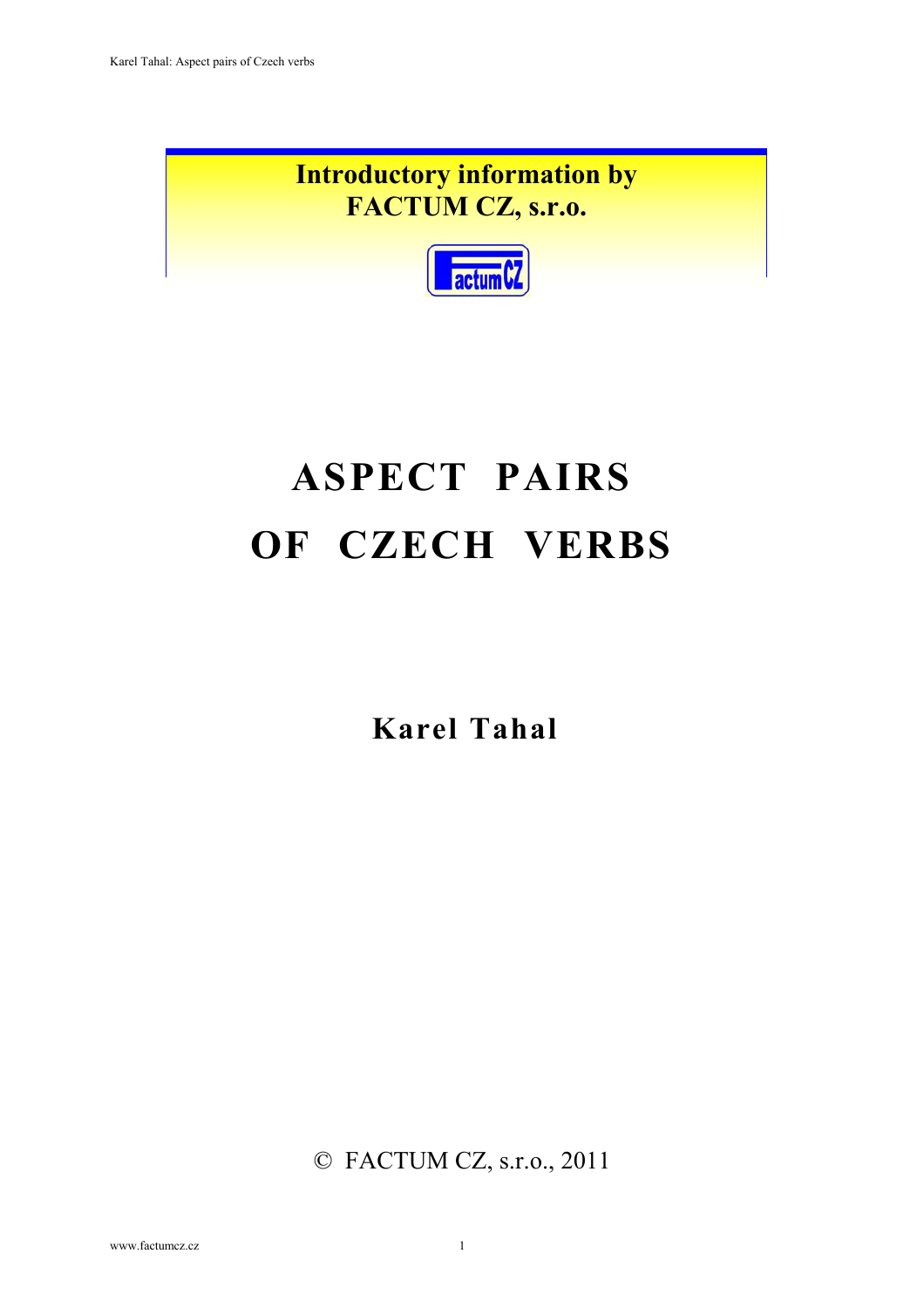

more than 800 entries of verbs in aspect pairs

infinitives and conjugation patterns



### **SUPPLEMENT**

**Karel Tahal Czech Verb Aspect** 

at the end of the compendium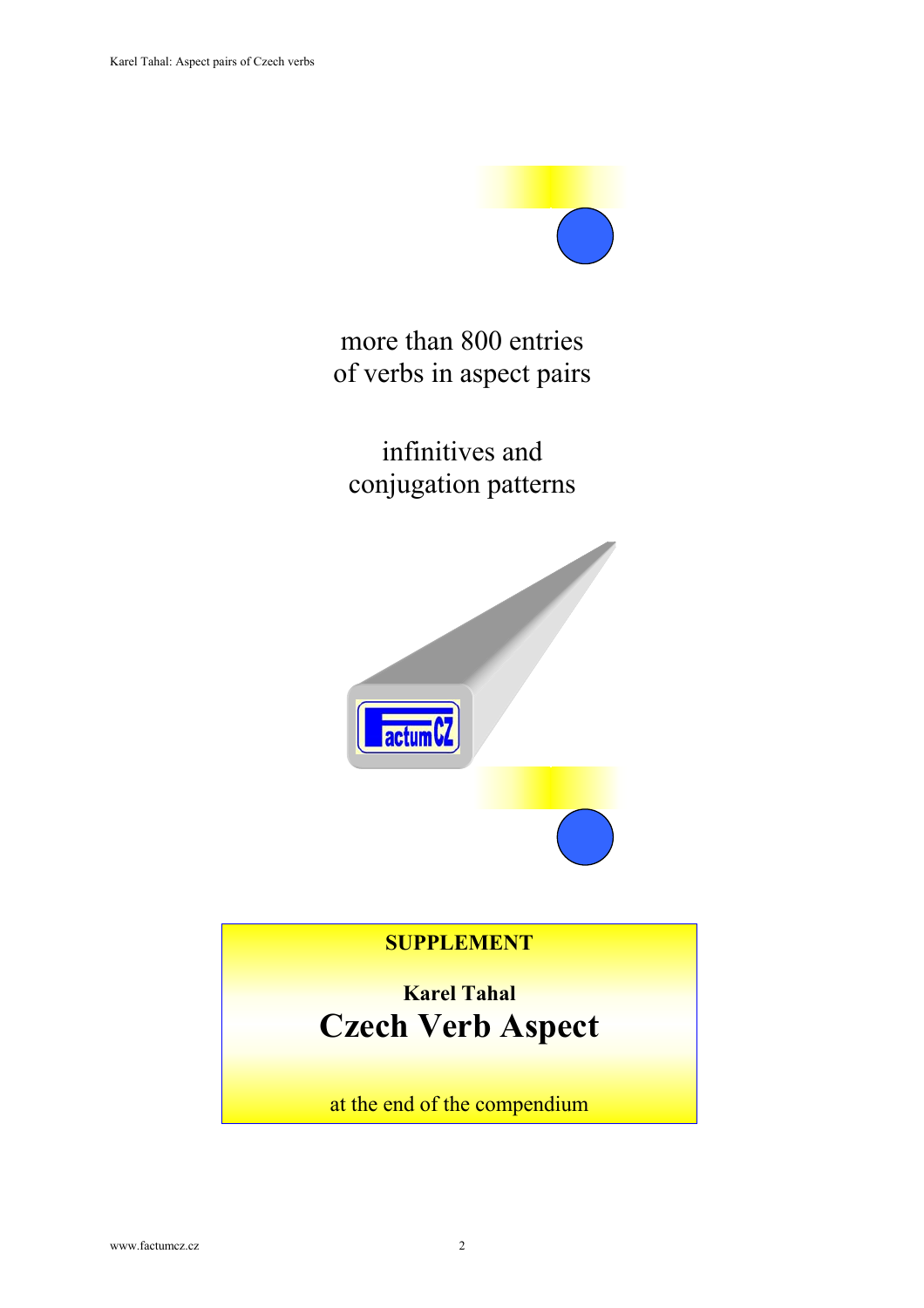# **ASPECT PAIRS**

# **OF CZECH VERBS**

**Karel Tahal**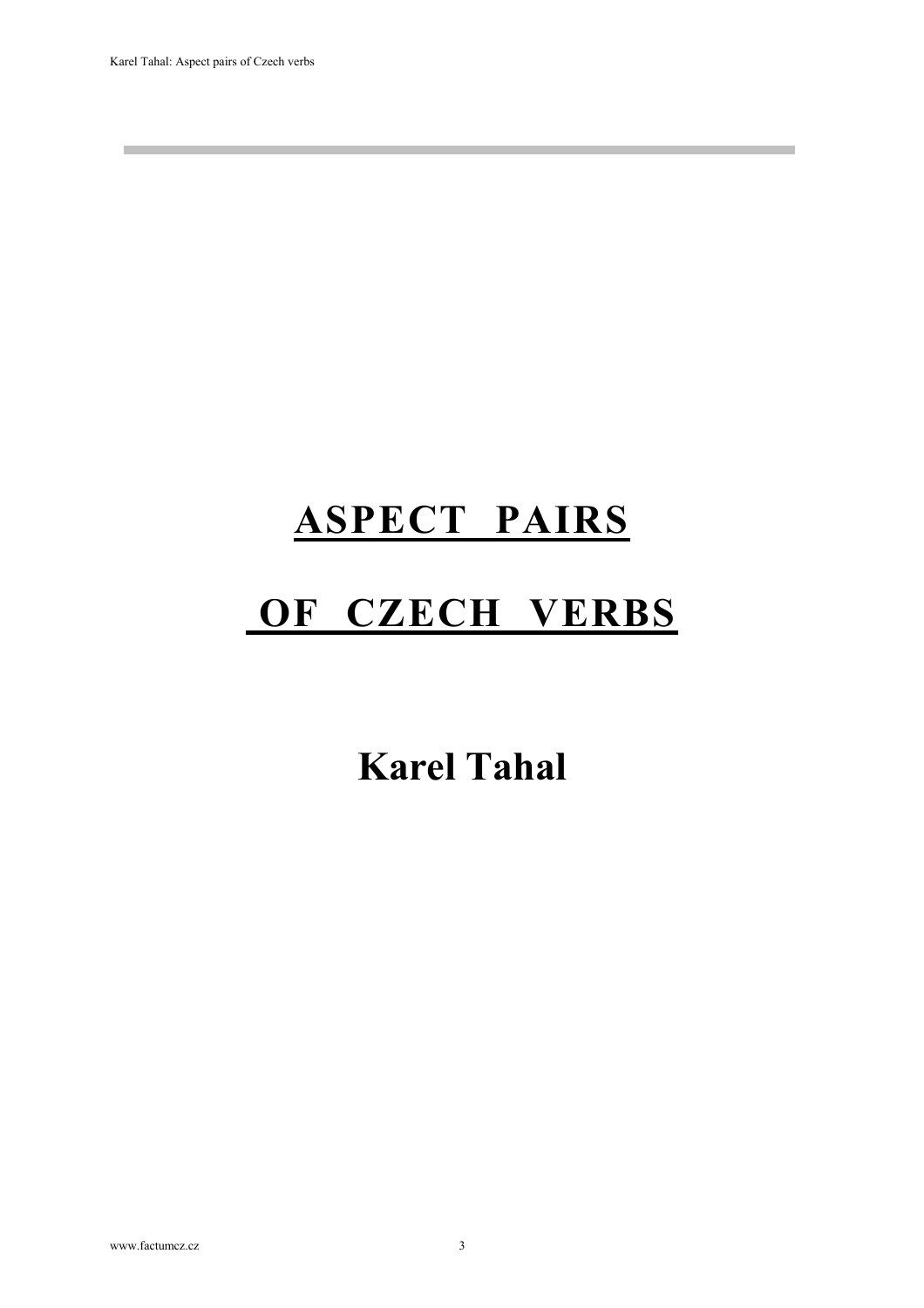Karel Tahal: Aspect pairs of Czech verbs

### **Written by: doc. PhDr. Karel Tahal, CSc.**

**© Factum CZ, s.r.o., 2011**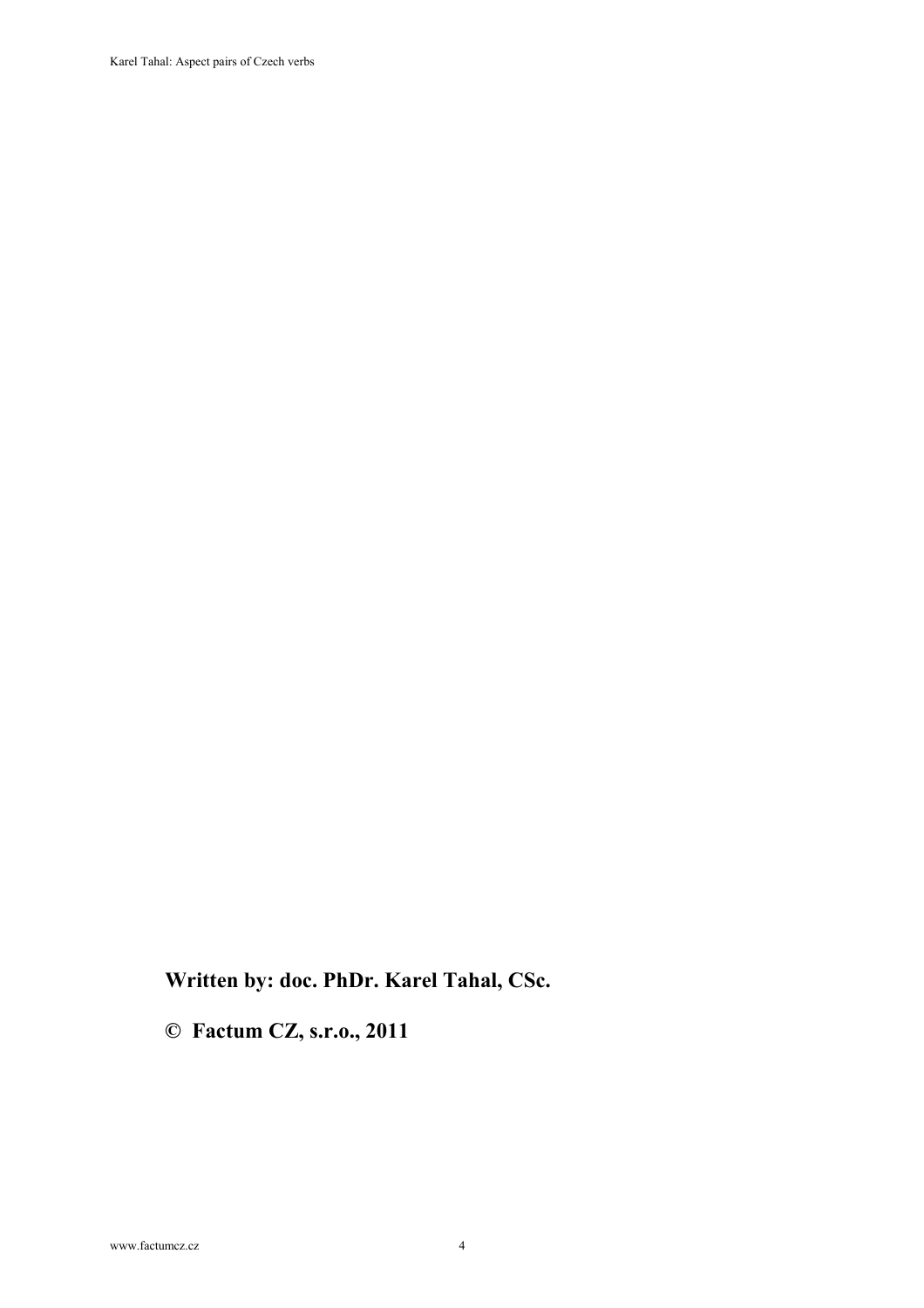#### **INTRODUCTORY INFORMATION**

The exposition of verb aspect is based on the same principles as in the handbook A GRAMMAR OF CZECH AS A FOREIGN LANGUAGE http://www.factumcz.cz/ See also the supplement at the end of this compendium.

The entries are arranged in the alphabetic order of imperfective verbs.

Czech Alphabet:

| a           | İ<br>i | ŧ<br>S                |
|-------------|--------|-----------------------|
| $\mathbf b$ |        | š                     |
|             | k      | t                     |
| c<br>č<br>d | l      | ť                     |
|             | m      | u                     |
| e           | n      | $\mathbf{V}$          |
| $\mathbf f$ | 0      | $\frac{z}{\check{z}}$ |
| g           | p      |                       |
| h           | r      |                       |
| ch          | ř      |                       |

The imperfective verb (nedokonavé sloveso) is always introduced on the upper line, its perfective (dokonavé) counterpart on the lower line. The two verbs correspond to one lexical unit in other (non-Slavonic) languages. E.g.

| – překládat<br>$\sim$ přeložit | translate |
|--------------------------------|-----------|
| otvírat<br>otevřít             | open      |

If a verb only exists in the imperfective aspect ("monoaspective imperfective = imperfectivum tantum"), the absence of the perfective aspect is indicated by a zero sign on the lower line, e.g.

 $\langle \begin{array}{c} \n\text{potřebovat} \\
0 \n\end{array}$ need

If, on the contrary, the verb only exists in the perfective aspect ("monoaspective perfective  $=$ perfectivum tantum"), the absence of the imperfective counterpart is indicated by a zero sign on the upper line, e.g.

 **0 < onemocnět** fall ill

If one of the aspects is either rarely used or if it has a slightly different lexical meaning, the "unusual" item is bracketed. (The exact reasons are not discussed. See also the supplement at the end of this compendium.) E.g.

\n
$$
\left\{\n \begin{array}{l}\n \text{rozumět} \\
 \text{(porozumět)} \\
 \text{vardit se}\n \end{array}\n \right.
$$
\n

\n\n $\left(\n \begin{array}{l}\n \text{rodit se} \\
 \text{harodit se}\n \end{array}\n \right).$ \n

\n\n $\left\{\n \begin{array}{l}\n \text{vodit se} \\
 \text{barodit se}\n \end{array}\n \right.$ \n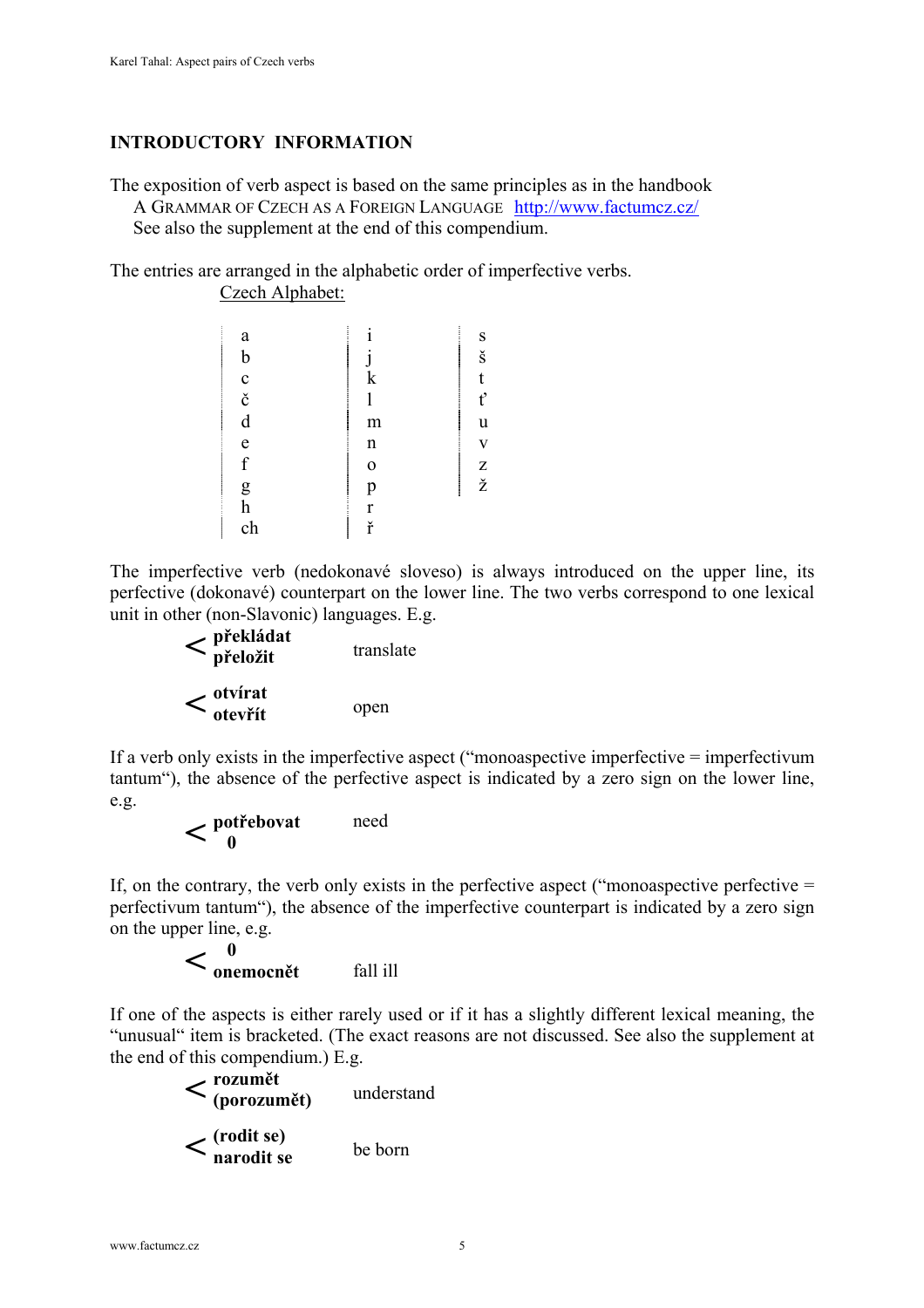Apart from presenting the aspect pairs in the infinitive forms, even the information about the present tense conjugation is mentioned – according to the folowing principles:

Regular formal relations between the infinitive and the present tense forms are indicated by underlining the infinitive suffixes **-et, -ět, -it, -at, -ovat, -nout ,** the verbs being conjugated as explained in chapter 13 of A Grammar of Czech as a Foreign Language, i.e.:

| <b>INFINITIVE</b>         | PRESENT TENSE ENDINGS                                                                                   | <b>PAST PARTICIPLE</b>                                           |
|---------------------------|---------------------------------------------------------------------------------------------------------|------------------------------------------------------------------|
| vidět<br>slyšet<br>mluvit | $-i$ m, $-i$ š, $-i$ , $-i$ me,<br>$-ite$ , $-i$                                                        | viděl<br>slyšel<br>mluvil                                        |
| dělat                     | $-\acute{a}m$ , $-\acute{a}\acute{s}$ , $-\acute{a}$ , $-\acute{a}me$ , $-\acute{a}te$ , $-\acute{a}ji$ | dělal                                                            |
| potřebovat                | -uji, -uješ, -uje, -ujeme, -ujete, -ují                                                                 | potřeboval                                                       |
| odmítnout<br>prominout    | -nu, -neš, -ne, -neme, -nete, -nou                                                                      | odmítl<br>(after a consonant)<br><b>prominul</b> (after a vowel) |

Mind that the present form of a perfective (dokonavé) verb refers to futurity!

- See A GRAMMAR OF CZECH AS A FOREIGN LANGUAGE, chapter 16, as well as the supplement at the end of this compendium.

Verbs with other relations between the infinitive and the present forms are arranged like this: 1: the infinitive,

2: the 3rd person singular with the ending underlined (**-e, -í, -á**),

3: the past participle.

In such cases, the present tense forms follow one of the three regular patterns mentioned in "A GRAMMAR OF CZECH AS A FOREIGN LANGUAGE", chapter 13, i.e.

|  | -u -eš <mark>-e </mark> -eme -ete -ou   |                                              |
|--|-----------------------------------------|----------------------------------------------|
|  |                                         | -ím -íš -í -íme -íte -í (certain verbs -ějí) |
|  | -ám -áš <mark>-á </mark> -áme -áte -ají |                                              |

e.g.:

**číst, čte, četl** 

**stát, stojí, stál** 

**znát, zná, znal**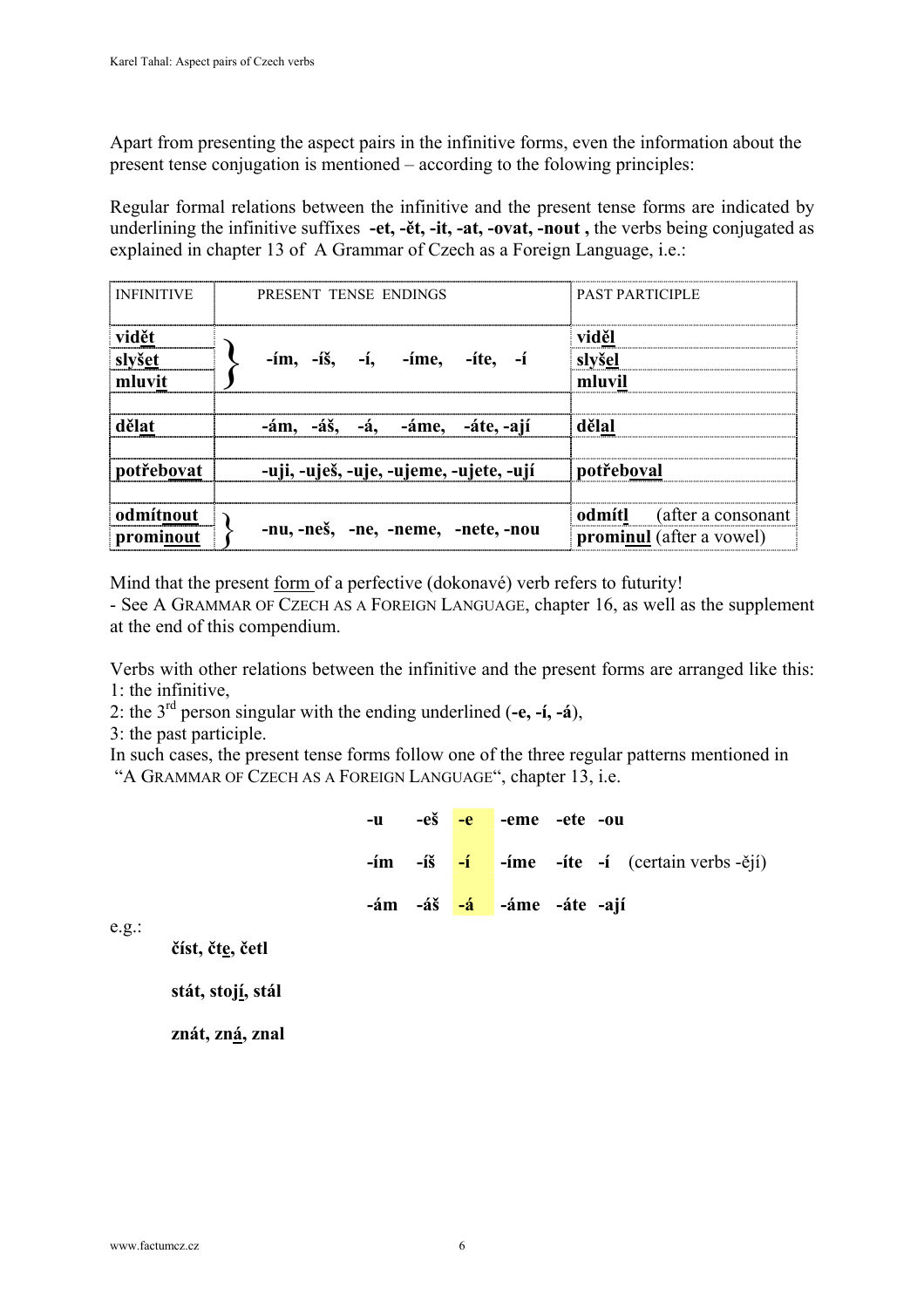----

The aspect and conjugation patterns are presented systematically. Marginally, additional grammatical information is provided:

With verbs that always have a reflexive form (reflexiva tantum), the pronoun **se** or **si**  respectively, is underlined, e.g.

**dívat se < podívat se** look **<sup>p</sup>ředstavovat si < <sup>p</sup>ředstavit si** imagine (More information about reflexive verbs in "A Grammar …", chapters 19 and 50.) **Irregular imperatives** are indicated by the exclamation mark, e.g. **<sup>p</sup>ůjčovat < <sup>p</sup>ůjčit; půjč!** lend (Imperative see "A Grammar …", chapter 44.)

**Irregular passive participles** are presented after the abbreviation "pas.", e.g. **<sup>p</sup>řijímat < <sup>p</sup>řijmout, přijmu, přijal;** pas.: **přijat** accept (Passive voice see "A Grammar …", chapter 48.)

With some verbs requiring a syntactic object not in the Accusative, but in another grammatical case (pád), the appropriate "case questions" (= interrogative pronouns) are used, i.e.

|              |   | who         | what     |
|--------------|---|-------------|----------|
| Nominative   | N | <b>KDO</b>  | $\alpha$ |
| Accusative   | А | <b>KOHO</b> |          |
| Genitive     | G | <b>KOHO</b> | ČEHO     |
| Dative       | Ð | <b>KOMU</b> | ČEMU     |
| Locative     | L | (o) KOM     | ČEM      |
| Instrumental |   | <b>KÝM</b>  |          |

(For the survey of declensions see "A Grammar …", chapter 33.)

E.g.:

| $\langle \frac{\text{rozumět}}{(\text{porozumět})}}$                                                           | komu/čemu                                         | understand sb./sth. |
|----------------------------------------------------------------------------------------------------------------|---------------------------------------------------|---------------------|
| < ptát <u>se,</u> pt <u>ám se,</u> ptal <u>se</u><br>< zeptat <u>se</u> , zept <u>ám se</u> , zeptal <u>se</u> | koho $(G)$ na koho/co $(A)$ ask sb.about sb./sth. |                     |

**The English translation serves for basic orientation only.**  More detailed explanations can be found in dictionaries.

\*\*\*\*\*\*\*\*\*\*\*\*\*\*\*\*\*\*\*\*\*\*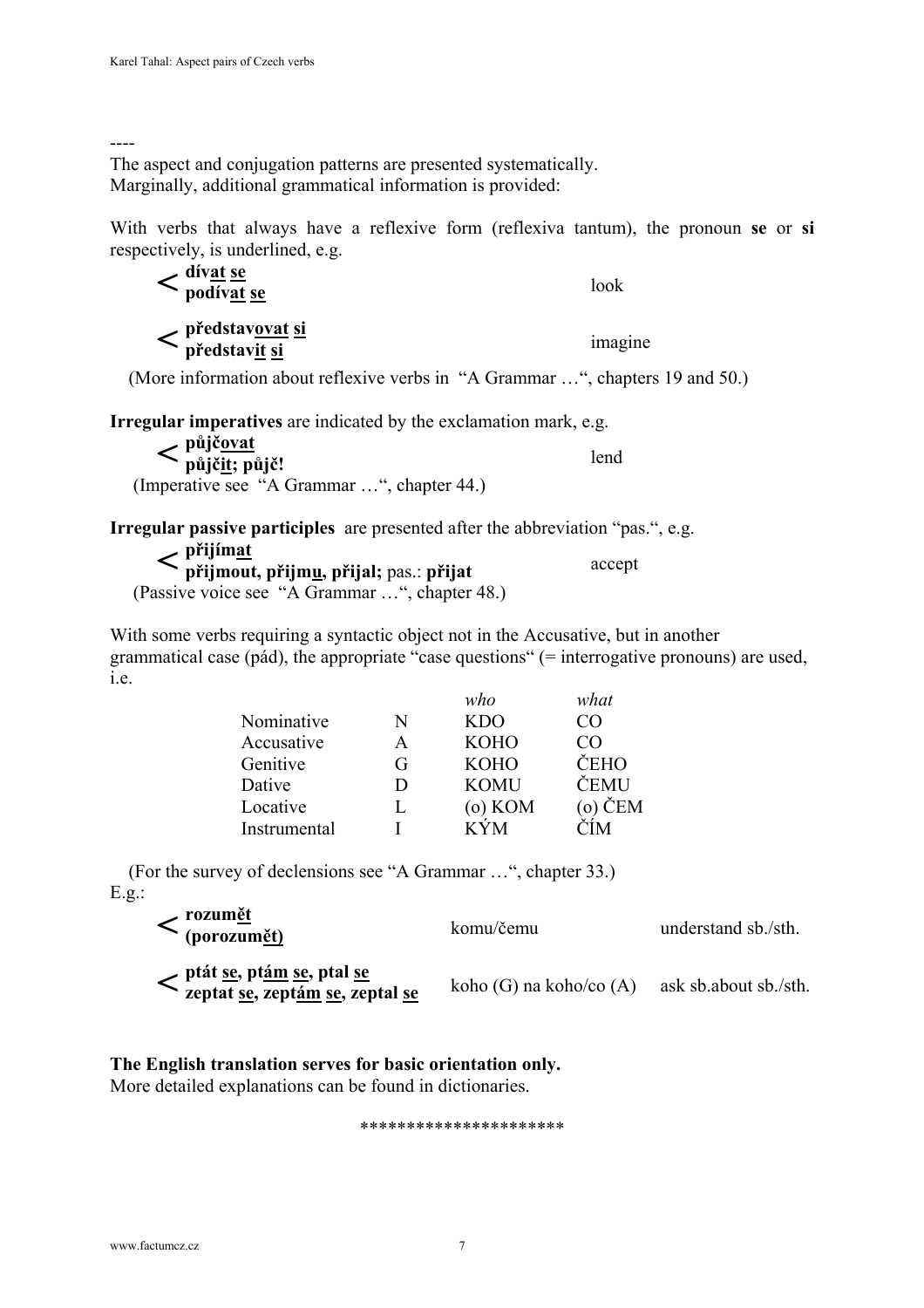**A** 

| < $\frac{\text{aktredit}_{\text{ovat}}}{0}$                                 | accredit<br>accretit |
|-----------------------------------------------------------------------------|----------------------|
| < $\frac{\text{aktivaliz}_{\text{ovat}}}{\text{(zaktualiz}_{\text{ovat}})}$ | activate<br>update   |
| < $\frac{\text{analyz}_{\text{ovat}}}{0}$                                   | unedge               |
| < $\frac{\text{argument}_{\text{ovat}}}{0}$                                 | argue                |
| < $\frac{\text{artikul}_{\text{ovat}}}{0}$                                  | articulate           |

#### **B**

 $\langle \frac{\text{ballit}}{\text{zabalit}} \rangle$ pack, wrap **barvit < nabarvit = obarvit** colour **bát se**, bojí se, bál sekoho/čeho **< 0**  fear, be afraid of sb/sth **bavit (se) < pobavit (se)**  amuse (oneself)  $\langle \nabla \cdot \nabla \cdot \nabla \cdot \nabla \cdot \nabla \cdot \nabla \cdot \nabla \cdot \nabla \cdot \nabla \cdot \nabla \cdot \nabla \cdot \nabla \cdot \nabla \cdot \nabla \cdot \nabla \cdot \nabla \cdot \nabla \cdot \nabla \cdot \nabla \cdot \nabla \cdot \nabla \cdot \nabla \cdot \nabla \cdot \nabla \cdot \nabla \cdot \nabla \cdot \nabla \cdot \nabla \cdot \nabla \cdot \nabla \cdot \nabla \cdot \nabla \cdot \nabla \cdot \nabla \cdot \nabla \cdot \nabla \cdot \n$ run (= move with quick steps) *(iterative)* $<\frac{b$ ěž<u>et</u> run (= move with quick steps)  $\langle \mathbf{b} \, \mathbf{b} \, \mathbf{b} \, \mathbf{b} \, \mathbf{b} \, \mathbf{b} \, \mathbf{b} \, \mathbf{b} \, \mathbf{b} \, \mathbf{b} \, \mathbf{b} \, \mathbf{b} \, \mathbf{b} \, \mathbf{b} \, \mathbf{b} \, \mathbf{b} \, \mathbf{b} \, \mathbf{b} \, \mathbf{b} \, \mathbf{b} \, \mathbf{b} \, \mathbf{b} \, \mathbf{b} \, \mathbf{b} \, \mathbf{b} \, \mathbf{b} \, \mathbf{b} \, \math$ beat, strike **blahopřát**, blahopřeje, blahopřál **< poblahopřát**, poblahopřeje, poblahopřál congratulate **blikat < bliknout** twinkle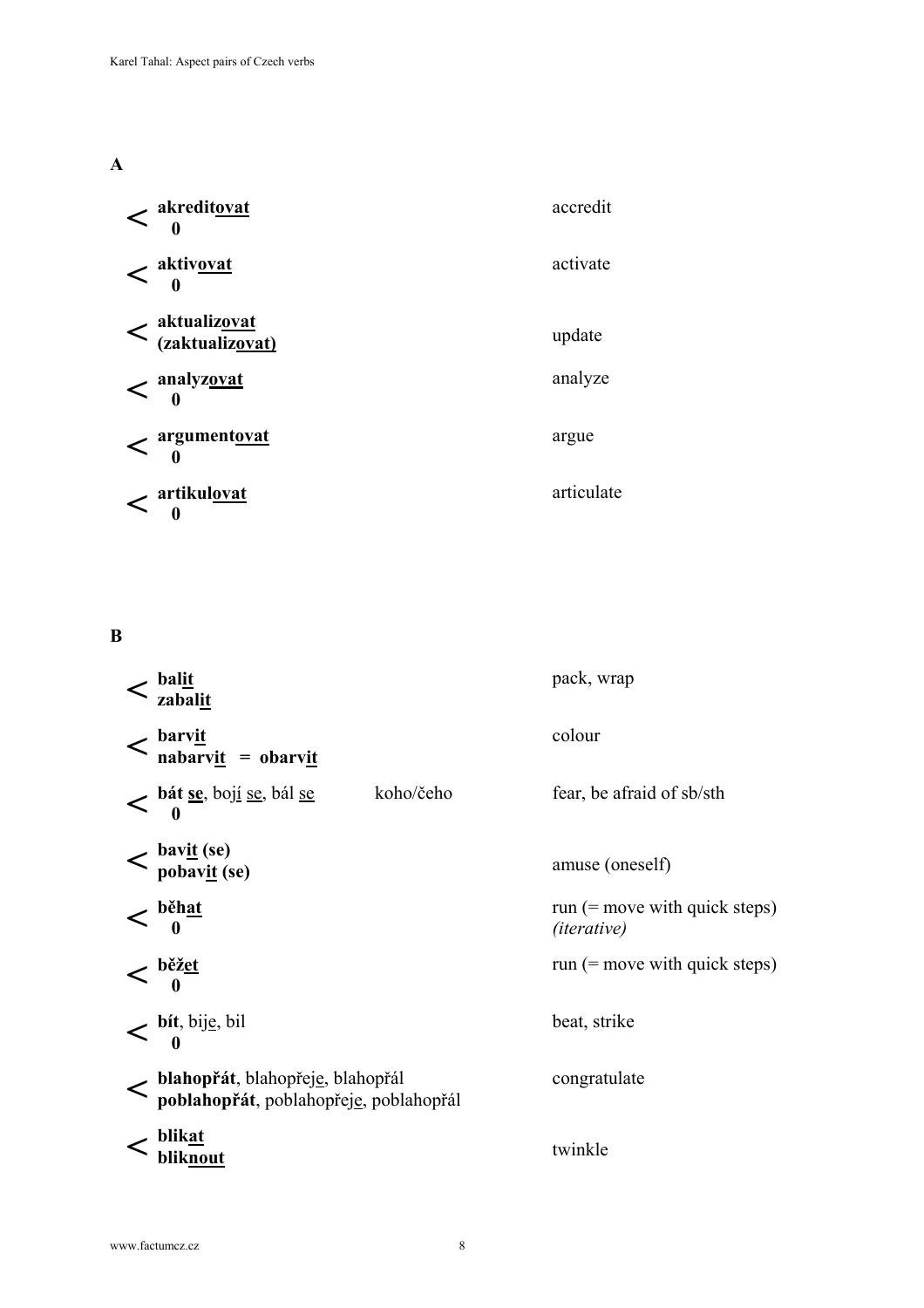| <br>blíž <u>it se</u> = přibliž <u>ovat se</u><br>< přiblíž <u>it se</u>                                                                                                                                                                     | approach                                                          |
|----------------------------------------------------------------------------------------------------------------------------------------------------------------------------------------------------------------------------------------------|-------------------------------------------------------------------|
| $\langle \frac{\text{bloudit}}{\text{zabloudit}}$                                                                                                                                                                                            | stray, lose one's way                                             |
| $\leftarrow \frac{b lýsk \underline{at} \underline{se}}{zablesk \underline{nout} \underline{se}} = b lýsk \underline{nout} \underline{se}$                                                                                                   | lighten                                                           |
| $\langle \begin{array}{c} \text{bojovat} \\ 0 \end{array}$                                                                                                                                                                                   | fight, struggle                                                   |
| $\leftarrow \frac{\text{bolet}}{\text{n}}$ Boli mě (A) hlava (N).<br>$\boldsymbol{0}$                                                                                                                                                        | ache <i>I have a headache</i> .                                   |
| $\langle \frac{\text{bořit}}{\text{zbořit}} = \text{rozbořit}$                                                                                                                                                                               | demolish, pull down                                               |
| <br>krán <u>it</u> (se)<br>the value of the value of the value of the value of the value of the value of the value of the value of the value of the value of the value of the value of the value of the value of the value of                | $\rightarrow$ defend, resist<br>$\rightarrow$ resist successfully |
| $\langle \mathbf{r} \rangle$ state berg bral views views views views views views views views views views views views views views views views views views views views views views views views views views views views views views views views | take                                                              |
| $\boldsymbol{0}$                                                                                                                                                                                                                             | weep, cry                                                         |
| s brous <u>it</u> pas.: broušen<br><b>nabrous<u>it</u></b> pas.: nabroušen                                                                                                                                                                   | sharpen                                                           |
| $\leq \frac{\text{bruslit}}{c}$<br>0                                                                                                                                                                                                         | skate                                                             |
| <b>brzdit</b><br>zabrzdit                                                                                                                                                                                                                    | apply the breaks                                                  |
| bud <u>ovat</u><br>vybudovat                                                                                                                                                                                                                 | build, construct                                                  |
| bydlet                                                                                                                                                                                                                                       | live $(=$ reside)                                                 |
| být, jsem, jsi, je, jsme, jste, jsou; byl; buď!                                                                                                                                                                                              | be                                                                |
|                                                                                                                                                                                                                                              |                                                                   |

$$
\mathbf{C}^{\mathsf{I}}
$$

 $\langle \frac{\text{cest}_{\text{ovat}}}{\theta} \rangle$ travel  $\langle \frac{\text{c}^{\text{int}} \cdot \text{c}^{\text{int}} \cdot \text{c}^{\text{int}} \cdot \text{c}^{\text{int}} \cdot \text{c}^{\text{int}} \cdot \text{c}^{\text{int}} \cdot \text{c}^{\text{int}} \cdot \text{c}^{\text{int}} \cdot \text{c}^{\text{int}} \cdot \text{c}^{\text{int}} \cdot \text{c}^{\text{int}} \cdot \text{c}^{\text{int}} \cdot \text{c}^{\text{int}} \cdot \text{c}^{\text{int}} \cdot \text{c}^{\text{int}} \cdot \text{c}^{\text{int}} \cdot \text{c}^{\text$ feel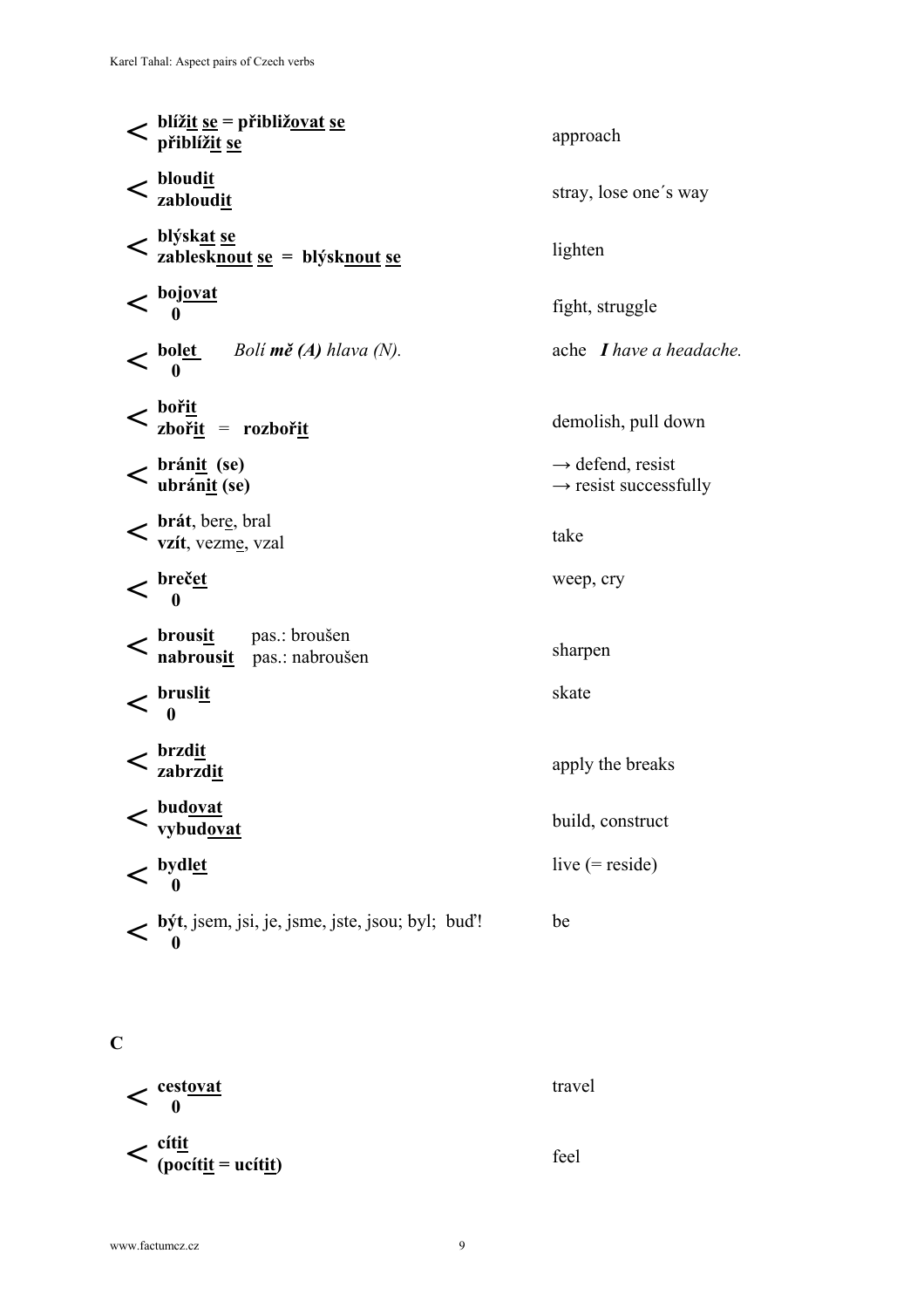

### **Č**

| $\langle \xi_{\rm peak} \rangle$                                                                         | na koho/na co $(A)$            | wait for                       |
|----------------------------------------------------------------------------------------------------------|--------------------------------|--------------------------------|
| $\leftarrow \frac{\text{česat (se), češe (se), česal (se)}{\text{učesat (se), učese (se), učesal (se)}}$ |                                | comb sb., comb (oneself)       |
| $\langle \frac{\text{čini}}{\text{učinit}} \rangle$                                                      |                                | $do$ , amount,                 |
| $\leq$ <sup>čísl<u>ovat</u></sup><br>očíslovat                                                           |                                | number                         |
| ist, čte, četl pas.: čten<br>přečíst, přečte, přečetl pas.: přečten                                      |                                | read                           |
| $\langle \frac{\text{čisti}}{\text{vycisti}} \rangle$                                                    | pas.: čištěn<br>pas.: vyčištěn | clean                          |
| $\epsilon$ člen <u>it</u> = rozčleň <u>ovat</u><br>rozčlenit                                             |                                | subdivide, structure, break up |

#### **D**

| $<\frac{\text{darcout}}{0}$                                                        |                     | $present (= donate)$       |
|------------------------------------------------------------------------------------|---------------------|----------------------------|
| $\leq \frac{\text{dajit}}{0} \frac{\text{se}}{\text{aajit}}$ Daří se mu (D) dobře. |                     | <b>He</b> is well off.     |
| $\langle \frac{\text{dařit se}}{\text{podařit se}}$                                |                     | succeed                    |
| $\leq \frac{dávat}{dát, dá, dal}$                                                  | komu $(D)$ co $(A)$ | give sb. sth.              |
| $\langle \frac{dávat}{dát, dá, dal} \rangle$                                       | $\cos(A)$ kam       | put / place sth. somewhere |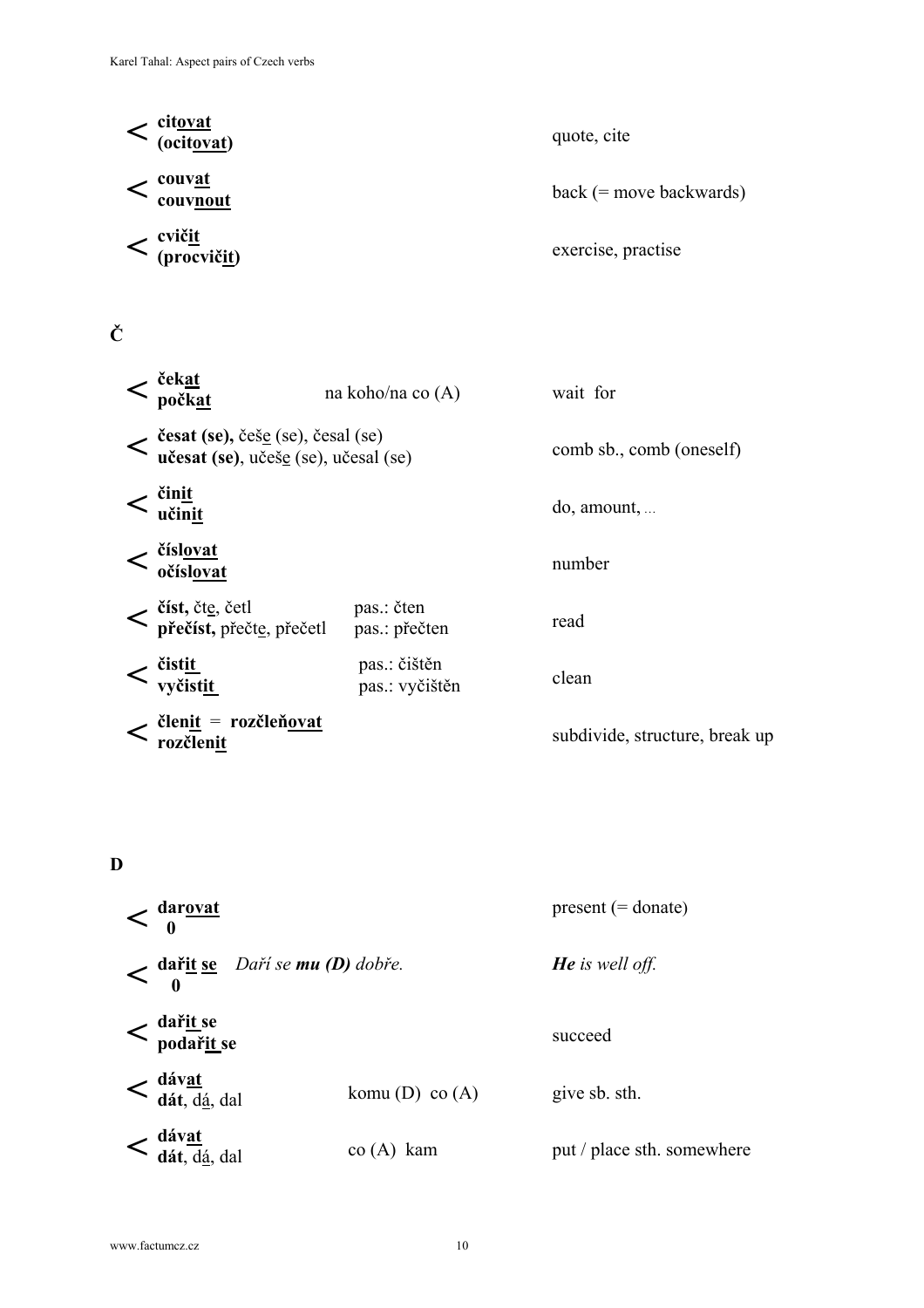|         | děd <u>it</u><br>zdědit                                                                                                                                                                                                                                                                                                                                                                                                                                                                        |                        | inherit                                                     |
|---------|------------------------------------------------------------------------------------------------------------------------------------------------------------------------------------------------------------------------------------------------------------------------------------------------------------------------------------------------------------------------------------------------------------------------------------------------------------------------------------------------|------------------------|-------------------------------------------------------------|
|         | $\langle \frac{d\check{e}k_{\text{ovat}}}{p\sigma d\check{e}k_{\text{ovat}}} \rangle$                                                                                                                                                                                                                                                                                                                                                                                                          | komu $(D)$ za co $(A)$ | thank sb. for sth.                                          |
|         | $< \frac{\text{dělat}}{\text{udělat}}$                                                                                                                                                                                                                                                                                                                                                                                                                                                         |                        | do, make                                                    |
|         | $\langle \nabla \frac{d \check{e} l \underline{it}}{r \, \mathrm{oz} d \check{e} l \underline{it}} \rangle$                                                                                                                                                                                                                                                                                                                                                                                    |                        | divide                                                      |
| $\,<\,$ | demonstr <u>ovat</u><br>$\boldsymbol{0}$                                                                                                                                                                                                                                                                                                                                                                                                                                                       |                        | demonstrate                                                 |
|         | $\langle \frac{diskutovat}{(prodiskutovat)} \rangle$                                                                                                                                                                                                                                                                                                                                                                                                                                           |                        | discuss                                                     |
|         | $\langle \nabla \frac{d}{dt} \frac{\delta \mathbf{g}}{\delta \mathbf{g}} \cdot \mathbf{g} \cdot \mathbf{g} \cdot \mathbf{g} \cdot \mathbf{g} \cdot \mathbf{g} \cdot \mathbf{g} \cdot \mathbf{g} \cdot \mathbf{g} \cdot \mathbf{g} \cdot \mathbf{g} \cdot \mathbf{g} \cdot \mathbf{g} \cdot \mathbf{g} \cdot \mathbf{g} \cdot \mathbf{g} \cdot \mathbf{g} \cdot \mathbf{g} \cdot \mathbf{g} \cdot \mathbf{g} \cdot \mathbf{g} \cdot \mathbf{g} \cdot \mathbf{g} \cdot \mathbf{g} \cdot \mathbf$ |                        | happen, occur                                               |
|         | $\langle \frac{divat \text{ se}}{podi \text{vat} \text{ se}} \rangle$                                                                                                                                                                                                                                                                                                                                                                                                                          | na koho/na co          | look at sb./sth.                                            |
|         | $\leq \frac{\text{divit}}{\text{podiv}} \frac{\text{se}}{\text{se}}$                                                                                                                                                                                                                                                                                                                                                                                                                           | komu/čemu              | marvel, be surprised at                                     |
|         | $\langle \frac{d\text{obývat}}{d\text{obýt}, \text{dobude, dobyl}} \rangle$                                                                                                                                                                                                                                                                                                                                                                                                                    |                        | conquer                                                     |
|         | $\leq \frac{\text{dodávat}}{\text{dodat}}}$                                                                                                                                                                                                                                                                                                                                                                                                                                                    |                        | 1: $add$ ; 2: supply                                        |
|         | dodržovat<br>dodržet<br>dodrž!                                                                                                                                                                                                                                                                                                                                                                                                                                                                 |                        | keep, follow (promise, law)                                 |
|         | $\leftarrow$ dohán <u>ět</u><br>dohnat, dožene, dohnal                                                                                                                                                                                                                                                                                                                                                                                                                                         |                        | catch, make up for                                          |
|         | dohadovat se<br>dohodnout se                                                                                                                                                                                                                                                                                                                                                                                                                                                                   |                        | $\rightarrow$ bargain<br>$\rightarrow$ come to an agreement |
|         | dohlíž <u>et</u><br>dohlédnout                                                                                                                                                                                                                                                                                                                                                                                                                                                                 |                        | supervise                                                   |
|         | $\leftarrow$ <sup>dokazovat</sup><br>dokázat, dokáže, dokázal                                                                                                                                                                                                                                                                                                                                                                                                                                  |                        | prove, evidence                                             |
|         | domlouvat se<br>$\leq$ domluv <u>it se</u>                                                                                                                                                                                                                                                                                                                                                                                                                                                     |                        | make oneself understood                                     |
|         | domnív <u>at</u> se<br>$\boldsymbol{0}$                                                                                                                                                                                                                                                                                                                                                                                                                                                        |                        | assume                                                      |
|         | dopad <u>at</u><br>dopadnout                                                                                                                                                                                                                                                                                                                                                                                                                                                                   |                        | 1: fall down, 2: go off                                     |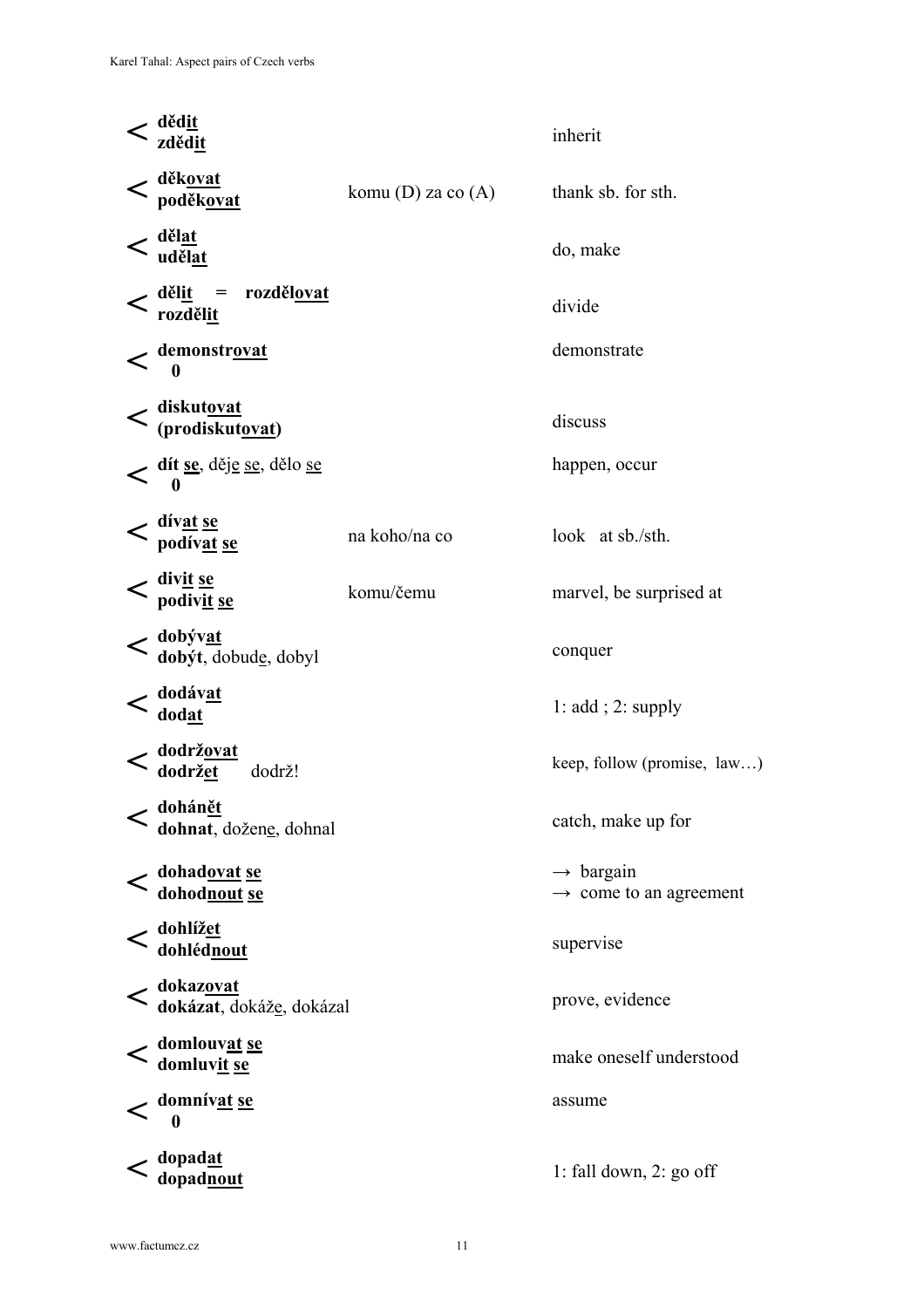| dopis <u>ovat si</u><br>0                                                                                                                                                                                              |           | keep up a correspondence |
|------------------------------------------------------------------------------------------------------------------------------------------------------------------------------------------------------------------------|-----------|--------------------------|
| $\langle \frac{doplňovat}}{doplnit} \rangle$                                                                                                                                                                           |           | complete, supplement     |
| <br>doporuč <u>ovat</u>                                                                                                                                                                                                |           | recommend                |
| $\langle \frac{dopravovat}}{dopravit}}$                                                                                                                                                                                |           | transport                |
| < doruč <u>ovat</u><br>< doruč <u>it</u>                                                                                                                                                                               |           | deliver (mail)           |
| $\langle \frac{\text{dostáva}t}{\text{dusta}} \rangle$<br>dostat, dostane, dostal                                                                                                                                      |           | get, receive             |
| $\langle \frac{\text{dostávat s}}{\text{dust a}} \rangle$<br>$\overline{\text{dostat}}$ $\overline{\text{se}}$ , $\overline{\text{dostan}}$ $\overline{\text{se}}$ , $\overline{\text{dostal}}$ $\overline{\text{se}}$ | kam       | get to a place           |
| < dotýk <u>at se</u><br>< dotk <u>nout se</u>                                                                                                                                                                          | koho/čeho | touch                    |
| $\leq$ doufat<br>$\mathbf{0}$                                                                                                                                                                                          |           | hope                     |
| $\leq$ <sup>dováž<u>et</u></sup><br>dovézt, doveze, dovezl; pas.: dovezen                                                                                                                                              |           | import                   |
| $\leq$ dovidat se<br>dovědět se, doví se, dověděl se                                                                                                                                                                   |           | get to know              |
| dovolovat<br>dovolit                                                                                                                                                                                                   |           | allow, permit            |
| držet<br>drž!<br>(udržet)                                                                                                                                                                                              |           | hold                     |
| $\leftarrow$ dýchat<br>(dýchnout)                                                                                                                                                                                      |           | breathe, respire         |

**E** 

$$
< \frac{\text{emigroup at}}{0}
$$
emigate  

$$
< \frac{\text{exist}}{0}
$$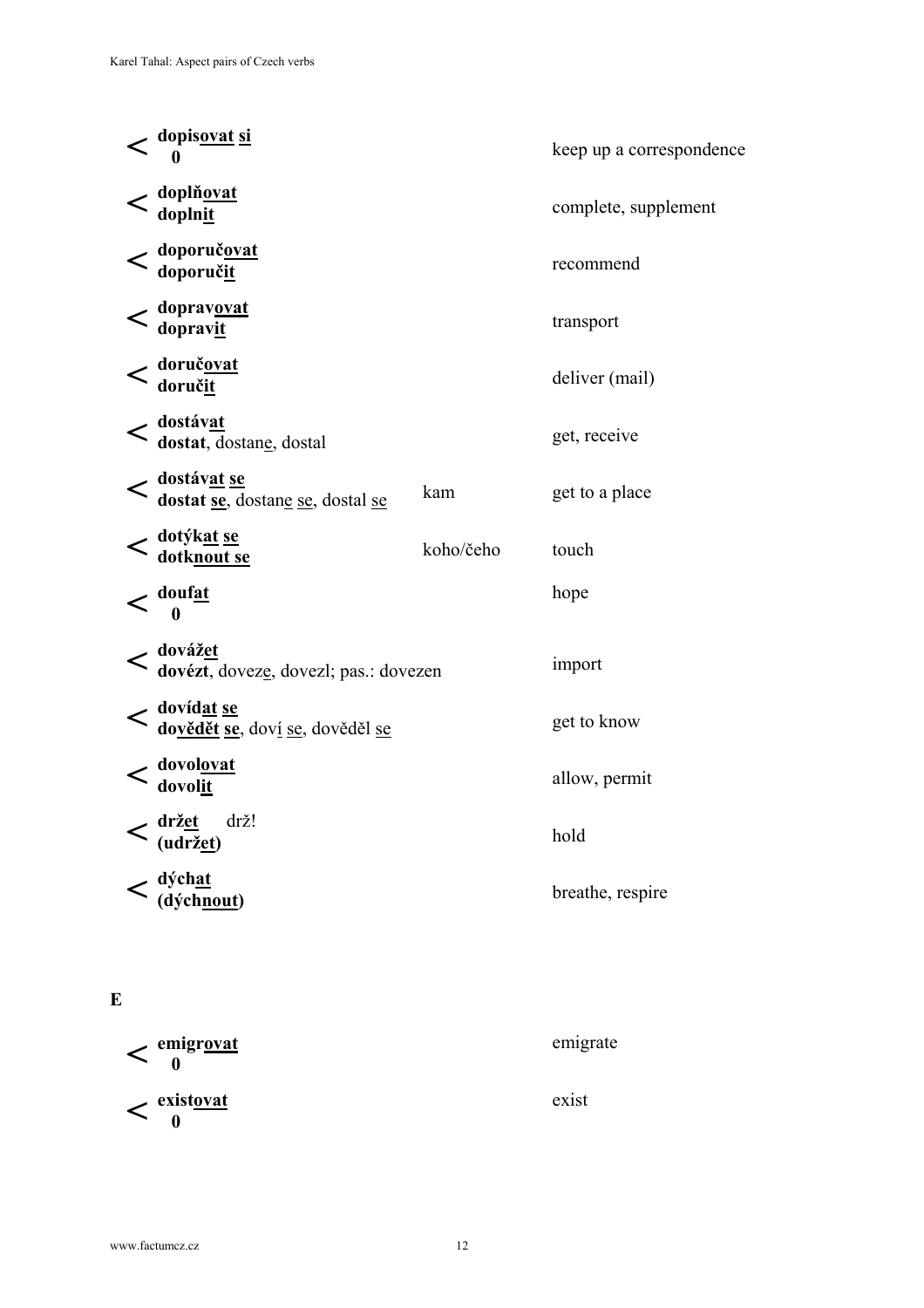#### **F**

$$
\begin{aligned}\n&\text{filmovat}\n&\text{rfilmovat}\n\end{aligned}\n\begin{aligned}\n&\text{show a film}\n\end{aligned}\n\begin{aligned}\n&\text{show a film}\n\end{aligned}\n\begin{aligned}\n&\text{show a film}\n\end{aligned}\n\begin{aligned}\n&\text{function, operate}\n\end{aligned}
$$

**G** 

**gratulovat < pogratulovat** congratulate

#### **H**

| $\leftarrow$ hádat<br>uhodnout                                                                              | $\rightarrow$ guess<br>$\rightarrow$ guess right |
|-------------------------------------------------------------------------------------------------------------|--------------------------------------------------|
| $\langle \frac{\text{hádat se}}{\text{(pohádat se})}} \rangle$                                              | quarrel                                          |
| $=$ obhajovat<br>< háj <u>it</u><br>< obháj <u>it</u>                                                       | defend                                           |
| pas.: hašen<br>$\leftarrow$ hasit<br>uhasit<br>pas.: uhašen                                                 | extinguish, quench                               |
| ház <u>et</u><br>hodit                                                                                      | throw, cast                                      |
| $\left\langle \right\rangle$ hlás <u>it</u> = ohlaš <u>ovat</u><br>pas.: hlášen<br>ohlásit<br>pas.: ohlášen | report, announce                                 |
| $\leftarrow$ hlasovat<br>0                                                                                  | vote                                             |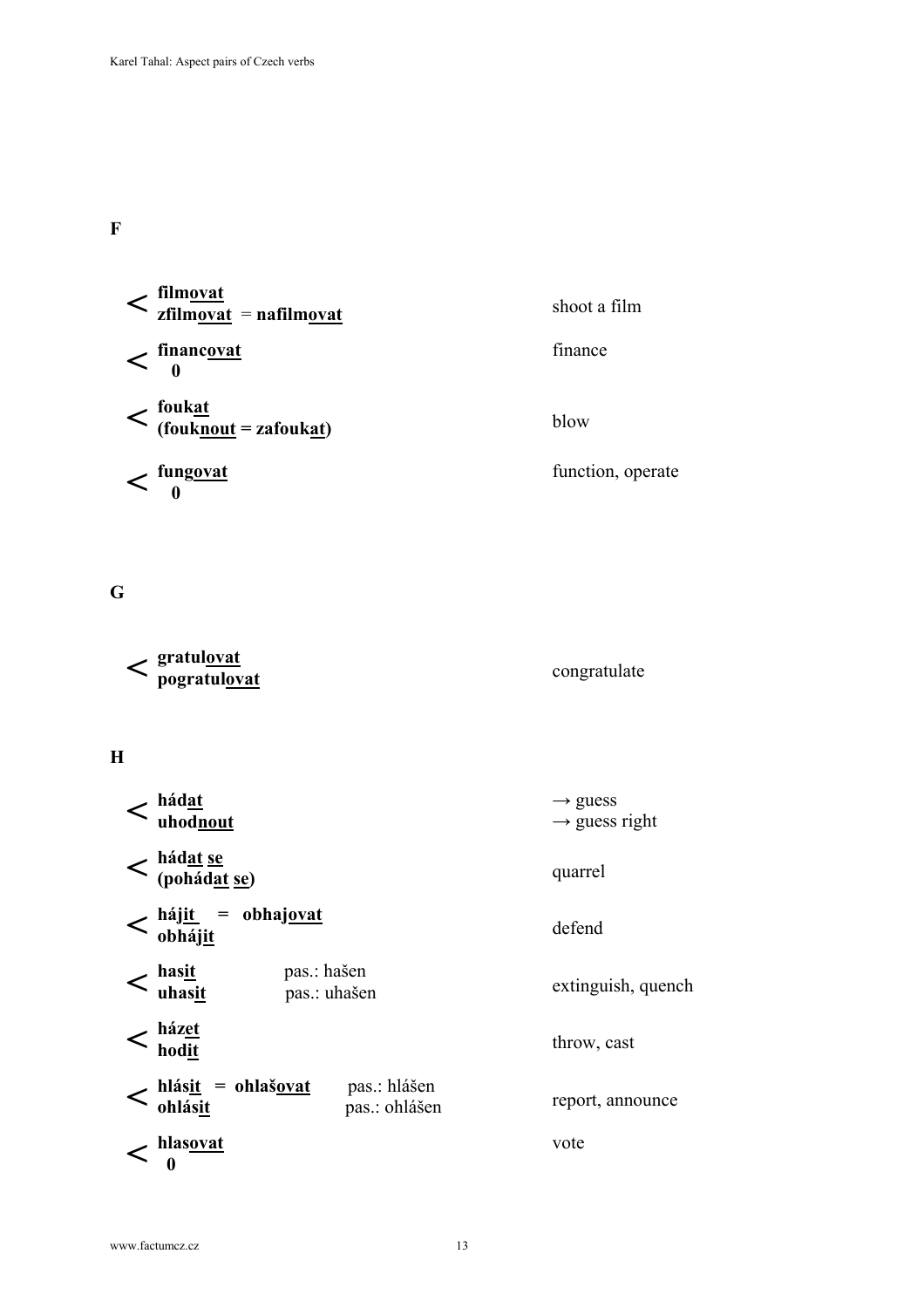

#### **CH**

| <br>chápat, chápe, chápal<br>pochopit                                    | comprehend                  |
|--------------------------------------------------------------------------|-----------------------------|
| $\langle \frac{\text{chladnout}}{\text{vychladnout}} \rangle$            | cool, get cold              |
| $\langle \frac{\text{chlubit se}}{\text{pochlubit se}} \rangle$          | boast                       |
| $<\frac{\text{chodit}}{0}$                                               | go, walk <i>(iterative)</i> |
| $\langle \n\begin{array}{c} \n\text{chov}_{at} \\ \text{0}\n\end{array}$ | raise, breed animals        |
| chov <u>at</u> se                                                        | behave                      |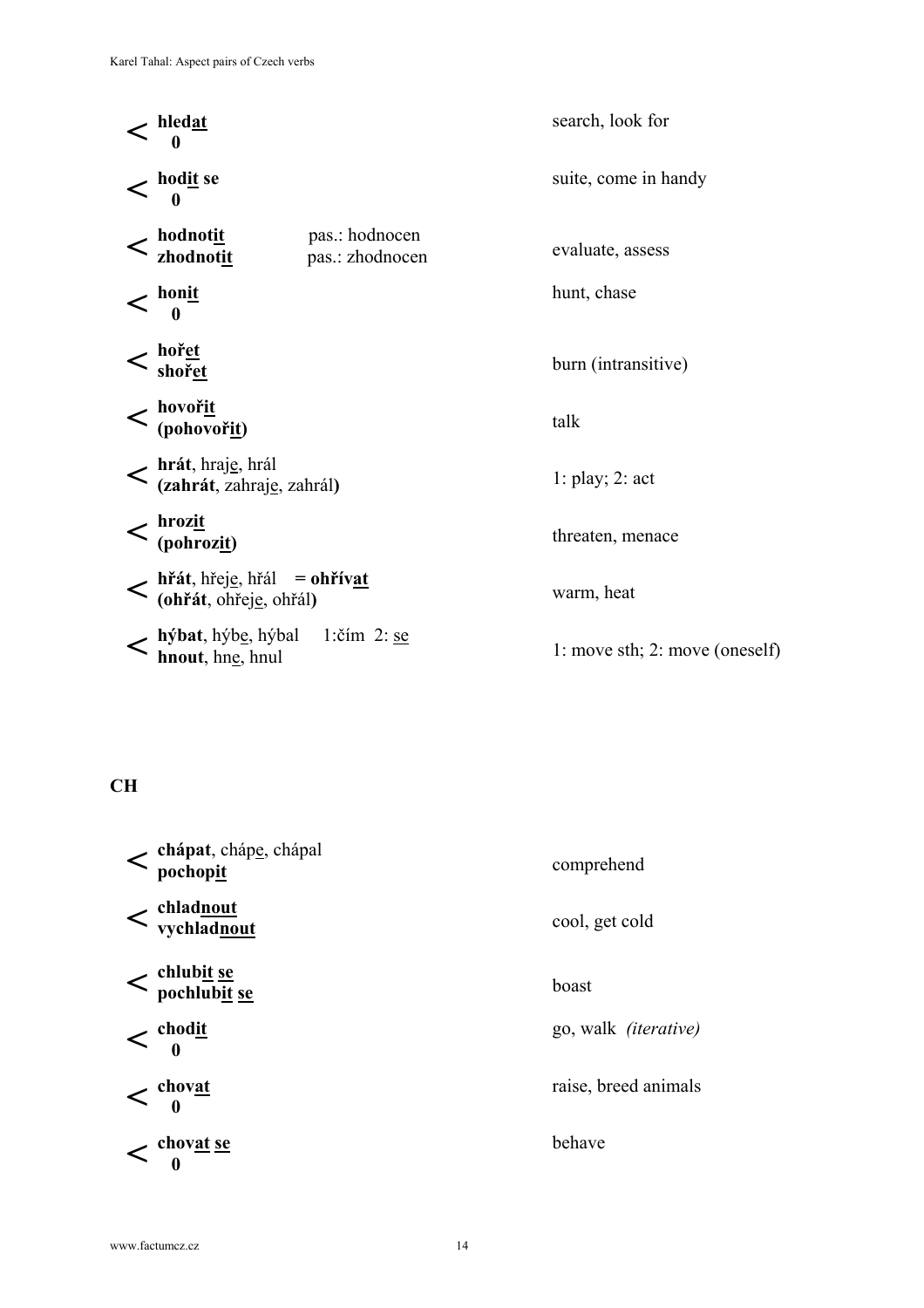| $\text{chránit chrañ!$                                               | protect                            |
|----------------------------------------------------------------------|------------------------------------|
| $\text{chtr, chci, chceš ... chtěji, chtěl}$                         | ynotect                            |
| $\text{chutnat = ochutnávaat$                                        | want                               |
| $\text{chutnat}{\text{ochutnat}} = \text{ochutnávata}$               | (transitive) taste, degust         |
| $\text{chutnat}{\text{forunu}\sqrt{100}} = \text{for unu}\sqrt{100}$ | (intransitive) like (the taste of) |
| $\text{like the meal}$                                               | praise                             |
| $\text{chyhat}{\text{of}}$                                           | be missing                         |
| $\text{chytat}{\text{chytit}}$                                       | catch                              |

**I** 

$$
\begin{array}{l}\n\swarrow \frac{\text{imitovat}}{0} \\
\swarrow \frac{\text{informovat}}{0} \\
\swarrow \frac{\text{instalovat}}{\text{(nainstalovat)}} \\
\swarrow \frac{\text{investovat}}{0}\n\end{array}
$$

#### **J**

| $\leftarrow$ $\frac{\text{jednat}}{0}$    | 0 $\text{čem}$       | act, proceed, treat<br>act, proceed, treat<br>be concerned                                       |
|-------------------------------------------|----------------------|--------------------------------------------------------------------------------------------------|
| $\leftarrow$ $\frac{\text{jednat se}}{0}$ | 0 $\text{koho/o co}$ | be concerned<br>go (car, train ...)<br>go (car, train ...)<br>go (car, train ...)<br>(iterative) |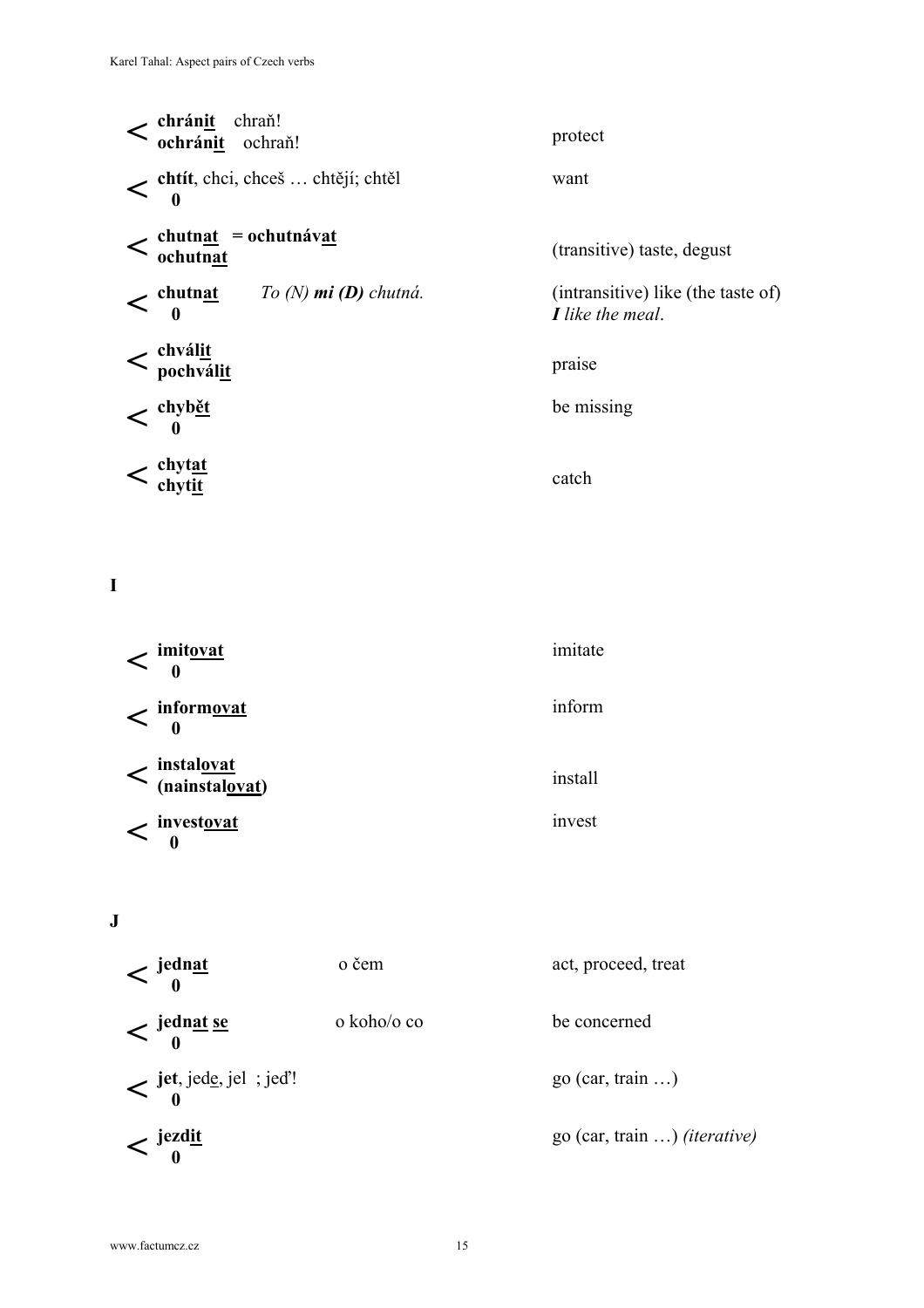|                                                                                                                                                                                                                                           | eat                          |
|-------------------------------------------------------------------------------------------------------------------------------------------------------------------------------------------------------------------------------------------|------------------------------|
| $\leq \frac{\text{jit}}{0}$ , is in the set of the set of the set of the set of the set of the set of the set of the set of the set of the set of the set of the set of the set of the set of the set of the set of the set of the set of | go, walk                     |
| $\leq$ jmenovat koho (A) kým (I)                                                                                                                                                                                                          | name, appoint                |
| Jmenuje se<br>$\langle \frac{\text{jmenovat}}{0} \rangle$                                                                                                                                                                                 | be called <i>His name is</i> |

#### **K**

| kašlat, kašl <u>e</u> , kašlal<br>zakašlat, zakašl <u>e</u> , zakašlal                        | cough               |
|-----------------------------------------------------------------------------------------------|---------------------|
| kázat, káže, kázal<br>$\boldsymbol{0}$                                                        | preach              |
| $< \frac{\text{kazi}}{\text{zkazi}}$                                                          | spoil               |
| $\begin{array}{rcl} & \text{klanět se & = uklánět se } \\ & & \text{uklonit se } \end{array}$ | bow, curtsey        |
| klepat, klepe, klepal<br>zaklepat, zaklepe, zaklepal                                          | knock, tap          |
| $\langle \frac{\text{klesat}}{\text{klesnout}} \rangle$                                       | sink, fall          |
| $\langle \frac{\text{koktat}}{\text{zakoktat}} \rangle$                                       | stammer, stutter    |
| $\langle \frac{\text{kolísat}}{\text{kakolísat}} \rangle$                                     | waver, fluctuate    |
| $\langle \frac{\text{kombin}_{\text{ovat}}}{\text{zkombin}_{\text{ovat}}} \rangle$            | combine             |
| $\langle \frac{\text{komplikovat}}{\text{zkomplikovat}}$                                      | complicate          |
| $\langle \frac{\text{konat}}{\text{vykonat}}$                                                 | perform, accomplish |
| $\left.\langle\right\rangle_{\text{short}}^{\text{kontrolovat}}$<br>zkontrolovat              | check               |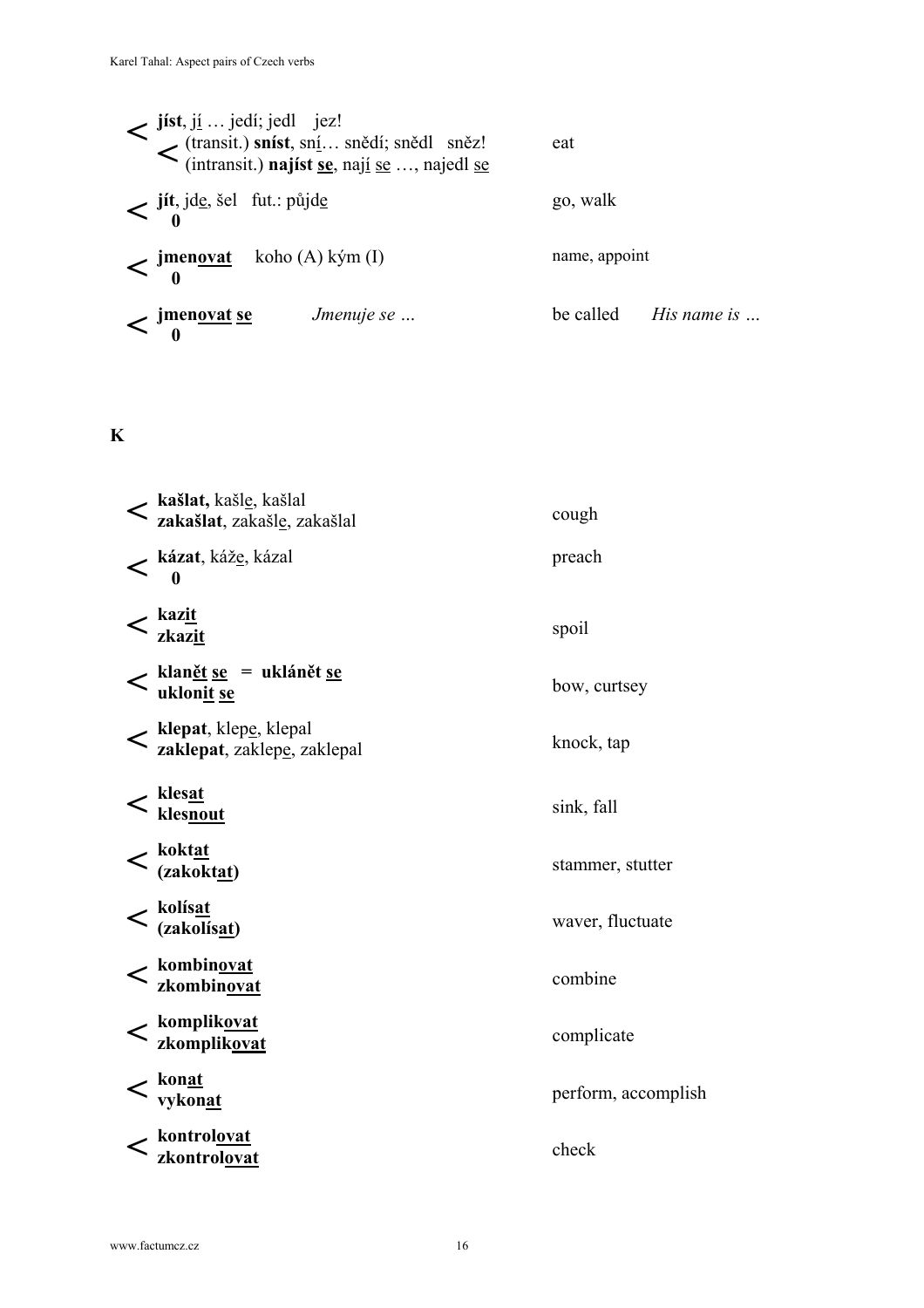| konverz <u>ovat</u>                                                                                                                                                                                                                                                                                                                                                                                                                | converse (talk)     |
|------------------------------------------------------------------------------------------------------------------------------------------------------------------------------------------------------------------------------------------------------------------------------------------------------------------------------------------------------------------------------------------------------------------------------------|---------------------|
| <br>kopat, kope, kopal<br>kop <u>nout</u>                                                                                                                                                                                                                                                                                                                                                                                          | $1:$ dig; $2:$ kick |
| koupat (se), koupe (se), koupal (se)<br>vykoupat (se), vykoupe (se), vykoupal (se)                                                                                                                                                                                                                                                                                                                                                 | bath, bathe         |
| $\langle \frac{\text{kouřit}}{\text{(zakouřit sii)}}$                                                                                                                                                                                                                                                                                                                                                                              | smoke               |
| <br>kousat, kouše, kousal<br>kousnout                                                                                                                                                                                                                                                                                                                                                                                              | bite                |
| $<\frac{\text{krájet}}{\text{ukrojit}}}$                                                                                                                                                                                                                                                                                                                                                                                           | cut, carve, slice   |
| krást, krade, kradl<br>Wikrást, ukradne, ukradl                                                                                                                                                                                                                                                                                                                                                                                    | steal               |
| $\leq \frac{\text{kreslit}}{\text{nakreslit}}$                                                                                                                                                                                                                                                                                                                                                                                     | draw (pictures)     |
| $\langle \frac{krm\underline{i}t}{nakrm\underline{i}t}$                                                                                                                                                                                                                                                                                                                                                                            | feed                |
| $\langle \mathbf{r} \rangle = \mathbf{r} + \mathbf{r} + \mathbf{r} + \mathbf{r} + \mathbf{r} + \mathbf{r} + \mathbf{r} + \mathbf{r} + \mathbf{r} + \mathbf{r} + \mathbf{r} + \mathbf{r} + \mathbf{r} + \mathbf{r} + \mathbf{r} + \mathbf{r} + \mathbf{r} + \mathbf{r} + \mathbf{r} + \mathbf{r} + \mathbf{r} + \mathbf{r} + \mathbf{r} + \mathbf{r} + \mathbf{r} + \mathbf{r} + \mathbf{r} + \mathbf{r} + \mathbf{r} + \mathbf{r}$ | cover               |
| < křič <u>et</u><br>< křik <u>nout</u>                                                                                                                                                                                                                                                                                                                                                                                             | shout               |
| $\langle \frac{\text{kup}_{\text{ov}_{\text{att}}}}{\text{koup}_{\text{att}}}\rangle$                                                                                                                                                                                                                                                                                                                                              | buy                 |
| <br>kývat, kýve, kýval<br>kývnout                                                                                                                                                                                                                                                                                                                                                                                                  | nod                 |

#### **L**

| - lad <u>it</u><br>nalad <u>it</u><br><   | tune       |
|-------------------------------------------|------------|
| lad <u>it</u><br>slad <u>it</u><br>✓      | coordinate |
| - lák <u>at</u><br>(zlák <u>at</u> )<br>✓ | allure     |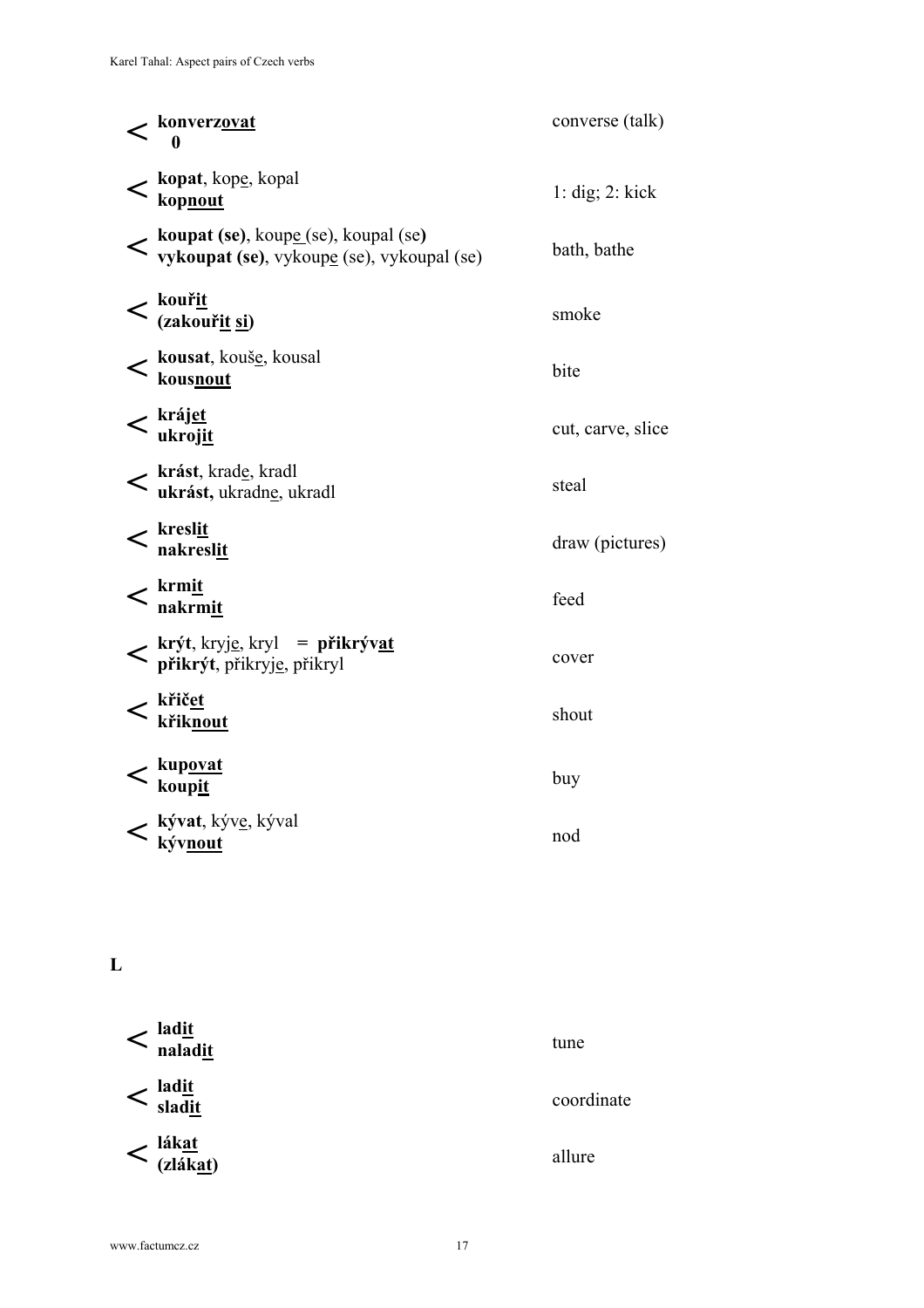| lámat, láme, lámal<br>zlomit                                                                   |                                                                            | break, fracture                |
|------------------------------------------------------------------------------------------------|----------------------------------------------------------------------------|--------------------------------|
| léč <u>it</u><br>$\langle \frac{\partial u}{\partial x} \rangle$                               |                                                                            | cure                           |
| $<\frac{\text{leh}\text{at}}{\text{leh}\text{nout}}$ si                                        |                                                                            | lie down                       |
| $\langle \frac{\text{lekat se}}{\text{lekmout se}} \rangle$                                    | koho/čeho                                                                  | get scared of                  |
| $\langle \frac{\text{lepit}}{\text{slepit}} \rangle$                                           |                                                                            | glue                           |
| $\leq$ <sup>lesknout se</sup><br>$\bf{0}$                                                      |                                                                            | glisten                        |
| $<\frac{$ 1 \cdot 1}{0}                                                                        |                                                                            | fly ( <i>iterative</i> )       |
| $<\frac{\text{letet}}{0}$                                                                      |                                                                            | fly                            |
| $\leq \frac{\text{lézt, leze, lezl}}{n}$<br>$\boldsymbol{0}$                                   |                                                                            | creap, crawl                   |
| $\leq \frac{\text{lezt}}{2}$<br>0                                                              |                                                                            | lie $(=$ be at rest)           |
| $\leq$ lhát, lže, lhal<br>$\boldsymbol{0}$                                                     |                                                                            | lie (make false statement)     |
| líb <u>at</u><br>políbit                                                                       |                                                                            | kiss                           |
| $\mathbf{0}$                                                                                   | <b>libit</b> se $Ta \text{ }$ <i>kniha</i> ( <i>N</i> ) se $mu(D)$ libila. | like <b>He</b> liked the book. |
| $<\frac{\text{lišit se}}{0}$                                                                   | od koho/od čeho                                                            | differ from                    |
| $\langle \mathbf{r} \rangle$ lit, lije, lil = nalév <u>at</u><br>nalít, nalij <u>e</u> , nalil |                                                                            | pour                           |
| $\langle \frac{\text{lit}_{\text{ovat}}}{\text{(polit}_{\text{ovat}})} \rangle$                |                                                                            | regret, be sorry               |
| < louč <u>it se</u><br>< rozlouč <u>it se</u>                                                  |                                                                            | take leave                     |
| $\langle \frac{\text{lux}_{\text{ovat}}}{\text{vylux}_{\text{ovat}}} \rangle$                  |                                                                            | hoover, vacuum clean           |
| lyž <u>ovat</u><br>(zalyžovat si)                                                              |                                                                            | ski                            |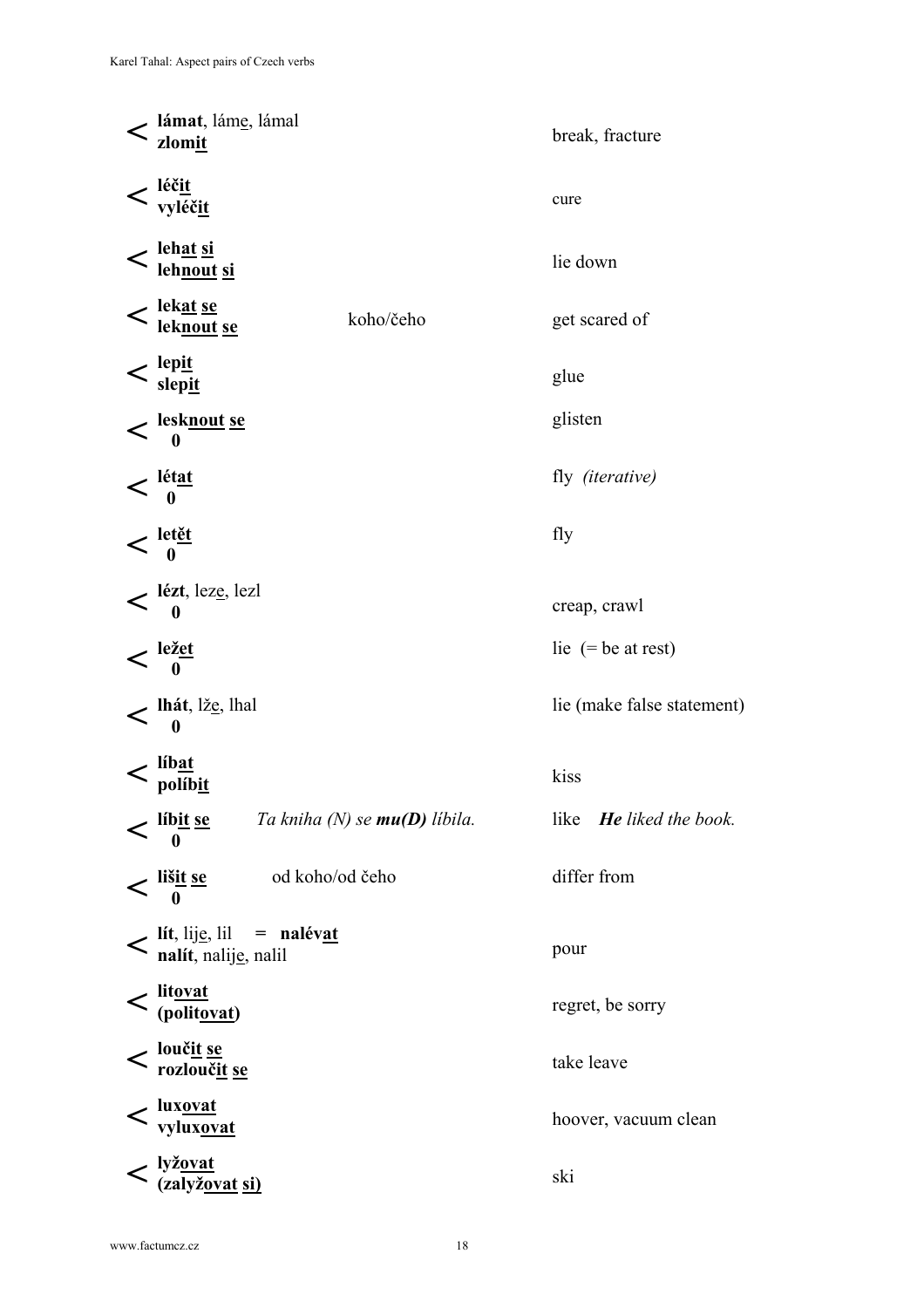#### **M**

|                         | $\leq$ malovat<br>namalovat                                    | paint               |
|-------------------------|----------------------------------------------------------------|---------------------|
|                         | $<$ $\frac{\text{mávat}}{\text{zamávat}}$ = $\text{mávnout}$   | wave                |
|                         | < mazat, maže, mazal<br>smazat, smaže, smazal                  | delete              |
|                         | mazat, maže, mazal<br>namazat, namaže, namazal                 | lubricate           |
|                         | $\langle \frac{\text{měřit}}{\text{změřit}}$                   | measure (trans.)    |
|                         | $\leq$ měř <u>it</u><br>$\bf{0}$                               | measure (intrans.)  |
|                         | $\leq \frac{\text{míchat}}{\text{zamíchat}}$                   | mix, blend, stir    |
|                         | $<\frac{\text{milovat}}{0}$                                    | love                |
|                         | $\leq$ mít, m <u>á</u> , měl                                   | have                |
|                         | $\leq \frac{\text{mize}}{\text{zmize} \cdot \text{t}}$         | disappear           |
|                         | $\leq$ mlčet mlč!<br>$\boldsymbol{0}$                          | be silent           |
|                         | $\langle \mathbf{m} \rangle$ must med must must must must must | grind, mill         |
|                         | $\langle \frac{\text{mluvit}}{\text{(promluvit})}}$            | speak, talk         |
| $\overline{\mathbf{<}}$ | moct, může, mohl<br>$\bf{0}$                                   | (modal verb)<br>can |
|                         | močit<br>vymočit se                                            | urinate             |
|                         | $\leq$ <sup>muset</sup><br>0                                   | must (modal verb)   |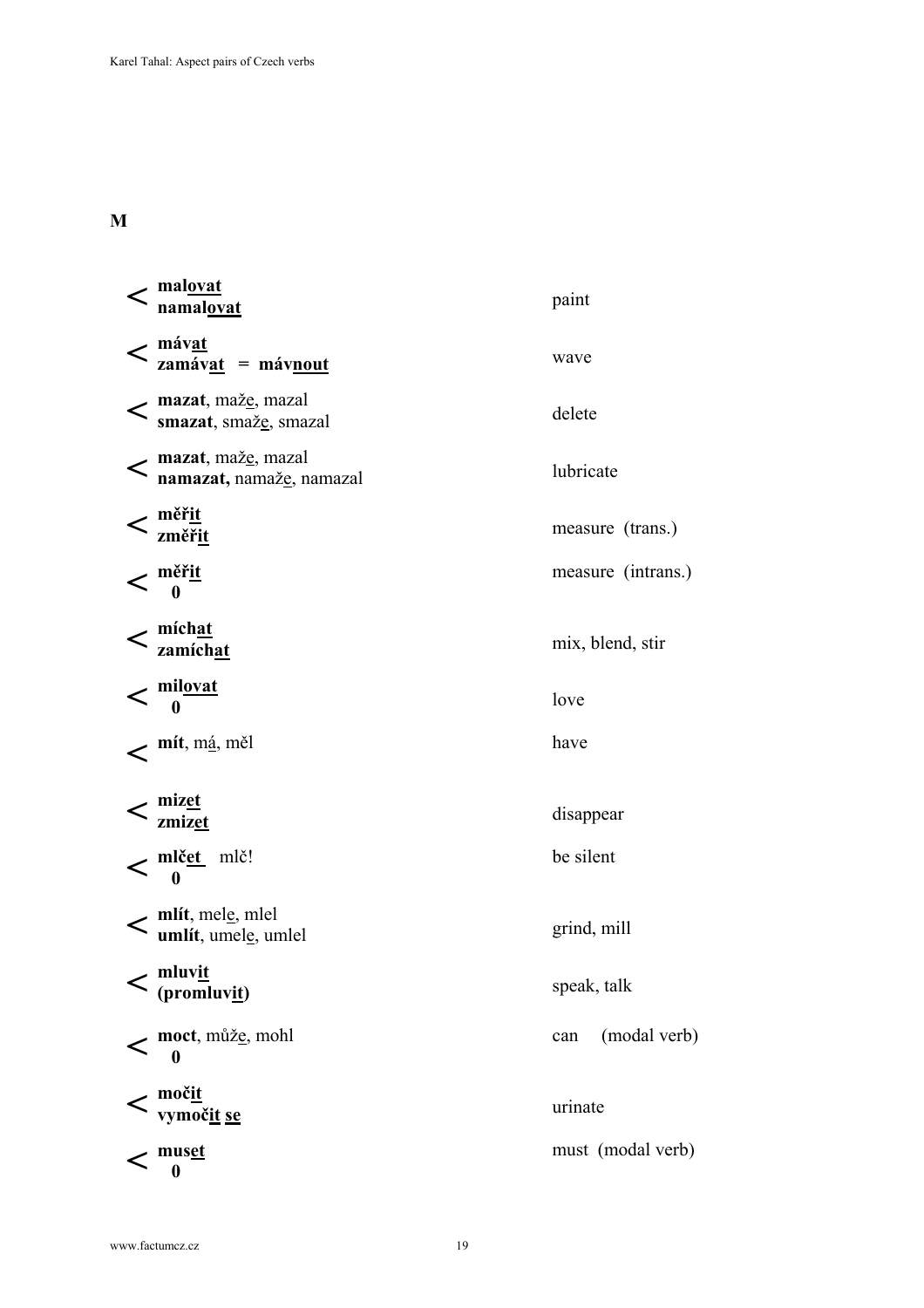| - mýl <u>it se</u><br>zmýl <u>it se</u>                                                     | be mistaken, err |
|---------------------------------------------------------------------------------------------|------------------|
| $<\frac{\text{myslet}}{0}$                                                                  | think            |
| $\leq \frac{\text{mýt (se), myje (se), myl (se)}}{\text{umýt (se), umyje (se), umyl (se)}}$ | wash (oneself)   |

**N** 

| $\leq$ <sup>nabíz</sup> et<br>nabídnout                                                                                                                                                                                                                                                                                                                                                                                                                                                                                                                          |            | offer                                |
|------------------------------------------------------------------------------------------------------------------------------------------------------------------------------------------------------------------------------------------------------------------------------------------------------------------------------------------------------------------------------------------------------------------------------------------------------------------------------------------------------------------------------------------------------------------|------------|--------------------------------------|
| $\langle \nabla \nabla \cdot \nabla \cdot \nabla \cdot \nabla \cdot \nabla \cdot \nabla \cdot \nabla \cdot \nabla \cdot \nabla \cdot \nabla \cdot \nabla \cdot \nabla \cdot \nabla \cdot \nabla \cdot \nabla \cdot \nabla \cdot \nabla \cdot \nabla \cdot \nabla \cdot \nabla \cdot \nabla \cdot \nabla \cdot \nabla \cdot \nabla \cdot \nabla \cdot \nabla \cdot \nabla \cdot \nabla \cdot \nabla \cdot \nabla \cdot \nabla \cdot \nabla \cdot \nabla \cdot \nabla \cdot \nabla \cdot \nabla$                                                                   |            | record, tape, upload                 |
| $\langle \nabla \nabla \cdot \nabla \cdot \nabla \cdot \nabla \cdot \nabla \cdot \nabla \cdot \nabla \cdot \nabla \cdot \nabla \cdot \nabla \cdot \nabla \cdot \nabla \cdot \nabla \cdot \nabla \cdot \nabla \cdot \nabla \cdot \nabla \cdot \nabla \cdot \nabla \cdot \nabla \cdot \nabla \cdot \nabla \cdot \nabla \cdot \nabla \cdot \nabla \cdot \nabla \cdot \nabla \cdot \nabla \cdot \nabla \cdot \nabla \cdot \nabla \cdot \nabla \cdot \nabla \cdot \nabla \cdot \nabla \cdot \nabla$                                                                   |            | replace                              |
| $\leq \frac{\text{nacházet}}{\text{najít}, \text{najde}, \text{našel}}$                                                                                                                                                                                                                                                                                                                                                                                                                                                                                          |            | find                                 |
| $\bf{0}$<br>$\langle \nabla \cdot \nabla \cdot \nabla \cdot \nabla \cdot \nabla \cdot \nabla \cdot \nabla \cdot \nabla \cdot \nabla \cdot \nabla \cdot \nabla \cdot \nabla \cdot \nabla \cdot \nabla \cdot \nabla \cdot \nabla \cdot \nabla \cdot \nabla \cdot \nabla \cdot \nabla \cdot \nabla \cdot \nabla \cdot \nabla \cdot \nabla \cdot \nabla \cdot \nabla \cdot \nabla \cdot \nabla \cdot \nabla \cdot \nabla \cdot \nabla \cdot \nabla \cdot \nabla \cdot \nabla \cdot \nabla \cdot \nabla \cdot \n$                                                     |            | catch a cold                         |
| < najím <u>at</u><br>< najmout, najme, najal; pas.: najat                                                                                                                                                                                                                                                                                                                                                                                                                                                                                                        |            | hire                                 |
| < naklád <u>at</u><br>< nalož <u>it</u>                                                                                                                                                                                                                                                                                                                                                                                                                                                                                                                          |            | load                                 |
| < naklán <u>ět</u> se<br>s naklon <u>it</u> se                                                                                                                                                                                                                                                                                                                                                                                                                                                                                                                   |            | incline, lean                        |
| $\langle \nabla \nabla \cdot \nabla \cdot \nabla \cdot \nabla \cdot \nabla \cdot \nabla \cdot \nabla \cdot \nabla \cdot \nabla \cdot \nabla \cdot \nabla \cdot \nabla \cdot \nabla \cdot \nabla \cdot \nabla \cdot \nabla \cdot \nabla \cdot \nabla \cdot \nabla \cdot \nabla \cdot \nabla \cdot \nabla \cdot \nabla \cdot \nabla \cdot \nabla \cdot \nabla \cdot \nabla \cdot \nabla \cdot \nabla \cdot \nabla \cdot \nabla \cdot \nabla \cdot \nabla \cdot \nabla \cdot \nabla \cdot \nabla$                                                                   |            | buy, purchase                        |
| $\langle \nabla \cdot \nabla \cdot \nabla \cdot \nabla \cdot \nabla \cdot \nabla \cdot \nabla \cdot \nabla \cdot \nabla \cdot \nabla \cdot \nabla \cdot \nabla \cdot \nabla \cdot \nabla \cdot \nabla \cdot \nabla \cdot \nabla \cdot \nabla \cdot \nabla \cdot \nabla \cdot \nabla \cdot \nabla \cdot \nabla \cdot \nabla \cdot \nabla \cdot \nabla \cdot \nabla \cdot \nabla \cdot \nabla \cdot \nabla \cdot \nabla \cdot \nabla \cdot \nabla \cdot \nabla \cdot \nabla \cdot \nabla \cdot \n$<br>$n$ alézt, nalezn <u>e</u> , nalezl = $n$ ajít, najde, našel | = nacházet | find                                 |
| $\langle \nabla \nabla \cdot \nabla \cdot \nabla \cdot \nabla \cdot \nabla \cdot \nabla \cdot \nabla \cdot \nabla \cdot \nabla \cdot \nabla \cdot \nabla \cdot \nabla \cdot \nabla \cdot \nabla \cdot \nabla \cdot \nabla \cdot \nabla \cdot \nabla \cdot \nabla \cdot \nabla \cdot \nabla \cdot \nabla \cdot \nabla \cdot \nabla \cdot \nabla \cdot \nabla \cdot \nabla \cdot \nabla \cdot \nabla \cdot \nabla \cdot \nabla \cdot \nabla \cdot \nabla \cdot \nabla \cdot \nabla \cdot \nabla$                                                                   |            | imitate                              |
| nařizovat<br>nařídit                                                                                                                                                                                                                                                                                                                                                                                                                                                                                                                                             |            | order, command; set up (a<br>device) |
| nastáv <u>at</u><br>$\leq$ mastat, nastang, nastal                                                                                                                                                                                                                                                                                                                                                                                                                                                                                                               |            | occur, turn up                       |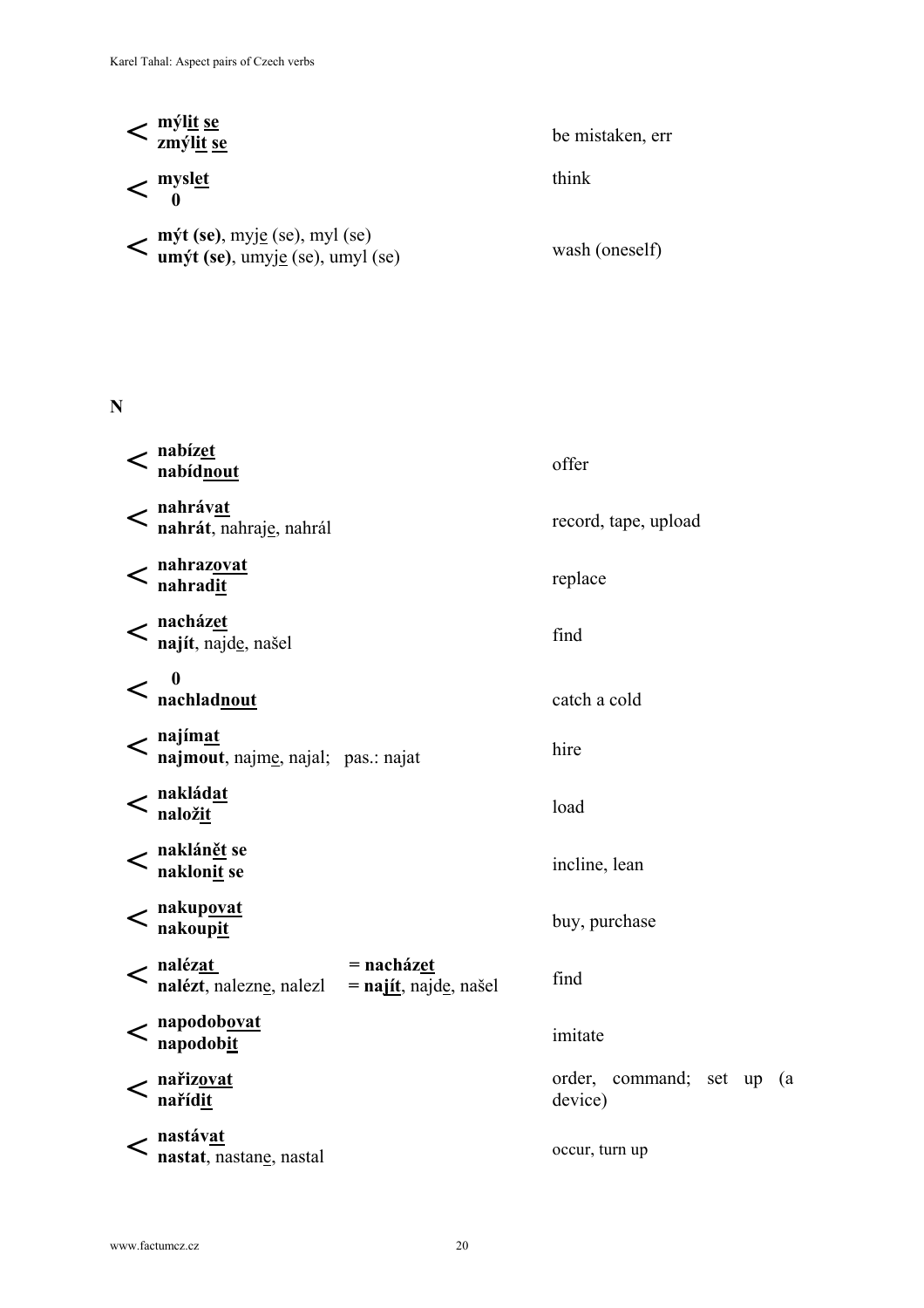|       | $\leq \frac{\text{nastup}_{\text{ovat}}}{\text{nast}_{\text{ovat}}}$                                                                                                                                                                                                                                                                                                                                                                                                                           |                                                                         | get on, board           |
|-------|------------------------------------------------------------------------------------------------------------------------------------------------------------------------------------------------------------------------------------------------------------------------------------------------------------------------------------------------------------------------------------------------------------------------------------------------------------------------------------------------|-------------------------------------------------------------------------|-------------------------|
|       | $\langle \nabla \nabla \cdot \nabla \cdot \nabla \cdot \nabla \cdot \nabla \cdot \nabla \cdot \nabla \cdot \nabla \cdot \nabla \cdot \nabla \cdot \nabla \cdot \nabla \cdot \nabla \cdot \nabla \cdot \nabla \cdot \nabla \cdot \nabla \cdot \nabla \cdot \nabla \cdot \nabla \cdot \nabla \cdot \nabla \cdot \nabla \cdot \nabla \cdot \nabla \cdot \nabla \cdot \nabla \cdot \nabla \cdot \nabla \cdot \nabla \cdot \nabla \cdot \nabla \cdot \nabla \cdot \nabla \cdot \nabla \cdot \nabla$ |                                                                         | roll up, shoot a film   |
|       | $\langle \frac{navr hovat}}{navr hnout}}$                                                                                                                                                                                                                                                                                                                                                                                                                                                      | pas.: navržen                                                           | suggest, propose        |
|       | $\langle \frac{navštěvovat}{navštívit}$                                                                                                                                                                                                                                                                                                                                                                                                                                                        |                                                                         | visit                   |
|       | $\leq \frac{\text{necháva}t}{\text{nechat}}$                                                                                                                                                                                                                                                                                                                                                                                                                                                   |                                                                         | leave, let, quit        |
|       | $\langle \nabla_{\alpha}^{\text{nenávidět}}$<br>$\mathbf{0}$                                                                                                                                                                                                                                                                                                                                                                                                                                   |                                                                         | hate, detest            |
|       | $\leq$ nést, nese, nesl<br>$\mathbf{0}$                                                                                                                                                                                                                                                                                                                                                                                                                                                        |                                                                         | carry, bear             |
|       | $\leq \frac{\text{ničit}}{\text{zničit}}$                                                                                                                                                                                                                                                                                                                                                                                                                                                      |                                                                         | destroy                 |
|       | $\langle \n\begin{array}{c}\n\text{nsit} \\ \text{0}\n\end{array}$<br>$\boldsymbol{0}$                                                                                                                                                                                                                                                                                                                                                                                                         |                                                                         | carry, bear (iterative) |
| $\,<$ | nud <u>it</u> se<br>$\boldsymbol{0}$                                                                                                                                                                                                                                                                                                                                                                                                                                                           |                                                                         | be bored                |
|       | nutit                                                                                                                                                                                                                                                                                                                                                                                                                                                                                          | pas.: nucen<br>$\vec{p}$ rinutit pas.: přinucen = donutit pas.: donucen | force, compel           |

### **O**

| $\langle \frac{\text{obdiv}_{\text{ovat}}}{0} \rangle$      | admire                   |
|-------------------------------------------------------------|--------------------------|
| $\leq \frac{0}{\text{obdržet}}$                             | obtain, receive          |
| $\langle \frac{\text{obědvat}}{\text{nabědvat se}} \rangle$ | have lunch               |
| $\langle \frac{\text{obětovat}}{0}$                         | sacrifice, devote        |
| obcház <u>et</u><br>obejít, obejd <u>e</u> , obešel         | 1: walk around; 2: evade |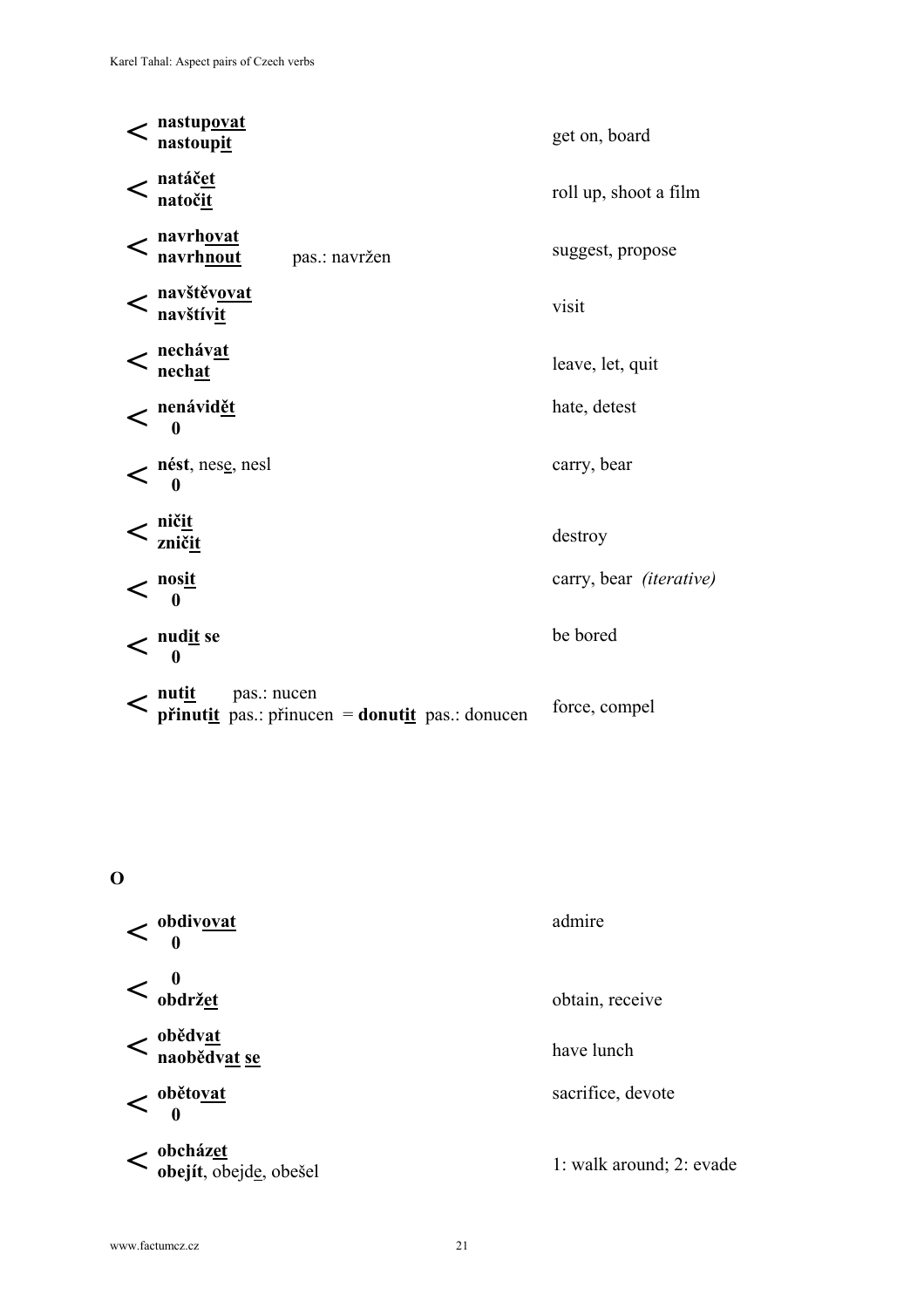| obhaj <u>ovat</u><br>obhájit                            | defend          |
|---------------------------------------------------------|-----------------|
| $<\frac{\text{obíhat}}{\text{oběhnout}}$                | circulate       |
| < objednáv <u>at</u><br>< objedn <u>at</u>              | order, book     |
| $\langle \frac{\text{objevovat}}{\text{objevit}}}$      | discover        |
| $<\frac{\text{object}}{\text{object}}$ se               | appear, turn up |
| bijimat<br>bejmout, obejm <u>e</u> , objal              | embrace         |
| $\leq$ oblékat se<br>obléknout se pas. oblečen          | clothe, dress   |
| $\langle \frac{\text{obnovovat}}{\text{obnovit}}$       | renew           |
| $\leq$ obouvat se<br>obout se, obuje se, obul se        | put on shoes    |
| $\leq$ obracet (se)<br>obrátit (se)                     | turn round      |
| $\leq$ <sup>obsahovat</sup><br>(obsáhnout pas. obsažen) | contain         |
| obsazovat<br>obsadit pas. obsazen                       | occupy          |
| obsluhovat<br>obsloužit                                 | attend, serve   |
| obstarávat<br>obstarat                                  | provide, supply |
| obtěžovat<br>$\mathbf 0$                                | trouble, bother |
| obviň <u>ovat</u><br>obvinit                            | accuse, blame   |
| oceň <u>ovat</u><br>ocenit                              | appreciate      |
| očekávat<br>0                                           | expect          |
| odbočovat<br>odbočit                                    | turn, deviate   |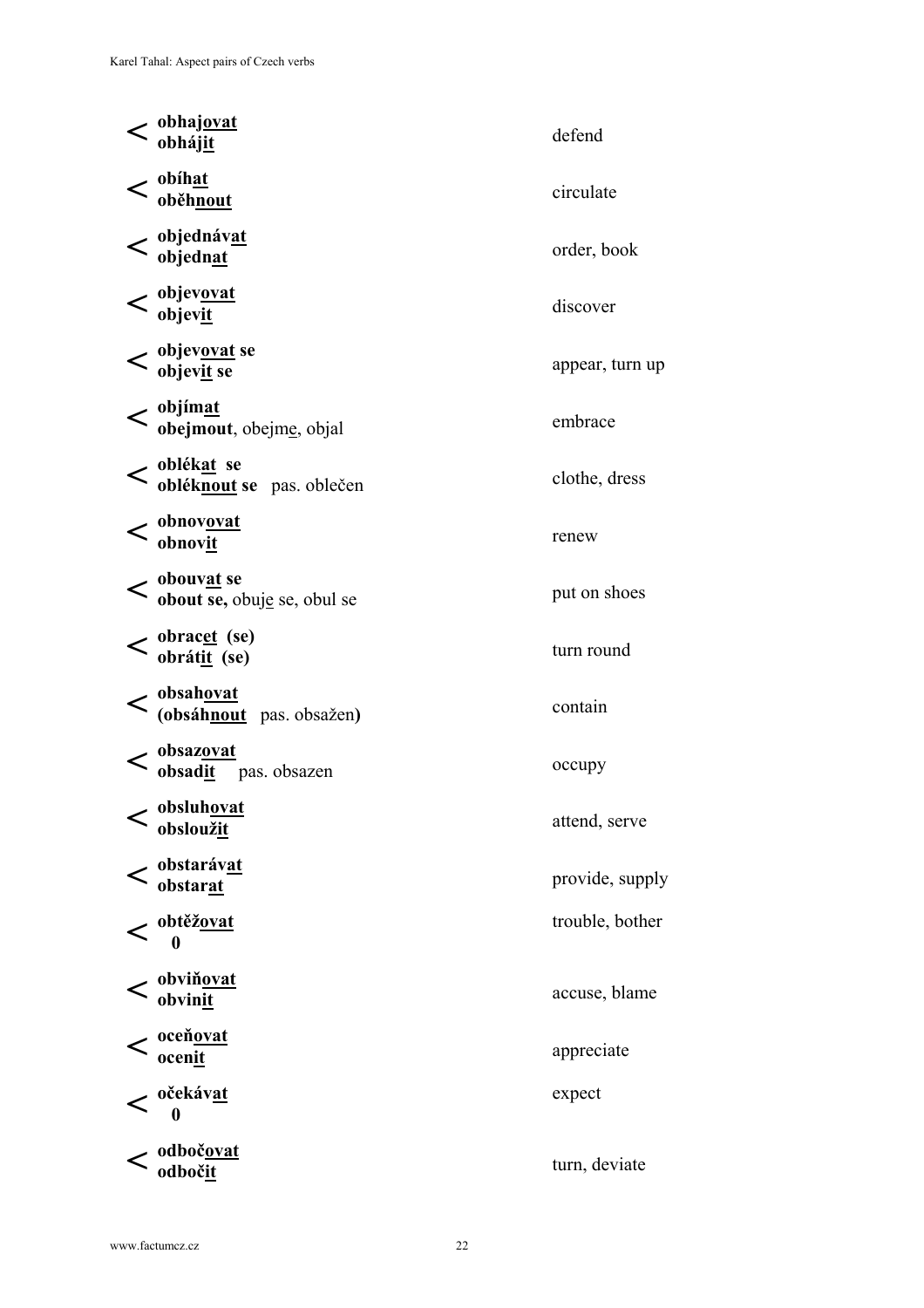| odděl <u>ovat</u><br>oddělit                                                                                                                                                                                                                                                                                                                                                                                                                                                                   | separate                     |
|------------------------------------------------------------------------------------------------------------------------------------------------------------------------------------------------------------------------------------------------------------------------------------------------------------------------------------------------------------------------------------------------------------------------------------------------------------------------------------------------|------------------------------|
| dehráv <u>at se</u><br>dehrát se, odehraje se, odehrál se                                                                                                                                                                                                                                                                                                                                                                                                                                      | take place                   |
| desilat, odešle, odeslal                                                                                                                                                                                                                                                                                                                                                                                                                                                                       | send                         |
| $\langle \nabla_{\text{odhadnout}}$                                                                                                                                                                                                                                                                                                                                                                                                                                                            | estimate                     |
| $\langle \nabla_{\text{odhalit}}^{\text{odhalovat}}$                                                                                                                                                                                                                                                                                                                                                                                                                                           | disclose, reveal             |
| $\langle \nabla \nabla \cdot \nabla \cdot \nabla \cdot \nabla \cdot \nabla \cdot \nabla \cdot \nabla \cdot \nabla \cdot \nabla \cdot \nabla \cdot \nabla \cdot \nabla \cdot \nabla \cdot \nabla \cdot \nabla \cdot \nabla \cdot \nabla \cdot \nabla \cdot \nabla \cdot \nabla \cdot \nabla \cdot \nabla \cdot \nabla \cdot \nabla \cdot \nabla \cdot \nabla \cdot \nabla \cdot \nabla \cdot \nabla \cdot \nabla \cdot \nabla \cdot \nabla \cdot \nabla \cdot \nabla \cdot \nabla \cdot \nabla$ | throw away                   |
| $\leq \frac{\text{odhlašovat}}{c^{3}$<br>odhlásit se pas.: odhlášen                                                                                                                                                                                                                                                                                                                                                                                                                            | log out                      |
| < odcházet<br>dejít, odejde, odešel                                                                                                                                                                                                                                                                                                                                                                                                                                                            | go away, leave (on foot)     |
| < odjížd <u>ět</u><br>< odjet, odjede, odjel                                                                                                                                                                                                                                                                                                                                                                                                                                                   | go away, depart (car, train) |
| $<\frac{odkládat}{odložit}$                                                                                                                                                                                                                                                                                                                                                                                                                                                                    | 1: postpone; 2: lay aside    |
| $\leq \frac{\text{odlétat}}{\text{odletět}}$                                                                                                                                                                                                                                                                                                                                                                                                                                                   | depart (airplane)            |
| $\leq$ <sup>odliš</sup> ovat<br>odlišit                                                                                                                                                                                                                                                                                                                                                                                                                                                        | distinguish, differentiate   |
| $\langle \frac{\text{odměňovat}}{\text{odměnit}}$                                                                                                                                                                                                                                                                                                                                                                                                                                              | reward                       |
| odmít <u>at</u><br>odmítnout                                                                                                                                                                                                                                                                                                                                                                                                                                                                   | refuse, reject               |
| $\langle \frac{0}{2} \rangle$<br>odemknout, odemkne, odemkl                                                                                                                                                                                                                                                                                                                                                                                                                                    | unlock                       |
| $\langle \nabla \nabla \cdot \nabla \cdot \nabla \cdot \nabla \cdot \nabla \cdot \nabla \cdot \nabla \cdot \nabla \cdot \nabla \cdot \nabla \cdot \nabla \cdot \nabla \cdot \nabla \cdot \nabla \cdot \nabla \cdot \nabla \cdot \nabla \cdot \nabla \cdot \nabla \cdot \nabla \cdot \nabla \cdot \nabla \cdot \nabla \cdot \nabla \cdot \nabla \cdot \nabla \cdot \nabla \cdot \nabla \cdot \nabla \cdot \nabla \cdot \nabla \cdot \nabla \cdot \nabla \cdot \nabla \cdot \nabla \cdot \nabla$ | carry away                   |
| < odpočív <u>at</u><br>< odpoči <u>nout</u> si                                                                                                                                                                                                                                                                                                                                                                                                                                                 | relax, take a rest           |
| $\langle \frac{odpojovat}{odpojit}}$                                                                                                                                                                                                                                                                                                                                                                                                                                                           | disconnect                   |
| $\leq$ <sup>odpouštět</sup><br>odpustit odpusť! pas.: odpuštěn                                                                                                                                                                                                                                                                                                                                                                                                                                 | forgive                      |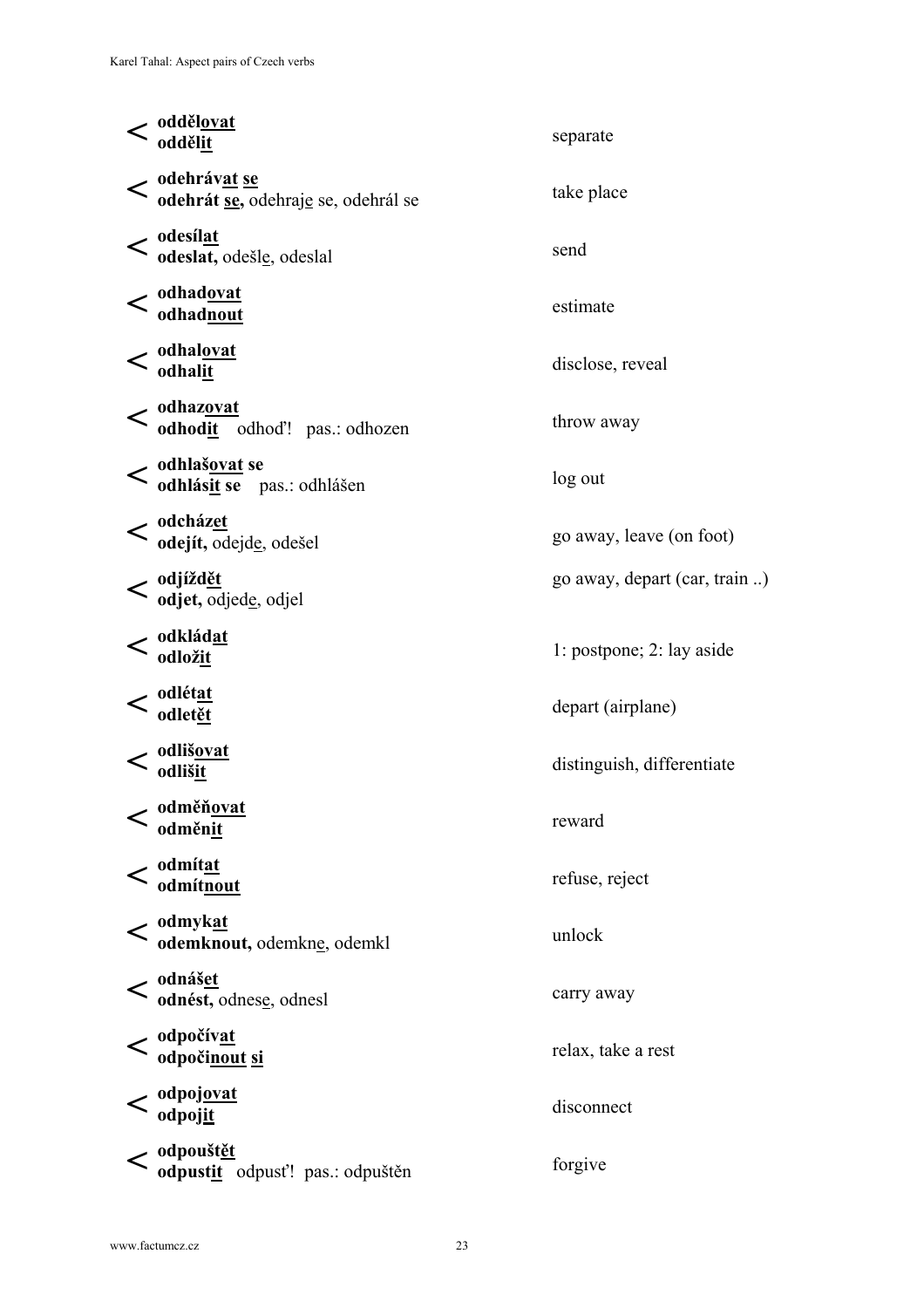|       |                                                               | dpovíd <u>at</u><br>odpovědět, odpoví, odpověděl, odpověz!                                                                                                                                                                                                                                                                                                                                                                                                                                     | answer                      |
|-------|---------------------------------------------------------------|------------------------------------------------------------------------------------------------------------------------------------------------------------------------------------------------------------------------------------------------------------------------------------------------------------------------------------------------------------------------------------------------------------------------------------------------------------------------------------------------|-----------------------------|
|       | $\leq$ $\frac{\text{odpovídat}}{\text{c}}$ čemu<br>0          |                                                                                                                                                                                                                                                                                                                                                                                                                                                                                                | conform to, agree with sth. |
| $\lt$ | $\boldsymbol{0}$                                              | odpovíd <u>at</u> za koho / za co                                                                                                                                                                                                                                                                                                                                                                                                                                                              | be responsible for          |
|       | $\langle \frac{\text{odstrañovat}}{\text{odstrani}t} \rangle$ |                                                                                                                                                                                                                                                                                                                                                                                                                                                                                                | remove, delete              |
|       |                                                               | < odsuzovat<br>sologit pas.: odsouzen                                                                                                                                                                                                                                                                                                                                                                                                                                                          | condemn, sentence           |
|       | dváž <u>et</u><br>dvézt, odveze, odvezl                       |                                                                                                                                                                                                                                                                                                                                                                                                                                                                                                | carry away (ba car )        |
|       | < ohraničovat                                                 |                                                                                                                                                                                                                                                                                                                                                                                                                                                                                                | confine, demarcate          |
|       | $\leq \frac{$ ochutnáv <u>at</u>                              |                                                                                                                                                                                                                                                                                                                                                                                                                                                                                                | taste, degust               |
|       | $\leq \frac{0}{\text{mezi}t}$                                 |                                                                                                                                                                                                                                                                                                                                                                                                                                                                                                | restrict, constrain         |
|       | $\langle \frac{\text{omlouvat}}{\text{omluvit se}}$           |                                                                                                                                                                                                                                                                                                                                                                                                                                                                                                | apologize                   |
|       | $<\frac{0}{\text{onemocnět}}$                                 |                                                                                                                                                                                                                                                                                                                                                                                                                                                                                                | fall ill                    |
|       | $\leq$ <sup>opakovat</sup><br>zopakovat                       |                                                                                                                                                                                                                                                                                                                                                                                                                                                                                                | repeat                      |
|       | $\leq$ <sup>opalovat se</sup><br>opálit se                    |                                                                                                                                                                                                                                                                                                                                                                                                                                                                                                | sunbathe                    |
|       | operovat<br>0                                                 |                                                                                                                                                                                                                                                                                                                                                                                                                                                                                                | operate                     |
|       |                                                               | $\langle \nabla \nabla \nabla \cdot \nabla \cdot \nabla \cdot \nabla \cdot \nabla \cdot \nabla \cdot \nabla \cdot \nabla \cdot \nabla \cdot \nabla \cdot \nabla \cdot \nabla \cdot \nabla \cdot \nabla \cdot \nabla \cdot \nabla \cdot \nabla \cdot \nabla \cdot \nabla \cdot \nabla \cdot \nabla \cdot \nabla \cdot \nabla \cdot \nabla \cdot \nabla \cdot \nabla \cdot \nabla \cdot \nabla \cdot \nabla \cdot \nabla \cdot \nabla \cdot \nabla \cdot \nabla \cdot \nabla \cdot \nabla \cdot$ | lean                        |
|       | < opisovat<br>opsat, opíš <u>e</u> , opsal                    |                                                                                                                                                                                                                                                                                                                                                                                                                                                                                                | copy                        |
|       |                                                               | se opoušt <u>ět</u><br>spustití opusť! pas.: opuštěn                                                                                                                                                                                                                                                                                                                                                                                                                                           | leave, abandon              |
|       | $<\frac{opravovat}}{opravit}}$                                |                                                                                                                                                                                                                                                                                                                                                                                                                                                                                                | 1: correct; 2: repair       |
|       | < organiz <u>ovat</u><br>< zorganiz <u>ovat</u>               |                                                                                                                                                                                                                                                                                                                                                                                                                                                                                                | organize                    |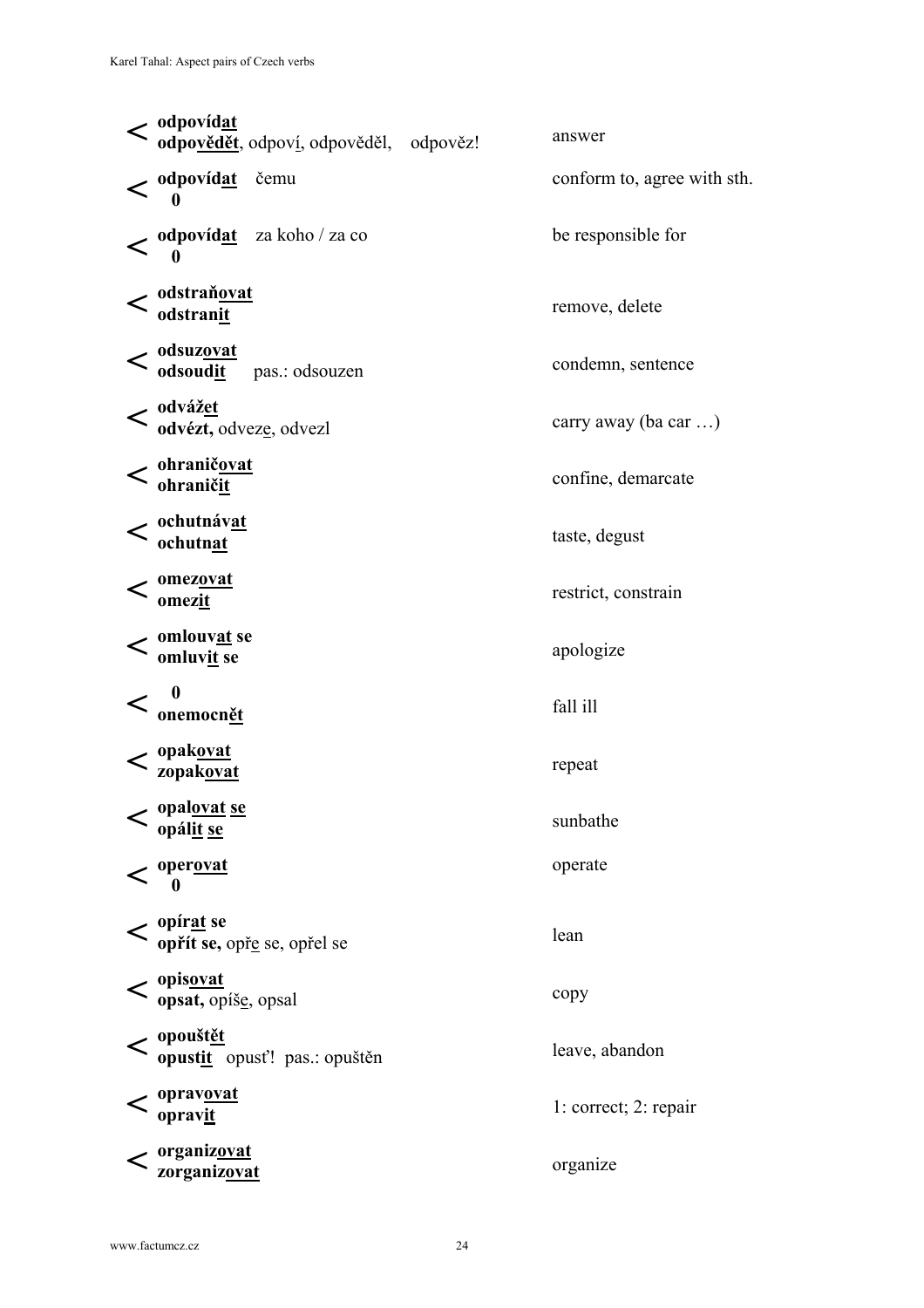| oslavovat<br>oslavit                                          | celebrate                          |
|---------------------------------------------------------------|------------------------------------|
| oslov <u>ovat</u><br>oslovit                                  | address, speak to                  |
| < ospravedlňovat                                              | justify                            |
| ošetř <u>ovat</u><br>ošetřit                                  | nurse, tend                        |
| $\leq$ <sup>otvír</sup> at<br>otevřít, otevře, otevřel        | open                               |
| $\leftarrow$ ovládat<br>ovládnout                             | control, master                    |
| $\langle \frac{\text{ovlivn'ovat}}{\text{covit}}$<br>ovlivnit | inluence, affect                   |
| označovat<br>označit                                          | mark, indicate                     |
| oznam <u>ovat</u><br>oznámit                                  | announce                           |
| ozýv <u>at</u> se<br>ozvat se, ozve se, ozval se              | 1: reverberate; 2: make o.s. heard |

**P** 

| $\langle \frac{\text{padat}}{\text{spadnout}}$         | fall down      |
|--------------------------------------------------------|----------------|
| $<\frac{0}{\text{paděla} t}$                           | falsify, forge |
| $\langle \frac{\text{páchat}}{\text{spáchat}} \rangle$ | commit         |
| $\langle \frac{\text{páchnout}}{0} \rangle$            | stink          |
| $<\frac{\text{pálit}}{\text{spálit}}}$                 | burn           |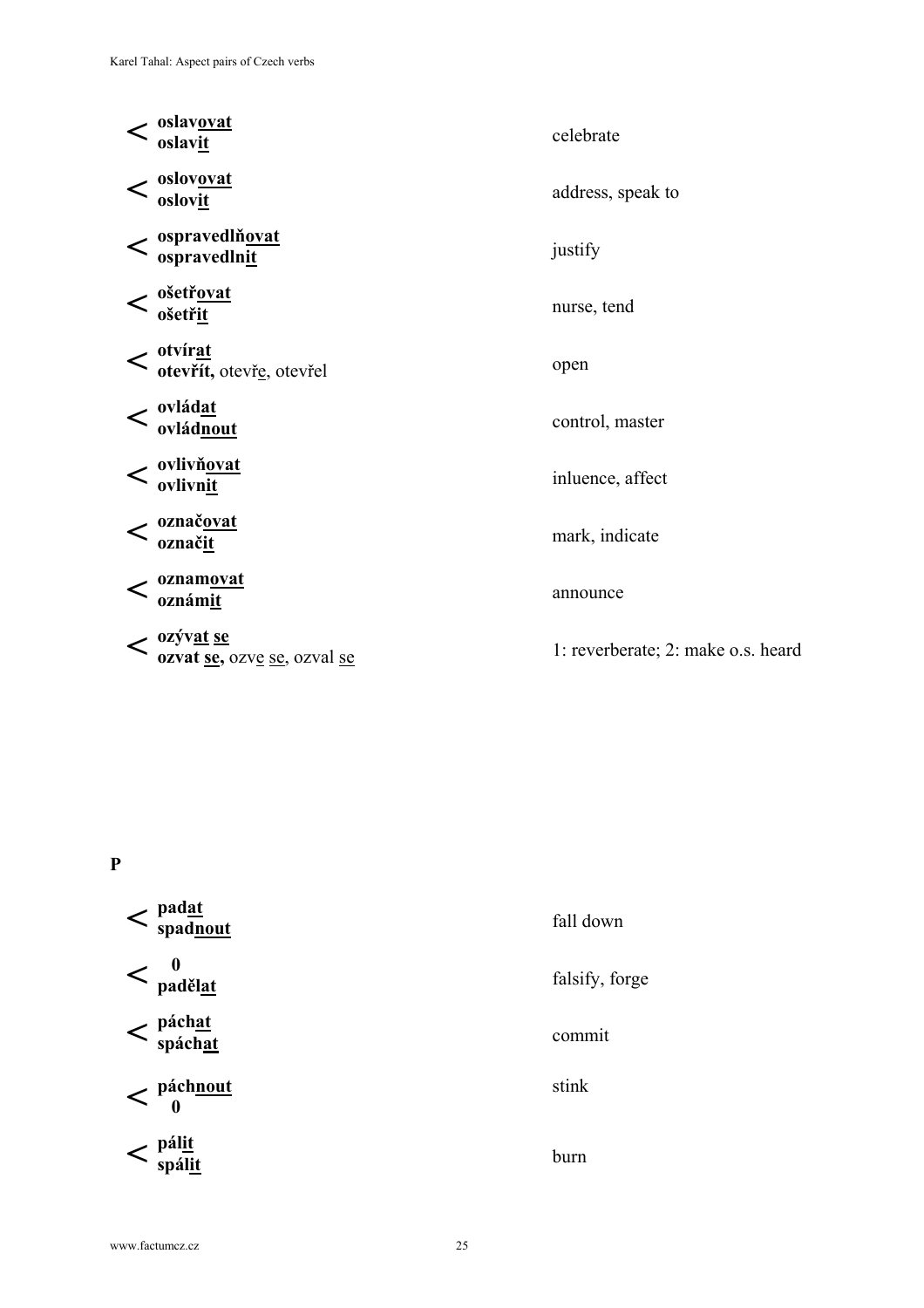| < pamat <u>ovat</u> (si)<br>(zapamat <u>ovat si</u> )                                                                                                                                                                          |                       | remember                  |
|--------------------------------------------------------------------------------------------------------------------------------------------------------------------------------------------------------------------------------|-----------------------|---------------------------|
| $\langle \frac{\text{parkovat}}{\text{zaparkovat}}$                                                                                                                                                                            |                       | park (a car)              |
| $\langle \frac{pašovat}{propašovat} \rangle$                                                                                                                                                                                   |                       | smuggle                   |
| $\leftarrow$ pátr <u>at</u> po kom/po čem                                                                                                                                                                                      |                       | search for                |
| $\langle \nabla_{0}^{\text{patřit}}\rangle$<br>komu / k čemu                                                                                                                                                                   |                       | belong to sb. $/$ to sth. |
| < pěstovat<br>< vypěst <u>ovat</u>                                                                                                                                                                                             |                       | cultivate, grow           |
| $<\frac{\text{pěstovat}}{0}$                                                                                                                                                                                                   |                       | engage in, go in for      |
| $< \frac{\text{pískat}}{\text{písknout}} = \text{zapískat}$                                                                                                                                                                    |                       | whistle                   |
| $\langle \mathbf{P}^{\text{fit}, \text{p} \text{ij} \text{e}}$ , pil<br>(transit.) vypít, vypije, vypil; pas.: vypit<br>(intransit.) napít <u>se</u> , napije se, napil se                                                     |                       | drink                     |
| Santa, pláč <u>e</u> , plakal<br>Santa (zaplakat, zapláč <u>e</u> , zaplakal)                                                                                                                                                  |                       | cry, weep                 |
| $\langle \frac{\text{plánovat}}{\text{naplánovat}} \rangle$                                                                                                                                                                    |                       | plan                      |
| Imposite that the set of the set of the set of the set of the set of the set of the set of the set of the set of the set of the set of the set of the set of the set of the set of the set of the set of the set of the set of |                       | pay                       |
| platit                                                                                                                                                                                                                         |                       | be valid, hold good       |
| <br><b>s</b> plavat, plave, plaval<br>( <b>zaplavat si</b> , zaplave si, zaplaval si)                                                                                                                                          |                       | swim                      |
| < plést se, plete se, pletl se<br>splést se, splete se, spletl se                                                                                                                                                              |                       | make a mistake            |
| Subset Softer Softer Signal Softer Signal Signal Signal Signal Signal Signal Signal Signal Signal Signal Signal Signal Signal Signal Signal Signal Signal Signal Signal Signal Signal Signal Signal Signal Signal Signal Signa | $\cos(A)$ s čím $(I)$ | confuse sth. with sth.    |
| $\langle \mathbf{s}_{\text{split}}^{\text{1}}   \mathbf{s}_{\text{split}}^{\text{1}}  $                                                                                                                                        |                       | fulfil                    |
| plout, pluje, plul<br>0                                                                                                                                                                                                        |                       | float; sail               |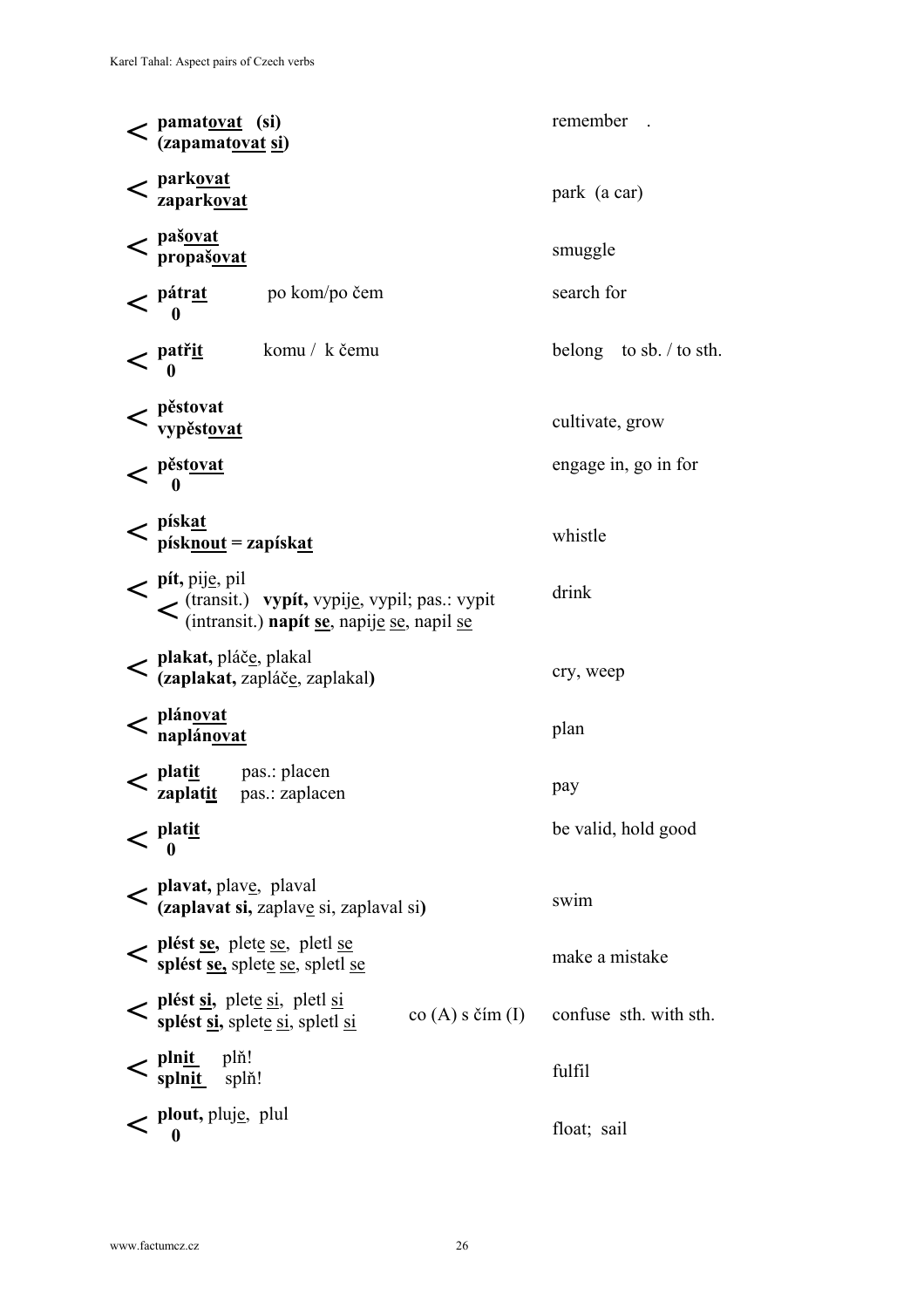|       | $\langle \nabla$ <sup>plýtv<u>at</u></sup>                                                                                                                                                                                                                                                                                                                                                                                                                                                                           | čím                                                                | waste sth.                         |
|-------|----------------------------------------------------------------------------------------------------------------------------------------------------------------------------------------------------------------------------------------------------------------------------------------------------------------------------------------------------------------------------------------------------------------------------------------------------------------------------------------------------------------------|--------------------------------------------------------------------|------------------------------------|
|       | $\langle \frac{\text{počítat}}{\text{spočítat}} \text{ = } \text{vypočítat}$                                                                                                                                                                                                                                                                                                                                                                                                                                         |                                                                    | count, calculate                   |
|       | $\langle \nabla_{\text{podat}}^{\text{nodávať}}$                                                                                                                                                                                                                                                                                                                                                                                                                                                                     |                                                                    | hand, pass                         |
|       | $\langle \nabla_{\text{podcenit}}^{\text{podcenit}}$                                                                                                                                                                                                                                                                                                                                                                                                                                                                 |                                                                    | underestimate                      |
|       |                                                                                                                                                                                                                                                                                                                                                                                                                                                                                                                      | <br>podepisovat<br>podepsat, podepíš <u>e</u> , podepsal; podepiš! | sign                               |
|       | $\langle \nabla \cdot \nabla \cdot \nabla \cdot \nabla \cdot \nabla \cdot \nabla \cdot \nabla \cdot \nabla \cdot \nabla \cdot \nabla \cdot \nabla \cdot \nabla \cdot \nabla \cdot \nabla \cdot \nabla \cdot \nabla \cdot \nabla \cdot \nabla \cdot \nabla \cdot \nabla \cdot \nabla \cdot \nabla \cdot \nabla \cdot \nabla \cdot \nabla \cdot \nabla \cdot \nabla \cdot \nabla \cdot \nabla \cdot \nabla \cdot \nabla \cdot \nabla \cdot \nabla \cdot \nabla \cdot \nabla \cdot \nabla \cdot \n$<br>0                |                                                                    | suspect                            |
|       | $\langle \frac{\text{podnikat}}{\text{podniknout}}}$                                                                                                                                                                                                                                                                                                                                                                                                                                                                 |                                                                    | undertake, take (an action)        |
|       | $\langle \nabla_{0}^{\text{podnik}} \rangle$<br>$\bf{0}$                                                                                                                                                                                                                                                                                                                                                                                                                                                             |                                                                    | carry business                     |
|       | $\langle \nabla \cdot \nabla \cdot \nabla \cdot \nabla \cdot \nabla \cdot \nabla \cdot \nabla \cdot \nabla \cdot \nabla \cdot \nabla \cdot \nabla \cdot \nabla \cdot \nabla \cdot \nabla \cdot \nabla \cdot \nabla \cdot \nabla \cdot \nabla \cdot \nabla \cdot \nabla \cdot \nabla \cdot \nabla \cdot \nabla \cdot \nabla \cdot \nabla \cdot \nabla \cdot \nabla \cdot \nabla \cdot \nabla \cdot \nabla \cdot \nabla \cdot \nabla \cdot \nabla \cdot \nabla \cdot \nabla \cdot \nabla \cdot \n$<br>$\boldsymbol{0}$ |                                                                    | resemble                           |
|       | $\langle \frac{\text{podotýkat}}{\text{podotknout}}$                                                                                                                                                                                                                                                                                                                                                                                                                                                                 |                                                                    | point out                          |
|       | $\langle \nabla_{(podpo\breve{r}\underline{it})}^{podpo\breve{r}\underline{it}}\nabla_{t}$                                                                                                                                                                                                                                                                                                                                                                                                                           |                                                                    | support                            |
|       | <br>podvád <u>ět</u><br>podvést, podvede, podvedl                                                                                                                                                                                                                                                                                                                                                                                                                                                                    |                                                                    | deceive, cheat                     |
|       | $\leftarrow$ pohybovat<br>pohnout                                                                                                                                                                                                                                                                                                                                                                                                                                                                                    | čím                                                                | move sth.                          |
|       | $\leq$ pohybovat se<br>pohnout se                                                                                                                                                                                                                                                                                                                                                                                                                                                                                    |                                                                    | move                               |
|       | $\langle \nabla_{a}^{poshybarat}$<br>O                                                                                                                                                                                                                                                                                                                                                                                                                                                                               | o čem                                                              | doubt sth.                         |
|       | $\langle \frac{\text{positive}}{\text{noise}} \rangle$<br>pojistit pas.: pojištěn                                                                                                                                                                                                                                                                                                                                                                                                                                    |                                                                    | insure                             |
|       | $\langle \frac{\text{pokláda}t}{\text{položit}}$                                                                                                                                                                                                                                                                                                                                                                                                                                                                     |                                                                    | lay, put down                      |
|       | $\bf{0}$                                                                                                                                                                                                                                                                                                                                                                                                                                                                                                             | $\mathbf{pokládat koho (A) za koho (A)}$                           | consider sb for, consider sb to be |
| $\lt$ | pokoušet<br>$\boldsymbol{0}$                                                                                                                                                                                                                                                                                                                                                                                                                                                                                         |                                                                    | tempt                              |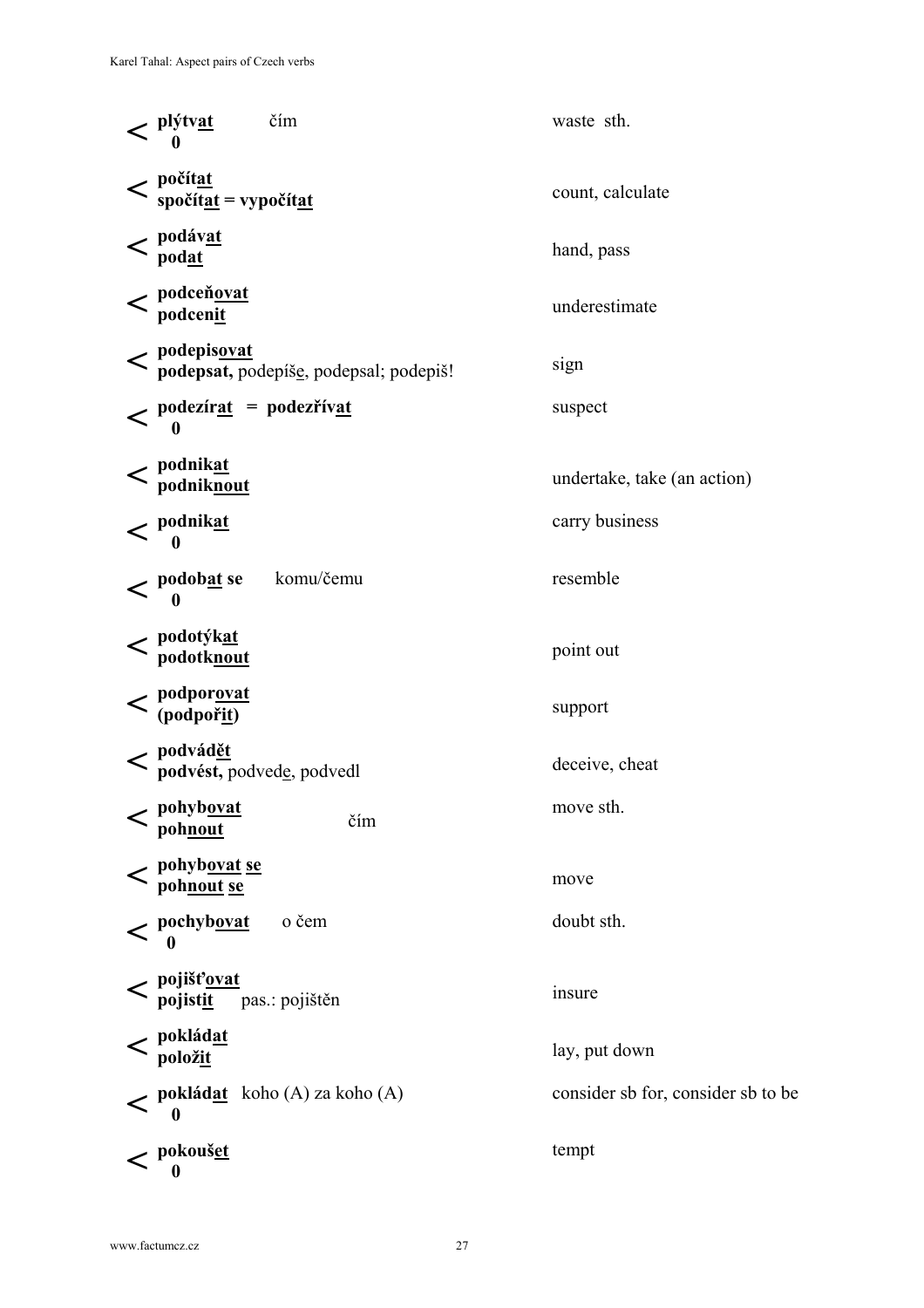| < pokouš <u>et se</u><br>< pokus <u>it se</u>                                                     | try, attempt               |
|---------------------------------------------------------------------------------------------------|----------------------------|
| $\langle \nabla_{0}^{\text{pokračovat}} \rangle$ v čem                                            | continue, go on doing sth. |
| $<\frac{\text{polykat}}{\text{polyknot}}}$                                                        | swallow                    |
| < pomáh <u>at</u><br>pomoct, pomůž <u>e</u> , pomohl; pomoz!<br>komu/čemu                         | help sb./sth.              |
| supersonat popisonal; popis! pas.: popsán<br>popsat, popíš <u>e</u> , popsal; popiš! pas.: popsán | describe                   |
| $\leq \frac{\text{porážet}}{\text{porazit}}$ pas.: poražen                                        | defeat                     |
| $<\frac{\text{poroučet}}{\text{poručit}}}$                                                        | order, command             |
| < porovnáv <u>at</u><br>sporovn <u>at</u>                                                         | compare                    |
| $\leq \frac{\text{porušovat}}{\text{porušit}}}$                                                   | break, infringe            |
| < pořád <u>at</u><br>< uspořád <u>at</u>                                                          | arrange                    |
| sant, pošl <u>eteciala</u><br>Sposlat, pošl <u>e</u> , poslal                                     | send                       |
| $\langle \frac{p$ oskyt <u>ovat</u>                                                               | provide, render            |
| $\langle$ poslouchat<br>(poslechnout si)                                                          | listen                     |
| $\langle \frac{posh(\theta)}{posh(\theta)}\rangle$                                                | obey                       |
| < pospích <u>at</u><br>(pospíš <u>it</u> si pospěš si!)                                           | hurry                      |
| $< \frac{\text{potit se}}{\text{zapotit se}}$                                                     | sweat, perspire            |
| $\leq \frac{\text{potkávat}}{\text{potkat}}$                                                      | meet                       |
| $\leq$ potřebovat<br>0                                                                            | need                       |
| $\leq$ potvrz <u>ovat</u><br>potvrdit potvrd'! pas.: potvrzen                                     | confirm, acknowledge       |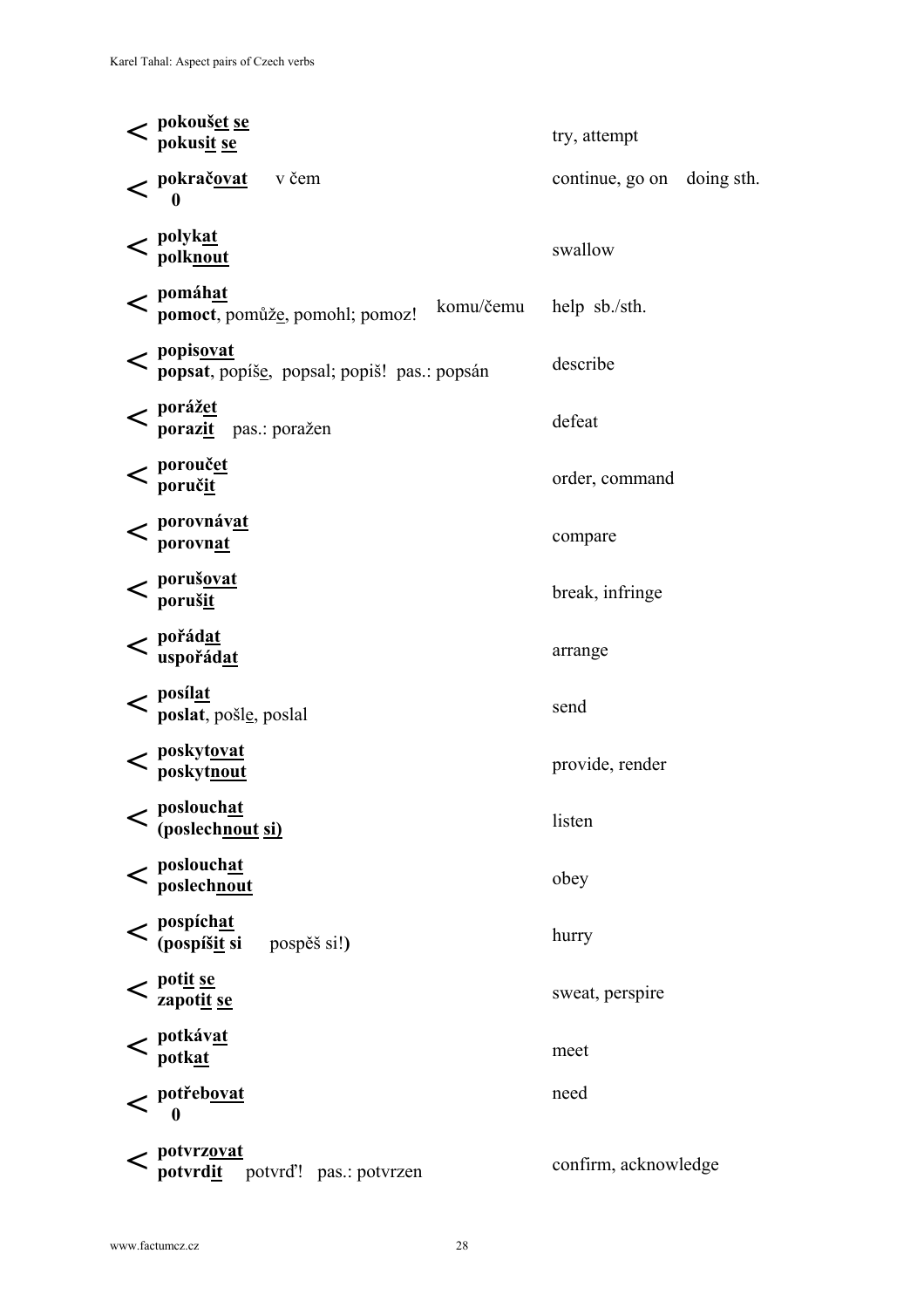| $\leq$ poučovat<br>poučit                                                                                                                                                                                                      | instruct                                             |
|--------------------------------------------------------------------------------------------------------------------------------------------------------------------------------------------------------------------------------|------------------------------------------------------|
| $\langle \nabla \frac{\text{pouštět}}{\text{pustit}}}$ pust'!                                                                                                                                                                  | let go, release                                      |
| < použív <u>at</u><br>> použít, použij <u>e</u> , použil; použij!                                                                                                                                                              | use, apply                                           |
| $\leq$ považovat koho/co(A) za koho/co (A)<br>0                                                                                                                                                                                | consider sb./sth. for                                |
| s povíd <u>at</u><br>po <u>vědět</u> , poví povědí, pověděl; pověz!                                                                                                                                                            | talk, tell, narate                                   |
| < povzbuzovat<br>sporzbudit pas. povzbuzen                                                                                                                                                                                     | encourage                                            |
| koho $(A)$ od koho $(G)$ give one's regards to<br>$\leq$ <sup>pozdrav<u>ovat</u></sup>                                                                                                                                         |                                                      |
| $\langle \nabla_{\text{poznamenat}}^{\text{poznamenávať}}$                                                                                                                                                                     | remark                                               |
| $\leq \frac{\text{poznávat}}{\text{poznat}}}$                                                                                                                                                                                  | recognize                                            |
| $<\frac{\text{pozorovat}}{\text{(zpozorovat)}\text{)}}$                                                                                                                                                                        | $\rightarrow$ observe, watch<br>$\rightarrow$ notice |
| prac <u>ovat</u><br>$\boldsymbol{0}$                                                                                                                                                                                           | work                                                 |
| pramenit                                                                                                                                                                                                                       | spring, rise, issue                                  |
| Seprát, per <u>e</u> , pral<br>Seprat, vypere, vypral                                                                                                                                                                          | launder                                              |
| Subset of the set of the set of the set of the set of the set of the set of the set of the set of the set of the set of the set of the set of the set of the set of the set of the set of the set of the set of the set of the | fight, scuffle, clash                                |
| $\langle \frac{\text{probability}}{\text{probability}} \rangle$                                                                                                                                                                | proceed                                              |
| < probouzet (se)<br>probudit (se) pas.: probuzen                                                                                                                                                                               | wake                                                 |
| $\leq \frac{\text{prodávat}}{\text{prodat}}}$                                                                                                                                                                                  | sell                                                 |
| < prodluž <u>ovat</u><br>prodlouž <u>it</u>                                                                                                                                                                                    | prolonge, extend                                     |
| <br><u>prohlížet</u> (si)<br>prohléd <u>nout</u> (si)                                                                                                                                                                          | examine, inspect; sightsee                           |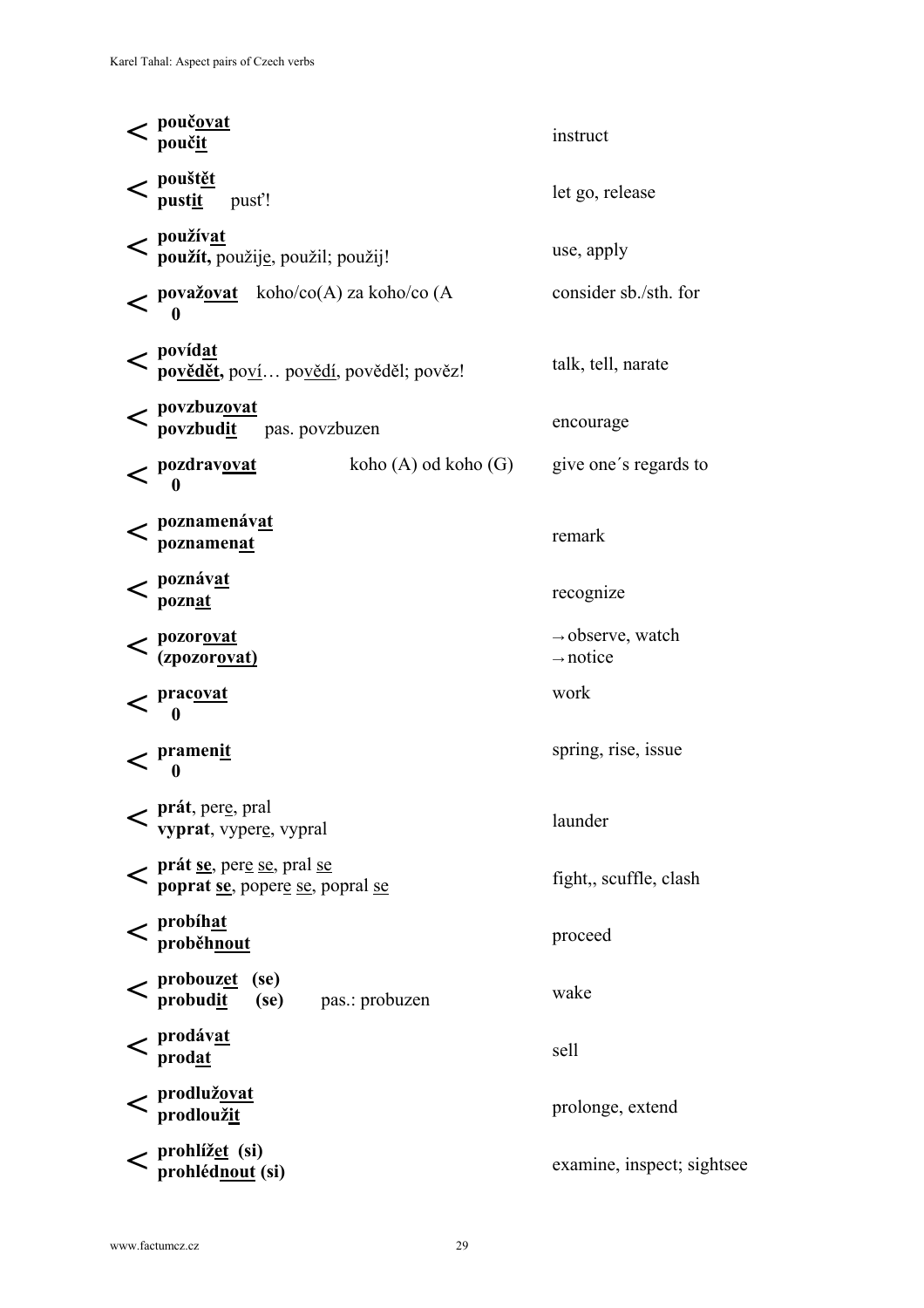| <br><b>c</b> prohráv <u>at</u><br>prohrát, prohraj <u>e</u> , prohrál                                                                                      | lose (battle, match)         |
|------------------------------------------------------------------------------------------------------------------------------------------------------------|------------------------------|
| < projednáv <u>at</u><br>s projedn <u>at</u>                                                                                                               | discuss, treat               |
| $\langle \nabla \frac{\text{projective}}{\text{projective}} \rangle$                                                                                       | display, demostrate, show    |
| < promíjet<br>prominout promin!                                                                                                                            | excuse                       |
| surface pronajmat<br>surface pronajmout, pronajme, pronajal ; pas.: pronajat                                                                               | let on hire, let on lease    |
| $<\frac{\text{pronásledovat}}{0}$                                                                                                                          | persecute                    |
| $<\frac{\text{prosi}}{\text{popros}\underline{\text{it}}}$                                                                                                 | beg, ask                     |
| $<\frac{\text{protest}_{\text{ovat}}}{0}$                                                                                                                  | protest                      |
| Surface provádět<br>Surface provede, provedl; pas.: proveden                                                                                               | carry out, pursue            |
| < provok <u>ovat</u><br>< (vyprovok <u>ovat</u> )                                                                                                          | provoke, incite              |
| $<\frac{\text{provozovat}}{0}$                                                                                                                             | conduct, practice (carry on) |
| sand prozrazovat<br>prozradit prozrad'! pas.: prozrazen                                                                                                    | reveal, disclose             |
| $\langle \nabla \frac{\text{proj}(\text{val})}{\text{proj}(\text{val})} \rangle$<br>prožít, prožije, prožil                                                | experience, live through     |
| pršet, prší, pršelo                                                                                                                                        | rain                         |
| < přát, přej <u>e</u> , přál<br>spopřát, popřej <u>e</u> , popřál<br>komu (D) co $(A)$                                                                     | wish sb. sth.                |
| <i>v</i> řát si, přeje si, přál si                                                                                                                         | wish, desire                 |
| $\langle \nabla \frac{\text{přeceňovat}}{\text{přecenit}}$                                                                                                 | overestimate, overrate       |
| < předěláv <u>at</u><br>< předěl <u>at</u>                                                                                                                 | do again, re-make            |
| $\langle \nabla_{\mathbf{n}^{\mathbf{x}}}^{\mathbf{p}^{\mathbf{x}}}\nabla_{\mathbf{n}^{\mathbf{x}}}^{\mathbf{p}}$<br>předjet, předjede, předjel ; předjeď! | overtake (car)               |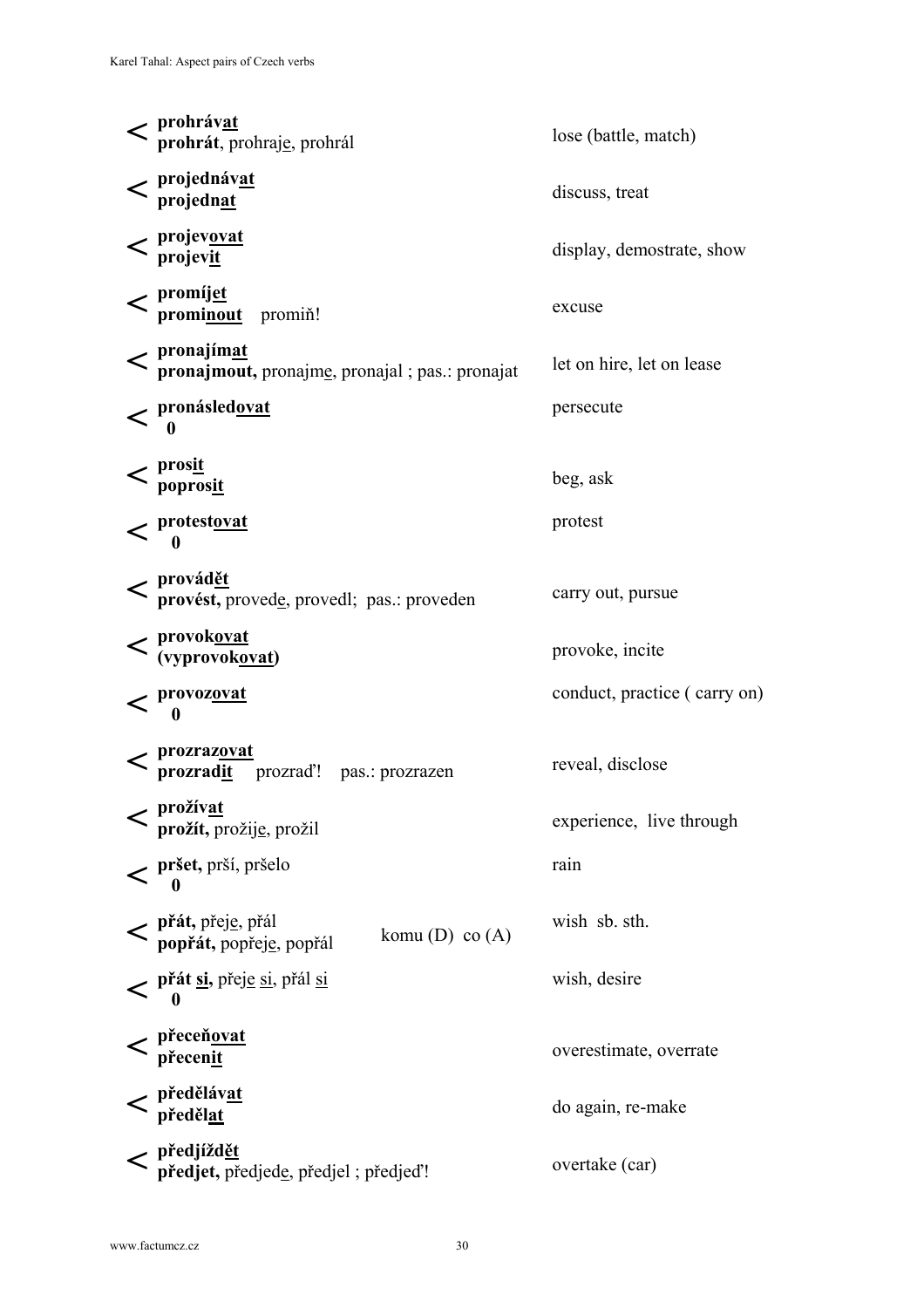| < předplác <u>et</u><br>předplatit pas.: předplacen                                                                                                                                                                                                                                                                                                                                                       | subscribe                   |
|-----------------------------------------------------------------------------------------------------------------------------------------------------------------------------------------------------------------------------------------------------------------------------------------------------------------------------------------------------------------------------------------------------------|-----------------------------|
| $<\frac{\text{předpokládat}}{0}$                                                                                                                                                                                                                                                                                                                                                                          | suppose                     |
| <br>předpovíd <u>at</u><br>předpo <u>vědět</u> , předpo <u>ví</u> , předpověděl                                                                                                                                                                                                                                                                                                                           | forecast, foretell, predict |
| $\langle \nabla$ představ <u>ovat</u>                                                                                                                                                                                                                                                                                                                                                                     | introduce, present          |
| < představ <u>ovat si</u><br>< představ <u>it si</u>                                                                                                                                                                                                                                                                                                                                                      | imagine                     |
| $\langle \nabla \frac{\text{předstírat}}{0}$                                                                                                                                                                                                                                                                                                                                                              | pretend, simulate           |
| < předvád <u>ět</u><br>< předvést, předvede, předvedl                                                                                                                                                                                                                                                                                                                                                     | show, demonstrate, perform  |
| $\langle \nabla_{0}^{p^{\text{redvid}}}\nabla_{0}^{p^{\text{redvid}}}\nabla_{0}^{p^{\text{redvid}}}\nabla_{0}^{p^{\text{redvid}}}\nabla_{0}^{p^{\text{redvid}}}\nabla_{0}^{p^{\text{redvid}}}\nabla_{0}^{p^{\text{redvid}}}\nabla_{0}^{p^{\text{redvid}}}\nabla_{0}^{p^{\text{redvid}}}\nabla_{0}^{p^{\text{redvid}}}\nabla_{0}^{p^{\text{redvid}}}\nabla_{0}^{p^{\text{redvid}}}\nabla_{0}^{p^{\text{re$ | foresee, anticipate         |
| < přehán <u>ět</u><br>< přehnat, přežene, přehnal                                                                                                                                                                                                                                                                                                                                                         | exaggerate                  |
| <br>Přehodnoc <u>ovat</u><br>přehodnot <u>it</u> pas.: přehodnocen                                                                                                                                                                                                                                                                                                                                        | re-value                    |
| < přehráv <u>at</u><br>< přehrát, přehraj <u>e</u> , přehrál                                                                                                                                                                                                                                                                                                                                              | replay                      |
| < přecházet<br>přejít, přejde, přešel                                                                                                                                                                                                                                                                                                                                                                     | cross, go over              |
| $\leftarrow$ <sup>překáž</sup> et                                                                                                                                                                                                                                                                                                                                                                         | obstruct, be in the way     |
| < překlád <u>at</u><br>> přelož <u>it</u>                                                                                                                                                                                                                                                                                                                                                                 | 1: ranslate; 2: reload      |
| < překvap <u>ovat</u><br>< překvap <u>it</u>                                                                                                                                                                                                                                                                                                                                                              | surprise                    |
| < přemáh <u>at</u><br>přemoct, přemůže, přemohl; pas.: přemožen                                                                                                                                                                                                                                                                                                                                           | overcome, overpower         |
| $\langle \frac{\text{přemlouvat}}{\text{přemluvit}}}$                                                                                                                                                                                                                                                                                                                                                     | persuade                    |
| $\leq$ <sup>přemýšl</sup> et                                                                                                                                                                                                                                                                                                                                                                              | think, ponder, contemplate  |
| < přepis <u>ovat</u><br>< přepsat, přepíš <u>e</u> , přepsat                                                                                                                                                                                                                                                                                                                                              | re-write                    |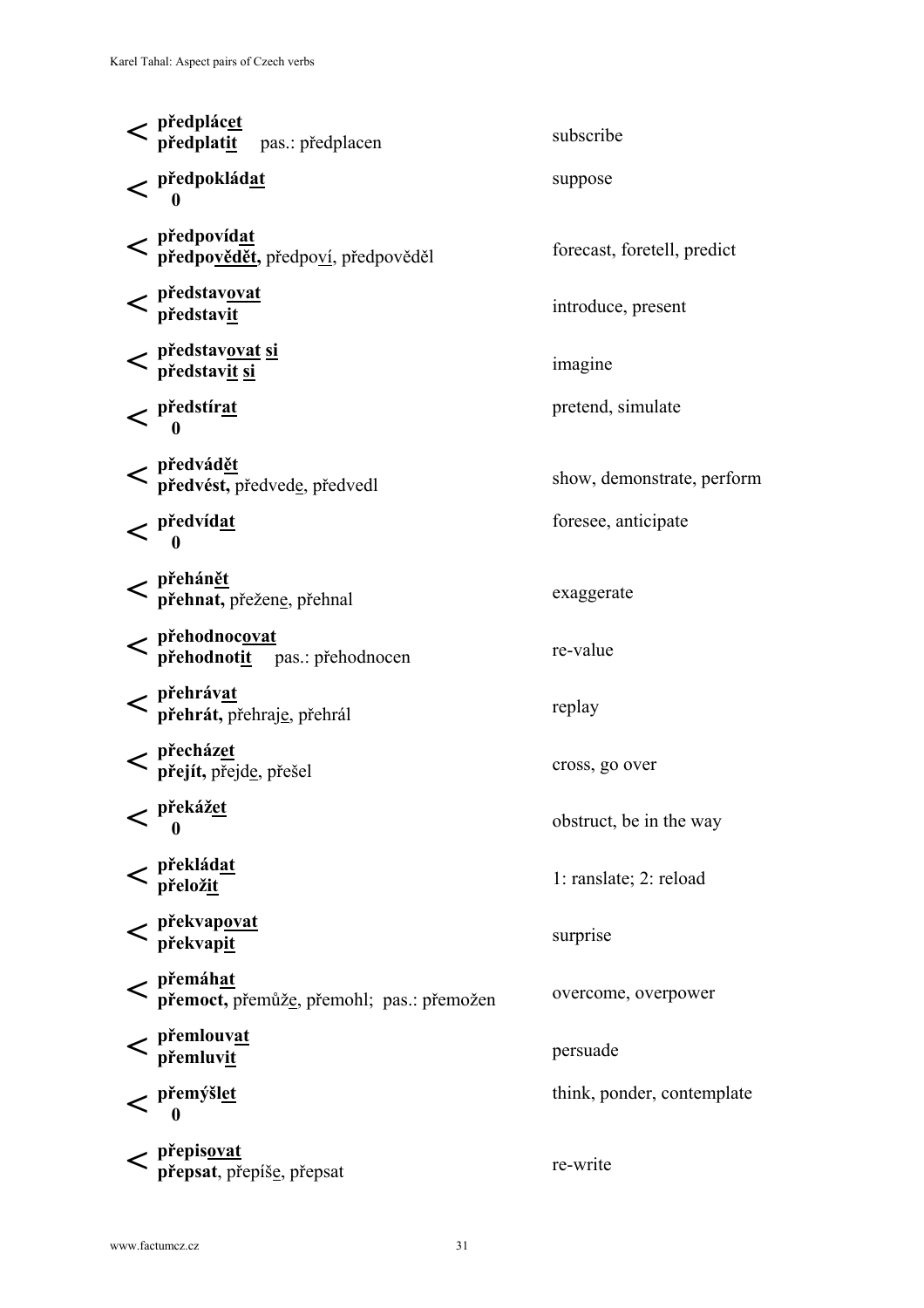| $\langle \frac{\text{přerušovat}}{\text{přerušit}}$                                      | interrupt                  |
|------------------------------------------------------------------------------------------|----------------------------|
| < přeskak <u>ovat</u><br>s přeskoč <u>it</u>                                             | jump over, skip            |
| Supřestáv <u>at</u><br>přestat, přestane, přestal ; přestaň!<br>+ infinitive stop cease, |                            |
| < přestup <u>ovat</u><br>< přestoup <u>it</u> ; přestup!                                 | change (train)             |
| ← přesvědč <u>ovat</u><br>• přesvědč <u>it</u>                                           | convince                   |
| Szoriekska (se)<br>Szorieksz (se) ; pas.: převlečen                                      | change one's clothes       |
| < převlád <u>at</u><br>< převlád <u>nout</u>                                             | prevail                    |
| < převracet<br>převrát <u>it</u> pas. převrácen                                          | turn over, reverse         |
| Servent (se)<br>Servent (se), přezuj <u>e</u> (se), přezul (se)                          | change one's shoes         |
|                                                                                          | approach                   |
| < přihlaš <u>ovat</u> se<br>přihlás <u>it</u> se pas.přihlášen                           | register, log in           |
| < přicház <u>et</u><br>< přijít, přijd <u>e</u> , přišel                                 | come (walking)             |
| <i>i</i> přijímat<br>přijmout, přijme, přijal; pas.: přijat                              | accept                     |
| < přijížd <u>ět</u><br>< přijet, přijed <u>e</u> , přijel                                | arrive, come (car, train ) |
| < přikazovat<br>spřikázat, přikáže, přikázal ; přikaž!                                   | command, order             |
| < přikrýv <u>at</u><br>< přikrýt, přikryje, přikryl                                      | cover                      |
| $\langle \frac{\text{přilétat}}{\text{přiletět}}$                                        | arrive (airplane)          |
| < přinášet<br>přinést, přinese, přinesl                                                  | bring                      |
| < připomín <u>at</u> komu co<br>připomenout, připomene, připomněl; připomeň!             | remind sb. of sth.         |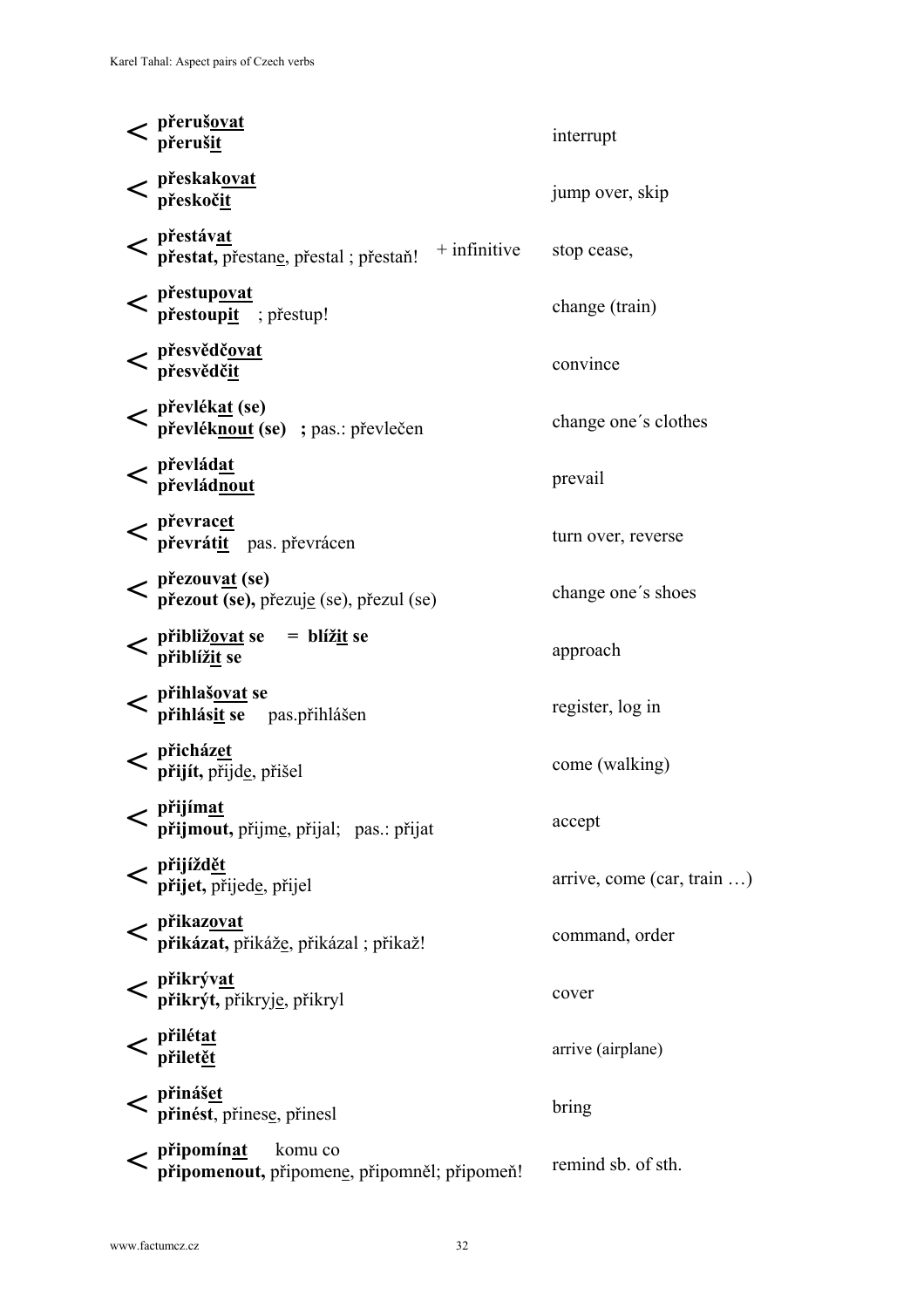| < připo <u>jovat</u><br>< připoj <u>it</u>                                                             |                                                                                  | connect                        |
|--------------------------------------------------------------------------------------------------------|----------------------------------------------------------------------------------|--------------------------------|
| $\langle \nabla$ připravovat<br>připravit                                                              |                                                                                  | prepare                        |
|                                                                                                        | $\langle \nabla$ přirovnáv <u>at</u> koho/co ke komu/k čemu<br>přirovn <u>at</u> | compare sb./sth. with sb./sth. |
| $\langle \mathbf{p}^{\text{r}} \rangle$ spřispět, přispěje, přispěl                                    |                                                                                  | contribute                     |
| < přistáv <u>at</u><br>< přistát, přistane, přistál                                                    |                                                                                  | land (aircraft), disembark     |
| $\langle \frac{\text{přistupovat}}{\text{přistoupit}}$                                                 |                                                                                  | step nearer; proceed           |
| < přitah <u>ovat</u><br>> přitáh <u>nout</u>                                                           |                                                                                  | attract                        |
| $\langle \frac{\text{přiznáva}t}{\text{přiznat}}$                                                      |                                                                                  | confess, admit, concede        |
| < přizpůsob <u>ovat</u><br>< přizpůsob <u>it</u>                                                       |                                                                                  | adapt                          |
| sát, píše, psal; piš!<br>spisat, napíše, napsal; napiš!                                                |                                                                                  | write                          |
| $\leq \frac{\text{ptát } \underline{\text{se}}}{\text{zeptat } \underline{\text{se}}}$ ptá se, ptal se | koho (G) na koho/na co                                                           | ask, inquire                   |
| publik <u>ovat</u><br>O                                                                                |                                                                                  | publish                        |
| $\langle \nabla^{\mu} \phi \rangle$<br>půjčit; půjč!                                                   |                                                                                  | lend                           |
| půjč <u>ovat si</u> = vypůjčovat si<br>$pi$ jč <u>it si</u> = vypůjč <u>it si</u>                      |                                                                                  | borrow                         |
| $\leq$ půl <u>it</u><br>rozpůlit                                                                       |                                                                                  | bisect, half                   |
| působ <u>it</u><br>způsobit                                                                            |                                                                                  | cause, bring along             |
| $\langle \nabla$ <sup>působ</sup> it<br>$\boldsymbol{0}$                                               |                                                                                  | operate, work                  |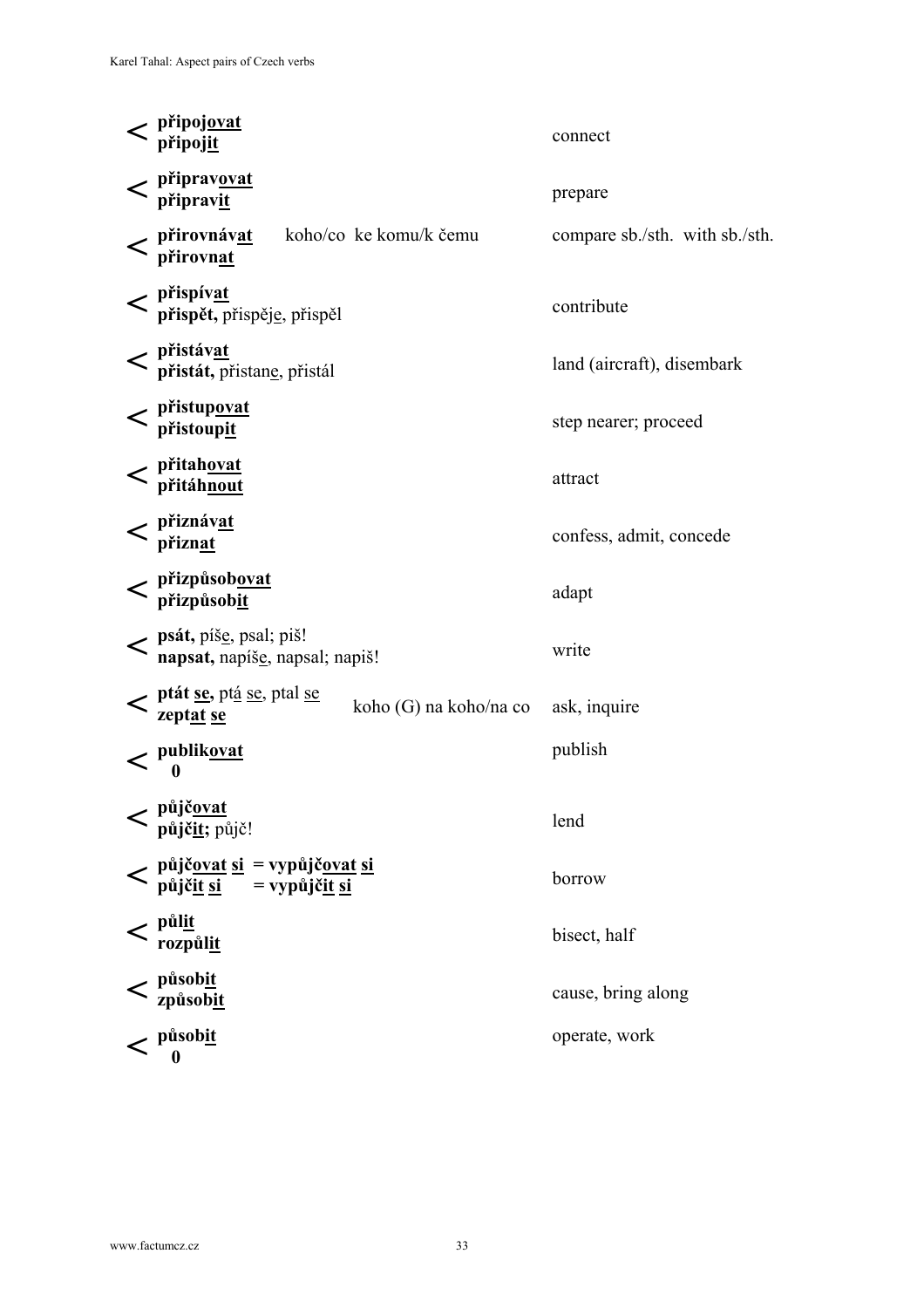#### **R**

| $\langle \frac{\text{radit}}{\text{poradi}} \rangle$                                           | komu          | advise, councel        |
|------------------------------------------------------------------------------------------------|---------------|------------------------|
| $< \frac{\text{radit se}}{\text{poradit se}}$                                                  | s kým o čem   | consult                |
| $\langle \n\begin{array}{c}\n\text{radovat se} \\ \text{(zaradovat se})\n\end{array}\n\rangle$ |               | rejoice                |
| $\langle \frac{\text{(zraňovat})}{\text{zranit}} \rangle$                                      |               | hurt, wound            |
| $\leq \frac{\text{reagovat}}{(\text{zareagovat})}$                                             |               | react                  |
| $\langle \frac{\text{recit}_{\text{ovat}}}{\text{zarecit}_{\text{ovat}}} \rangle$              |               | recite, declaim        |
| $\langle$ refer <u>ovat</u><br>(porefer <u>ovat</u> )                                          |               | report                 |
| < registr <u>ovat</u><br>< zaregistr <u>ovat</u>                                               |               | register               |
| < reorganizovat                                                                                |               | reorganize             |
| $\langle \frac{\text{rezavět}}{\text{zrezavět}}$                                               |               | corrode, get rusty     |
| $< \frac{\text{rodit}}{\text{porodit}}$                                                        |               | give birth             |
| $\leq \frac{\text{rodit se}}{\text{narodit se}}$                                               | pas.: narozen | be born                |
| rovn <u>at</u><br>srovnat                                                                      |               | straighten; adjust     |
| $\leq$ <sup>srovnáv<u>at</u></sup><br>srovnat                                                  |               | compare                |
| verzbíjet<br>Szlovák, rozbije, rozbil                                                          |               | break, smash           |
| $\langle \frac{\text{rozčilovat se}}{\text{rozčílit se}} \rangle$                              |               | get angry, lose temper |
| $\leq \frac{\text{rozdávat}}{\text{rozdat}}}$                                                  |               | hand out               |
| rozdělovat<br>rozdělit                                                                         |               | divide                 |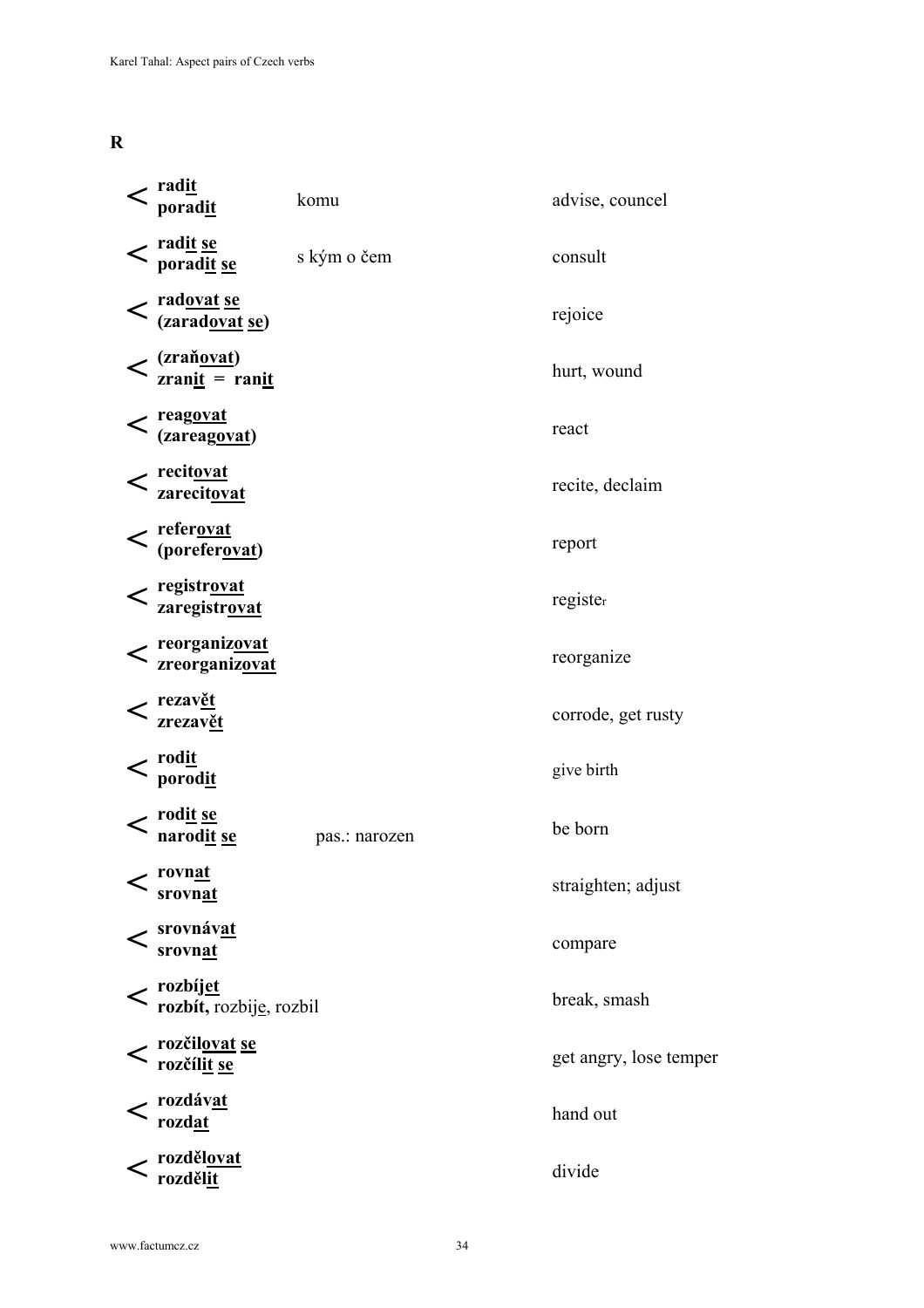| single contract state of the contract vertex states of the contract vertex states of the contract vertex states of the contract vertex states of the contract vertex states of the contract vertex states of the contract vert   | analyse, take into parts |
|----------------------------------------------------------------------------------------------------------------------------------------------------------------------------------------------------------------------------------|--------------------------|
| $\leq \frac{\text{rozednívat se}}{\text{rozednít se}}$ , rozedn <u>í</u> se, rozednělo se                                                                                                                                        | dawn                     |
| $\leq \frac{\text{rozeznávat}}{\text{rozeznat}}$                                                                                                                                                                                 | distinguish              |
| $\langle \nabla \frac{\text{rozhazovat}}{\text{rozházet}}$                                                                                                                                                                       | scatter, disarray        |
| $\langle \nabla \frac{\text{rozhodovat}}{\text{rozhodnout}} \text{(se)} \rangle$                                                                                                                                                 | decide, determine        |
| < rozcházet se<br>rozejít se, rozejdou se, rozešli se                                                                                                                                                                            | disperse, go asunder     |
| $\langle \frac{\text{rozjíždět se}}{\text{rozjet se}}$                                                                                                                                                                           | start moving (vehicle)   |
| <br>rozkazovat<br>rozkázat, rozkáž <u>e</u> , rozkázal                                                                                                                                                                           | command                  |
| $\begin{array}{rcl} & \text{rozlišovat} & = & \text{rozeznávat} \\ & \text{rozlišit} & = & \text{rozeznat} \end{array}$                                                                                                          | distinguish              |
| < rozpad <u>at se</u><br>< rozpadnout se                                                                                                                                                                                         | fall apart, decay        |
| serve vieto vieto vieto vieto vieto vieto vieto vieto vieto vieto vieto vieto vieto vieto vieto vieto vieto vi<br>Server vieto vieto vieto vieto vieto vieto vieto vieto vieto vieto vieto vieto vieto vieto vieto vieto vieto v | switch on light          |
| $\leq$ rozšiř <u>ovat</u><br>rozšířit                                                                                                                                                                                            | broaden, proliferate     |
| rozum <u>ět</u><br>(porozumět)                                                                                                                                                                                                   | understand               |
| rozvíj <u>et</u><br>rozvinout                                                                                                                                                                                                    | develop                  |
| < růst, roste, rostl = vyrůst <u>at</u><br>vyrůst, vyrost <u>e</u> , vyrostl                                                                                                                                                     | grow                     |
| $ru\ddot{\theta}$ = vyruš <u>ovat</u><br>vyrušit                                                                                                                                                                                 | disturb, interfere       |
| ruš <u>it</u><br>zrušit                                                                                                                                                                                                          | cancel, abolish          |
| $\epsilon$ <sup>ruš<u>it</u> (rádio)</sup><br>$\boldsymbol{0}$                                                                                                                                                                   | jam (radio)              |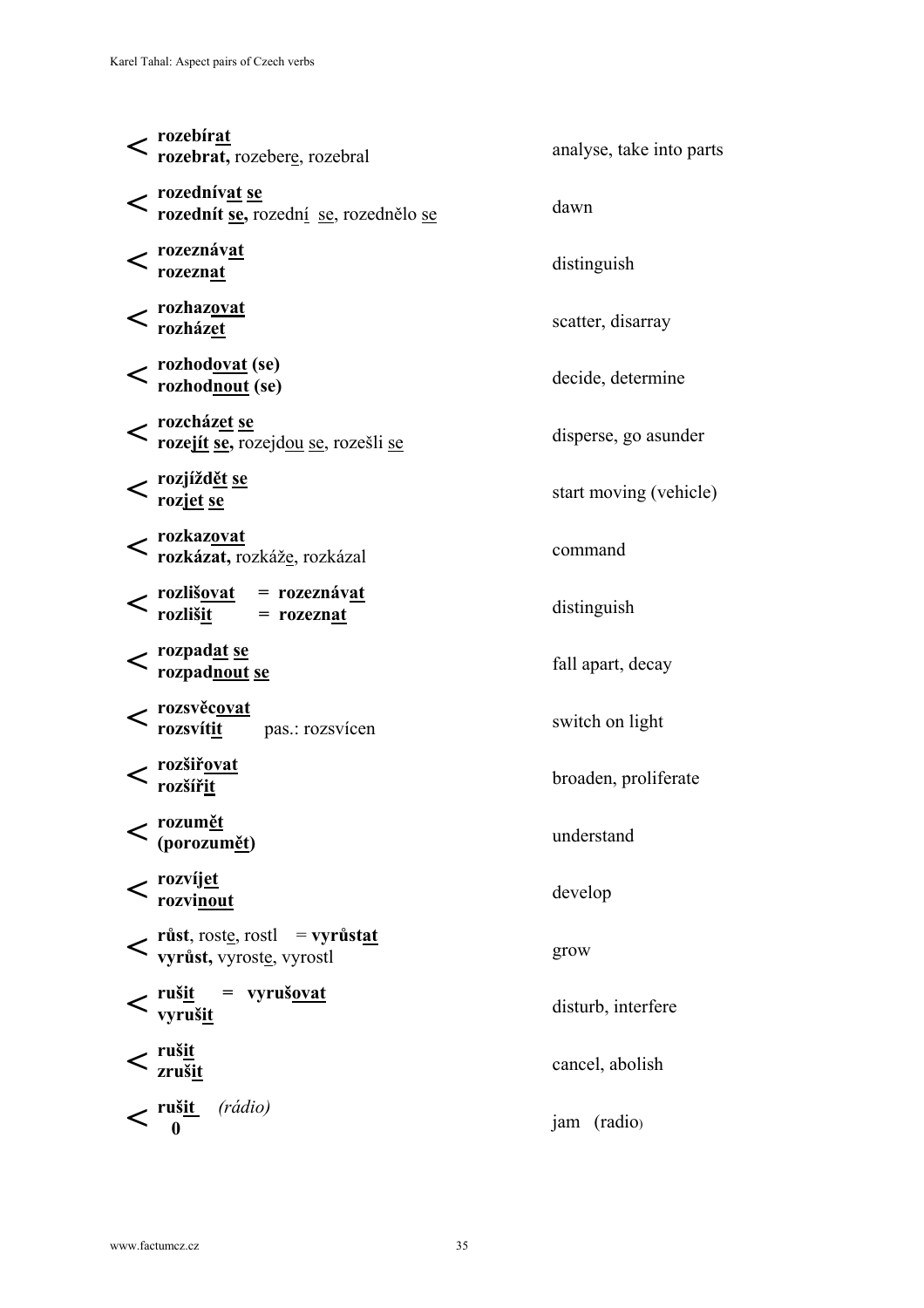**Ř**

| řadit<br>seřadit                                    | range, line up                 |
|-----------------------------------------------------|--------------------------------|
| $<\frac{\text{řádit}}{0}$                           | rage                           |
| řeš <u>it</u><br>vyřeš <u>it</u>                    | solve                          |
| řezat, řeže, řezal<br>(říznout)                     | cut, saw                       |
| řiď! pas.: řízen<br>$<\frac{$ if (d <u>it</u> )}{0} | operate, manage, drive (a car) |
| říkat<br>říct, řekne, řekl ; pas.: řečen            | say, tell                      |

#### **S**

| sahat<br>sáhnout                                          | reach, touch, grasp |
|-----------------------------------------------------------|---------------------|
| $\leq$ <sup>sáz<u>et</u></sup><br>zasadit                 | plant               |
| $\langle \frac{\text{sázet (se)} }{\text{vsadit (se)}}$   | make a bet, gamble  |
| $\leq$ <sup>sbír<u>at</u></sup><br>sebrat, sebere, sebral | pick up             |
| $\leq$ <sup>sbír</sup> at<br>$\boldsymbol{0}$             | collect             |
| $\leq$ sčít <u>at</u><br>sečíst, sečte, sečetl            | add (together, up)  |
| $\langle \frac{\text{sdělovat}}{\text{sdělit}} \rangle$   | inform, communicate |
| $\leq$ sedat si<br>sednout si                             | sit down            |
| sedět<br>$\boldsymbol{0}$                                 | sit                 |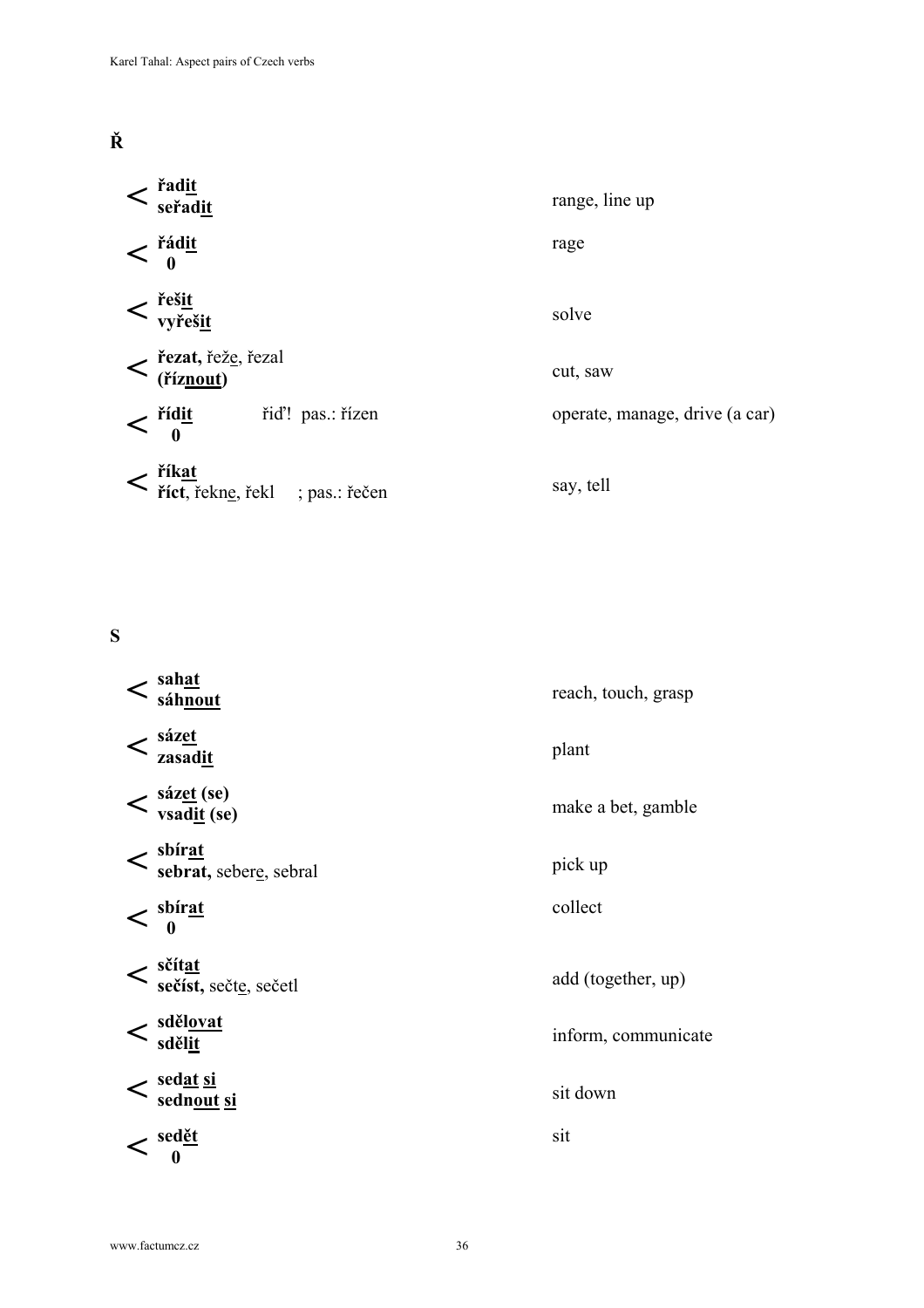| $\langle \xi \rangle$ selháv <u>at</u><br>selhat, selž <u>e</u> , selhal | fail                                                              |
|--------------------------------------------------------------------------|-------------------------------------------------------------------|
| < seřazovat = řadit<br>pas.: seřazen                                     | range, line up                                                    |
| $\leq \frac{\text{sestav}_{\text{ovat}}}{\text{sestavi}_{\text{t}}}$     | set together, compile                                             |
| $\leq \frac{\text{sestupovat}}{\text{sestoupit}}}$                       | descend                                                           |
| < setkáv <u>at se</u><br>< setk <u>at se</u>                             | meet                                                              |
| < seznam <u>ovat</u> (se)<br>< seznám <u>it</u> (se)                     | acquaint                                                          |
| < shán <u>ět</u><br>< sehnat, sežen <u>e</u> , sehnal                    | $\rightarrow$ hunt for, search<br>$\rightarrow$ lay hand on, find |
| $\leq$ shodovat se<br>shodnout se                                        | conform, agree                                                    |
| $\leq \frac{\text{shrnovat}}{\text{ch}}$<br>shrnout                      | sum up                                                            |
| $\leq$ shromažd' <u>ovat</u> (se)<br>shromáždit (se)                     | gather, assemble                                                  |
| $\leq$ scházet se<br>sejít se, sejdou se, sešli se                       | gather, meet                                                      |
| schovávat<br>schovat                                                     | hide                                                              |
| $\langle \frac{\text{schval}_{\text{ovat}}}{\text{schválit}} \rangle$    | approve, endorse                                                  |
| $\langle \frac{\text{sílit}}{\text{zesíliti}} \rangle$ = zesilovat       | become strong, amplify                                            |
| < sít, sej <u>e</u> , sel<br>zasít, zasej <u>e,</u> zasel                | sow                                                               |
| $\langle$ sjednoc <u>ovat</u><br>pas.: sjednocen                         | unite, unify                                                      |
| < skákat, skáče, skákal<br>< skoč <u>it</u>                              | jump                                                              |
| $\leq$ <sup>sklád<u>at</u></sup><br>složit                               | make up, compose                                                  |
| sklád <u>at se</u> z čeho<br>$\boldsymbol{0}$                            | consist of                                                        |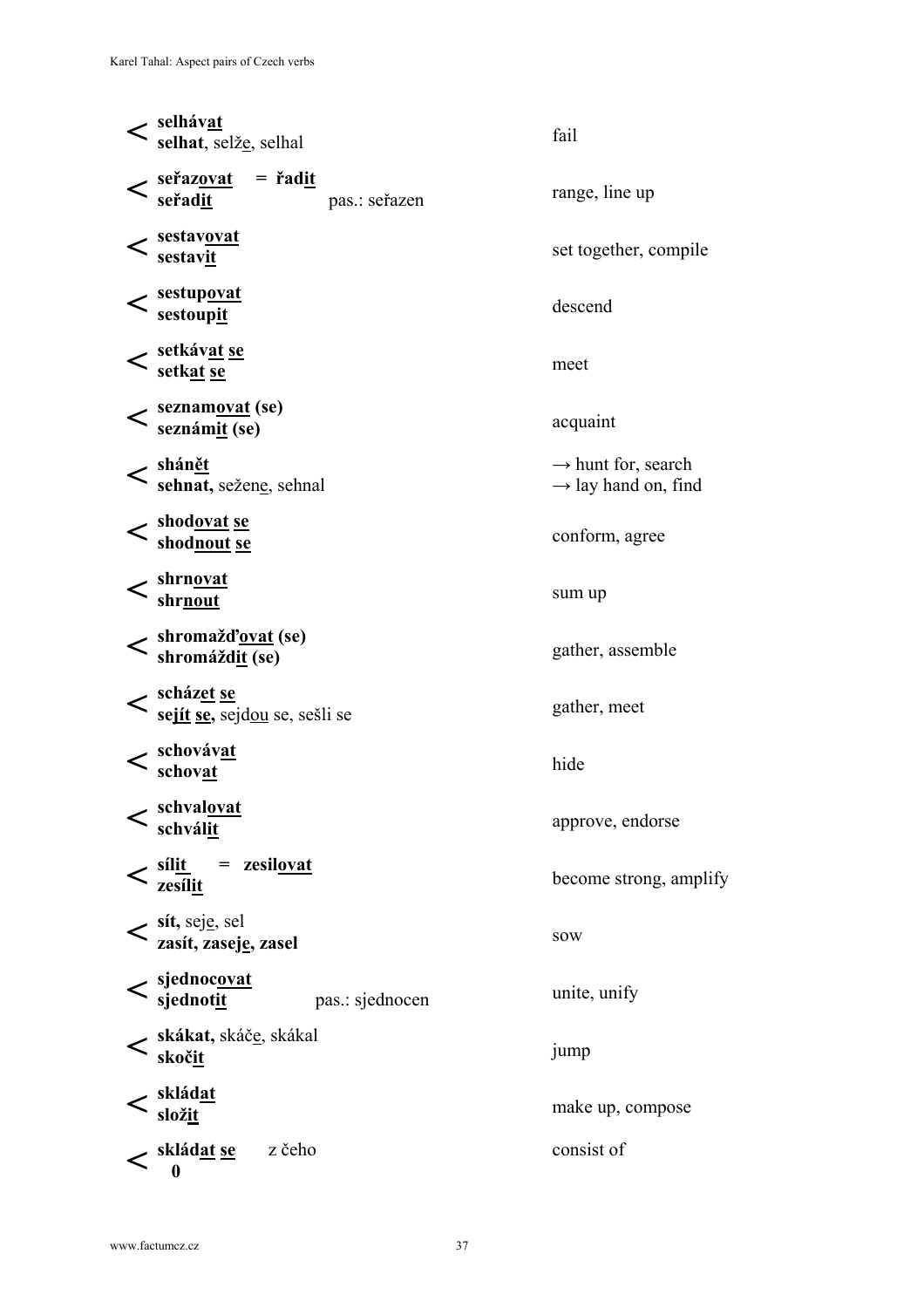| . sklíz <u>et</u><br>sklidit pas.: sklizen                                                           | reap, harvest                      |
|------------------------------------------------------------------------------------------------------|------------------------------------|
| $<\frac{\text{skrývat}}{\text{skrýt, skryje, skryl}}$                                                | hide                               |
| < sláb <u>nout</u><br>< zesláb <u>nout</u>                                                           | grow weak, fade                    |
| < sladit pas.: slazen<br>sladit pas.: oslazen                                                        | sweeten                            |
| < (slad' <u>ovat)</u><br>< slad <u>it</u> pas.: sladěn                                               | accord, coordinate                 |
| $\langle \frac{slavit}{oslavit}$                                                                     | celebrate                          |
| $\leq$ <sup>sledovat</sup><br>$\mathbf{0}$                                                           | observe, persue                    |
| $\langle \frac{\text{sliboxat}}{\text{slibit}} \rangle$<br>komu $(D)$ co $(A)$                       | promise sb. sth.                   |
| < slouž <u>it</u><br>< (poslouž <u>it</u> )                                                          | serve                              |
| $< \frac{\text{slučovat}}{\text{sloučit}}$                                                           | fuse, combine                      |
| Ta košile (N) $t$ i (D) sluší.<br>$\leq$ <sup>sluš</sup> et<br>$\mathbf{0}$                          | suit(a dress) The shirt suits you. |
| $\leq$ slyšet<br>(uslyšet)                                                                           | hear                               |
| <i>smát</i> se, směje se, smál se ; směj se! komu/čemu zasmát se, zasměje se, zasmál se ; zasměj se! | laugh at                           |
| smazáv <u>at</u> = mazat, maže, mazal; maž!<br>smazat, smaže, smazal; smaž!                          | erase, delete                      |
| <u>smět</u><br>0                                                                                     | may                                |
| sněžit                                                                                               | snow                               |
| snídat<br>nasnídat se                                                                                | have breakfast                     |
| snít, sní, snil<br>0                                                                                 | dream, fantasize                   |
| snižovat<br>snížit                                                                                   | lower, cut down                    |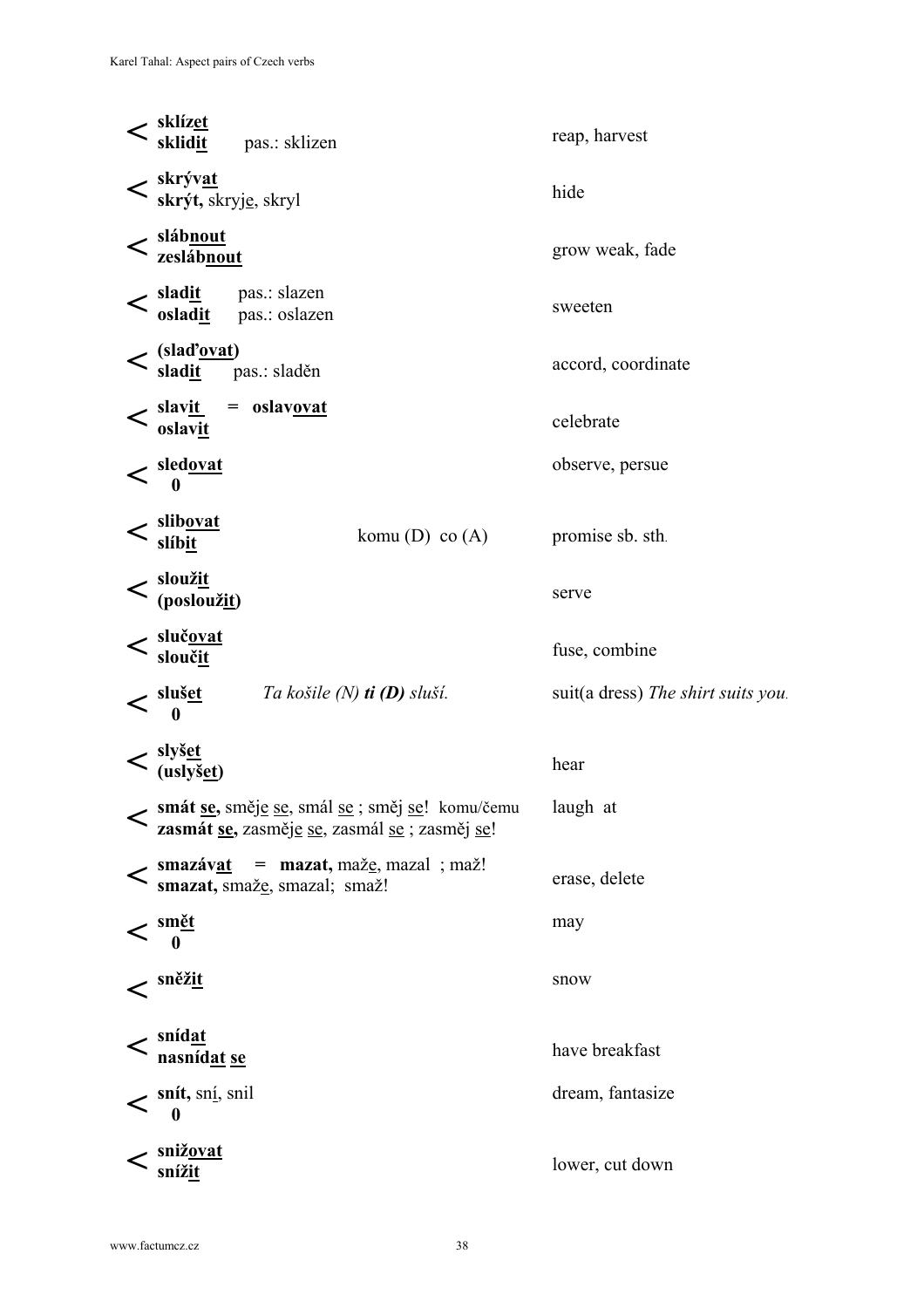| $\leq$ solit<br>osolit                                                                                                                    |               | salt                       |
|-------------------------------------------------------------------------------------------------------------------------------------------|---------------|----------------------------|
| $<\frac{\text{soudit}}{0}$                                                                                                                |               | judge                      |
| $\langle \frac{\text{souhlasi}t}{0} \rangle$                                                                                              |               | agree                      |
| $\langle \begin{array}{cc} \text{sound} & \text{s} \text{ kym/s } \text{c} \text{im} \\ 0 & \text{m} \end{array} \rangle$                 |               | neighbour upon             |
| < soustřed' <u>ovat (se)</u><br>< soustřed <u>it</u> (se)                                                                                 |               | concentrate                |
| $\langle \frac{\text{southěži}t}{0}$                                                                                                      |               | compete                    |
| $\left\langle \begin{array}{cc} \text{souvise} & \text{s kým/s čím} \\ \text{A} & \text{A} \end{array} \right\rangle$<br>$\boldsymbol{0}$ |               | hang together, interrelate |
| $\langle \nabla \frac{\text{spalovat}}{\text{spálit}}}$ = pál <u>it</u>                                                                   |               | burn (transitive)          |
| Spát, sp <u>í</u> , spal<br>(vyspat <u>se</u> , vysp <u>í se</u> , vyspal <u>se</u> )                                                     |               | sleep                      |
| $\langle \n\begin{array}{c}\n\text{specializovat se} \\ \hline\n0\n\end{array}\n\rangle$<br>$\mathbf{0}$                                  | na co         | specialize in              |
| $\langle \nabla \frac{\text{spěchat}}{\text{(pospíšit si)}}$                                                                              |               | hurry                      |
| $<\frac{0}{\text{spiknot}}$ se                                                                                                            | proti komu    | conspire                   |
| $< \frac{\text{split}}{\text{split}}$                                                                                                     | pas.: splacen | repay                      |
| $\langle \frac{\text{spojovat}}{\text{spojit}}$                                                                                           |               | connect, link together     |
| (spokoj <u>ovat</u> se)<br>spokojit se                                                                                                    |               | be satisfied               |
| < spoléh <u>at</u> (se)<br>< spoleh <u>nout</u> (se)                                                                                      | na koho/na co | rely on                    |
| spolupracovat<br>$\mathbf{0}$                                                                                                             |               | coperate                   |
| spořit<br>uspořit                                                                                                                         |               | save (money)               |
| < spotřebováv <u>at</u><br>< spotřeb <u>ovat</u>                                                                                          |               | consume                    |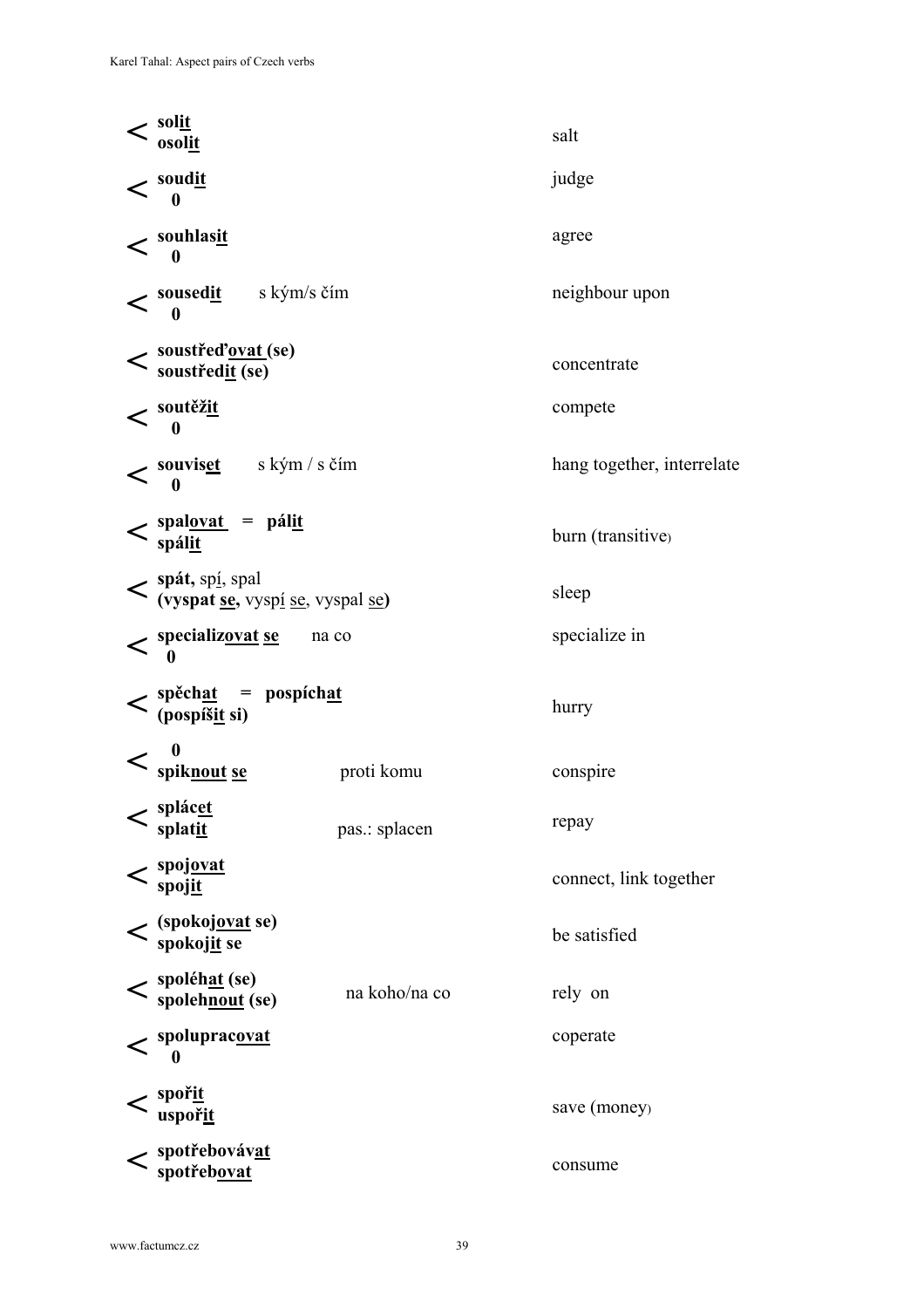| $\leq \frac{\text{spravovat}}{\text{spravit}}$                                                                                     | repair, mend                       |
|------------------------------------------------------------------------------------------------------------------------------------|------------------------------------|
| $\leq$ <sup>spravovat</sup><br>$\bf{0}$                                                                                            | administer, manage                 |
| $\leq$ <sup>sráž<u>et</u> se</sup><br>srazit se                                                                                    | 1: knock togehter; 2: shrink       |
| $\leq \frac{\text{srovnávat}}{\text{srovnat}}$                                                                                     | compare                            |
| To stačí.<br>$\leq$ <sup>stač</sup> it<br>$\mathbf{0}$                                                                             | suffice<br>That's enough.          |
| $\langle \frac{\text{stahovat}}{\text{stáhnout}} \rangle$                                                                          | download                           |
| o koho/ o co<br>< star <u>at se</u><br>< postar <u>at se</u>                                                                       | take care of                       |
| Nestarej se o to.<br>star <u>at se</u><br>$\bf{0}$                                                                                 | worry <i>Don't worry about it.</i> |
| $\langle \n\begin{array}{c}\n\text{stávat se} \\ \text{stát se} \\ \text{stane se}\n\end{array}$ stalo se<br>intrans. Co se stalo? | happen <i>What happened?</i>       |
| < stáv <u>at se</u> kým/čím<br>stát <u>se</u> , stan <u>e se</u> , stal <u>se</u><br>Stal se učitelem.                             | become He became a teacher.        |
| < stav <u>ět</u><br>< postav <u>it</u>                                                                                             | build                              |
| stávk <u>ovat</u><br>0                                                                                                             | be on strikes                      |
| < stěh <u>ovat se</u><br>< přestěh <u>ovat</u> se                                                                                  | move house, migrate                |
| stěž <u>ovat si</u><br>(postěž <u>ovat si</u> )<br>na koho/ na co                                                                  | complain of                        |
| stíh <u>at</u><br>0                                                                                                                | prosecute                          |
| (stíh <u>at)</u><br>stihnout                                                                                                       | catch up with (a bus)              |
| stlát, stel <u>e</u> , stlal<br>ustlat, ustele, ustlal                                                                             | make the bed                       |
| stmív <u>at se</u><br>setmět se                                                                                                    | get dark                           |
| stoup <u>at</u><br>stoupnout                                                                                                       | uprise, mount                      |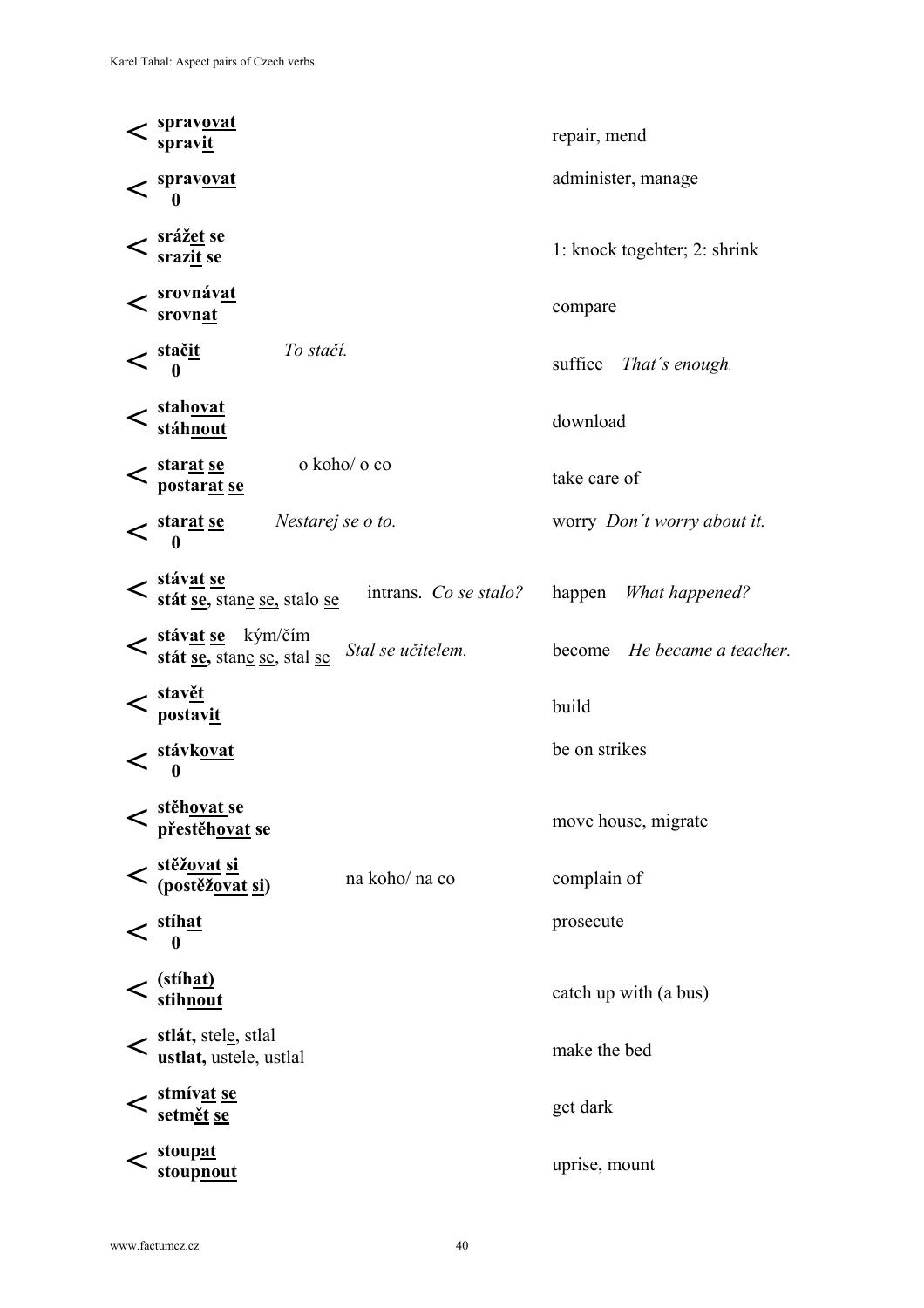|       | strk <u>at</u><br>strčit                                             | shove, stick, shoulder  |
|-------|----------------------------------------------------------------------|-------------------------|
|       | $\langle \frac{\text{střídat}}{\text{vystřídat}} \rangle$            | alternate               |
|       | $\langle \frac{\text{stříhat}}{\text{ostříhat}}$                     | cut with scissors       |
|       | $< \frac{\text{střílet}}{\text{střelit}}}$                           | shot, fire              |
| $\lt$ | stud <u>ovat</u><br>$\boldsymbol{0}$                                 | study                   |
|       | < styd <u>ět se</u><br>< <u>(zastydět se</u> )                       | be shy, feel ashamed    |
| $\lt$ | stýk <u>at se</u><br>s kým<br>$\boldsymbol{0}$                       | be in touch with sb.    |
| $\lt$ | stýsk <u>at se</u> Stýská se mi (D) po tobě (L).<br>$\bf{0}$         | miss $I$ miss you.      |
|       | $< \frac{\text{sušit}}{\text{usušit}}}$                              | dry                     |
|       | < svač <u>it</u><br>< nasvač <u>it</u> se                            | have a snack            |
|       | $\leq$ <sup>svědč<u>it</u></sup><br>$\bf{0}$                         | witness, bear evidence  |
|       | svít <u>it</u>                                                       | shine                   |
|       | $\leq$ svlék <u>at</u> se<br>svléknout se                            | take off cltohes, strip |
|       | Sypat, sype, sypal<br><b>System</b> asypat, nasyp <u>e</u> , nasypal | strew                   |
|       |                                                                      |                         |

## **Š**

| šept <u>at</u><br>zašept <u>at</u> |          | whisper      |
|------------------------------------|----------|--------------|
| $<\frac{\text{šetřit}}{0}$         | čím      | economize    |
| šetřit<br>ušetřit<br>$=$ našetřit  | (peníze) | save (money) |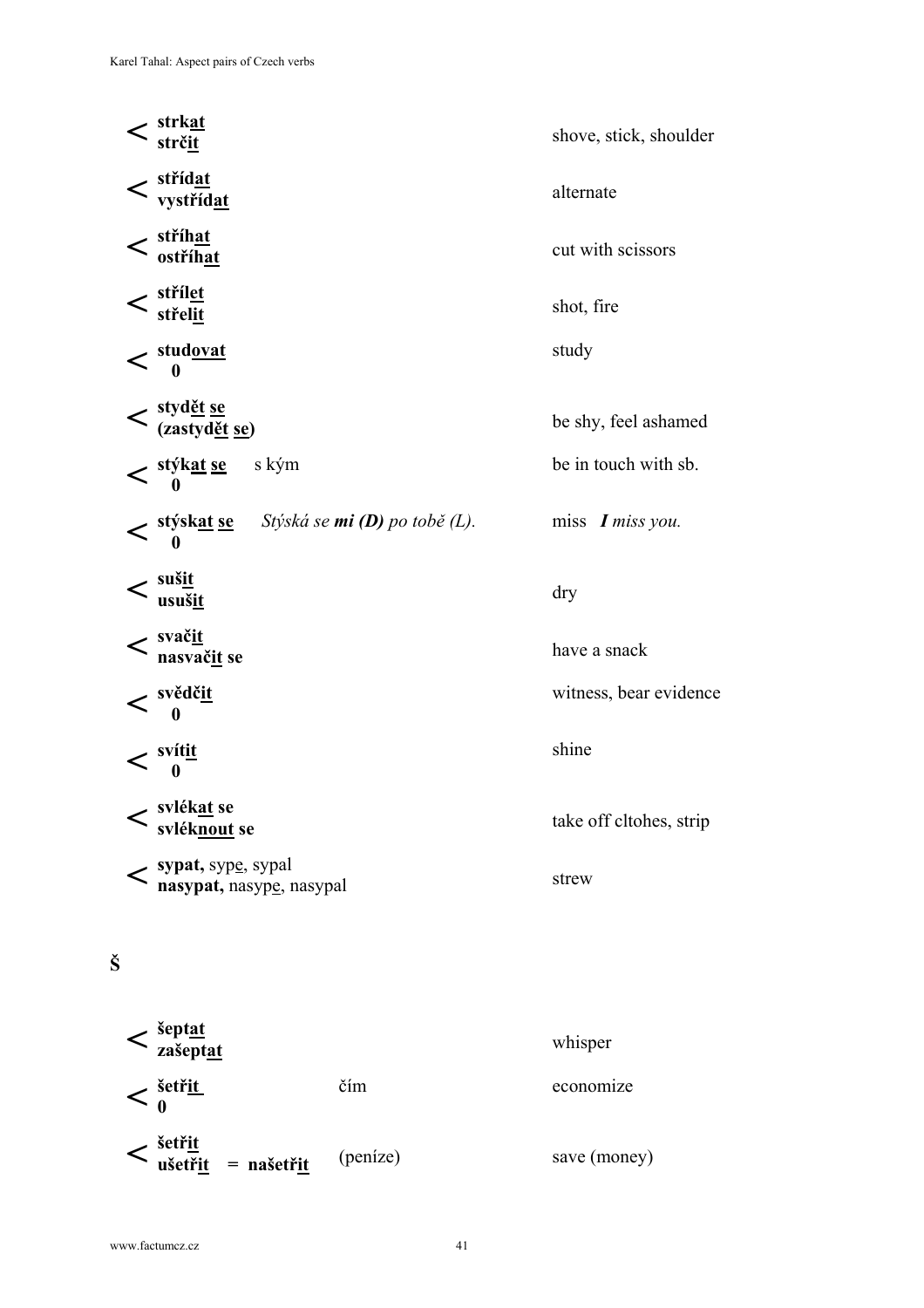|       | $\langle \frac{\sin it}{\cos x} \cdot \frac{\sin x}{\cos x} \cdot \frac{\sin x}{\cos x} \cdot \frac{\sin x}{\cos x} \cdot \frac{\sin x}{\cos x} \cdot \frac{\sin x}{\cos x} \cdot \frac{\sin x}{\cos x} \cdot \frac{\sin x}{\cos x} \cdot \frac{\sin x}{\cos x} \cdot \frac{\sin x}{\cos x} \cdot \frac{\sin x}{\cos x} \cdot \frac{\sin x}{\cos x} \cdot \frac{\sin x}{\cos x} \cdot \frac{\sin x}{\cos x} \cdot \frac{\sin x}{\cos x} \cdot \frac{\sin x}{\cos x} \cdot \frac{\sin x}{\cos x} \cdot \frac{\sin x}{\cos x} \cdot \frac$ | widen, spread |
|-------|------------------------------------------------------------------------------------------------------------------------------------------------------------------------------------------------------------------------------------------------------------------------------------------------------------------------------------------------------------------------------------------------------------------------------------------------------------------------------------------------------------------------------------------|---------------|
|       | $\langle \mathbf{x} \rangle$ sit, šije, šil<br>ušít, ušije, ušil                                                                                                                                                                                                                                                                                                                                                                                                                                                                         | sew           |
| $\lt$ | škodit<br>uškodit                                                                                                                                                                                                                                                                                                                                                                                                                                                                                                                        | harm          |
|       | $\langle \frac{\text{školit}}{\text{(vyškolit)}} \rangle$                                                                                                                                                                                                                                                                                                                                                                                                                                                                                | train, school |
|       | Slapat, šlapu, šlapal<br>Slápnout                                                                                                                                                                                                                                                                                                                                                                                                                                                                                                        | step, tread   |
|       | $<\frac{\text{šplhat}}{\text{vyšplhat}}}$                                                                                                                                                                                                                                                                                                                                                                                                                                                                                                | climb         |
|       | štěkat<br>štěknout = zaštěkat                                                                                                                                                                                                                                                                                                                                                                                                                                                                                                            | bark          |

**T** 

| $\leq$ <sup>tah<u>at</u></sup>                                                                                          |             | pull, draw – ( <i>iterative</i> ) |
|-------------------------------------------------------------------------------------------------------------------------|-------------|-----------------------------------|
| táh <u>nout</u><br>0                                                                                                    | pas.: tažen | pull, draw                        |
| tanc <u>ovat</u><br>(zatanc <u>ovat</u> si)                                                                             |             | dance                             |
| $\leq$ <sup>tankovat</sup><br>natankovat                                                                                |             | tank, fill                        |
| $\langle \frac{\text{t\'ect, teče, tekl}}{0} \rangle$                                                                   |             | flow, stream, run                 |
| $\langle \frac{\text{telefonovat}}{\text{zatelefonovat}} \rangle$                                                       | komu        | phone, ring up sb.                |
| $\langle \frac{t \check{\text{e}} s \underline{\text{it}}}{\text{pot} \check{\text{e}} s \underline{\text{it}}}\rangle$ |             | delight                           |
| $\left\langle \begin{array}{c} t \in \underline{\xi} \\ 0 \end{array} \right\rangle$<br>$\bf{0}$                        | na koho/co  | look forward to sb./sth.          |
| $<\frac{t \check{e} \check{z} \underline{it}}{vyt \check{e} \check{z} \underline{it}}$                                  |             | extract, exploit                  |
| tisknout<br>stisknout                                                                                                   |             | squeeze                           |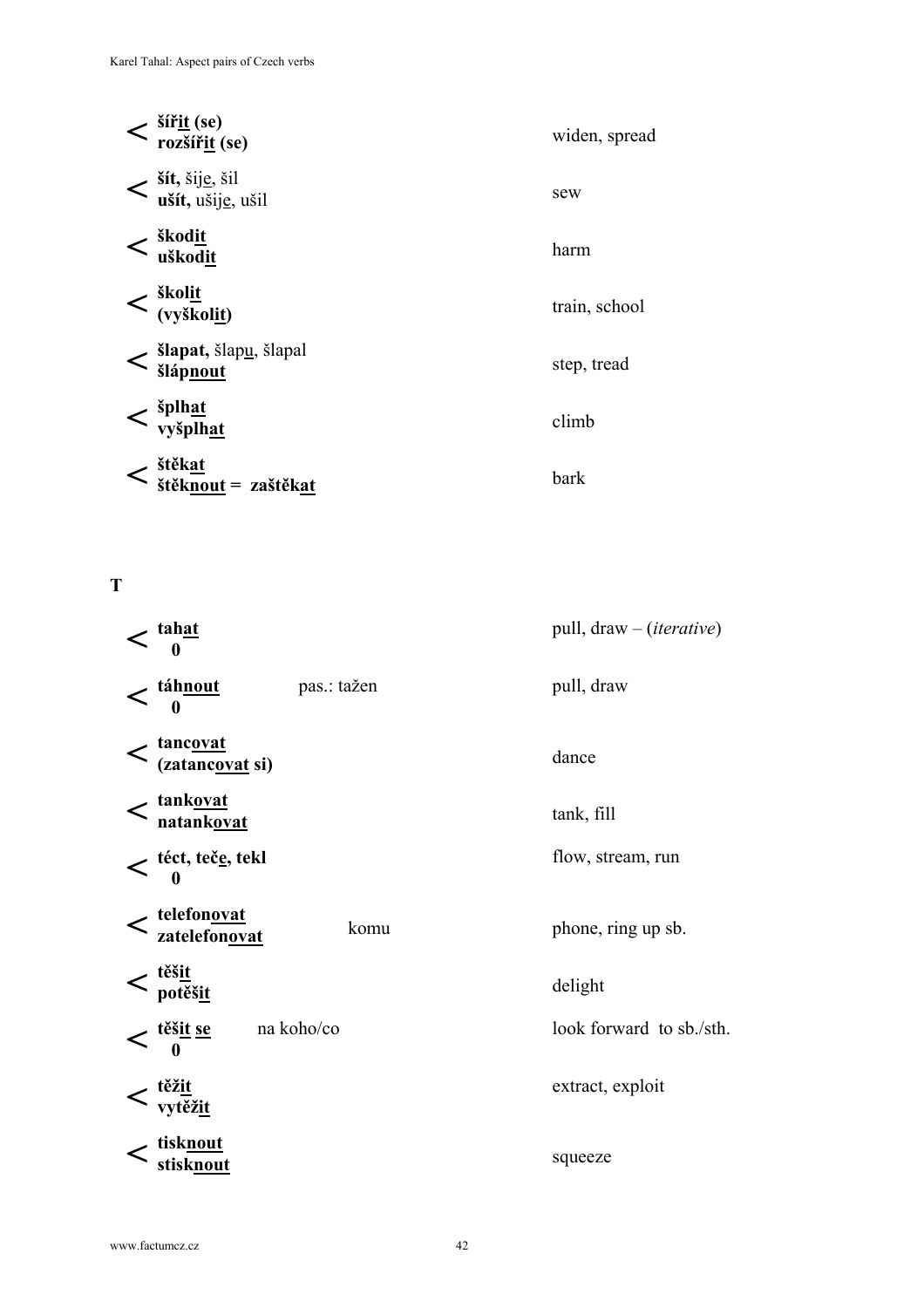| $\leftarrow$ tisknout<br>vytisknout                                                                        | (knihy, noviny) | print, press            |
|------------------------------------------------------------------------------------------------------------|-----------------|-------------------------|
| $\leq$ <sup>tlač</sup> it                                                                                  |                 | push                    |
| < tlumoč <u>it</u><br>< <sub>(přetlumoč<u>it</u>)</sub>                                                    |                 | interpret               |
| $\langle \begin{array}{r} \text{točit (se) = \text{otáčet (se)} \\ \text{otočit (se)} \end{array} \rangle$ |                 | turn round, rotatet     |
| $\langle \frac{\text{toužit}}{\text{(zatoužit})}}$                                                         | po kom/po čem   | long for sb./sth.       |
| $\langle \frac{\text{trávit}}{\text{strávit}} \rangle$                                                     |                 | spend (time)            |
| $\begin{array}{rcl} \langle & \frac{\text{trávit}}{\text{otravit}}} & = & \text{otravovat} \\ \end{array}$ |                 | poison; trouble, bother |
| $<\frac{\text{trefit}}{0}$                                                                                 |                 | hit the target          |
| $\langle \frac{\text{trestat}}{\text{potrestat}} \rangle$                                                  |                 | punish                  |
| $\langle \frac{\text{trh}_d t}{(\text{utrh}_d)} \rangle$                                                   |                 | tear, pick              |
| $\leq \frac{\text{troufat si}}{\text{troufnout si}}$                                                       |                 | dare, venture           |
| $\langle \n\begin{array}{c}\n\text{trpět} \\ n\end{array}\n\rangle$<br>0                                   | čím             | suffer from             |
| $\langle \nabla^{\text{trv}_\text{at}}$                                                                    |                 | last, take time         |
| třást (se), třese (se), třásl (se)<br>zatřást (se), zatřese (se), zatřásl (se)                             |                 | shake, shiver           |
| < třpyt <u>it se</u><br>zatřpyt <u>it se</u>                                                               |                 | twinkle, glitter        |
| $\langle \frac{\text{tušit}}{(\text{vytušit})} \rangle$                                                    |                 | suspect, anticipate     |
| < tvoř <u>it</u><br>< utvoř <u>it</u> = vytvoř <u>it</u> = stvoř <u>it</u>                                 |                 | create                  |
| $\leq \frac{\text{tvrdit}}{\text{(potvrdit$                                                                |                 | assert, affirm          |
| $\left\langle \right\rangle$ tyk <u>at</u><br>komu                                                         |                 | address sb. as "ty"     |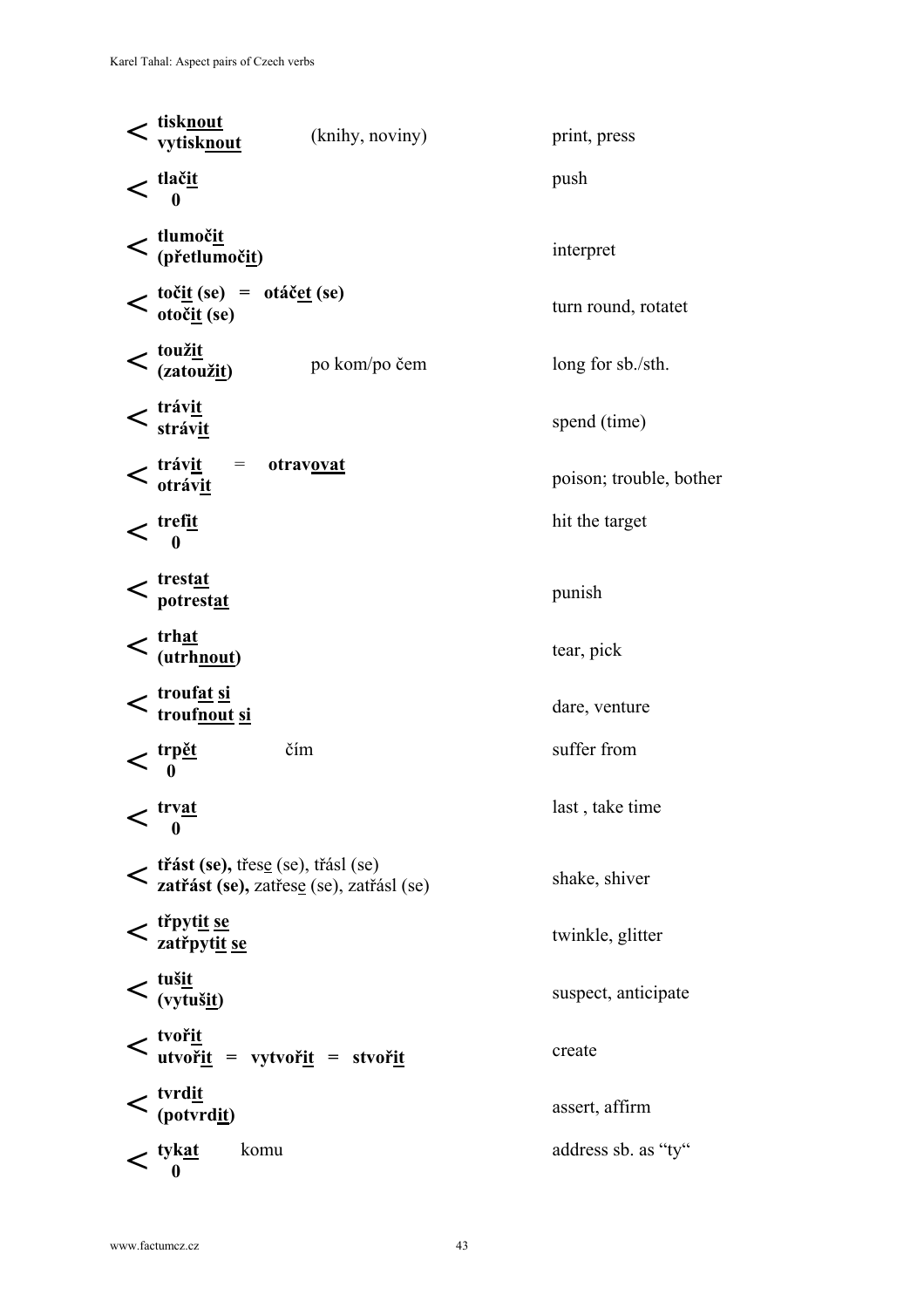$$
\begin{array}{l}\n\prec \frac{\text{týkat s e koho/čeho}}{0} \\
\prec \frac{\text{týrat}}{\text{utýrat}} \\
\text{format, maltreat}\n\end{array}
$$

**Ť**

| $\langle \n\begin{array}{c} t^{\prime}$ uk <u>at</u> |                       |     |
|------------------------------------------------------|-----------------------|-----|
|                                                      | $zat'ukat = t'uknout$ | tap |

#### **U**

| $\leq$ <sup>ubír<u>at</u></sup><br>ubrat, ubere, ubral                                                                                                                                                                                                                                                                                                                                                                                                                                                                               |      | take away, reduce |
|--------------------------------------------------------------------------------------------------------------------------------------------------------------------------------------------------------------------------------------------------------------------------------------------------------------------------------------------------------------------------------------------------------------------------------------------------------------------------------------------------------------------------------------|------|-------------------|
| $\langle \hat{\bf{r}} \rangle$ <sup>ubliž</sup> it                                                                                                                                                                                                                                                                                                                                                                                                                                                                                   | komu | harm sb.          |
| $\langle \nabla \times \nabla \times \nabla \times \nabla \times \nabla \times \nabla \times \nabla \times \nabla \times \nabla \times \nabla \times \nabla \times \nabla \times \nabla \times \nabla \times \nabla \times \nabla \times \nabla \times \nabla \times \nabla \times \nabla \times \nabla \times \nabla \times \nabla \times \nabla \times \nabla \times \nabla \times \nabla \times \nabla \times \nabla \times \nabla \times \nabla \times \nabla \times \nabla \times \nabla \times \nabla \times \nabla \times \n$ | čeho | participate       |
| $\leq \frac{\text{učit}}{\text{naučit}}$                                                                                                                                                                                                                                                                                                                                                                                                                                                                                             |      | teach             |
| $\langle \frac{\text{učit s}}{\text{naučit s}}$                                                                                                                                                                                                                                                                                                                                                                                                                                                                                      |      | learn             |
| $\langle \frac{\text{udáva}t}{\text{udat}} \rangle$                                                                                                                                                                                                                                                                                                                                                                                                                                                                                  |      | indicate          |
| « ujišť <u>ovat</u><br>« ujist <u>it</u> pas.: ujištěn                                                                                                                                                                                                                                                                                                                                                                                                                                                                               |      | assure            |
| <br>ukazovat káže, ukázal ukaž!                                                                                                                                                                                                                                                                                                                                                                                                                                                                                                      |      | show; point       |
|                                                                                                                                                                                                                                                                                                                                                                                                                                                                                                                                      |      | save, deposit     |
| < uklidň <u>ovat</u><br>< uklidn <u>it</u>                                                                                                                                                                                                                                                                                                                                                                                                                                                                                           |      | calm, tranquilize |
| < uklíz <u>et</u><br>< uklid <u>it</u> pas.: uklizen                                                                                                                                                                                                                                                                                                                                                                                                                                                                                 |      | tidy up           |
| ulehčovat<br>ulehčit                                                                                                                                                                                                                                                                                                                                                                                                                                                                                                                 |      | facilitate        |

www.factumcz.cz 44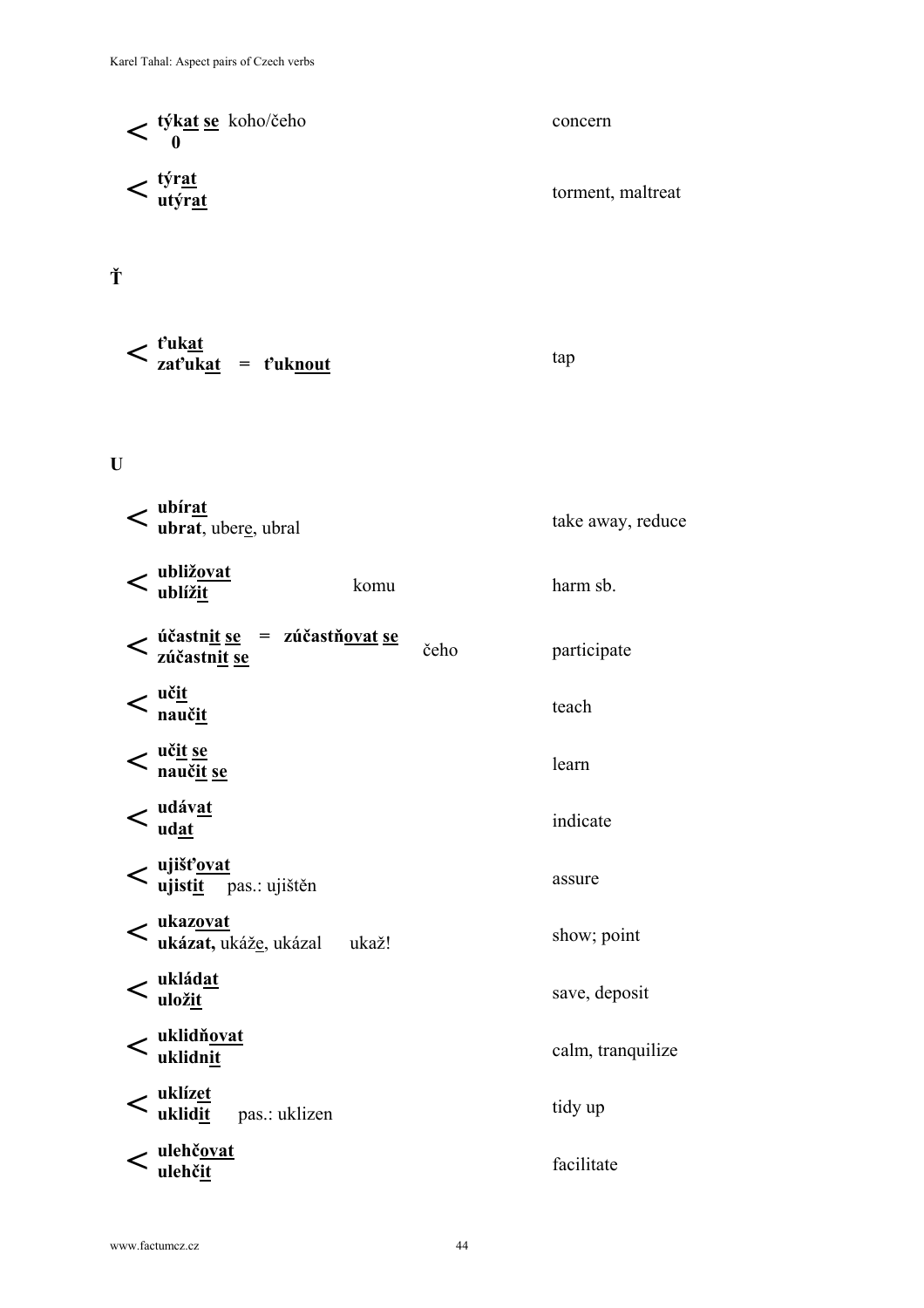| umět                                                                                   | know how to do sth.    |
|----------------------------------------------------------------------------------------|------------------------|
| $\leq \frac{\text{umírat}}{\text{umřít, umře}}$ , umřel = zemřít, zemře, zemřel        | die                    |
| $\langle \frac{\text{unav}_{\text{ov}_{\text{att}}}}{\text{unav}_{\text{att}}}\rangle$ | tire, make weary       |
| < upozorň <u>ovat</u>                                                                  | warn, alert            |
| <b>≤</b> uráž <u>et</u> (se)<br><b>≤</b> uraz <u>it</u> (se) pas.: uražen              | offend                 |
| $\langle \frac{\text{určovat}}{\text{určit}}}$                                         | determine, fix         |
| $< \frac{\text{usínat}}{\text{usnout}}$ , usng, usnul                                  | fall asleep            |
| < uskutečň <u>ovat</u><br>< uskutečn <u>it</u>                                         | realize, implement     |
| < usmív <u>at se</u><br>se, usmát se usměje se, usmál se                               | smile                  |
| $\langle \frac{\text{usnadiovat}}{\text{usnadiit}}$                                    | facilitate             |
| $\langle \mathbf{u} \rangle_{\text{utect,uteče, utekl}}^{\text{utikat}}$               | run away, fly from     |
| utírat<br>utřít, utře, utřel                                                           | wipe                   |
| < útoč <u>it</u><br>< zaútoč <u>it</u>                                                 | attack                 |
| $\langle \nabla \frac{\text{utrácet}}{\text{utratit}} \rangle$ pas.: utracen           | spend                  |
| wádět<br>wést, uvede, uvedl pas.: uveden                                               | introduce; mention     |
| $\langle \frac{\text{uvažovat}}{\text{(uvážit)}} \rangle$                              | deliberate, cogitate   |
| < uvědom <u>ovat si</u><br>< uvědom <u>it si</u>                                       | be aware of            |
| < uzdrav <u>ovat</u> se<br>< uzdrav <u>it</u> se                                       | convalesce, recover    |
| $\leq$ uznáv <u>at</u><br>uznat                                                        | acknowledge, recognize |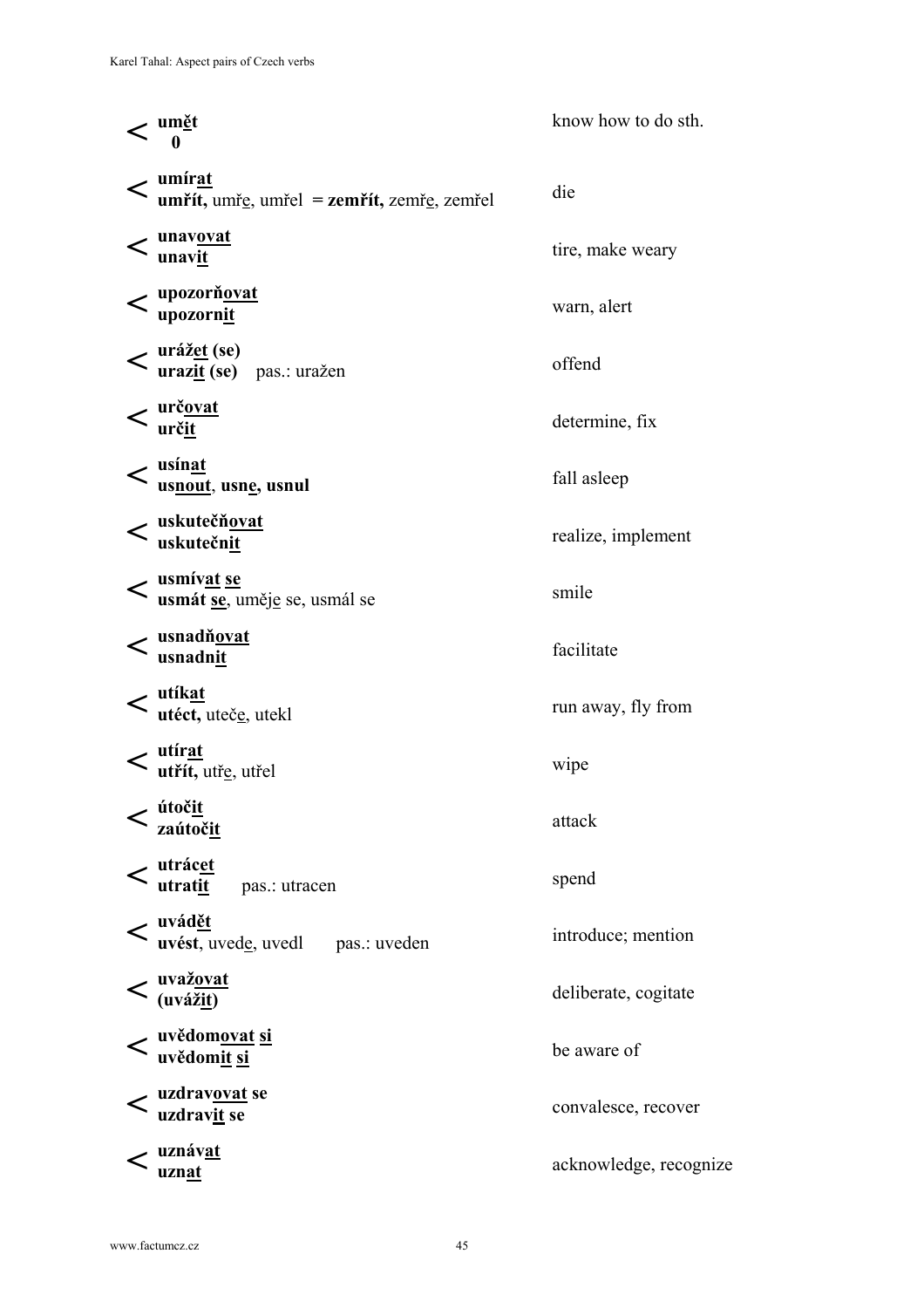$$
\left\{\n \begin{array}{l}\n \text{užívat} \\
 \text{užit, užije, užil}\n \end{array}\n \right.\n = \n \begin{array}{l}\n \text{používat} \\
 \text{použit, použije, použil}\n \end{array}\n \quad \text{use}
$$

**V** 

| $\leq$ vadit komu                                                                                                                                                                                                                                                                                                                                                                                                                                                                                                                    | obstruct, interfere       |
|--------------------------------------------------------------------------------------------------------------------------------------------------------------------------------------------------------------------------------------------------------------------------------------------------------------------------------------------------------------------------------------------------------------------------------------------------------------------------------------------------------------------------------------|---------------------------|
| $\langle \frac{\text{váhat}}{\text{(zaváhat})}}$                                                                                                                                                                                                                                                                                                                                                                                                                                                                                     | hesitate                  |
| koho (A) před kým/před čím (I)<br>$\langle \frac{\text{var}_{\text{ovat}}}{0} \rangle$                                                                                                                                                                                                                                                                                                                                                                                                                                               | warn sb. against sb./sth. |
| $\langle \frac{\text{vaiit}}{\text{uva\v{rit}}}}$                                                                                                                                                                                                                                                                                                                                                                                                                                                                                    | cook                      |
| vázat, váže, vázal<br>(přiváz <u>at</u> , přiváže, přivázal)                                                                                                                                                                                                                                                                                                                                                                                                                                                                         | bind                      |
| $\langle \nabla \times \nabla \times \nabla \times \nabla \times \nabla \times \nabla \times \nabla \times \nabla \times \nabla \times \nabla \times \nabla \times \nabla \times \nabla \times \nabla \times \nabla \times \nabla \times \nabla \times \nabla \times \nabla \times \nabla \times \nabla \times \nabla \times \nabla \times \nabla \times \nabla \times \nabla \times \nabla \times \nabla \times \nabla \times \nabla \times \nabla \times \nabla \times \nabla \times \nabla \times \nabla \times \nabla \times \n$ | weigh (transitive)        |
| $\langle \frac{\text{váži}t}{0} \rangle$                                                                                                                                                                                                                                                                                                                                                                                                                                                                                             | weigh (intransitive)      |
| $\left\langle \begin{array}{cc} \n\text{vážit si} & \n\text{koho/čeho} \\ \n0 & \n\end{array} \right\rangle$<br>0                                                                                                                                                                                                                                                                                                                                                                                                                    | respect, esteem           |
| < vdáv <u>at se</u><br>< vdát <u>se</u> , vd <u>á se</u> , vdala <u>se</u>                                                                                                                                                                                                                                                                                                                                                                                                                                                           | get married (female)      |
| $\langle \nabla_{\text{vdechnout}}^{\text{vdech}_{\text{vout}}}$                                                                                                                                                                                                                                                                                                                                                                                                                                                                     | breathe in                |
| $\langle \frac{\text{večeřet}}{\text{navečeřet se}}$                                                                                                                                                                                                                                                                                                                                                                                                                                                                                 | have a supper             |
| $\leftarrow \frac{\text{vědět}}{0}$ vím víš ví  vědí, věděl                                                                                                                                                                                                                                                                                                                                                                                                                                                                          | know                      |
| $\langle \nabla \frac{\text{věnovat}}{\text{0}}\nabla \cdot \nabla \cdot \nabla \cdot \nabla \cdot \nabla \cdot \nabla \cdot \nabla \cdot \nabla \cdot \nabla \cdot \nabla \cdot \nabla \cdot \nabla \cdot \nabla \cdot \nabla \cdot \nabla \cdot \nabla \cdot \nabla \cdot \nabla \cdot \nabla \cdot \nabla \cdot \nabla \cdot \nabla \cdot \nabla \cdot \nabla \cdot \nabla \cdot \nabla \cdot \nabla \cdot \nabla \cdot \nabla \cdot \nabla \cdot \nabla \cdot \nabla \cdot \nabla \cdot \$                                       | dedicate                  |
| $\leq \frac{\text{věnovat se}}{\text{o}}$ (komu)/čemu<br>0                                                                                                                                                                                                                                                                                                                                                                                                                                                                           | attend to, go in for      |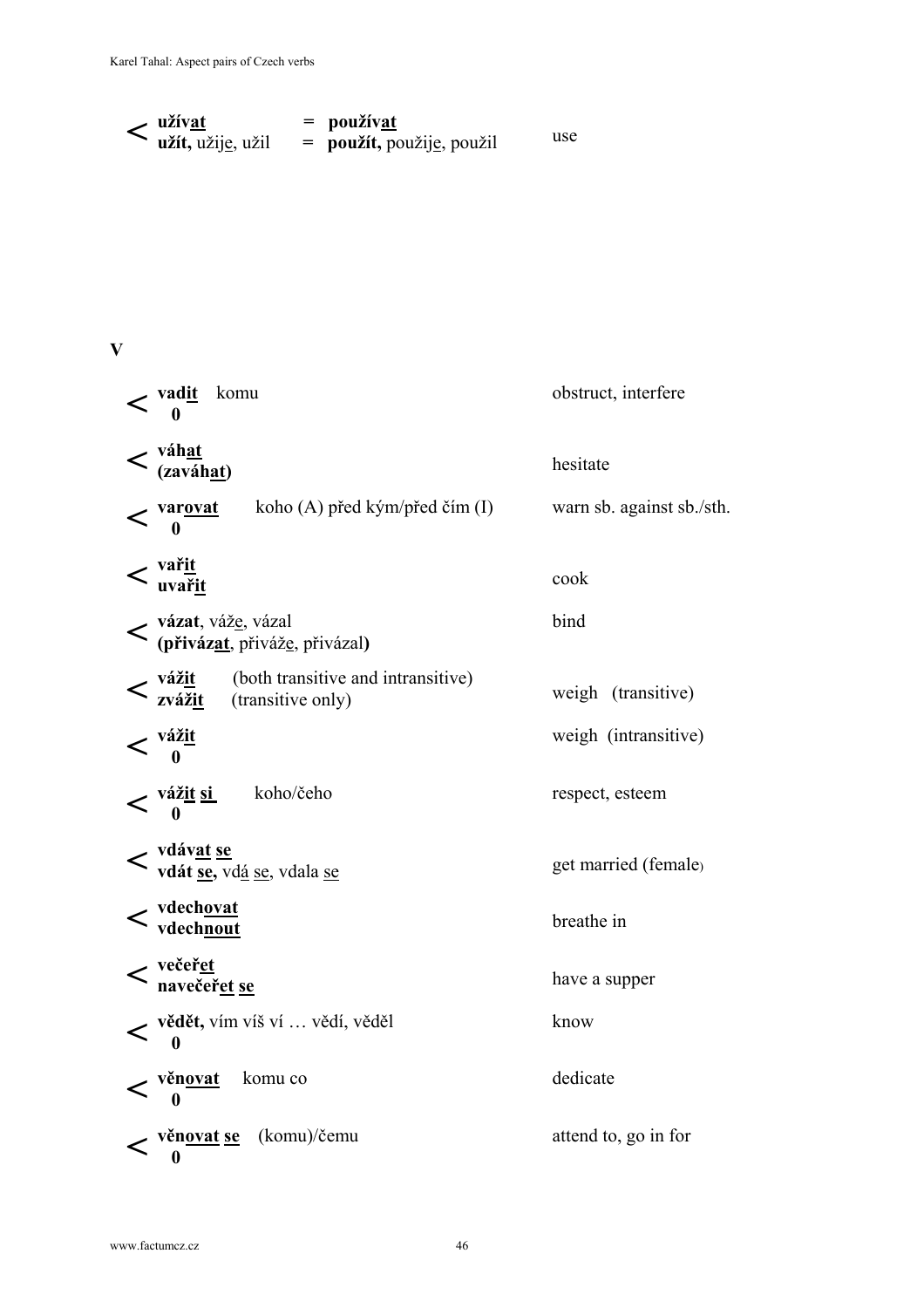| $\langle \psi_{\text{u}\text{v}\check{\text{c}}}^{\text{v}\check{\text{c}}} \rangle$                                                                                                                                                                                                                                                                                                                                                                                                             | komu/čemu                                                                                                      | believe                   |
|--------------------------------------------------------------------------------------------------------------------------------------------------------------------------------------------------------------------------------------------------------------------------------------------------------------------------------------------------------------------------------------------------------------------------------------------------------------------------------------------------|----------------------------------------------------------------------------------------------------------------|---------------------------|
|                                                                                                                                                                                                                                                                                                                                                                                                                                                                                                  | $\langle \begin{array}{ccc} \text{vést, vedg, vedl} & \text{pas.: veden} \\ 0 & \text{v.} \end{array} \rangle$ | lead                      |
| $\langle \frac{\text{věš} \cdot \text{et}}{\text{pověsi} \cdot \text{et}} \rangle$                                                                                                                                                                                                                                                                                                                                                                                                               | pas.: pověšen                                                                                                  | hang (transitive)         |
| $\langle \frac{\text{větrat}}{\text{vycčtrat}}$                                                                                                                                                                                                                                                                                                                                                                                                                                                  |                                                                                                                | air, ventilate            |
| $\langle \frac{\text{věznit}}{\text{uvěznit}}$                                                                                                                                                                                                                                                                                                                                                                                                                                                   |                                                                                                                | imprison                  |
|                                                                                                                                                                                                                                                                                                                                                                                                                                                                                                  | $\langle \begin{array}{ccc} \text{vézt, veze, vezl} & \text{pas.: vezen} \\ 0 & \end{array} \rangle$           | carry (car, train)        |
| $\langle \nabla \text{vcházet} \nabla \text{vejde, vešel} \rangle$                                                                                                                                                                                                                                                                                                                                                                                                                               |                                                                                                                | enter                     |
| $\langle \nabla \cdot \nabla \cdot \nabla \cdot \nabla \cdot \nabla \cdot \nabla \cdot \nabla \cdot \nabla \cdot \nabla \cdot \nabla \cdot \nabla \cdot \nabla \cdot \nabla \cdot \nabla \cdot \nabla \cdot \nabla \cdot \nabla \cdot \nabla \cdot \nabla \cdot \nabla \cdot \nabla \cdot \nabla \cdot \nabla \cdot \nabla \cdot \nabla \cdot \nabla \cdot \nabla \cdot \nabla \cdot \nabla \cdot \nabla \cdot \nabla \cdot \nabla \cdot \nabla \cdot \nabla \cdot \nabla \cdot \nabla \cdot \n$ |                                                                                                                | get in, hold              |
|                                                                                                                                                                                                                                                                                                                                                                                                                                                                                                  |                                                                                                                | see                       |
| $<\frac{\text{viset}}{0}$                                                                                                                                                                                                                                                                                                                                                                                                                                                                        |                                                                                                                | hang (intransitive)       |
| $\langle \nabla \frac{\text{vítat}}{\text{přivítat}} \rangle$ = uvítat                                                                                                                                                                                                                                                                                                                                                                                                                           |                                                                                                                | welcome                   |
| $\text{ } < \frac{\textrm{vítězit}}{\textrm{zvitězit}}$                                                                                                                                                                                                                                                                                                                                                                                                                                          |                                                                                                                | win                       |
| $\leftarrow$ <sup>vklád<u>at</u></sup><br>vložit                                                                                                                                                                                                                                                                                                                                                                                                                                                 |                                                                                                                | put in, insert            |
| vládnout, vládne, vládl<br>$\boldsymbol{0}$                                                                                                                                                                                                                                                                                                                                                                                                                                                      |                                                                                                                | govern, rule              |
| $\langle \mathbf{v} \rangle$ vlév <u>at</u> (se)<br>vlít (se), vlij <u>e</u> , vlil                                                                                                                                                                                                                                                                                                                                                                                                              |                                                                                                                | pour in, flow to          |
| $\langle \frac{\text{vnikat}}{\text{vniknout}} \rangle$                                                                                                                                                                                                                                                                                                                                                                                                                                          |                                                                                                                | penetrate, brek into      |
| $\leq$ <sup>vním<u>at</u></sup><br>$\mathbf{0}$                                                                                                                                                                                                                                                                                                                                                                                                                                                  |                                                                                                                | perceive                  |
| vodit<br>0                                                                                                                                                                                                                                                                                                                                                                                                                                                                                       |                                                                                                                | lead, conduct (iterative) |
| vol <u>at</u><br>zavolat                                                                                                                                                                                                                                                                                                                                                                                                                                                                         |                                                                                                                | call                      |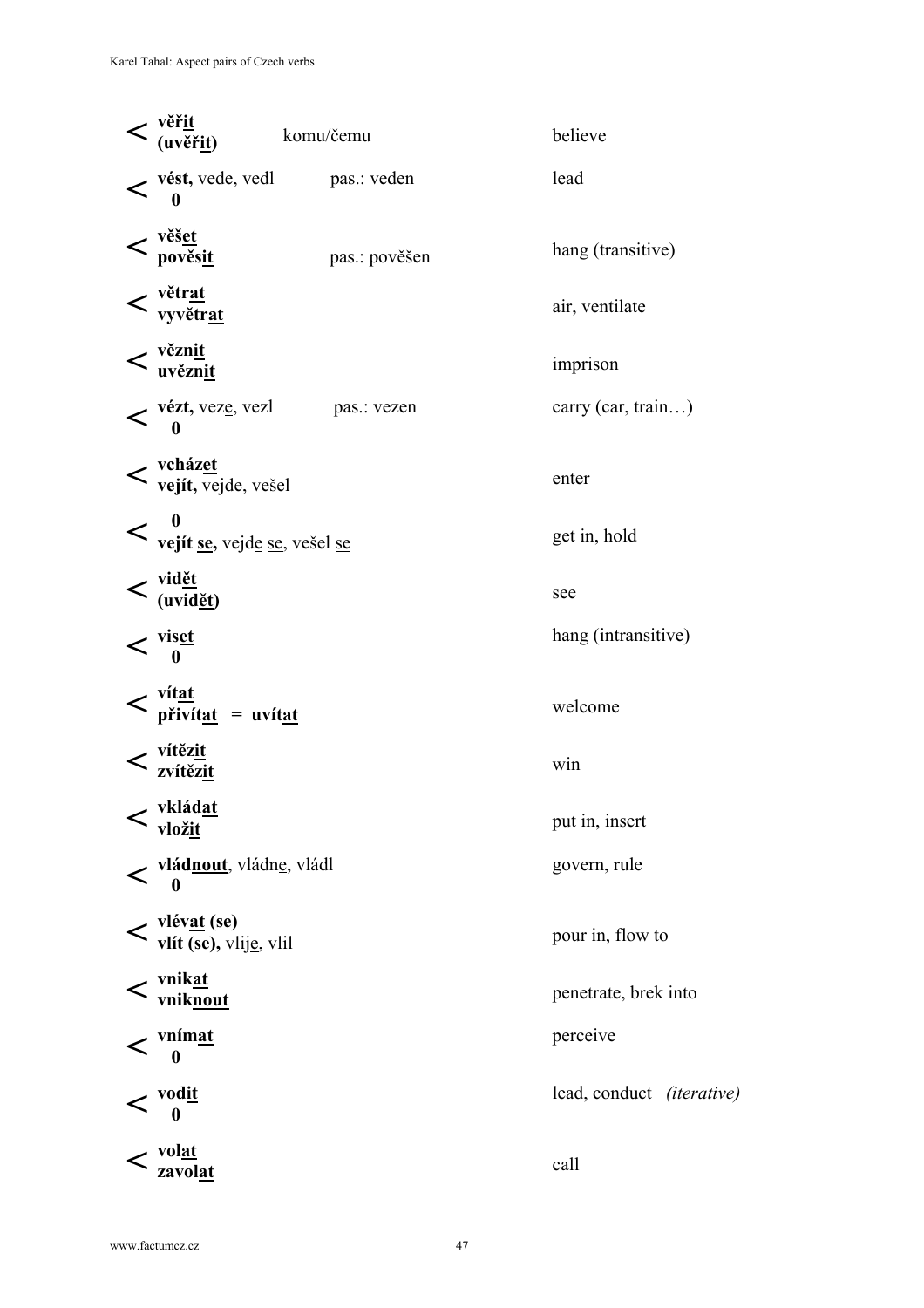| $< \frac{\text{volit}}{\text{zvolit}}$                                                                                                                                                                                                                                                                                                                                                                                                                                                                                                                | elect                                     |
|-------------------------------------------------------------------------------------------------------------------------------------------------------------------------------------------------------------------------------------------------------------------------------------------------------------------------------------------------------------------------------------------------------------------------------------------------------------------------------------------------------------------------------------------------------|-------------------------------------------|
| $\langle \frac{\text{vonět}}{\text{(zavonět})}}$                                                                                                                                                                                                                                                                                                                                                                                                                                                                                                      | smell good                                |
| $<\frac{\text{vozit}}{0}$                                                                                                                                                                                                                                                                                                                                                                                                                                                                                                                             | cary (means of travel) <i>(iterative)</i> |
| Vracet<br>vrát <u>it</u> vrať! pas.: vrácen                                                                                                                                                                                                                                                                                                                                                                                                                                                                                                           | give back, return                         |
| < vrac <u>et se</u><br>< vrát <u>it se</u>                                                                                                                                                                                                                                                                                                                                                                                                                                                                                                            | oome back, return                         |
| <b>&lt; vražd<u>it</u></b><br>≤ zavražd <u>it</u> pas∴ zavražděn                                                                                                                                                                                                                                                                                                                                                                                                                                                                                      | murder                                    |
| < vstáv <u>at</u><br>< vstát, vstan <u>e</u> , vstal vstaň!                                                                                                                                                                                                                                                                                                                                                                                                                                                                                           | rise, get up                              |
| $\langle \nabla \frac{\text{vstup}_{\text{ovat}}}{\text{vstoup}_{\text{it}}}$<br>kam                                                                                                                                                                                                                                                                                                                                                                                                                                                                  | enter (place) join (organization)         |
| < vším <u>at si</u><br>< všim <u>nout si</u><br>koho/čeho                                                                                                                                                                                                                                                                                                                                                                                                                                                                                             | notice                                    |
| Simple <i>sybirat</i> , vybere, vybral                                                                                                                                                                                                                                                                                                                                                                                                                                                                                                                | choose, pick out                          |
| vyčít <u>at</u><br>vyčíst, vyčt <u>e</u> , vyčetl<br>komu $(D)$ co $(A)$                                                                                                                                                                                                                                                                                                                                                                                                                                                                              | reproach sb. for sth.                     |
| vydávat<br>vyd <u>at</u>                                                                                                                                                                                                                                                                                                                                                                                                                                                                                                                              | give out; publish                         |
| < vydechovat                                                                                                                                                                                                                                                                                                                                                                                                                                                                                                                                          | breathe out                               |
| $\langle \nabla \nabla \nabla \cdot \nabla \nabla \cdot \nabla \cdot \nabla \cdot \nabla \cdot \nabla \cdot \nabla \cdot \nabla \cdot \nabla \cdot \nabla \cdot \nabla \cdot \nabla \cdot \nabla \cdot \nabla \cdot \nabla \cdot \nabla \cdot \nabla \cdot \nabla \cdot \nabla \cdot \nabla \cdot \nabla \cdot \nabla \cdot \nabla \cdot \nabla \cdot \nabla \cdot \nabla \cdot \nabla \cdot \nabla \cdot \nabla \cdot \nabla \cdot \nabla \cdot \nabla \cdot \nabla \cdot \nabla \cdot \n$                                                           | earn, make profit                         |
| $\langle \nabla \times \nabla \times \nabla \times \nabla \times \nabla \times \nabla \times \nabla \times \nabla \times \nabla \times \nabla \times \nabla \times \nabla \times \nabla \times \nabla \times \nabla \times \nabla \times \nabla \times \nabla \times \nabla \times \nabla \times \nabla \times \nabla \times \nabla \times \nabla \times \nabla \times \nabla \times \nabla \times \nabla \times \nabla \times \nabla \times \nabla \times \nabla \times \nabla \times \nabla \times \nabla \times \nabla \times \n$<br>pas.: vyhozen | throw out                                 |
| $\langle \nabla^{\text{vhlašovat}}_{\text{vylhásit}}$<br>pas.: vyhlášen                                                                                                                                                                                                                                                                                                                                                                                                                                                                               | proclaim, declare                         |
| < vyhráv <u>at</u><br>< vyhrát, vyhraj <u>e</u> , vyhrál                                                                                                                                                                                                                                                                                                                                                                                                                                                                                              | win                                       |
| < vyhýb <u>at se</u><br>< vyh <u>nout se</u><br>komu / čemu                                                                                                                                                                                                                                                                                                                                                                                                                                                                                           | avoid sb./ sth., get out of the way       |
| < vycházet<br>vyjít, vyjde, vyšel                                                                                                                                                                                                                                                                                                                                                                                                                                                                                                                     | go out; appear                            |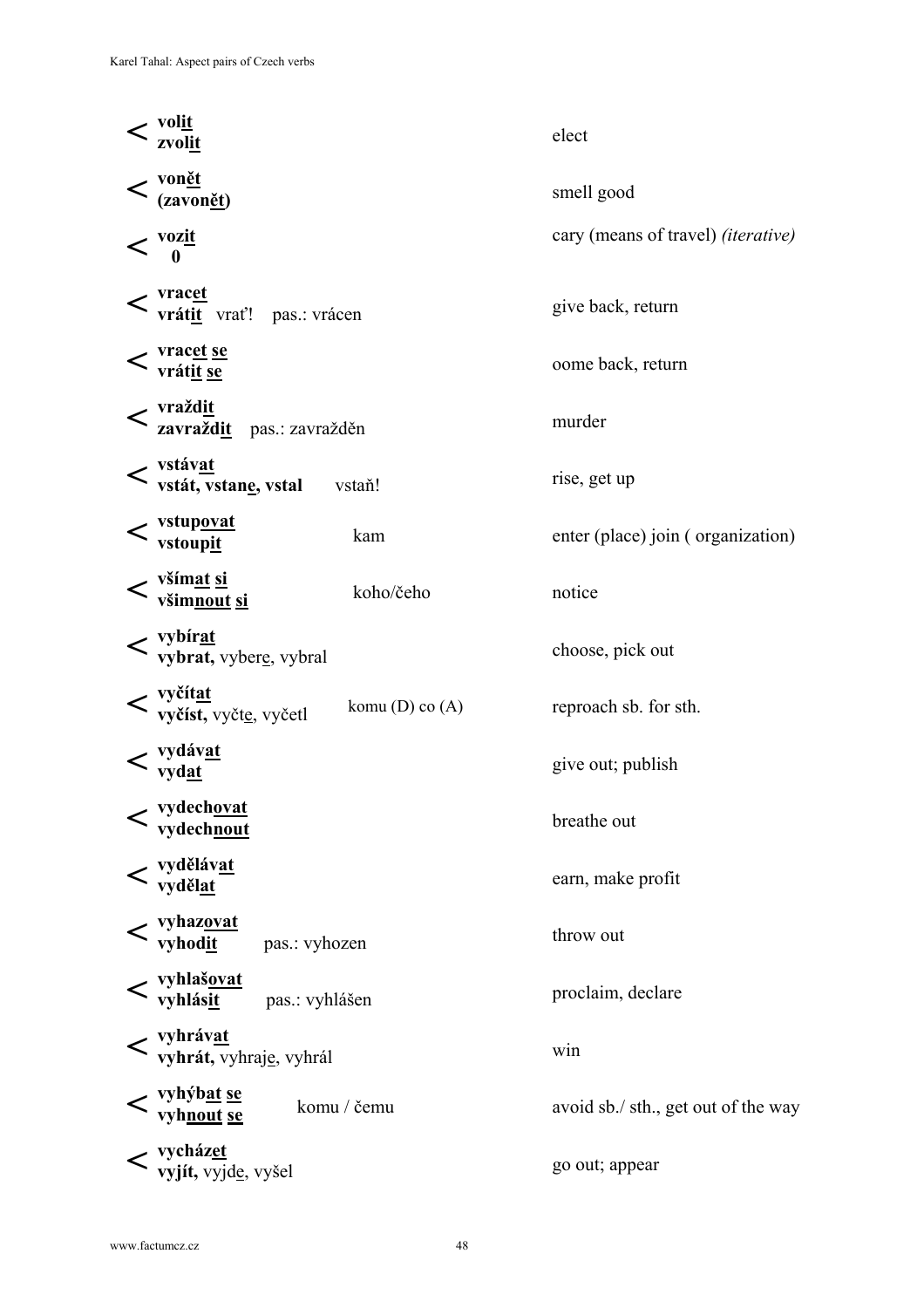| $\langle \nabla \times \nabla \times \nabla \times \nabla \times \nabla \times \nabla \times \nabla \times \nabla \times \nabla \times \nabla \times \nabla \times \nabla \times \nabla \times \nabla \times \nabla \times \nabla \times \nabla \times \nabla \times \nabla \times \nabla \times \nabla \times \nabla \times \nabla \times \nabla \times \nabla \times \nabla \times \nabla \times \nabla \times \nabla \times \nabla \times \nabla \times \nabla \times \nabla \times \nabla \times \nabla \times \nabla \times \n$ | bring up, foster          |
|--------------------------------------------------------------------------------------------------------------------------------------------------------------------------------------------------------------------------------------------------------------------------------------------------------------------------------------------------------------------------------------------------------------------------------------------------------------------------------------------------------------------------------------|---------------------------|
| < vyjadř <u>ovat</u><br>< vyjádř <u>it</u>                                                                                                                                                                                                                                                                                                                                                                                                                                                                                           | express                   |
| < vyjednáv <u>at</u><br>< vyjedn <u>at</u>                                                                                                                                                                                                                                                                                                                                                                                                                                                                                           | negotiate                 |
| komu<br>$\langle \nabla_{0}^{\text{v} \times \text{r}} \rangle$                                                                                                                                                                                                                                                                                                                                                                                                                                                                      | address sb. as "vy"       |
| $\langle \nabla^{\text{vykládat}}_{\text{vyložit}}$                                                                                                                                                                                                                                                                                                                                                                                                                                                                                  | $1:$ unload; $2:$ explain |
| <br>vykrád <u>at</u><br>< vykrást, vykrad <u>e</u> , vykradl                                                                                                                                                                                                                                                                                                                                                                                                                                                                         | rob, pick                 |
| $\langle \nabla \nabla \times \nabla \cdot \nabla \times \nabla \times \nabla \times \nabla \times \nabla \times \nabla \times \nabla \times \nabla \times \nabla \times \nabla \times \nabla \times \nabla \times \nabla \times \nabla \times \nabla \times \nabla \times \nabla \times \nabla \times \nabla \times \nabla \times \nabla \times \nabla \times \nabla \times \nabla \times \nabla \times \nabla \times \nabla \times \nabla \times \nabla \times \nabla \times \nabla \times \nabla \times \nabla \times \nabla$     | (ex)change                |
| < vymír <u>at</u><br>< vymřít, vymře, vymřel                                                                                                                                                                                                                                                                                                                                                                                                                                                                                         | die out                   |
| $\langle \frac{\text{vymbuvat se}}{\text{vymbuvit se}} \rangle$                                                                                                                                                                                                                                                                                                                                                                                                                                                                      | make false excuse         |
| $\langle \frac{\text{vymýšlet}}{\text{vymyslet}}$                                                                                                                                                                                                                                                                                                                                                                                                                                                                                    | think out                 |
| vynalézat<br>vynalézt, vynalezn <u>e</u> , vynalezl pas.: vynalezen                                                                                                                                                                                                                                                                                                                                                                                                                                                                  | invent                    |
| $\leq$ vynecháv <u>at</u><br>vynechat                                                                                                                                                                                                                                                                                                                                                                                                                                                                                                | leave out, omit           |
| < vynik <u>at</u><br>< vynik <u>nout</u>                                                                                                                                                                                                                                                                                                                                                                                                                                                                                             | excel                     |
| $\langle \nabla \text{yppn} \rangle$                                                                                                                                                                                                                                                                                                                                                                                                                                                                                                 | switch off                |
| $\langle \nabla^{\text{vplácet}}_{\text{vyplatit}}}$<br>pas.: vyplacen                                                                                                                                                                                                                                                                                                                                                                                                                                                               | pay out, pay off          |
| < vyplác <u>et se</u><br>< vyplat <u>it se</u>                                                                                                                                                                                                                                                                                                                                                                                                                                                                                       | be worth while            |
| $\langle \frac{\text{vyplňovat}}{\text{vyplnit}}}$                                                                                                                                                                                                                                                                                                                                                                                                                                                                                   | fill in                   |
| $\langle \nabla \nabla \rho \nabla \phi \nabla \phi \rangle$ = vypravovat<br>0                                                                                                                                                                                                                                                                                                                                                                                                                                                       | narrate, tell             |
|                                                                                                                                                                                                                                                                                                                                                                                                                                                                                                                                      | borrow                    |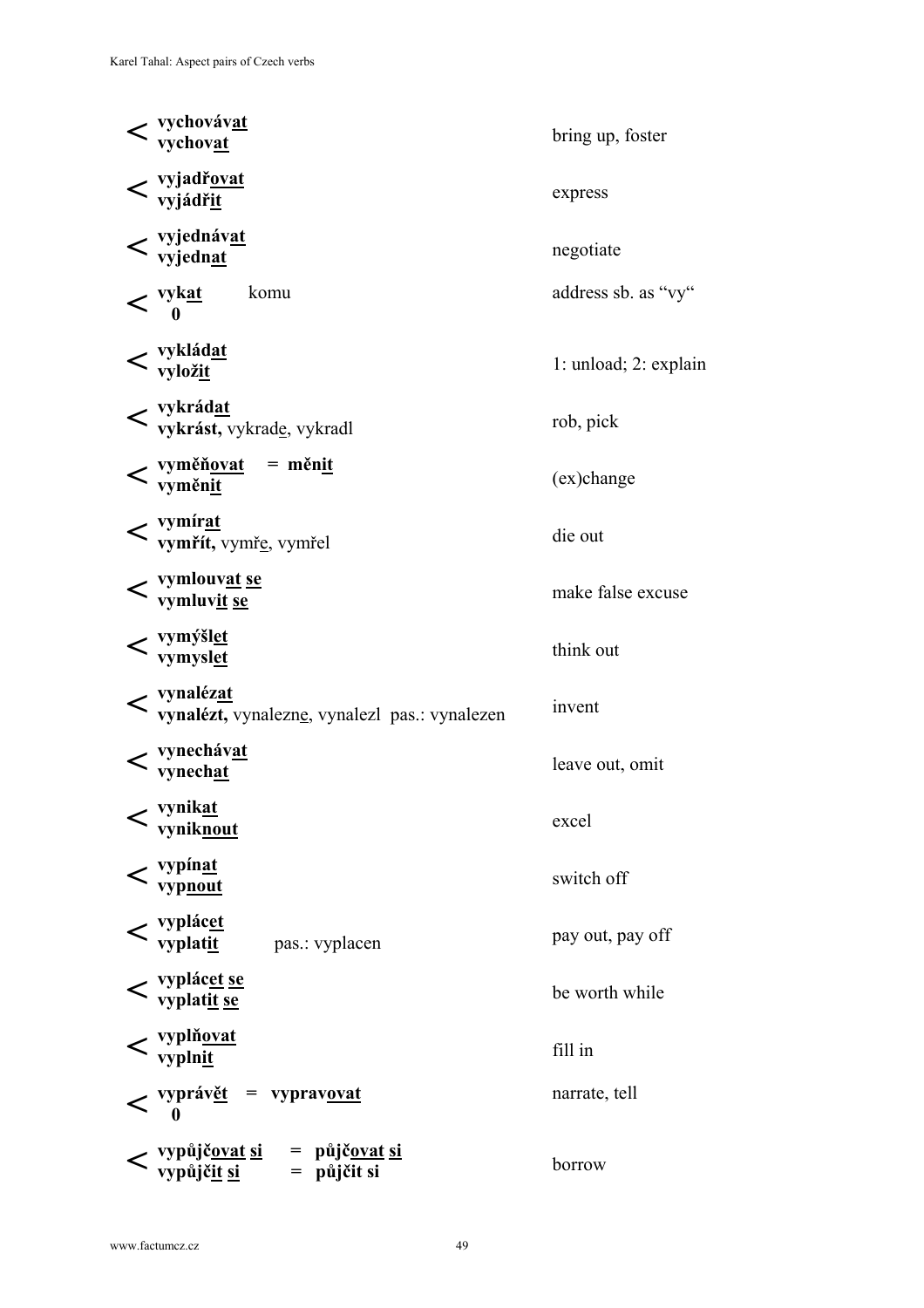| $\langle \nabla \nabla \times \nabla \cdot \nabla \times \nabla \times \nabla \times \nabla \times \nabla \times \nabla \times \nabla \times \nabla \times \nabla \times \nabla \times \nabla \times \nabla \times \nabla \times \nabla \times \nabla \times \nabla \times \nabla \times \nabla \times \nabla \times \nabla \times \nabla \times \nabla \times \nabla \times \nabla \times \nabla \times \nabla \times \nabla \times \nabla \times \nabla \times \nabla \times \nabla \times \nabla \times \nabla \times \nabla$   |                                                                                                  | produce                 |
|------------------------------------------------------------------------------------------------------------------------------------------------------------------------------------------------------------------------------------------------------------------------------------------------------------------------------------------------------------------------------------------------------------------------------------------------------------------------------------------------------------------------------------|--------------------------------------------------------------------------------------------------|-------------------------|
| $\langle \nabla \nabla \times \nabla \cdot \nabla \times \nabla \times \nabla \times \nabla \times \nabla \times \nabla \times \nabla \times \nabla \times \nabla \times \nabla \times \nabla \times \nabla \times \nabla \times \nabla \times \nabla \times \nabla \times \nabla \times \nabla \times \nabla \times \nabla \times \nabla \times \nabla \times \nabla \times \nabla \times \nabla \times \nabla \times \nabla \times \nabla \times \nabla \times \nabla \times \nabla \times \nabla \times \nabla \times \nabla$   | pas.: vyřízen                                                                                    | settle, clear           |
| $\langle \nabla \frac{\nabla \Sigma}{\nabla \Sigma} \nabla \Sigma \nabla \Sigma \nabla \Sigma \nabla \Sigma \nabla \Sigma \nabla \Sigma \nabla \Sigma \nabla \Sigma \nabla \Sigma \nabla \Sigma \nabla \Sigma \nabla \Sigma \nabla \Sigma \nabla \Sigma \nabla \Sigma \nabla \Sigma \nabla \Sigma \nabla \Sigma \nabla \Sigma \nabla \Sigma \nabla \Sigma \nabla \Sigma \nabla \Sigma \nabla \Sigma \nabla \Sigma \nabla \Sigma \nabla \Sigma \nabla \Sigma \nabla \Sigma \nabla \Sigma \nabla \Sigma \nabla \Sigma \nabla \Sigma$ | komu $(D)$ co $(A)$                                                                              | deliver a message       |
| $\langle \nabla_{\text{vyslat}}^{\text{vysilat}}$                                                                                                                                                                                                                                                                                                                                                                                                                                                                                  |                                                                                                  | send out                |
| $<\frac{vysilat}{0}$                                                                                                                                                                                                                                                                                                                                                                                                                                                                                                               |                                                                                                  | broadcast               |
| $\langle \frac{vyslovovat}{vyslovit} \rangle$                                                                                                                                                                                                                                                                                                                                                                                                                                                                                      |                                                                                                  | pronounce               |
| $\langle \nabla_{\text{vystoup}}^{\text{vystup}_{\text{out}}}$                                                                                                                                                                                                                                                                                                                                                                                                                                                                     |                                                                                                  | get out; appear         |
| $\langle \nabla \frac{\text{vysvětlovat}}{\text{vysvětlit}}\nabla$                                                                                                                                                                                                                                                                                                                                                                                                                                                                 | komu $(D)$ co $(A)$                                                                              | explain                 |
| < vytáčet<br>vytoč <u>it</u>                                                                                                                                                                                                                                                                                                                                                                                                                                                                                                       |                                                                                                  | turn out, dial          |
| $\langle \nabla_{0}^{\text{vyučovat}}$                                                                                                                                                                                                                                                                                                                                                                                                                                                                                             |                                                                                                  | teach, give lessons     |
| využív <u>at</u><br>Využít, využij <u>e</u> , využil                                                                                                                                                                                                                                                                                                                                                                                                                                                                               |                                                                                                  | make use of, utilize    |
| < vyváž <u>et</u><br>< vyvézt, vyvez <u>e</u> , vyvezl                                                                                                                                                                                                                                                                                                                                                                                                                                                                             |                                                                                                  | export                  |
| $\langle \frac{v_y v' \text{if} t}{v_y v' \text{if} \text{if} t} \rangle$                                                                                                                                                                                                                                                                                                                                                                                                                                                          |                                                                                                  | develop                 |
| vyznač <u>ovat</u> se<br>$\boldsymbol{0}$                                                                                                                                                                                                                                                                                                                                                                                                                                                                                          | čím                                                                                              | be characterized by     |
| $\langle \frac{\text{(vyznávat se}}{\text{vyznat se}} \rangle$                                                                                                                                                                                                                                                                                                                                                                                                                                                                     | v čem                                                                                            | be acquainted with sth. |
| $\langle \nabla \frac{vyz\dot{y}v_{at}}{vyzvat, vyzv_{2}} \rangle$ vyzval                                                                                                                                                                                                                                                                                                                                                                                                                                                          |                                                                                                  | challenge, call         |
|                                                                                                                                                                                                                                                                                                                                                                                                                                                                                                                                    | < vzbouz <u>et</u> (se) = probouz <u>et</u> (se)<br>vzbud <u>it</u> (se) = probud <u>it</u> (se) | wake up                 |
| vzdáv <u>at se</u><br>vzdát <u>se</u> , vzd <u>á se</u> , vzdal <u>se</u>                                                                                                                                                                                                                                                                                                                                                                                                                                                          |                                                                                                  | give up                 |
| < vzděláv <u>at</u><br>< vzděl <u>at</u>                                                                                                                                                                                                                                                                                                                                                                                                                                                                                           |                                                                                                  | educate                 |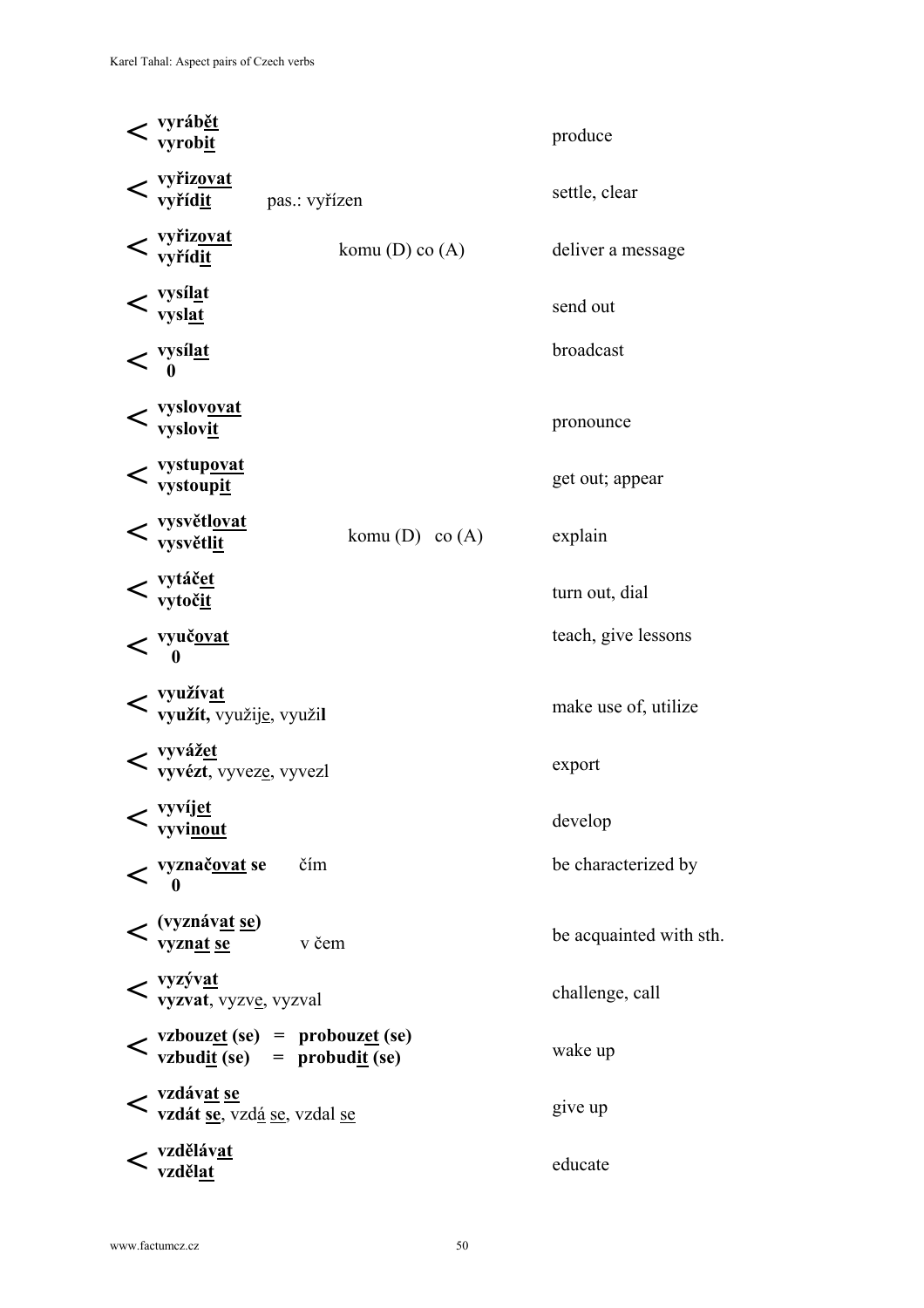| < vzkaz <u>ovat</u><br>< vzkázat, vzkáže, vzkázal                 | let know by message |
|-------------------------------------------------------------------|---------------------|
| $\langle \frac{\text{vznikat}}{\text{vzniknout}} \rangle$         | originate, rise     |
| s vzpomín <u>at</u><br>s vzpomenout, vzpomenu, vzpomněl/vzpomenul | recollect           |
| < vzrůst <u>at</u><br>< vzrůst, vzrost <u>e</u> , vzrostl         | grow uo, increase   |

**Z** 

| zabíjet<br>zabít, zabije, zabil                                                               |                        | kill                        |
|-----------------------------------------------------------------------------------------------|------------------------|-----------------------------|
| < zabraňovat<br>zabránit                                                                      | komu $(D)$ v čem $(L)$ | prevent sb. from doing sth. |
| čím<br>$\langle \n\begin{array}{c}\n\frac{xabyvat}{\alpha} & \text{se}\n\end{array}\n\rangle$ |                        | deal with                   |
| $\langle \frac{\text{začínat}}{\text{začít, začne}} \rangle$ začal                            |                        | start, begin                |
| < zahaj <u>ovat</u><br>< zaháj <u>it</u>                                                      |                        | open, launch                |
| $\leq$ zahrn <u>ovat</u><br>zahrnout                                                          |                        | include                     |
| $\langle \frac{\text{zahyba}t}{\text{zahyaa}} \rangle$<br>zahnout, zahne, zahnul              |                        | bend, turn                  |
| $\langle \frac{\text{zachovávat}}{\text{zachovat}}$                                           |                        | preserve                    |
| $\lt \frac{\text{zachraňovat}}{\text{zomérači}}$<br>zachránit zachraň!                        |                        | save, rescue                |
| zajím <u>at</u><br>zajmout, zajme, zajal                                                      | pas.: zajat            | capture, take sb. prisoner  |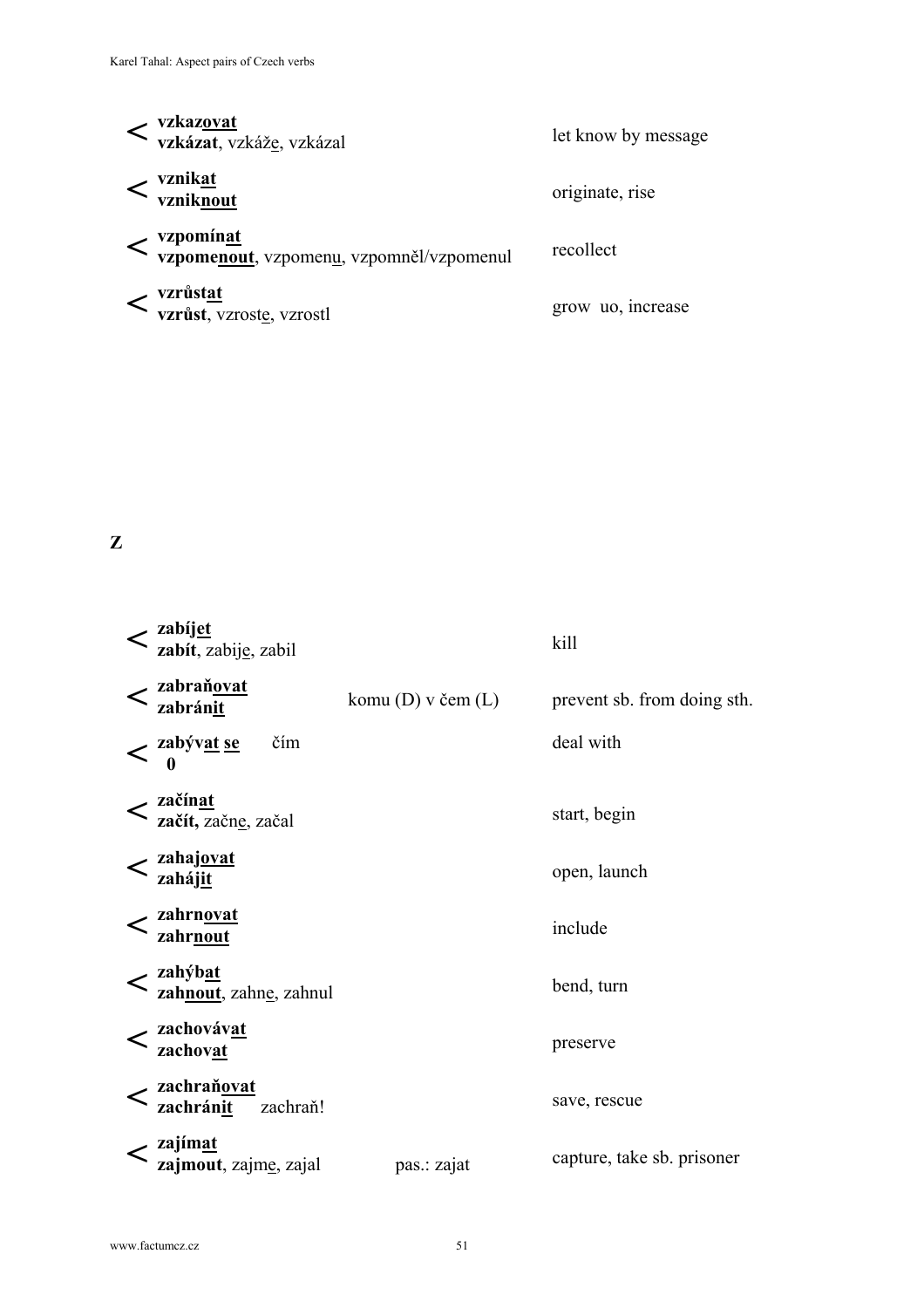| zajím <u>at</u><br>0                                         | To $(N)$ mě $(A)$ zajímá. | concern, interest It's interesting<br>for me. |
|--------------------------------------------------------------|---------------------------|-----------------------------------------------|
| zajím <u>at se</u><br>$\boldsymbol{0}$                       | o co                      | be interested in                              |
| < zajišť <u>ovat</u><br>< zajist <u>it</u>                   |                           | ensure                                        |
| < zakaz <u>ovat</u><br>zakázat, zakáž <u>e</u> , zakázal     |                           | prohibit, ban                                 |
| < zaklád <u>at</u><br>< založ <u>it</u>                      |                           | found, establish                              |
| $\langle \frac{\text{zalévat}}{\text{zalit, zalije, zalil}}$ |                           | water                                         |
| zálež <u>et</u> na čem<br>$\mathbf{0}$                       |                           | matter                                        |
| < zaměř <u>ovat</u> (se)<br>zaměř <u>it</u> (se)             | na co                     | concentrate on                                |
| < zaměstnáv <u>at</u><br>< zaměstn <u>at</u>                 |                           | employ                                        |
| $\leq$ zametat<br>zamést, zamete, zametl                     |                           | sweep                                         |
| - zamyk <u>at</u><br>zamknout                                | pas.: zamčen/zamknut      | lock                                          |
| zanikat<br>zaniknout                                         |                           | become extinct                                |
| zapalovat<br>zapálit                                         |                           | set fire, ignite                              |
| zápasit                                                      |                           | fight, combat                                 |
| zapín <u>at</u><br>zapnout                                   |                           | switch on                                     |
| < zapír <u>at</u><br>< zapřít, zapř <u>e</u> , zapřel        |                           | deny                                          |
| $\leq$ zapisovat<br>zapsat, zapíše, zapsal                   |                           | write down, log                               |
| zaplav <u>ovat</u><br>zaplavit                               |                           | inundate                                      |
| zapomín <u>at</u><br>zapomenout, zapomněl/zapomenul          |                           | forget                                        |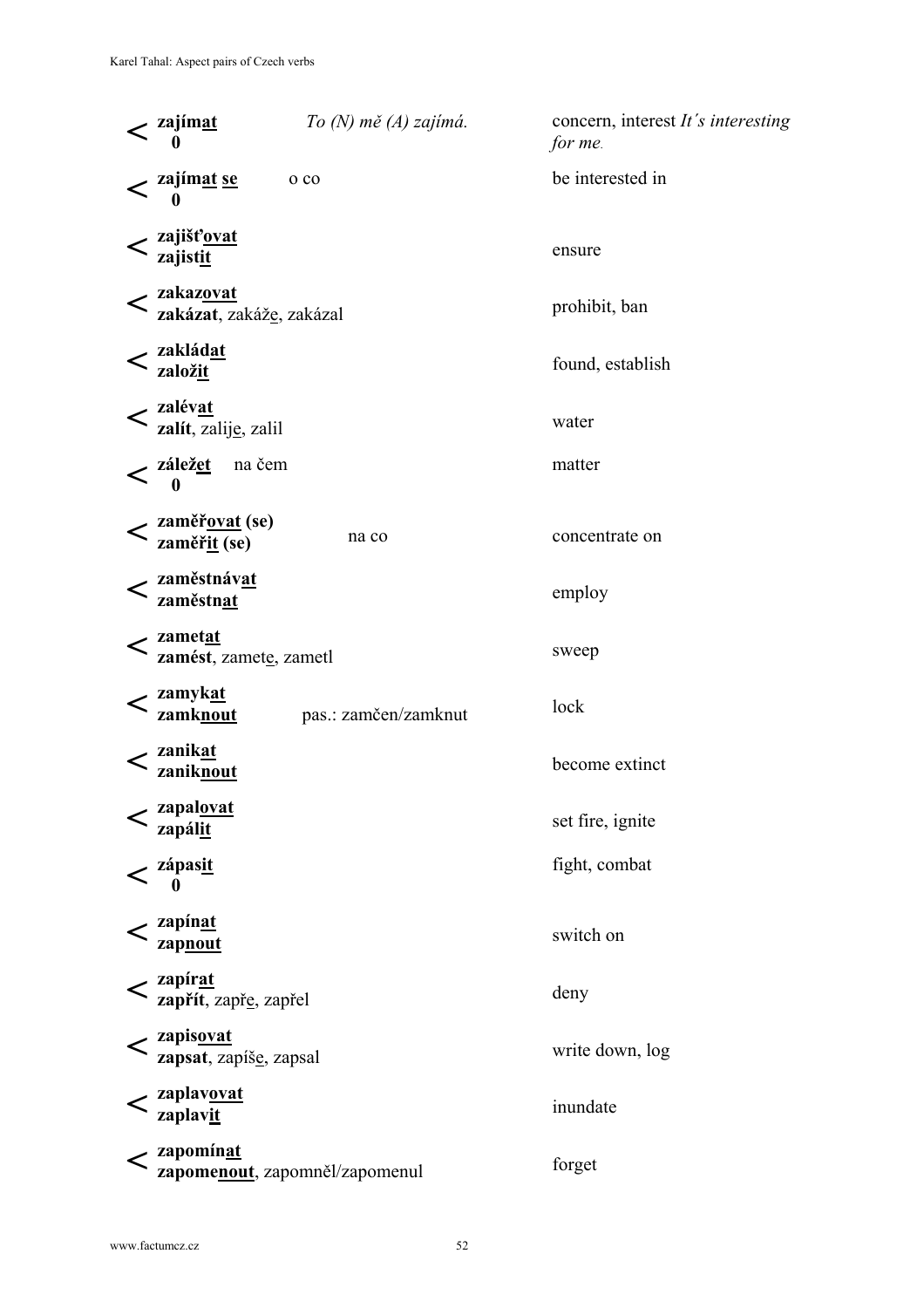| < zaruč <u>ovat</u><br>< zaruč <u>it</u>                                                  |                                                   | guarantee            |
|-------------------------------------------------------------------------------------------|---------------------------------------------------|----------------------|
| < zařiz <u>ovat</u><br>< zaříd <u>it</u>                                                  | pas.: zařízen                                     | settle, arrange      |
| $\langle \frac{\text{zasahovat}}{\text{zasáhnout}} \rangle$                               |                                                   | interfere, intervene |
| $\langle \frac{zásoboxat}{zásobit} \rangle$                                               |                                                   | supply               |
| < zastav <u>ovat</u> (se)<br>zastav <u>it</u> (se)                                        |                                                   | stop, halt           |
| $\langle \frac{\text{zastupovat}}{\text{zastoupit}}$                                      |                                                   | substitute, deputize |
| $\langle \frac{\text{zatáčet}}{\text{zatočit}}}$                                          |                                                   | turn off             |
| < zatýk <u>at</u><br>< zatk <u>nout</u>                                                   |                                                   | arrest               |
|                                                                                           | < zavádět<br>zavést, zavede, zavedl pas.: zaveden | introduce, establish |
| $\leq \frac{\text{závidět}}{n}$<br>komu                                                   |                                                   | envy                 |
| $\leq \frac{\text{zavíra}t}{\text{zov}t}$                                                 | zavřít, zavře, zavřel pas.: zavřen                | close                |
| záviset na čem<br>0                                                                       |                                                   | depend on            |
| . zbav <u>ovat</u> se<br>zbavit se                                                        | koho/čeho                                         | get rid of           |
| $\langle \frac{z \cdot b \cdot \hat{y} \cdot z}{z \cdot b \cdot \hat{y} \cdot z} \rangle$ |                                                   | remain, rest         |
| zdát se, zdá se, zdál se<br>0                                                             |                                                   | seem                 |
| zdokonal <u>ovat</u> (se)<br>zdokonal <u>it</u> (se)                                      |                                                   | improve              |
| $\leq$ <sup>zdrav</sup> it<br>pozdravit                                                   |                                                   | greet, salute        |
| $\leq$ <sup>zdraž<u>ovat</u></sup><br>zdražit                                             |                                                   | raise price          |
| $\zeta$ zdrž <u>ovat</u> (se)<br>zdržet (se)                                              |                                                   | delay                |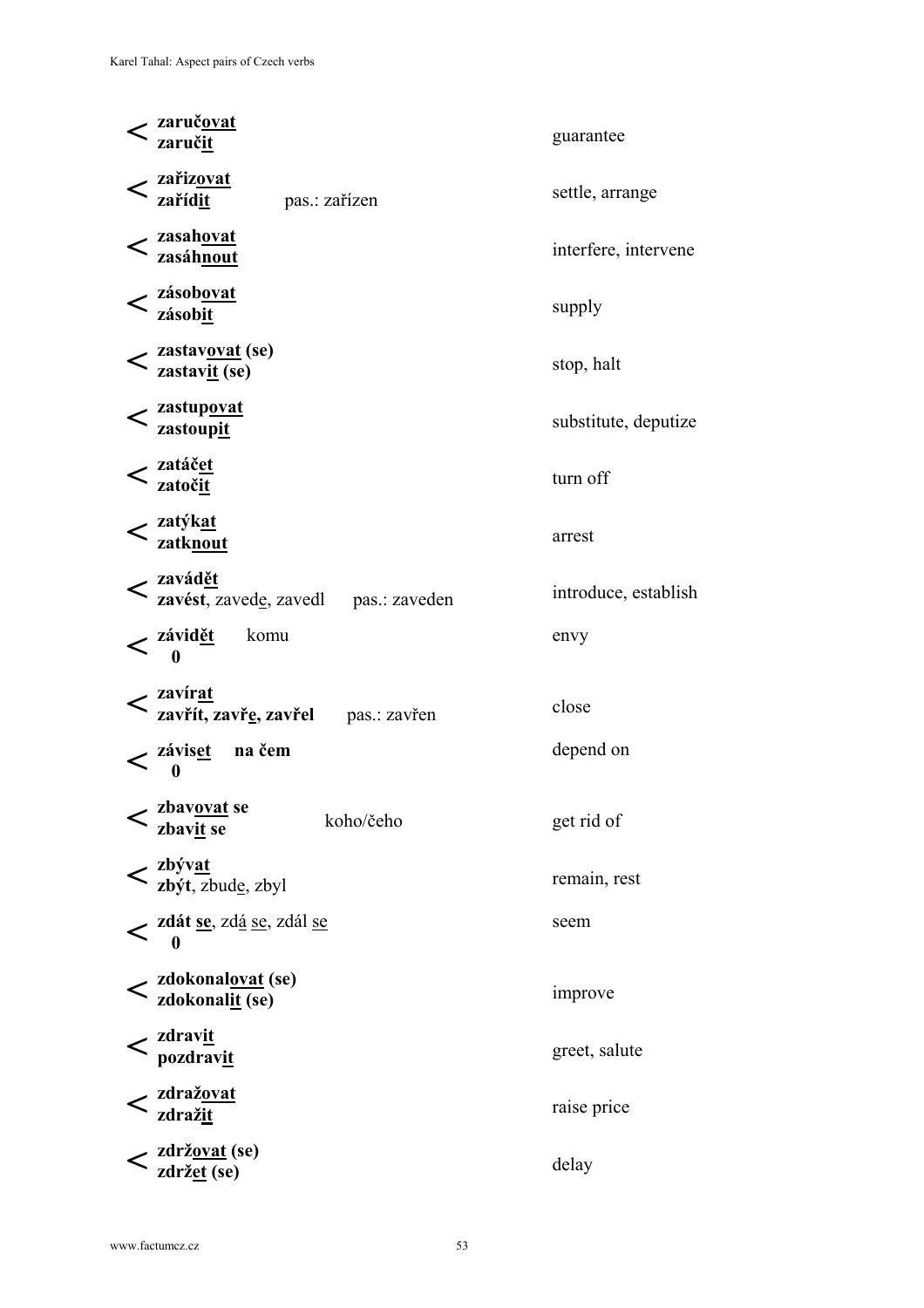| < zdůrazň <u>ovat</u><br>< zdůrazn <u>it</u>                                                                                                                                                                                                                                                                                                                                                                                                                  | stress, emphasize                                 |
|---------------------------------------------------------------------------------------------------------------------------------------------------------------------------------------------------------------------------------------------------------------------------------------------------------------------------------------------------------------------------------------------------------------------------------------------------------------|---------------------------------------------------|
| $\langle \frac{\text{zesilovat}}{\text{zesilit}} \rangle$                                                                                                                                                                                                                                                                                                                                                                                                     | strengthen, amplify, tone up                      |
| $\langle \frac{\text{zeslabovat}}{\text{zeslábnout}} \rangle$                                                                                                                                                                                                                                                                                                                                                                                                 | weaken, tone down                                 |
| $\langle \frac{\text{zhasínat}}{\text{zhasnout}} \rangle$                                                                                                                                                                                                                                                                                                                                                                                                     | switch off light                                  |
| $\langle \frac{\text{zhoršovat}}{\text{zhoršit}} \text{(se)} \rangle$                                                                                                                                                                                                                                                                                                                                                                                         | worsen                                            |
| $\langle \frac{získáva t}{získat} \rangle$                                                                                                                                                                                                                                                                                                                                                                                                                    | gain, acquire, profit                             |
| < zjednoduš <u>ovat</u><br>< zjednoduš <u>it</u>                                                                                                                                                                                                                                                                                                                                                                                                              | simplify                                          |
| $\langle \n\begin{array}{c}\n\mathbf{z} \text{jišt} \text{iv} \\ \mathbf{z} \text{jist} \\ \mathbf{z} \text{ji} \text{st} \\ \mathbf{z} \text{ji} \\ \mathbf{z} \text{ji} \\ \mathbf{z} \text{ji} \\ \mathbf{z} \\ \mathbf{z} \\ \mathbf{z} \\ \mathbf{z} \\ \mathbf{z} \\ \mathbf{z} \\ \mathbf{z} \\ \mathbf{z} \\ \mathbf{z} \\ \mathbf{z} \\ \mathbf{z} \\ \mathbf{z} \\ \mathbf{z} \\ \mathbf{z} \\ \mathbf{z} \\ \mathbf{z} \\ \mathbf{z} \\ \mathbf{z$ | find out                                          |
| $\langle \mathbf{x} \rangle$ (zklamáv <u>at</u> )<br>zklamat, zklam <u>e</u> , zklamal                                                                                                                                                                                                                                                                                                                                                                        | disappoint                                        |
| $\langle \frac{\text{zkouma}t}{\text{proxkouma}t} \rangle$                                                                                                                                                                                                                                                                                                                                                                                                    | investigate, inquire                              |
| $\langle \frac{\text{zkoušet}}{\text{zkusit}}$                                                                                                                                                                                                                                                                                                                                                                                                                | attempt, try                                      |
| $\leq$ <sup>zkouš</sup> et<br>vyzkoušet                                                                                                                                                                                                                                                                                                                                                                                                                       | examine                                           |
| $\leq$ <sup>z</sup> krac <u>ovat</u><br>zkrátit pas.: zkrácen                                                                                                                                                                                                                                                                                                                                                                                                 | shorten                                           |
| zlepš <u>ovat</u><br>zlepšit                                                                                                                                                                                                                                                                                                                                                                                                                                  | improve                                           |
| zlobit se<br>rozzlobit se                                                                                                                                                                                                                                                                                                                                                                                                                                     | $\rightarrow$ be angry<br>$\rightarrow$ get angry |
| (zmeškáv <u>at</u> )<br>vlak, přednášku<br>zmeškat                                                                                                                                                                                                                                                                                                                                                                                                            | miss (train, lecture )                            |
| $\leq$ zmiňovat se o kom/ o čem<br>zmínit se                                                                                                                                                                                                                                                                                                                                                                                                                  | mention sb/sth                                    |
| znamenat<br>$\bf{0}$                                                                                                                                                                                                                                                                                                                                                                                                                                          | mean, signify                                     |
| znát, zná, znal<br>$\boldsymbol{0}$                                                                                                                                                                                                                                                                                                                                                                                                                           | know                                              |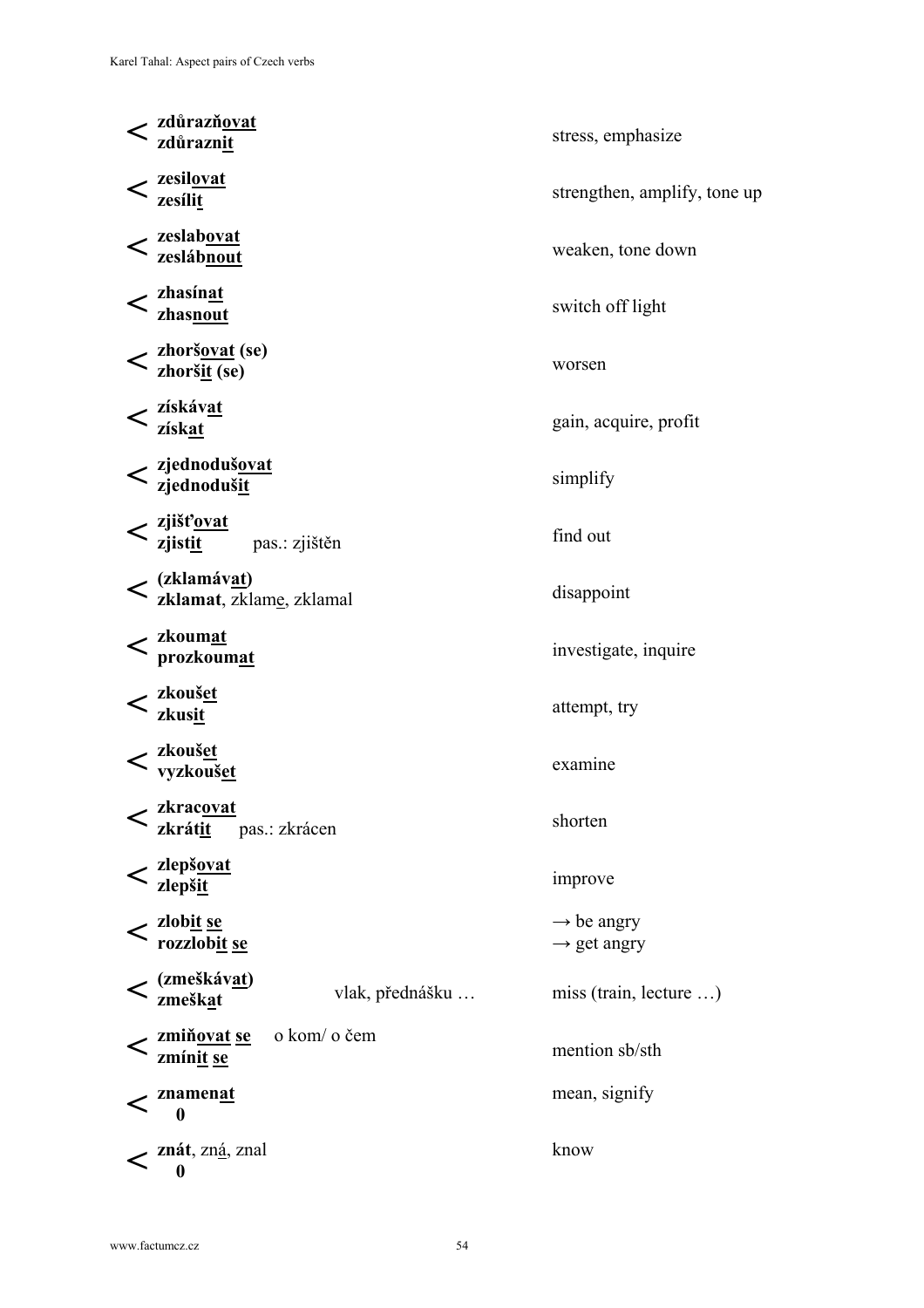| $\leq \frac{\text{znečišťovat}}{\text{znečištit}}$ pas.: znečištěn                   | pollute                     |
|--------------------------------------------------------------------------------------|-----------------------------|
| $\leq \frac{\text{zneužívat}}{\text{zneužit, zneužije, zneužil}}$                    | misuse, abuse               |
| $\langle \frac{\text{znít, zní, zněl}}{\text{zaznít, zazní, zazněl}}$                | sound                       |
| < zodpovíd <u>at</u><br>< zodpovědět, zodpo <u>ví</u> , zodpověděl<br>otázky         | answer (questions)          |
| $\leftarrow$ zodpovíd <u>at</u> za koho/za co<br>$\bf{0}$                            | be responsible for sb./sth. |
| $\langle \frac{\text{zouvat}}{\text{zout (se), zuje (se), zul (se)}}$                | take off one's shoes        |
| $\langle \frac{\text{zpi} \times \text{zpi}}{\text{zarg} \times \text{zpi}} \rangle$ | sing                        |
| $\langle \frac{z$ pomal <u>ovat</u>                                                  | slow dow                    |
| < zprostředkováv <u>at</u><br>< zprostředk <u>ovat</u>                               | mediate                     |
| < způsob <u>ovat</u> = působ <u>it</u><br>< způsob <u>it</u>                         | cause, bring along          |
| $\langle \frac{\text{zrychlovat}}{\text{zrychlit}}$                                  | speed up                    |
| ztěžovat<br>ztížit                                                                   | make more difficult         |
| ztrác <u>et</u><br>ztratit<br>pas.: ztracen                                          | lose                        |
| ztotožň <u>ovat</u> (se)<br>ztotožn <u>it</u> (se)<br>s kým/s čím                    | identify with sb./sth.      |
| $\leq$ <sup>zůstáv<u>at</u></sup><br>zůstat, zůstane, zůstal<br>zůstaň!              | stay                        |
| Vat, zve, zval<br>pozvat, pozve, pozval                                              | invite                      |
| zvaž <u>ovat</u><br>zvážit                                                           | deliberate                  |
| $\epsilon$ zvedat<br>zvednout                                                        | lift, heave                 |
| < zveřejň <u>ovat</u><br>< zveřejn <u>it</u>                                         | publish                     |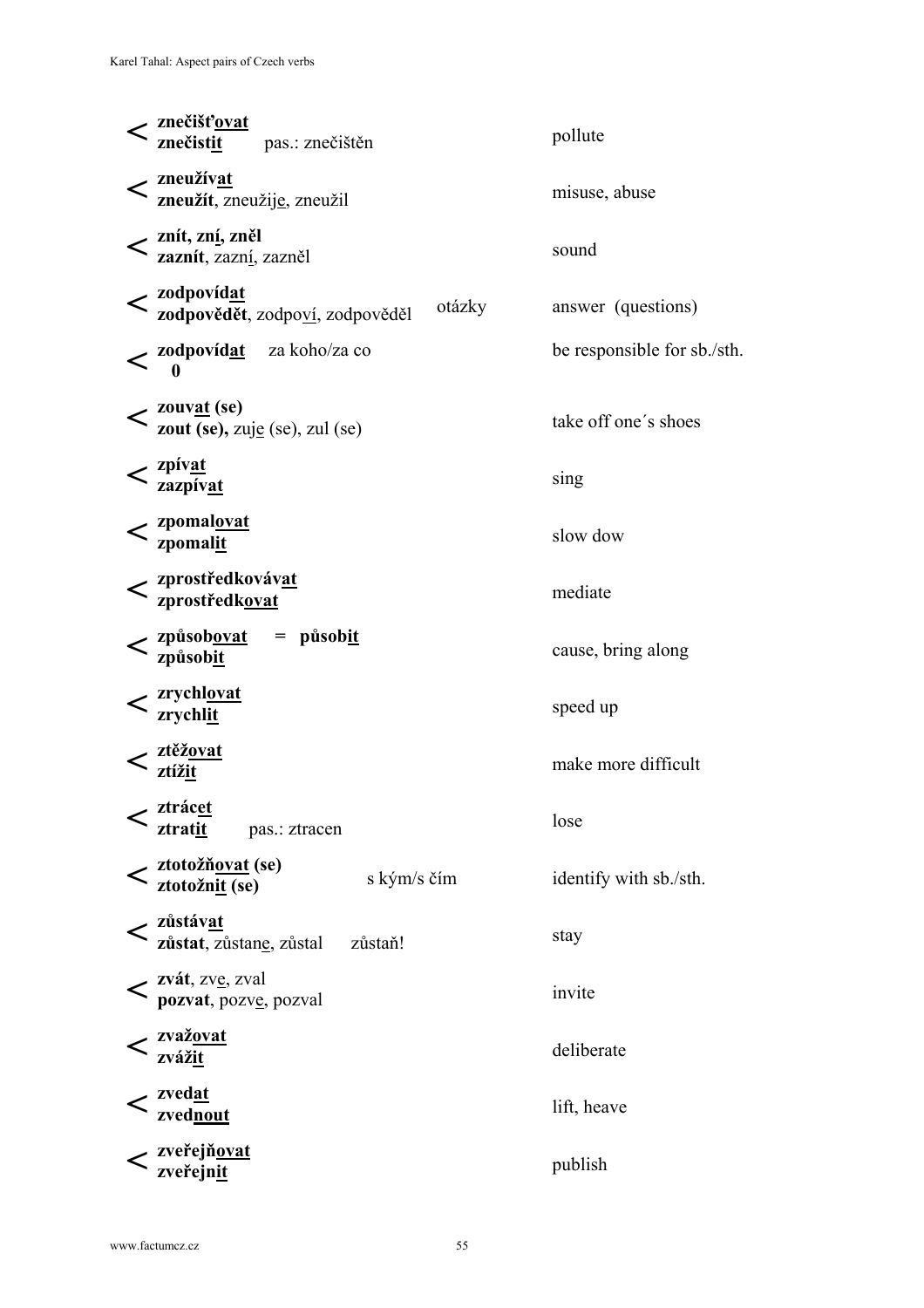| zvon <u>it</u><br>zazvon <u>it</u>       |               | ring                       |
|------------------------------------------|---------------|----------------------------|
| zvyk <u>at si</u><br>zvyk <u>nout si</u> | na koho/na co | get accustomed to sb./sth. |
| zvyš <u>ovat</u><br>zvýš <u>it</u>       |               | heighten, raise            |

**Ž** 

| $\langle \frac{\check{z}}{\text{z}} \rangle$ and $\frac{\check{z}}{\text{z}}$                                                              | request            |
|--------------------------------------------------------------------------------------------------------------------------------------------|--------------------|
| $\begin{array}{rcl} \n\zeta & \frac{\check{z}alovat}{zazialovat} & = & ob\check{z}alovát \\ \n\zeta & = & ob\check{z}alovat \n\end{array}$ | sue, complain      |
| na koho $(A)$<br>$\leq \frac{\check{\mathrm{z}}\text{arli}t}{c}$                                                                           | be jealous of sb.  |
| $<\frac{\text{zebra}t}{0}$                                                                                                                 | beg                |
| s kým<br>$\langle \frac{\text{zenit}}{\text{oženi}} \rangle$                                                                               | get married (male) |
| $\langle \frac{\text{žert}_{\text{ovat}}}{\text{(zažert}_{\text{ovat s}i)}} \rangle$                                                       | joke               |
| $\langle \frac{\check{z}^{\mathsf{i}t}}{0}, \frac{\check{z}^{\mathsf{i}}\check{z}^{\mathsf{j}}}{0}\rangle$                                 | live, be alive     |
| $<\frac{\check{z}$ výk <u>at</u>                                                                                                           | chew               |

\*\*\*\*\*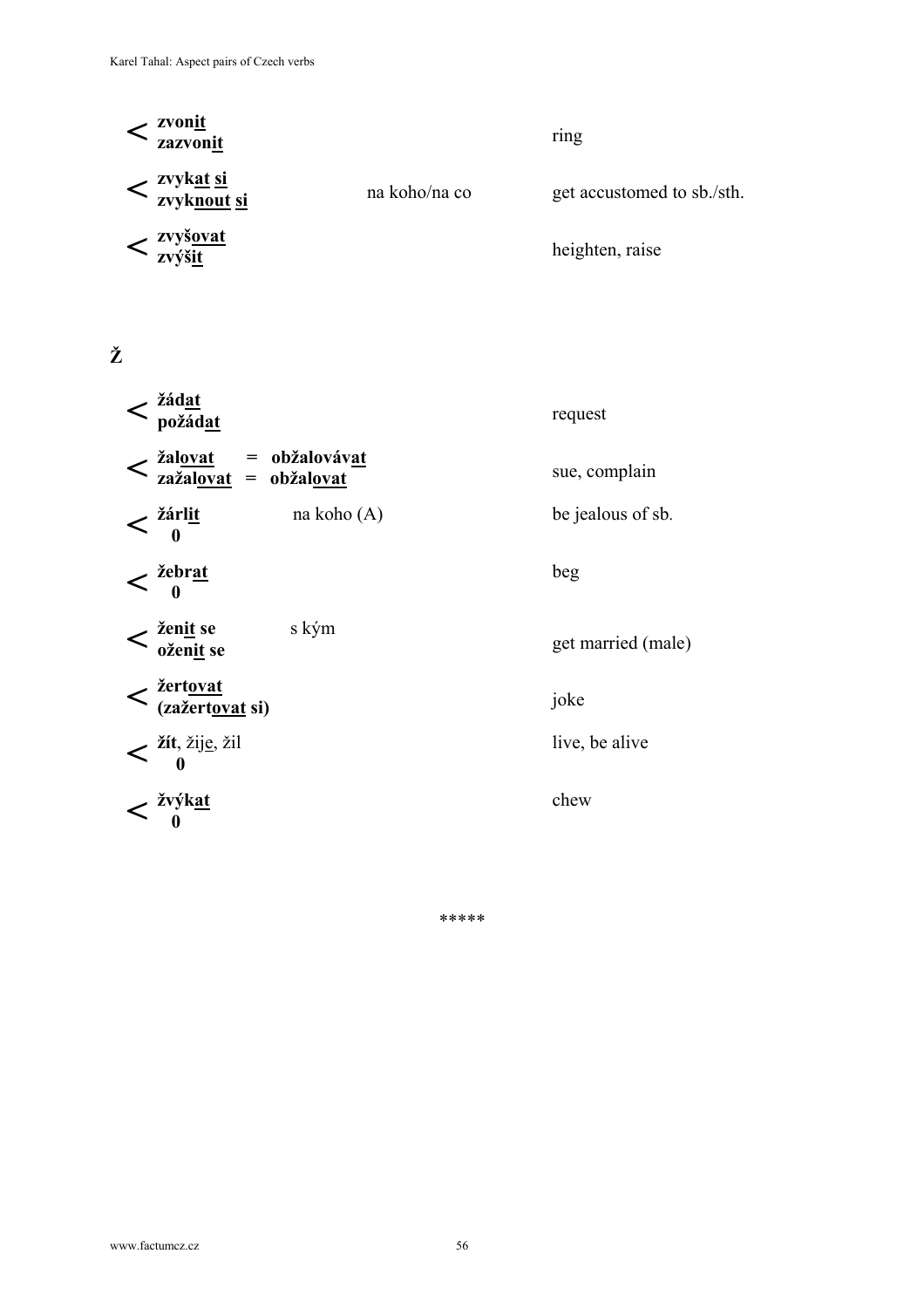#### **CZECH VERB ASPECT**

#### **Karel Tahal**

**Keywords**: verb aspect, imperfective, perfective, monoaspective verbs, aspect and tense, prefixation, motion verbs, semantic characteristics, telic, atelic, lexical dependence, context dependence, duration, completion, recurrence, temporal clauses, English continuous forms

\*

The linguistic term VERB ASPECT is often used even in other languages to indicate various characteristics of actions and states (e.g. the English opposition of simple vs. continuous). In spite of certain similarities, such distinctions cannot be confused with the category of aspect in Czech (and in other Slavonic languages). Verb aspect in Czech means distinguishing the opposition IMPERFECTIVE vs. PERFECTIVE.

Unlike the other grammatical categories of Czech verbs, aspect is an inherent property of a verb as a lexical unit. Every Czech verb (with marginal exceptions of bi-aspectual verbs) is either imperfective or perfective not only in a particular speech act, but even on the lexical level. This fact is reflected in the indiscriminate use of the terminology NEDOKONAVÝ VID vs. DOKONAVÝ VID (IMPERFECTIVE ASPECT vs. PERFECTIVE ASPECT) as well as NEDOKONAVÉ SLOVESO vs. DOKONAVÉ SLOVESO (IMPERFECTIVE VERB vs. PERFECTIVE VERB).

Mostly, there are two Czech verbs with identical lexical meaning. One of them is called NEDOKONAVÉ SLOVESO (= IMPERFECTIVE VERB),<br>the other one DOKONAVÉ SLOVESO (= PERFECTIVE VERB)  $DOKONAVÉ SLOVESO (= PERFECTIVE VERB).$ 

The two verbs constitute an aspect pair (in Czech VIDOVÁ DVOJICE), e.g.:

| psát   | (imperfective) |               |
|--------|----------------|---------------|
| napsat | perfective)    | $\{ to write$ |

The category of aspect is closely interrelated with the category of tense. The intrinsic temporal characteristics are illustrated in the following survey.

|                  | <b>INFINITIVE</b> | MINULÝ ČAS<br>(past tense) | PŘÍTOMNÝ ČAS<br>(present tense) | <b>BUDOUCÍ ČAS</b><br>(future tense) |
|------------------|-------------------|----------------------------|---------------------------------|--------------------------------------|
| NEDOKONAVÉ       | psát              | psal                       | píše                            | bude psát                            |
| (= IMPERFECTIVE) |                   |                            |                                 |                                      |
| <b>DOKONAVÉ</b>  | napsat            | napsal                     |                                 | napíše                               |
| PERFECTIVE)      |                   |                            |                                 |                                      |

Comment on the chart:

- The perfective verb  $(=$  dokonavé sloveso) has no present tense. Its "present form" refers to futurity. The auxiliary budu, budeš, bude … can never be connected with the infinitive of any perfective verb.
- For topical present (i.e. states and events that refer to the "point now") the only possible form is the imperfective verb (= nedokonavé sloveso).

(See also chapter 16 in A GRAMMAR OF CZECH AS A FOREIGN LANGUAGE.)

\*\*\*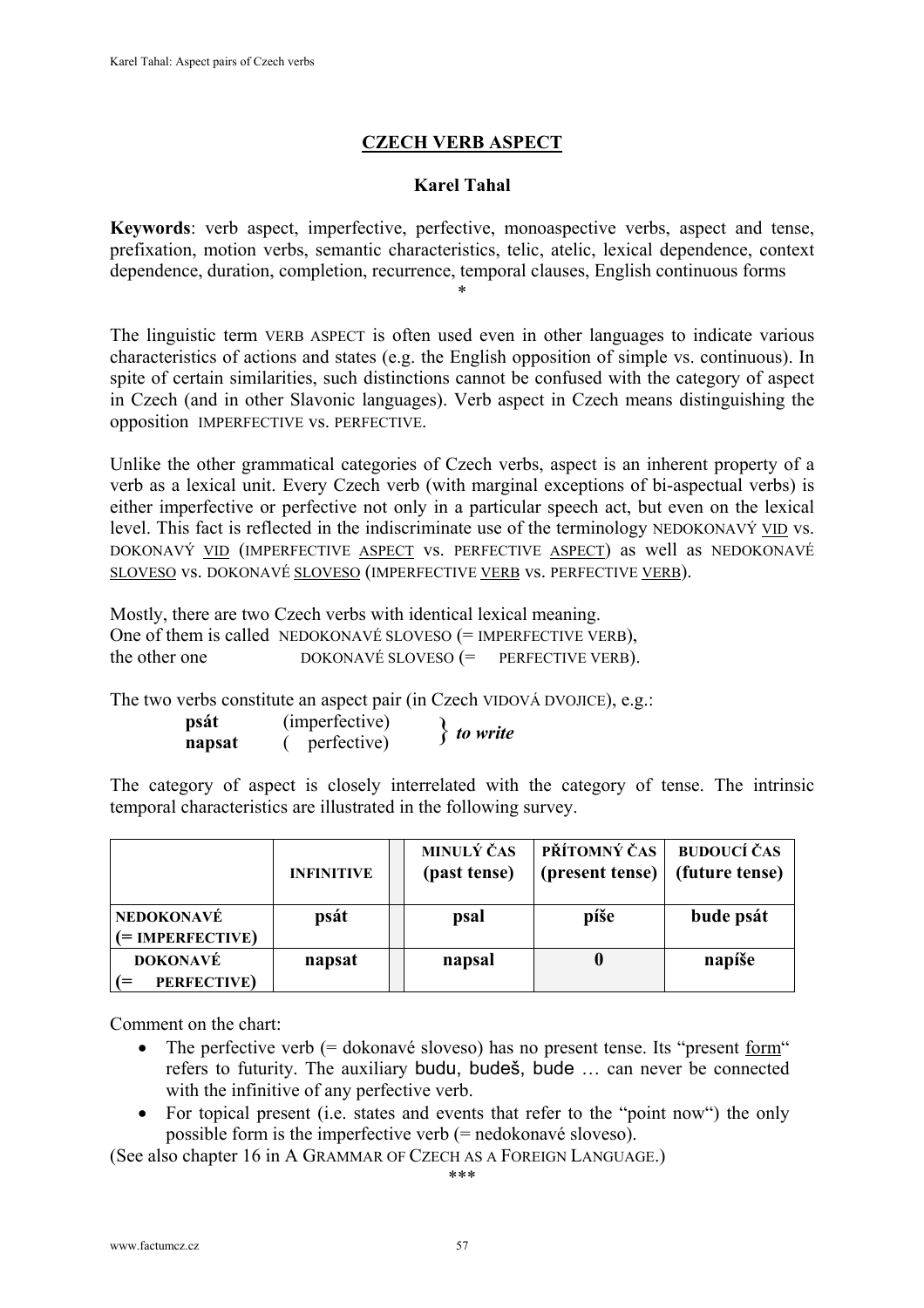#### **FORMAL CHARACTERISTICS**

**Most Czech verbs come in aspect pairs**, i.e. two lexical items corresponding to one verb in other (non-Slavonic) languages, e.g.

| dávat<br>dát          | imperf.<br>perf. | $\frac{1}{2}$ give |
|-----------------------|------------------|--------------------|
| kupovat<br>koupit     | imperf.<br>perf. | $\{$ buy           |
| překládat<br>přeložit | imperf.<br>perf. | $\{$ translate     |

Some verbs only occur as **monoaspective imperfective** (imperfectiva tantum), without any perfective counterpart, e.g.

| $\frac{dy}{dx}$ | imperf. | live $(= residue)$ |
|-----------------|---------|--------------------|
| $h$ ledat       | imperf. | look for           |
| cestovat        | imperf. | travel             |

Few verbs only occur as **monoaspective perfective** (perfectiva tantum), without any imperfective counterpart, e.g.

| onemocnět | perf. | fall ill |
|-----------|-------|----------|
| obdržet   | perf. | obtain   |

**Bi-aspectual verbs** (obouvidová slovesa), i.e. those functioning as both imperfective and perfective, e.g.

| věnovat   | $imperf.+perf.$ | dedicate |
|-----------|-----------------|----------|
| aktivovat | imperf.+ perf.  | activate |
| emigrovat | imperf.+ perf.  | emigrate |

are rather unstable and, moreover, those that are borrowed from other languages sometimes form a new perfective verb, not entirely embodied in the aspectual system, e.g. aktivovat – (zaktivovat), = *activate*, emigrovat – (vyemigrovat) = *emigrate*.

(In our compendium, bi-aspectual verbs are treated as monoaspective imperfective.)

\*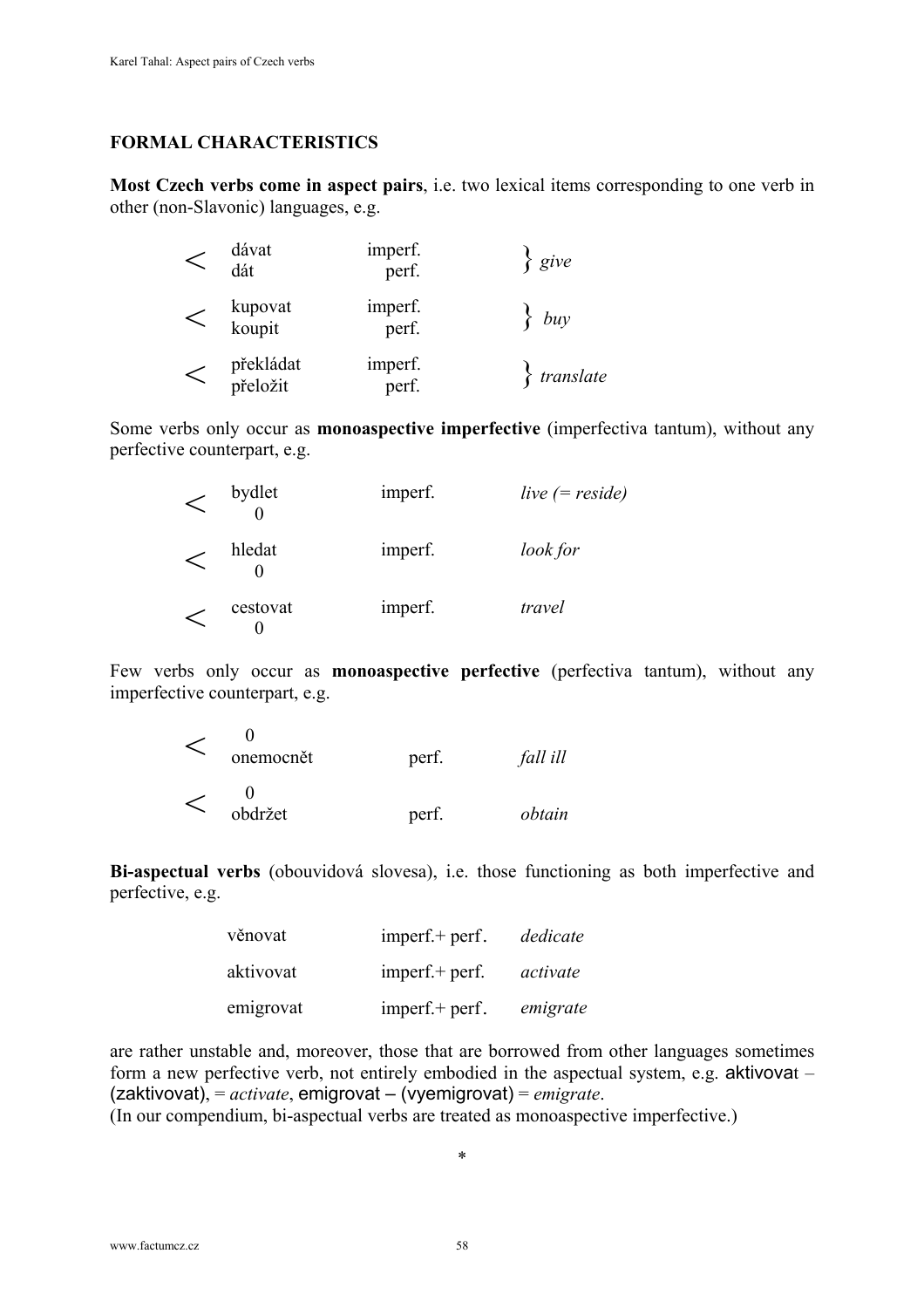**Complete aspect pairs** are characteristic for most Czech verbs.

• The two verbs may differ in root vowels or consonants, e.g. kupovat–koupit  $= buv$ , nahrazovat–nahradit = *replace*, překládat–přeložit = *translate*.

• Rarely, the two verbs are suppletive, i.e. there is no morphonological similarity between the roots, e.g. brát–vzít = *take*.

 $\bullet$  A very frequent formal relation is the prefixation of perfective verbs, e.g. dělat–udělat = *make, do*, číst–přečíst = *read*, platit–zaplatit = *pay*.

#### **Remark on prefixation:**

A prefix is not always a marker of perfective aspect. Apart from perfectivization, prefixes are used for word formation, i.e. lexical modification of both imperfective and perfective verbs, e.g. přecházet–přejít = *cross*, přišívat–přišít = *sew on* , odvazovat–odvázat = unbind, vhazovat-vhodit = throw in, vyvěšovat-vyvěsit = hang out, etc.

(See chapter 69 in A GRAMMAR OF CZECH AS A FOREIGN LANGUAGE.)

In this connection, it may be useful to review the elementary aspectual situation of **motion verbs**:

(See chapters 17 and 68 in A GRAMMAR OF CZECH AS A FOREIGN LANGUAGE.)

The unprefixed verbs of motion are monoaspective imperfective (= imperfectiva tantum). They do not indicate any direction of the movement. There is, however, a specific distinction that can be explained -in as simplified way- as "particular" vs. "usual" (sometimes known as "iterative"). This concerns especially the following verbs:

| "particular occasion"     |              |       |              | "usually" ("iterative") |                            |
|---------------------------|--------------|-------|--------------|-------------------------|----------------------------|
| infin.                    | present past |       | future       |                         | (regular conjugations)     |
| jít<br>$\bf{0}$           | jde          | šel   | půjde        | go, walk                | chodit<br>$\boldsymbol{0}$ |
| jet<br>$\bf{0}$           | jede         | jel   | pojede       | go (car, train )        | jezdit<br>$\mathbf 0$      |
| nést<br>$\boldsymbol{0}$  | nese         | nesl  | ponese       | carry, bear             | nosit<br>$\boldsymbol{0}$  |
| vézt<br>$\boldsymbol{0}$  | veze         | vezl  | poveze       | transport (by car)      | vozit<br>$\boldsymbol{0}$  |
| vést<br>$\boldsymbol{0}$  | vede         | vedl  | povede       | lead                    | vodit<br>$\boldsymbol{0}$  |
| letět<br>$\boldsymbol{0}$ | letí         | letěl | poletí       | fly                     | létat<br>$\bf{0}$          |
| běžet<br>$\boldsymbol{0}$ | běží         |       | běžel poběží | run                     | běhat<br>$\boldsymbol{0}$  |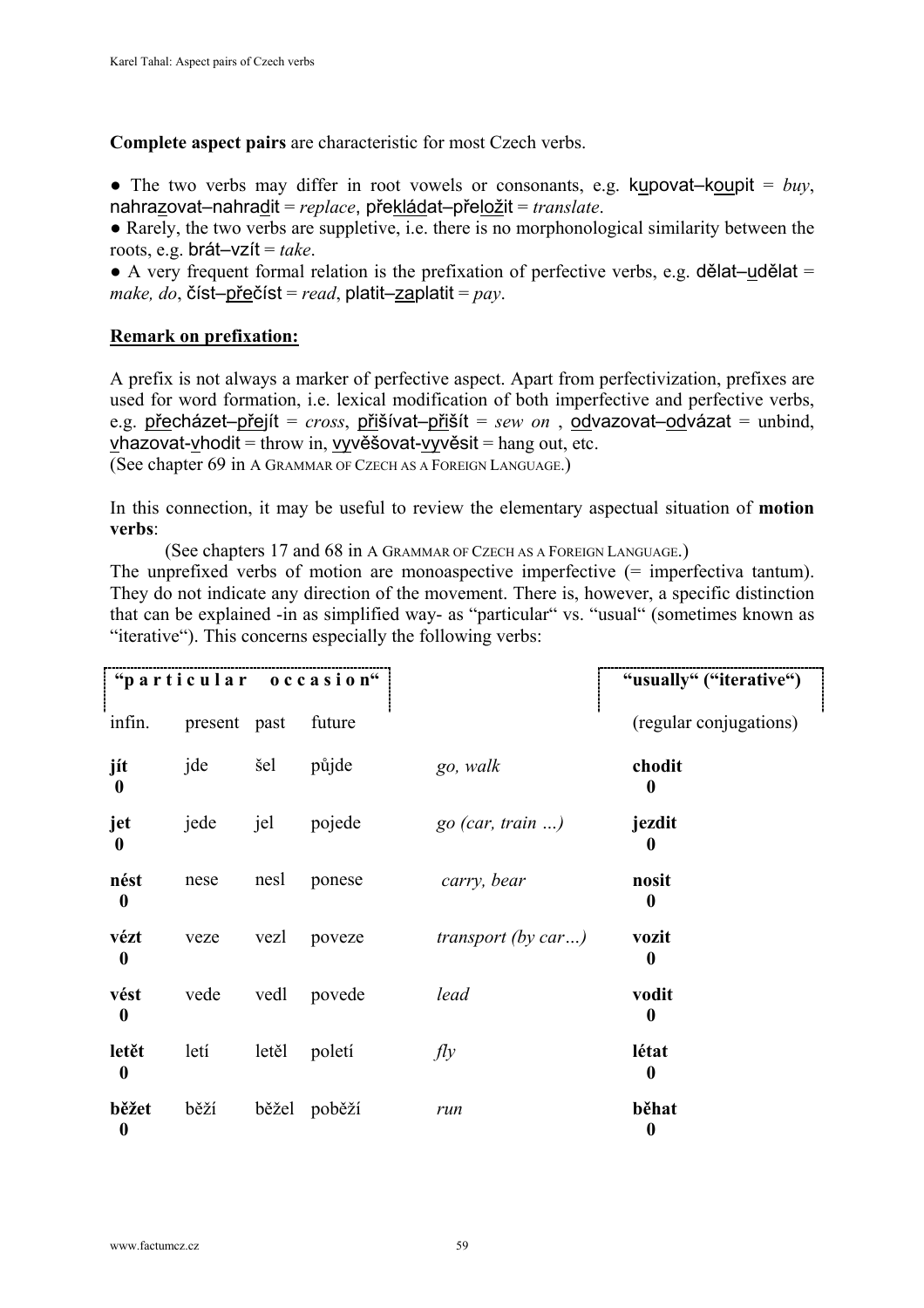The meaning of approaching, leaving, crossing, entering, etc. is expressed by means of the prefixes při-, od-, pře-, v- and others. The prefixed verbs come in regular aspect pairs, i.e.

| $\,<\,$ | přicházet<br>přijít            | come   | odcházet<br>odejít   | go away, leave | etc. |
|---------|--------------------------------|--------|----------------------|----------------|------|
| $\lt$   | přijíždět<br>přijet            | arrive | odjíždět<br>odjet    | depart         |      |
| $\lt$   | přinášet<br>přinést            | bring  | odnášet<br>odnést    | carry away     |      |
| $<\,$   | přivážet<br>přivézt            |        | odvážet<br>odvézt    |                |      |
|         | $\langle \xi \rangle$ přivádět |        | odvádět<br>odvést    |                |      |
|         | přilétat<br>přiletět           |        | odlétat<br>odletět   |                |      |
|         | přibíhat<br>přiběhnout         |        | odbíhat<br>odběhnout |                |      |

Even other verbs can be modified by prefixes in a similar way. (See chapter 69 in A GRAMMAR OF CZECH AS A FOREIGN LANGUAGE.)

Using a prefix as a means of perfectivization can bring about some problems in arranging the aspect pairs. Sometimes, the perfective verb can be formed by more prefixes, e.g.

\*

| filmovat<br>$z$ filmovat = nafilmovat | shoot a film |
|---------------------------------------|--------------|
| malovat<br>$namalovat = vvmalovat$    | paint        |

$$
\hat{ }
$$
namalovat = vymal

often used in different collocations, e.g. namalovat obraz = *paint a picture*, vymalovat pokoj = *paint a room*.

Sometimes, the prefix may form a "secondary imperfective" verb, which results in two imperfective synonyms, e.g.

| růst = $\frac{v}{v}$ růstat<br>vyrůst               | grow     |
|-----------------------------------------------------|----------|
| blížit se = $\vec{p}$ ribližovat se<br>přiblížit se | approach |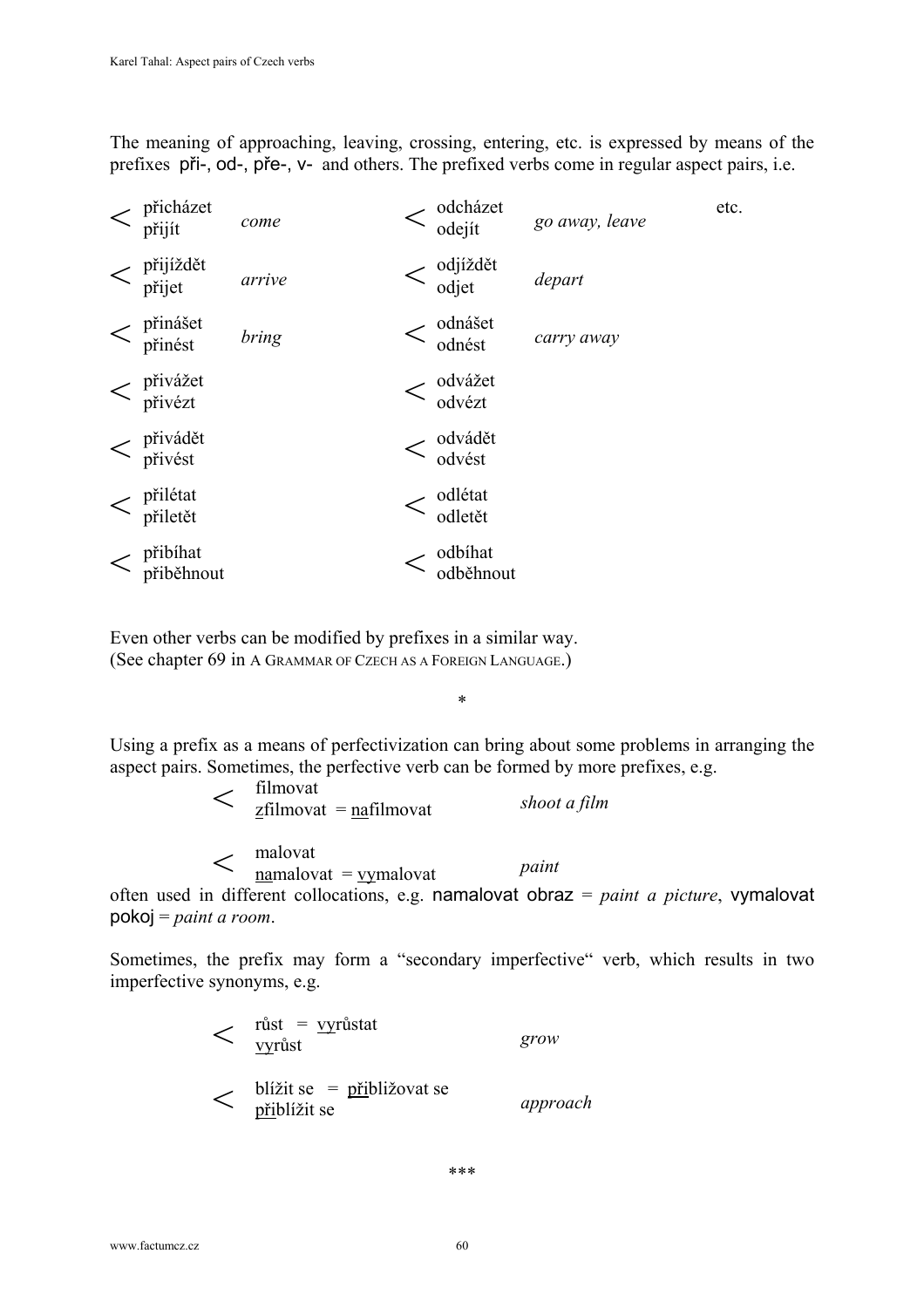#### **SEMANTIC CHARACTERISTICS**

It should be kept in mind that language units, categories and constructions are mediated through human cognition. Semantic relations are sometimes fairly simple, sometimes more intricate. Thus, e.g. the grammatical category of number is essentially constructed on the distinction *one vs. more than one*, in spite of various specific discrepancies in a particular language. The category of verb tense is based on the general perception *present – past – future*, even if more elaborate systems of grammatical tenses exist in many languages.

The category of verb aspect is an abstraction of a higher degree, lacking any unambigous foundation on the extralinguistic level.

There are no straightforward relations between the language category of aspect and the extralinguistic phenomena, nor is there any one-to-one correspondence between Czech and other (non-Slavonic) languages. A native Czech speaker uses the aspect intuitively, often not being able to tell whether the verb is imperfective or perfective. The aspect choice in a speech act is made subconsciously, in accordance with the speaker´s personal view. Sometimes, more interpretations of an utterance are possible, depending on the overall situation.

The **imperfective** aspect (= nedokonavý vid) views the process as **ongoing, progressing**. The **perfective** aspect (= dokonavý vid) views the process as **complex, "without duration"**. Compare the following examples:

| imperfective<br>(nedokonavé): | Co jsi dělal včera?                  | What did you do yesterday?<br>What were you doing yesterday?<br>(i.e.: How did you spend your time?)                                                                           |
|-------------------------------|--------------------------------------|--------------------------------------------------------------------------------------------------------------------------------------------------------------------------------|
| perfective<br>(dokonavé):     | Co ji udělal včera?                  | What did you do yesterday?<br>(i.e.: What did you accomplish?)                                                                                                                 |
| imperfective<br>(nedokonavé): | Včera jsem <b>psal</b> jeden článek. | I wrote a paper yesterday.<br>I was writing a paper yesterday.<br>i.e.: (only the activities are mentioned,<br>not the result)                                                 |
| perfective<br>(dokonavé):     | Včera jsem napsal jeden<br>článek.   | I wrote a paper yesterday.<br>(i.e.: the paper is finished)                                                                                                                    |
| Analogically, in the future:  |                                      |                                                                                                                                                                                |
| imperfective<br>(nedokonavé): | Zítra budu psát ten článek.          | I will write the paper tomorrow.<br>I will be writing the paper tomorrow.<br>(i.e.: information about my intended<br>actvities, about the way I am going to<br>spend the time) |
| perfective<br>(dokonavé):     | Zítra napíšu ten článek.<br>$\ast$   | I will write the paper tomorrow.<br>(i.e.: I intend to write the whole paper.)                                                                                                 |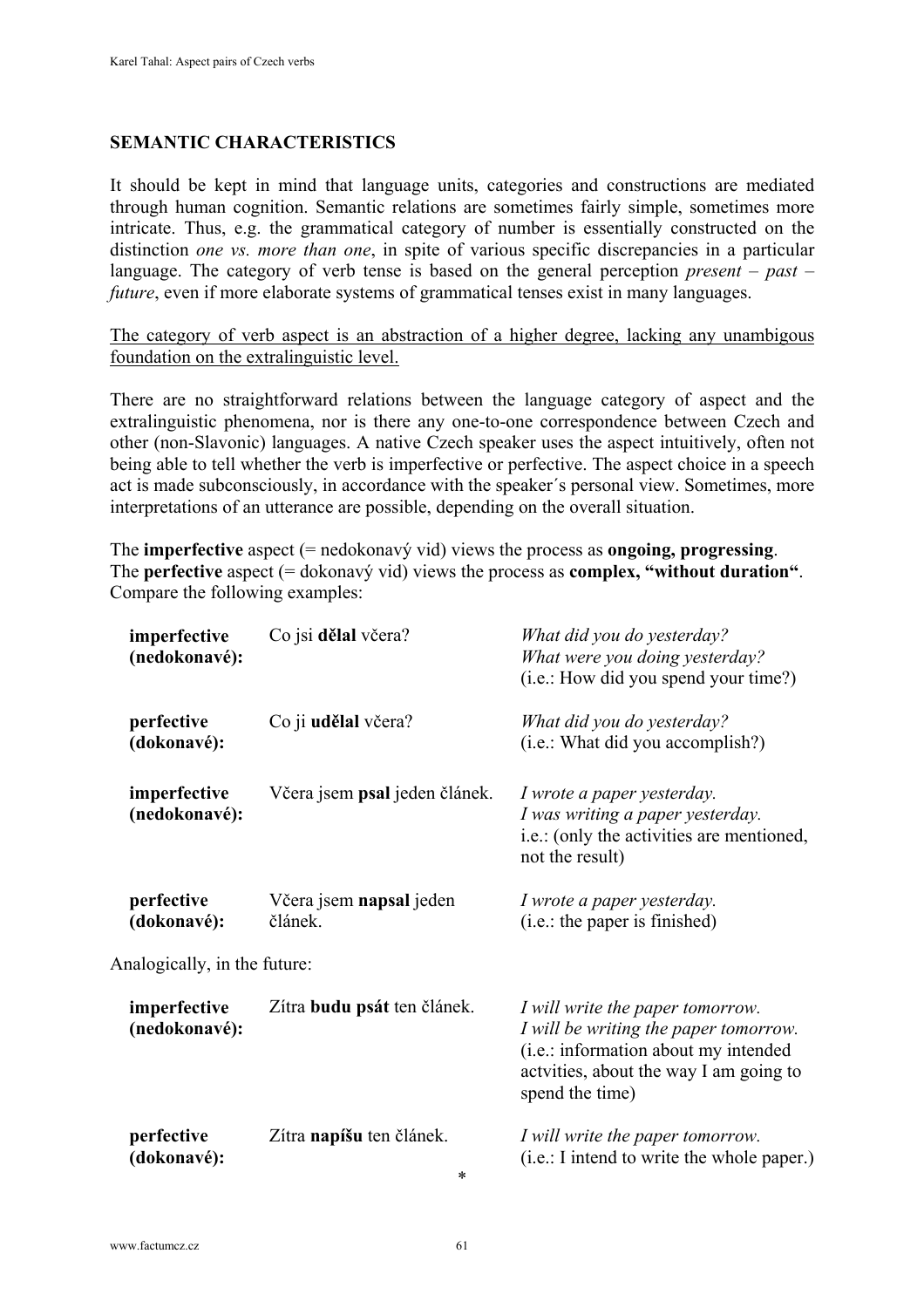Aspectual oppositions can be observed in the past tense (dělal – udělal), future tense (bude dělat – udělá), infinitive (dělat – udělat), imperative (dělej – udělej), passive participle (dělán – udělán), passive adjective (dělaný – udělaný), verbal noun (dělání – udělání), transgressive (dělaje – udělav). Due to the defective conjugational pattern of perfective verbs, the distinctions cannot be applied to the topical present (*aktuální přítomnost*), i.e. events happening at the moment of speech.

The grammatical category of aspect is firmly rooted in vocabulary. The aspectual distinctions exist even in the lexical entry. A verb is either imperfective or perfective in all its grammatical forms (with the exception of somewhat marginal bi-aspectual verbs).

Aspect cannot be confused with the purely lexical clustering of verbs as ingressive, terminative, durative, etc., usually known under the German name of *Aktionsart* (in Czech *způsob slovesného děje*). Even such verbs are inevitably imperfective or perfective, i.e perceived as either ongonig or complex, usually occurring in complete aspect pairs, e.g.

rozbíhat se < rozběhnout se *start running*

dodělávat<br>dodělat *finish doing* 

where the ingressive stage of *running* and the terminative stage of *doing* can be expressed by both the imperfective and the perfective verb.

\*

In principle, the two members of an aspect pair convey identical lexical meaning. Sometimes, however, one of them is slightly different.

E.g. in the aspect pair

vidět *see* < (uvidět)

the perfective form uvidět expresses the idea of *catching sight of*.

In the aspect pair

váhat *hesitate* 

the perfective form zaváhat refers to a *momentary act of hesitation*.

The perfective verb in the pair

plavat *swim* < (zaplavat si)

can usually be felt as bearing a connotation of *pleasant experience of swimming*.

The lexical meaning of such perfective verbs is confined to certain specific features, and in speech acts they occurs less frequently than the corresponding imperfective verbs. (Our compendium places such perfective verbs in brackets, not discussing the reasons.)

\*\*\*

www.factumcz.cz 62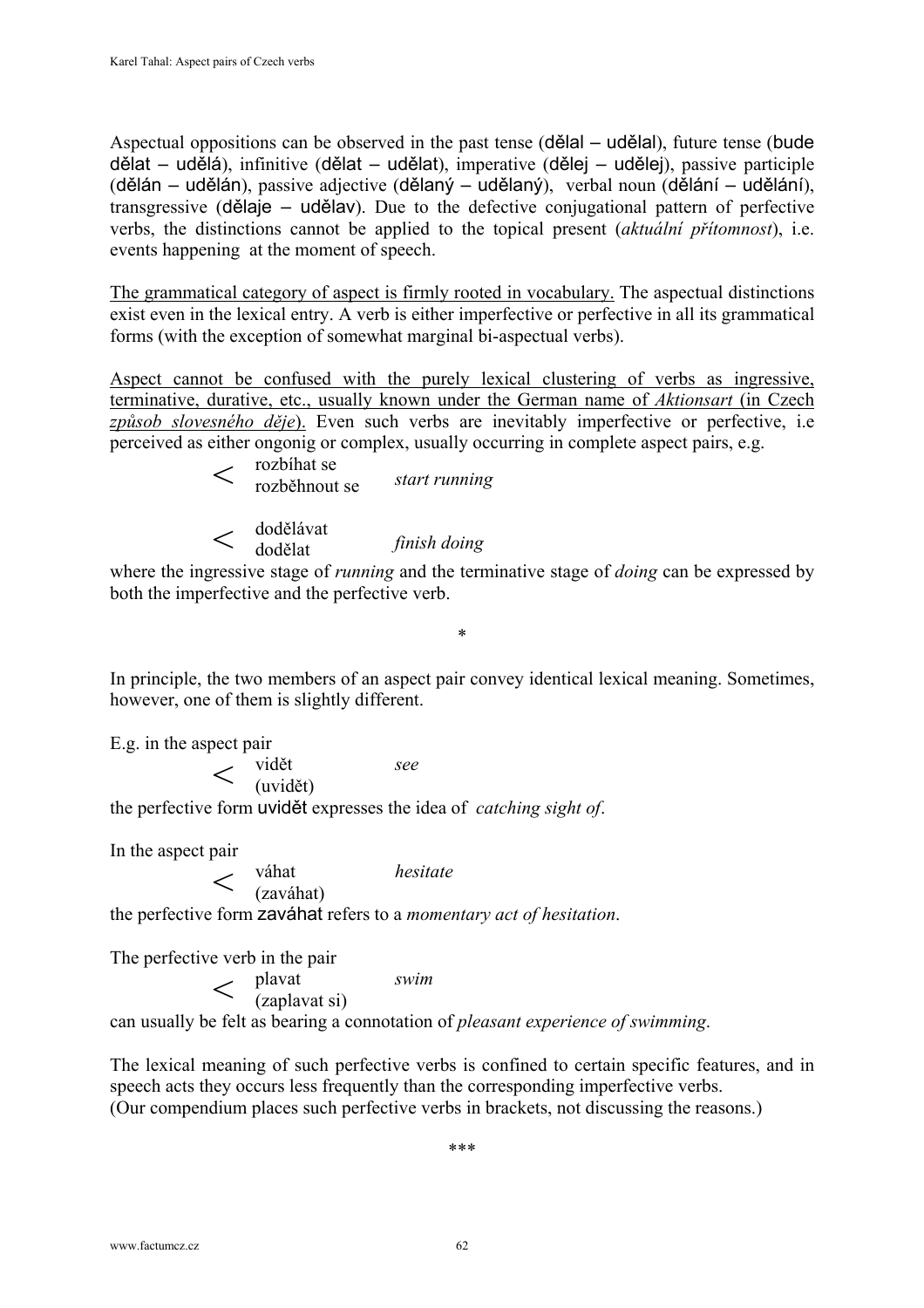#### **Telic - atelic**

Various aspectual shades are influenced by lexical semantics of a particular verb.

An important part is played by telicity – which is an inherent feature of the lexical meaning of a verb, not necessarily manifested overtly, and depending also on the context.

**Telic verbs** (sometimes called *conclusive verbs*) express processes that tend towards a goal. E.g. the event of *writing a letter* can be interpreted as a chain of minor actions, with an implicit beginning, followed by different stages of writing, tending towards the completion of *having written the letter*.

As examples of such verbs, we can mention

psát opravovat přijíždět < napsat *write* < opravit *repair* < <sup>p</sup>řijet *arrive* and many others.

We can imagine a person repairing a car – and then being either successful or unsuccessful. The perfective verb in Petr opravil to auto indicates a successful action, i.e. *Peter repaired / has repaired the car.* (= The car is in order now.) The imperfective verb in Petr opravoval to auto is focused on the person´s activities, without saying anything about the result. The English continuous form *P. was repairing the car* may be more suitable here. If not only the information about the person´s activities is relevant, but subsequently even the information about the result, it can be expressed explicitly, as either … a podařilo se mu to = *… and he succeeded*, or … ale nepodařilo se mu to = *… but he did not succeed*. The wording Petr opravoval to auto, ale neopravil ho, in spite of its stylistic clumsiness, expresses explicitly the distinction between incompleted and completed activities.

The perfective verb in Vlak přijel views the arrival of the train as a completed event, i.e. *The train arrived,* in the sense of reaching a destination.

The imperfective verb in Vlak přijížděl views the arrival of the train as an ongoing process, not mentioning the conslusion. There may follow the statement A pak se stalo to neštěstí, which indicates the incompletion of the process, i.e. the train has not successfully reached the station. *The train was arriving. And then the accident happened*.

The notion of *tending towards a goal*, *achieving a conclusion* may have different connotations, connected with the lexical semantics of a particular verb. The interplay of the grammatical meaning of aspect and the lexical-semantic telicity of a particular verb can sometimes affect the meaning of the members of an aspect pair in such a degree that the question of two lexical units may be posed. The verbs opalovat se–opálit se, for example, are treated as members of one aspect pair, and yet, the imperfective refers to the process of *sunbathing*, while the perfective indicates the result or consequence, i.e. *getting sun-tanned*. Contrasting the two verbs in one sentence sounds quite normal, e.g. Opalovala se dva dny, ale ještě se neopálila – *She was sunbathing for two days, but she has not got tanned yet.* Similarly, the aspect pair dohadovat se–dohodnout se in the sentence Dlouho se dohadovali, ale na ničem se nedohodli – *They were bargaining for a long time, but they did not achieve any agreement*. The same applies to the aspect pair bránit se *defend, resist* – ubránit se *resist successfully*, and some others.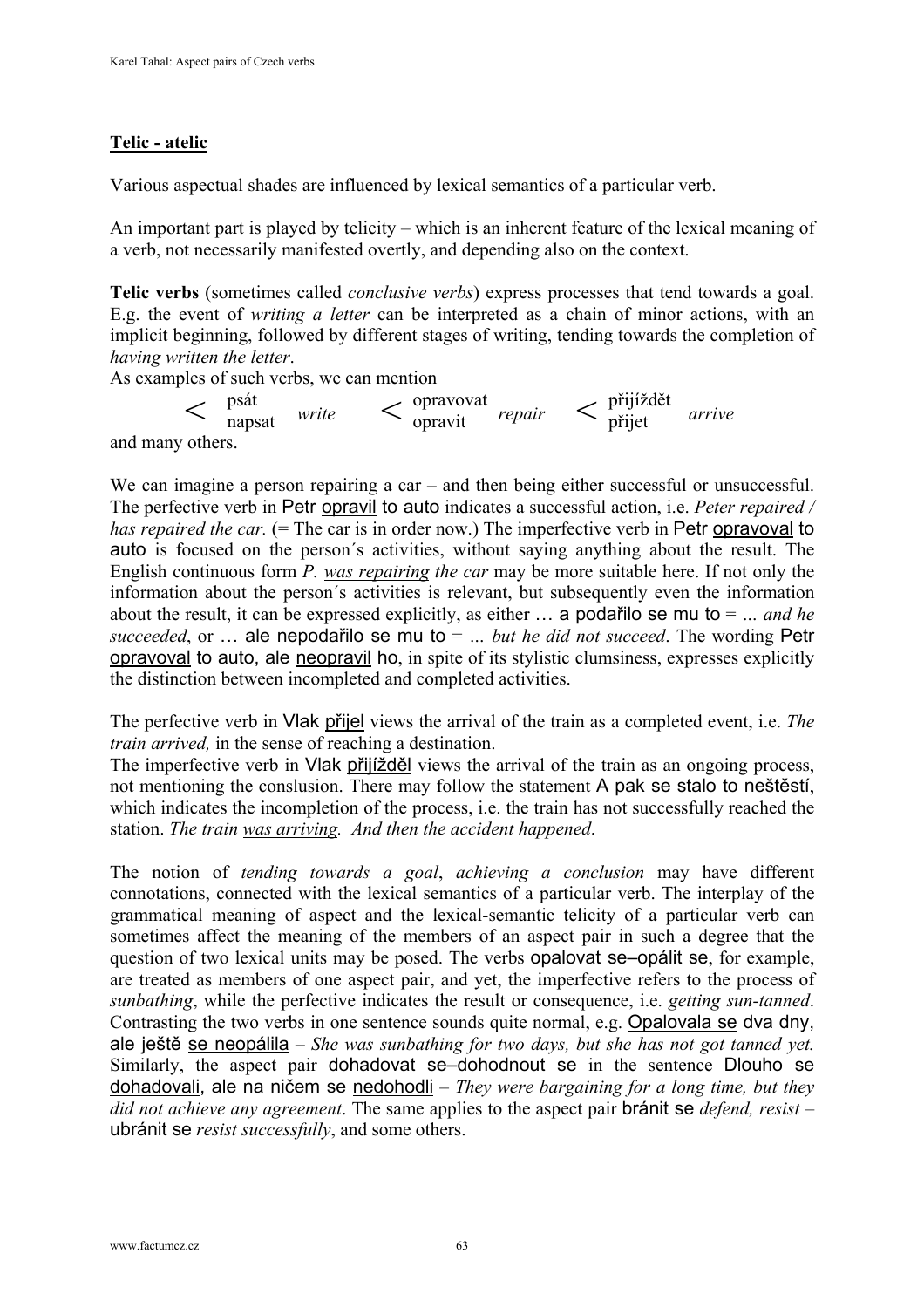**Atelic verbs** (sometimes called *non-conclusive verbs*), in virtue of their lexical meaning, refer to processes not tending towards any goal. In Czech, some of them lack the perfective form, i.e. they are monoaspective imperfective (= imperfectiva tantum), e.g.

 $\begin{array}{ccc} <\text{ doufat} & \text{hope} \\ 0 & <\text{0} \end{array}$   $\begin{array}{ccc} <\text{ obdivovat} & \text{admire} \\ 0 & <\text{0} \end{array}$   $\begin{array}{ccc} >\text{ imenovat se} & \text{be called} \end{array}$ 

Many atelic verbs, however, do come in pairs, e.g.

zvonit usmívat se ukazovat < zazvonit *ring* < usmát se *smile* < ukázat *show* 

With such verbs, the perfective and the imperfective cannot be contrasted like with the telic verbs. It would be nonsense to say \*Zvonek zvonil, ale nezazvonil. The imperfective verb zvonit leaves no doubt about the action of ringing having taken place "as a whole", in the same way as the perfective verb zazvonit. Similarly, it is impossible to say \*Usmivala se, ale neusmála se, \*Ukazoval mi fotku, ale neukázal mi ji. The actions of ringing, smiling, showing do not aim at "achieving any conclusion".

The question readily occurs about the aspectual difference of atelic verbs. The answer can be illustrated by the following examples:

| Zvonek zvonil.   | Ona se usmívala. | Ukazoval mi fotku. |
|------------------|------------------|--------------------|
| Zvonek zazvonil. | Ona se usmála.   | Ukázal mi fotku.   |

The imperfective aspect views events as having "longer duration", while the perfective aspect views events without a connotation of any temporal dimension. This distinction does not reflect real duration of events. It is a subjective impression.

**The distinction telic : atelic** is not an unchallenged criterion. The wording "tending towards" a goal", "achieving a conclusion" can be misleading with some verbs. For instance, if we are *looking for* something, the desirable goal is undoubtedly the *finding*. It is possible to say *He has been looking for a job, but he has not found any*. = *Hledal práci, ale žádnou nenašel*. Yet, this is not only the matter of aspect, but the two verbs differ essentially in their lexical meaning. The aspect pairs should be presented like this:

| hledat            | look for, search |
|-------------------|------------------|
| nacházet<br>najít | find             |

The perfective verb najít clearly indicates the desired goal. The imperfective verb nacházet, however, cannot be interpreted as any action tending towards *finding*. The two members of the aspect pair refer to atelic events. Even the imperfective verb implies finding, but it has a strong connotation of recurrence, repeated process.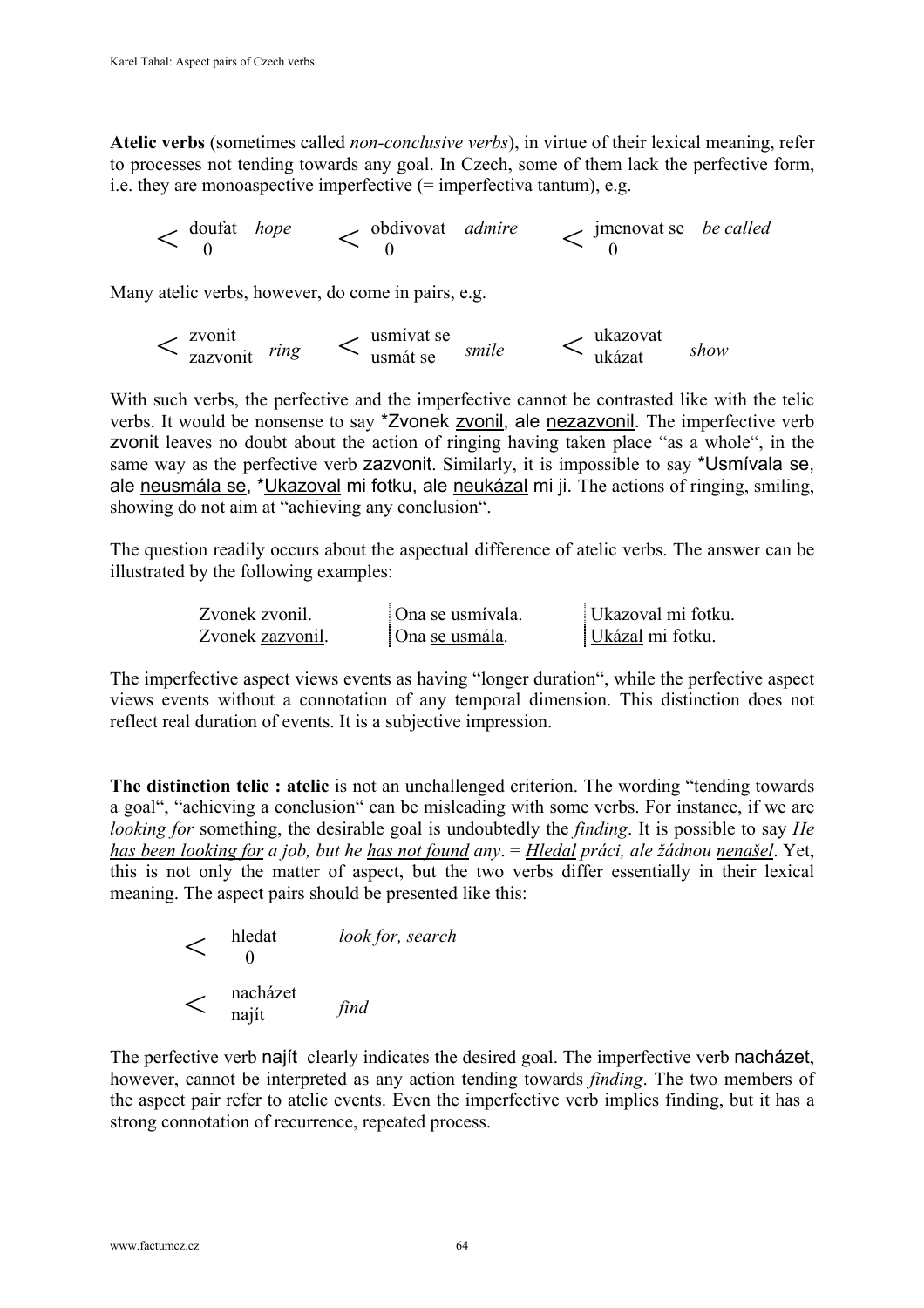The connotation of recurrence prevails also in the imperfective forms of some other verbs,  $e.g.:$ 

| potkávat<br>potkat | meet |
|--------------------|------|
| ztrácet<br>ztratit | lose |

and others.

#### **The importance of context**

The mentioned examples have shown that the grammatical category of aspect is influenced by the lexical meaning of a particular verb. Apart from being lexical-dependent, aspect is even context-dependent. **The lexical dependence** of the verb aspect is inherently rooted in the language system.

\*\*\*

**The context dependence** is manifested in speech acts. The aspect choice by the speaker and its impact on the listener are determined by the interplay of general aspectual semantics, lexical semantics of a particular verb, and various circumstances of the context and situation. Verbal aspect potentially contains more components. Some of them may be highligted and others suppressed in a speech act. It is not unusual for an utterance to be perceived in various ways.

E.g. the imperfective verb in the sentence

#### *Vysvětloval mi to*

can be interpreted as

- (a) laying stress on the duration of the process of explaining
- (b) the mentioned person´s efforts of explaining it to me (probably with negative result)
- (c) the repeated events of explaining (the result being irrelevant)

The components are not mutually exclusive, all of them may be included, in accordance with the overall situation of a speech act. If the listener lacks sufficient background knowledge of the circumstances, the speaker´s intention can sometimes be misinterpreted, and subsequent explicit explanation may be needed.

The perfective verb in the sentence

*Vysvětlil mi to* 

can be interpreted as

- (a) global view of the act of explanation, with any duration irrelevant
- (b) successful result
- (c) singularity of the event of explanation which, however, can be multiplied by explicit lexical data, e.g. *Vysvětlil mi to třikrát*.

Again, the components are not mutually exclusive, all of them may be included.

\*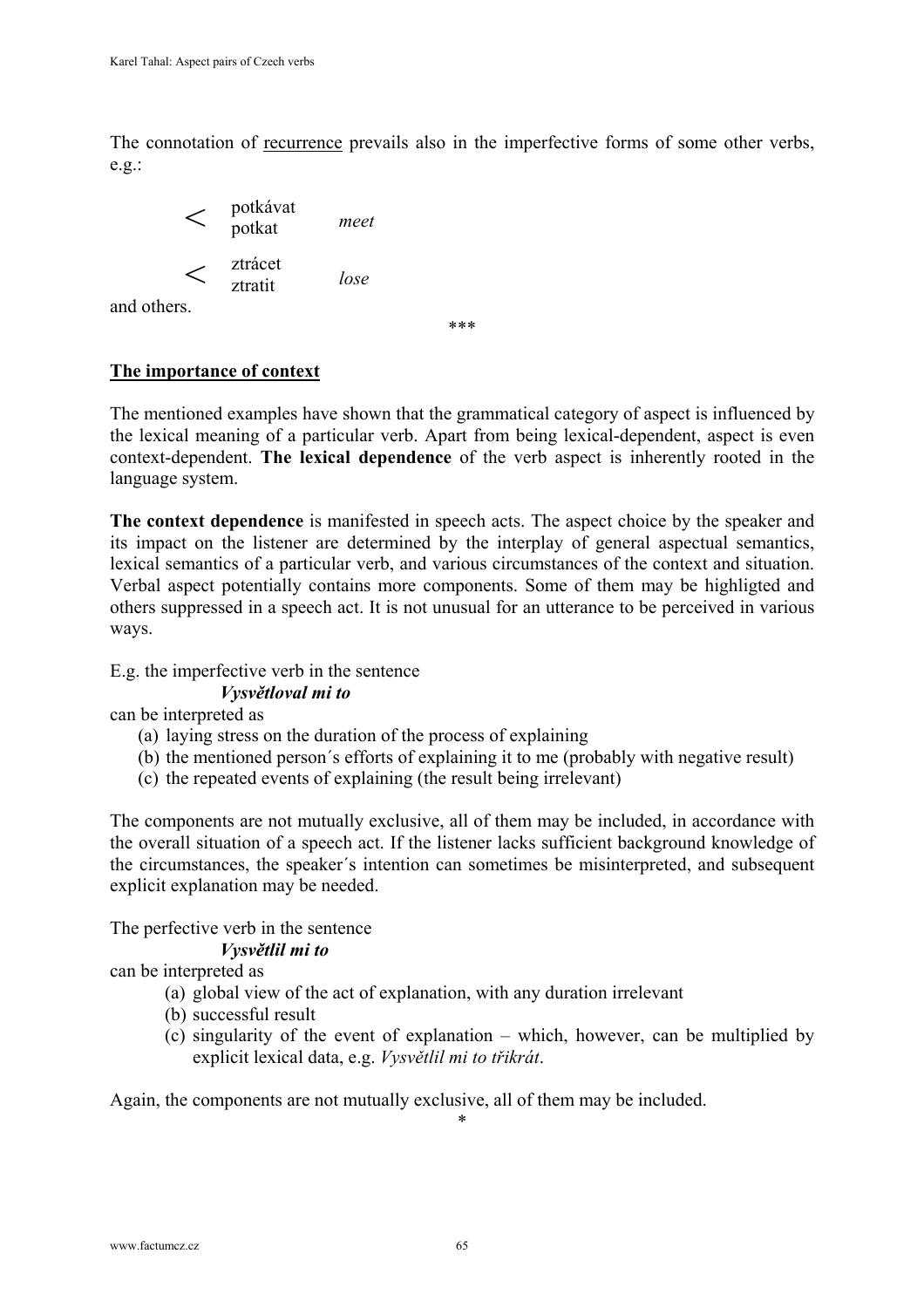The following paragraphs try to display some of the factors that can modify the interpretation of aspectual oppositions.

The verbs in the sentences

(1-a) Dělala kávu

(1-b) Udělala kávu

make an aspect pair with identical lexical meaning, the difference being aspectual, both in the sense of *ongoing vs. complete* and *some duration* vs. *zero duration*.

In the sentences

(2-a) Dělala zkoušku

(2-b) Udělala zkoušku

the connotation of *ongoing vs. complete* in combination with the syntactic object zkouška (*exam*) is so strong that a crucial semantic difference is felt. The (a) sentence refers to *taking an exam*, while the (b) sentence reports *passing the exam*. In a real dialogue, it is probable that the response to the announcement Dělala zkoušku would be followed by the question A udělala ji? The aspectual contradiction in the complex sentence Dělala zkoušku, ale neudělala ji (= *She took the exam, but she did not pass*) is -linguistically- not illogical. (A similar aspectual contraposition \*Dělala kávu, ale neudělala ji would sound strange.)

In the examples

(3-a) Učil mě němčinu

(3-b) Naučil mě němčinu

(3-c) Učil němčinu

the (a) sentence mentions him as a person who gave me German language lessons, without indicating whether I can or cannot speak German;

the (b) sentence implies my knowledge of German;

the (c) sentence presents him as a German language teacher.

An important part may be played by the singularity or plurality of a syntactic object. Compare the following sentences:

(4-a) Prodával auto.

(4-b) Prodal auto.

(4-c) Prodával auta.

(4-d) Prodal auta.

In connection with the singular object, the (a) sentence expresses the ongoing process of selling the car, whereas the (b) sentence refers to the total completed process, implying that the person in question is no longer the owner of the mentioned car.

The (d) sentence differs from (b) in the plurality of the cars.

The (c) sentence suggests either the same interpretation as the (a) sentence, differing only in the plurality of the objects of selling, or it may be understood as the expression of a series of repeated events. Apart from the connotations of *ongoing, and therefore not mentioning the completion*, another semantic component of the imperfective aspect is included, that of recurrence. Without any further context, the interpretation may be both *He sold his cars one after another*, and *Selling cars were his habitual activities*, e.g. in a car shop.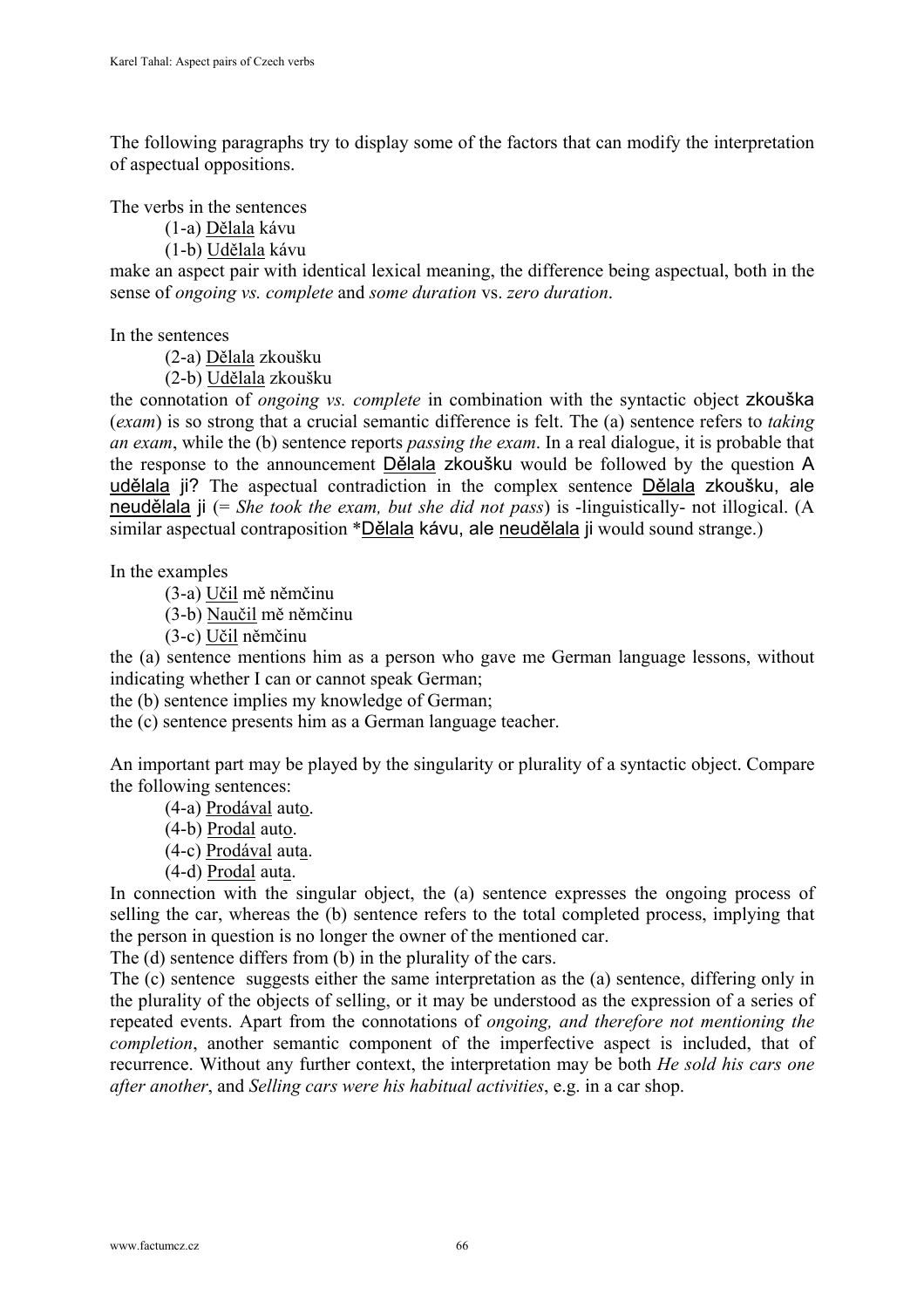The notion of **recurrence**, as opposed to single events, often makes a component part of the aspectual opposition, e.g.

(5-b) Potkal jsem ho na nádraží. (*I met him at the station*.)

(5-a) Potkával jsem ho na nádraží. (*I used to meet him at the station*.)

This can also be illustrated in the future tense, e.g.

(6-a) Já vám budu podávat ty knihy. (i.e. passing the books one by one)

(6-b) Já vám podám ty knihy. (i.e. passing the books as a complex event)

as well as in connection with modal verbs, e.g.

(7-a) Musím se dívat do slovníku.

(7-b) Musím se podívat do slovníku.

or in the imperative, e.g.

 (8-a) Zavírejte dveře. (8-b) Zavřete dveře.

The opposition *recurrent events : single event* is one of **potential aspectual meanings** that can go hand in hand with the oppositions *progressing : completed* and *longer : shorter timespan*. In a speech act, some of these connotations **may be felt** as prevailing, in conformity with the lexical meaning of a particular verb and with the overall context.

\*\*\*

#### **Remarks on present tense:**

The perfective aspect is unable to refer to topical present, i.e. events happening at the moment of speech. In certain situations, however, even a perfective verb can refer to repeated events, especially when accompanied by frequency adverbials, e.g.

(9) Někdy udělám takovou chybu. *I sometimes make such a mistake.*  (10) Oni vždycky přijdou pozdě. *They are always late.*

The perfective verb is also used for expressing "timeless" ability or capacity, e.g.

 (11) Tohle přečtu bez brýlí. *I can read this without eye-glasses.*  (12) Přeložíš to? *Are you able to translate it?* 

#### **Remarks on "completion":**

In certain contexts, even the imperfective aspect of telic verbs may express an event viewed as completed. It carries identical information as the perfective aspect, and moreover evokes a feeling of vividness. E.g.:

| (13-a) To jsem psal já.<br>(13-b) To jsem napsal já. | It was me who wrote it. |
|------------------------------------------------------|-------------------------|
| (14-a) Kdo vám to říkal?                             | Who told you that?      |
| (14-b) Kdo vám to řekl?                              | −.,−                    |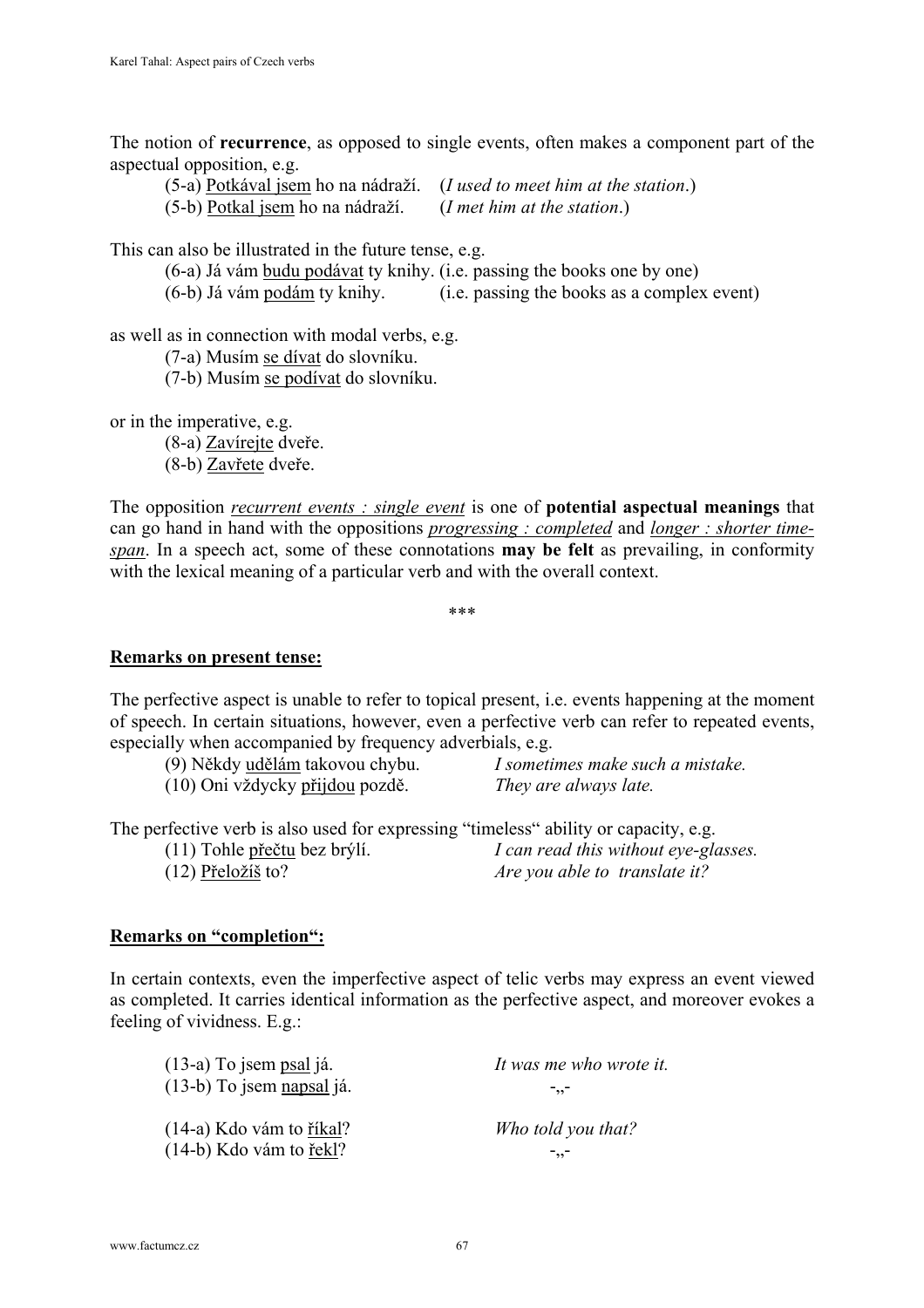| $(15-a)$ Bral sis léky?           | Have you taken your medicine? |
|-----------------------------------|-------------------------------|
| $(15-b)$ Vzal sis léky?           | −,,−                          |
| (16-a) Včera jsem vstával v sedm. | I got up at seven yesterday.  |
| (16-b) Včera jsem vstal v sedm.   | -,,-                          |
|                                   | ***                           |

#### **Aspect in temporal clauses**

The choice of imperfective or perfective plays a prominent part in complex sentences, where the aspectual distinctions strongly influence the perception of temporal relations as either simultaneous or subsequent – as illustrated in the following examples.

| imperfective<br>imperfective | Když jsem <b>psal</b> ten článek,<br>poslouchal jsem rádio.<br>i.e.: two simultaneous events                                      | When (while) $I$ was writing the paper,<br>I was listening to the radio.                                                                                |
|------------------------------|-----------------------------------------------------------------------------------------------------------------------------------|---------------------------------------------------------------------------------------------------------------------------------------------------------|
| imperfective<br>perfective   | Když jsem <b>psal</b> ten článek,<br>někdo otevřel okno.                                                                          | When (while) I was writing the paper,<br>somebody <b>opened</b> the window.<br>i.e.: writing is a "background" for the shorter action of <i>opening</i> |
| perfective<br>imperfective   | Když jsem <b>napsal</b> ten článek,<br>překládal jsem ho do angličtiny.<br>i.e.: the first action finished, I was doing sth. else | When I <b>had written</b> the paper,<br>I was translating it into English.                                                                              |
| perfective<br>perfective     | Když jsem <b>napsal</b> ten článek,<br>přeložil jsem ho do angličtiny.                                                            | When I <b>had written</b> the paper,<br>I translated it into English.<br>i.e.: having accomplished one action, I accomplished even the other one;       |

The same examples could analogically be transferred into the future – with an important difference concerning the conjunction: Instead of když, the future uses the conjunction až, e.g.:

| imperfective | Až budu psát ten článek,   | When (while) I write the paper,          |
|--------------|----------------------------|------------------------------------------|
| imperfective | budu poslouchat rádio.     | I will be listening to the radio.        |
| perfective   | Až napíšu ten článek,      | When $(after)$ I have written the paper, |
| perfective   | přeložím ho do angličtiny. | I will translate it into English.        |

(See also chapter 16 in A GRAMMAR OF CZECH AS A FOREIGN LANGUAGE.)

The extrinsic temporal interpretation of the above mentioned examples may be explained as the result of intrinsic temporal qualities of aspectual distinctions, especially the inability of the imperfective verb to express topical present, and the complex view of the perfective verb.

\*\*\*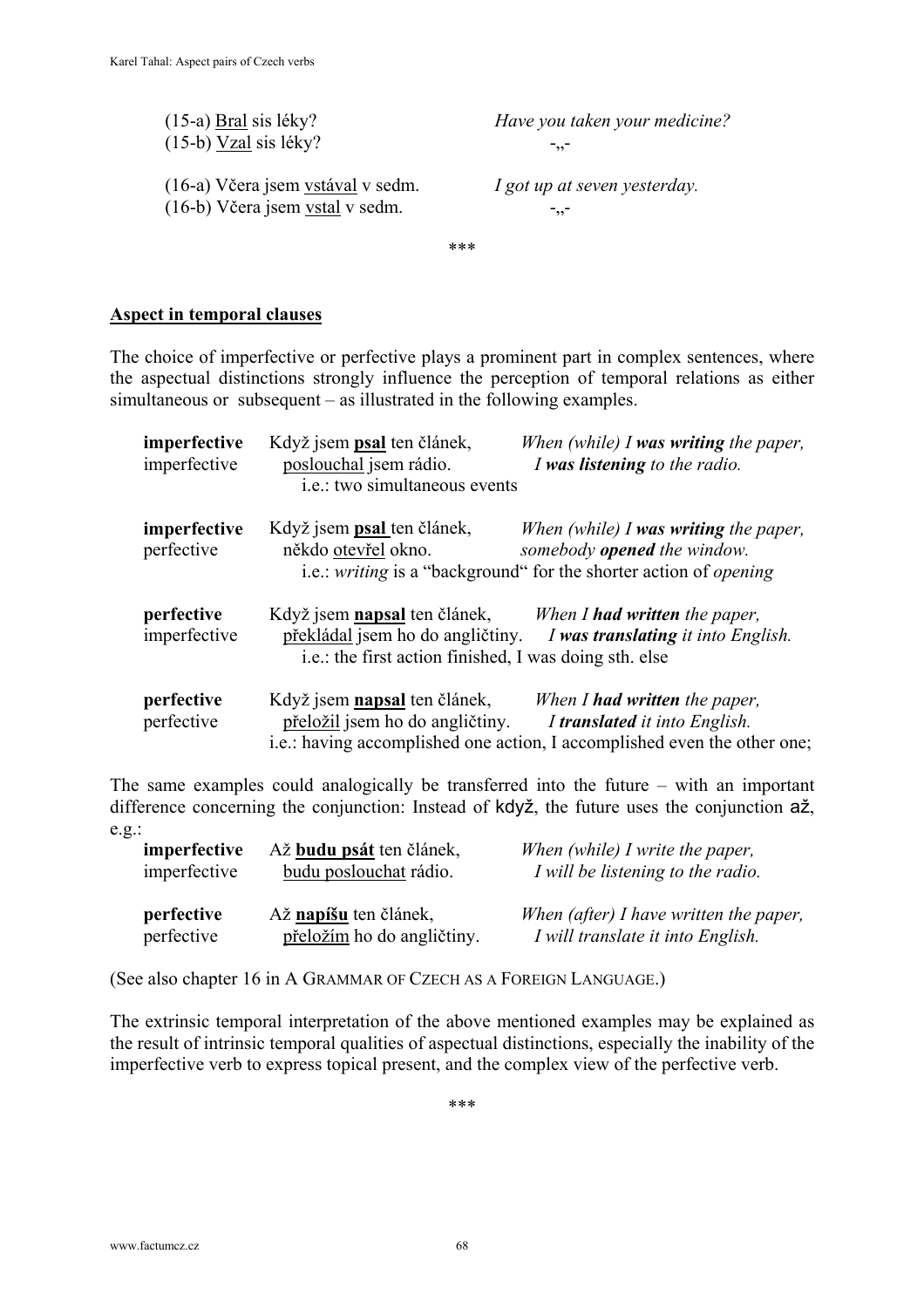#### **Remarks on "duration"**

The aspect distinction is often interpreted as the inability of a perfective verb to express the duration of an event, and the impossibility to be combined with the question jak dlouho – *how long*. Essentially, this is correct – with some amendments.

It is not unusual to find sentences like

| Postavili ten dům za půl roku.           | They built the house within six months.                                                 |
|------------------------------------------|-----------------------------------------------------------------------------------------|
|                                          | Přečetl jsem celou knihu během dvou dnů. I read the whole book in the course of 2 days. |
| Země se otočí kolem své osy za 24 hodin. | The Earth turns round its axis in 24 hours.                                             |

Such constructions are enabled by the particular expressions that specifically refer to the time span or frequency of completed events (mostly the prepositions za, během, v průběhu …). Neither here is it possible to ask \*Jak dlouho postavili ten dům? etc. The question should be Za jak dlouho postavili ten dům? (*within what time period*). The time specification in connection with the perfective verb does not express the view of duration, but the total time recquired for completing the event. Compare the following sentences:

|                          | Stavěli ten dům <u>dva roky</u> . | imperf. $+$ duration |
|--------------------------|-----------------------------------|----------------------|
| impossible $\rightarrow$ | * Postavili ten dům dva roky.     | $*$ perf. + duration |
|                          | Postavili ten dům za dva roky.    | perf. $+$ total time |

Even more conspicuous is a restricted number of perfective verbs that can express duration without any "special aids". We can mention the verbs čekat – počkat = *wait*, zůstávat – zůstat = *stay*, nechávat – nechat = *leave*, and a marginal group of a few monoaspective perfective verbs with the prefix po-, e.g. posedět, postát, pohovořit. Examples (all of them containing perfective verbs):

Počkal jsem asi půl hodiny a pak jsem šel domů. Zůstaneme v Praze dva dny. Nechala si tu knihu doma víc než tři měsíce. Chvíli jsme poseděli a pohovořili.

These few verbs go so far that they do enable the explicit use of the question jak dlouho  $=$ *how long*. Neither these verbs, however, could be connected with the temporal conjunction zatímco = *while* or když = *when*. It is impossible to say \*Zatímco jsem počkal, …", \*Zatímco jsme tam zůstali, …".

Instead of reasoning about "zero duration", a modified wording would be more appropriate: A perfective verb cannot refer to events that express background for other events happening simultaneously. This seems to be the essential semantic feature of all perfective verbs, no matter whether the different events are expressed explicitly, as in our earlier mentioned sets of temporal sentences, or whether this concept is an implicit notion in the heads of the language users. It should be stressed again that aspect is a highly abstract language category. The Czech name for aspect is VID, which suggests its relation to the verb VIDĚT (= *see, view*).

\*\*\*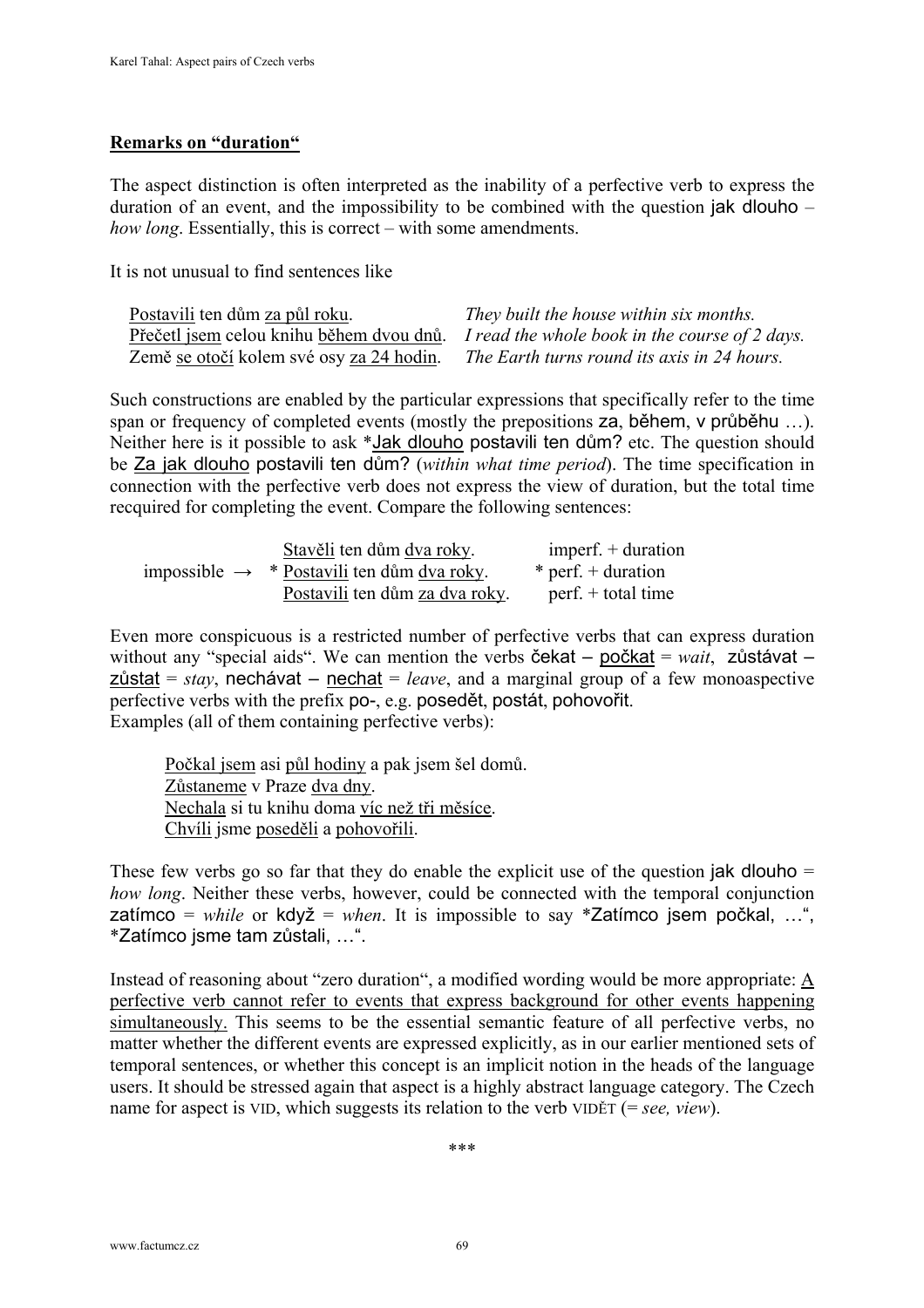#### **ENGLISH CONTINUOUS FORMS AND CZECH ASPECT**

Certain comparisons of Czech aspect to the English verb opposition *continuous : simple* can be made. Similarities are obvious in examples like

| Někdo otvíral dveře. | Somebody was opening the door. |
|----------------------|--------------------------------|
| Někdo otevřel dveře. | Somebody opened the door.      |
| Ukazovala na mě.     | She was pointing at me.        |
| Ukázala na mě.       | She pointed at me.             |

The English continuous forms can only have their Czech counterparts in the imperfective aspect (= nedokonavý vid). The continuous reference to temporary processes is incompatible with the complex view of the Czech perfective verb.

The Czech perfective aspect can only correspond to the English simple form. Its complex view is incompatible with the temporary reference of the continuous form.

The equivalence, however, is not unambiguous. The Czech imperfective aspect may correspond to the English simple form, and vice versa, e.g.

Ukazovala na mě.<br>
She pointed at me.

Kdo ji <u>doprovázel</u>? Who <u>accompanied</u> her?

Mutual relations are illustrated in this diagram:



Mutual comparison between Czech aspect and the English oppositon *simple : continuous* can be best made in the past tense. No comparison is possible on the level of topical present, due to the defective pattern of the Czech perfective verb. Expressing futurity may be complicated by using periphrastic constructions both in Czech and in English, often accompanied by various kinds of modality.